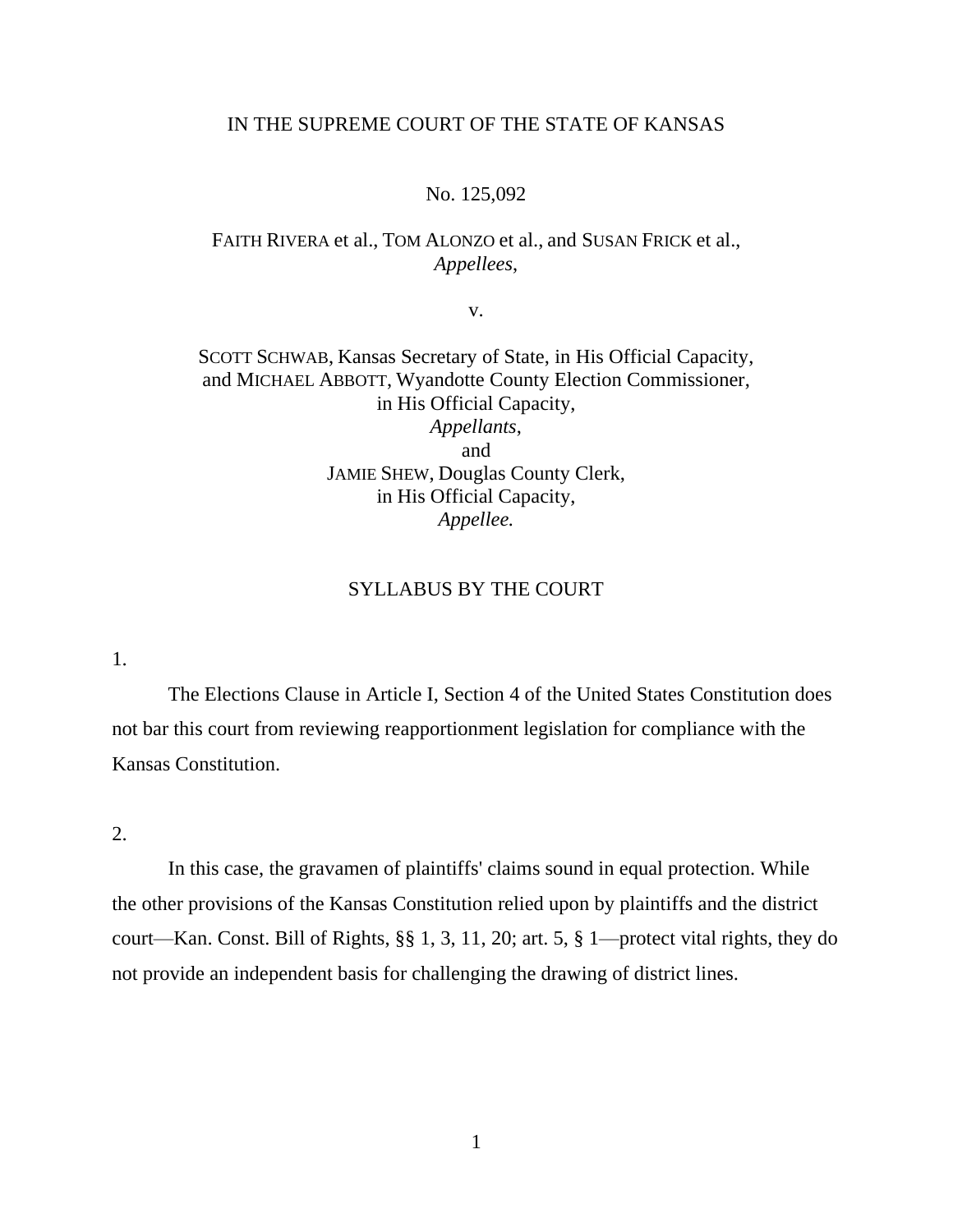Section 2 of the Kansas Constitution Bill of Rights is the textual grounding and location of our Constitution's guarantee of equal protection to all citizens.

4.

The equal protection guarantees afforded all Kansans by section 2 of the Kansas Constitution Bill of Rights is coextensive with the equal protection guarantees found in the Fourteenth Amendment to the United States Constitution. Therefore, Kansas courts shall be guided by United States Supreme Court precedent interpreting and applying the equal protection guarantees of the Fourteenth Amendment when we are called upon to interpret and apply the coextensive equal protection guarantees of section 2 of the Kansas Constitution Bill of Rights.

5.

The use of partisan factors in district line drawing is not constitutionally prohibited.

6.

In the absence of express standards codified in either the Kansas Constitution or in Kansas law constraining or limiting the Legislature's use of partisan factors in drawing district lines, we can discern no judicially manageable standards by which to judge a claim that the Legislature relied too heavily on the otherwise lawful factor of partisanship when drawing district lines. As such, the question presented is a political question and is nonjusticiable, at least until such a time as the Legislature or the people of Kansas choose to codify such a standard into law.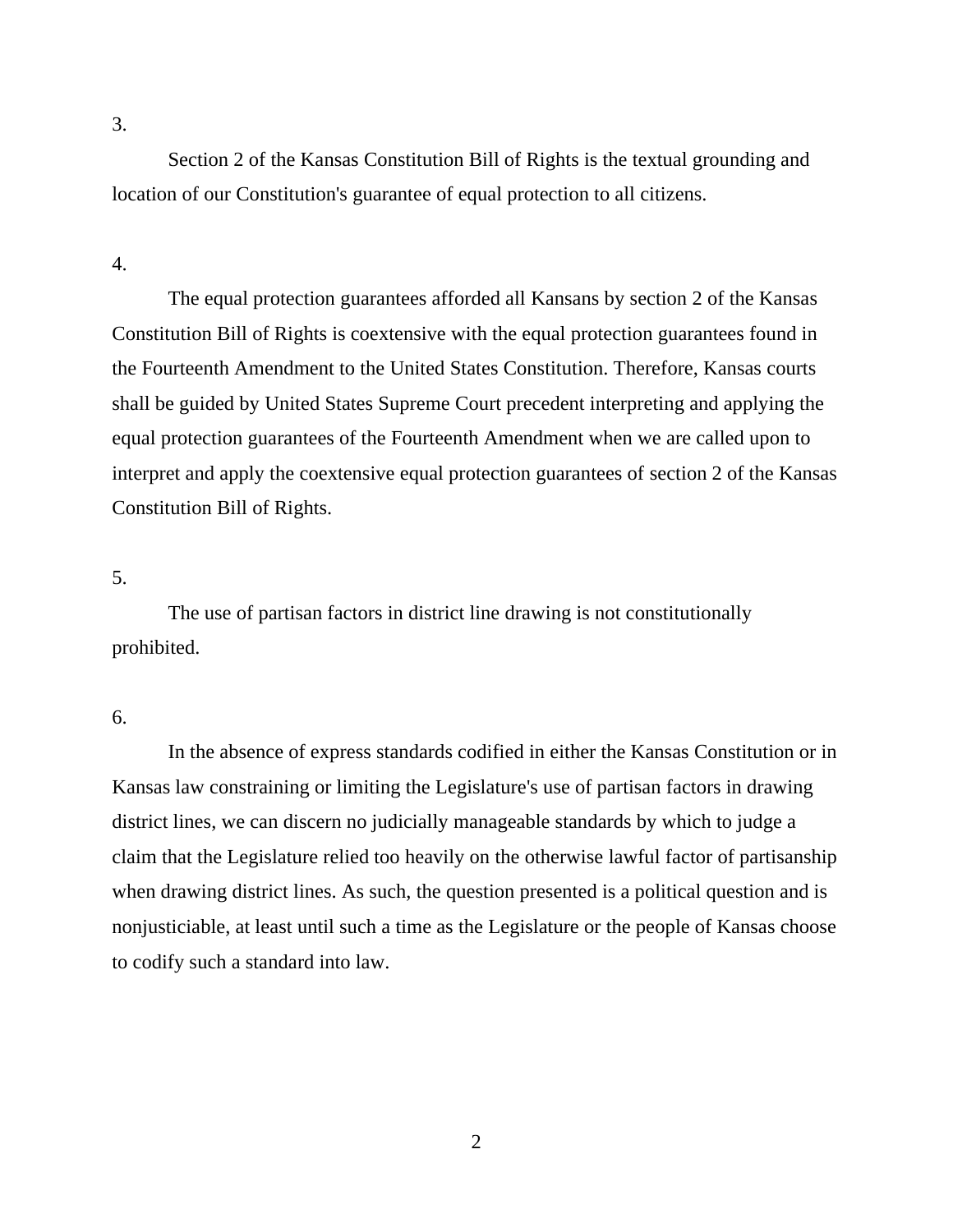Government decision-making based predominantly on race is antithetical to the principles of equal protection enshrined in both the Fourteenth Amendment and in section 2 of the Kansas Constitution Bill of Rights. Section 2 prohibits the drawing of district boundaries on the basis of race unless the Government can show that its action was in furtherance of a compelling state interest and was narrowly tailored to satisfy that interest. Compliance with the federal Voting Rights Act may be a compelling state

#### 8.

interest.

The equal protection guarantees found in the Fourteenth Amendment and in section 2 of the Kansas Constitution Bill of Rights protect against two distinct kinds of racial discrimination in the drawing of district lines. First, section 2 protects against racial gerrymandering which occurs when a legislative body uses race as the predominant factor in choosing where to draw the lines. Second, section 2 protects against targeted minority voter dilution which occurs when a legislative body invidiously discriminates against a minority population to minimize or cancel out the potential power of the minority group's collective vote.

#### 9.

The United States Supreme Court has set forth explicit legal tests to be applied to each of the two distinct kinds of racial discrimination claims that allege a particular legislative line-drawing enactment violates equal protection. We expressly adopt those same tests to apply when those challenges are made under section 2 of the Kansas Constitution Bill of Rights.

7.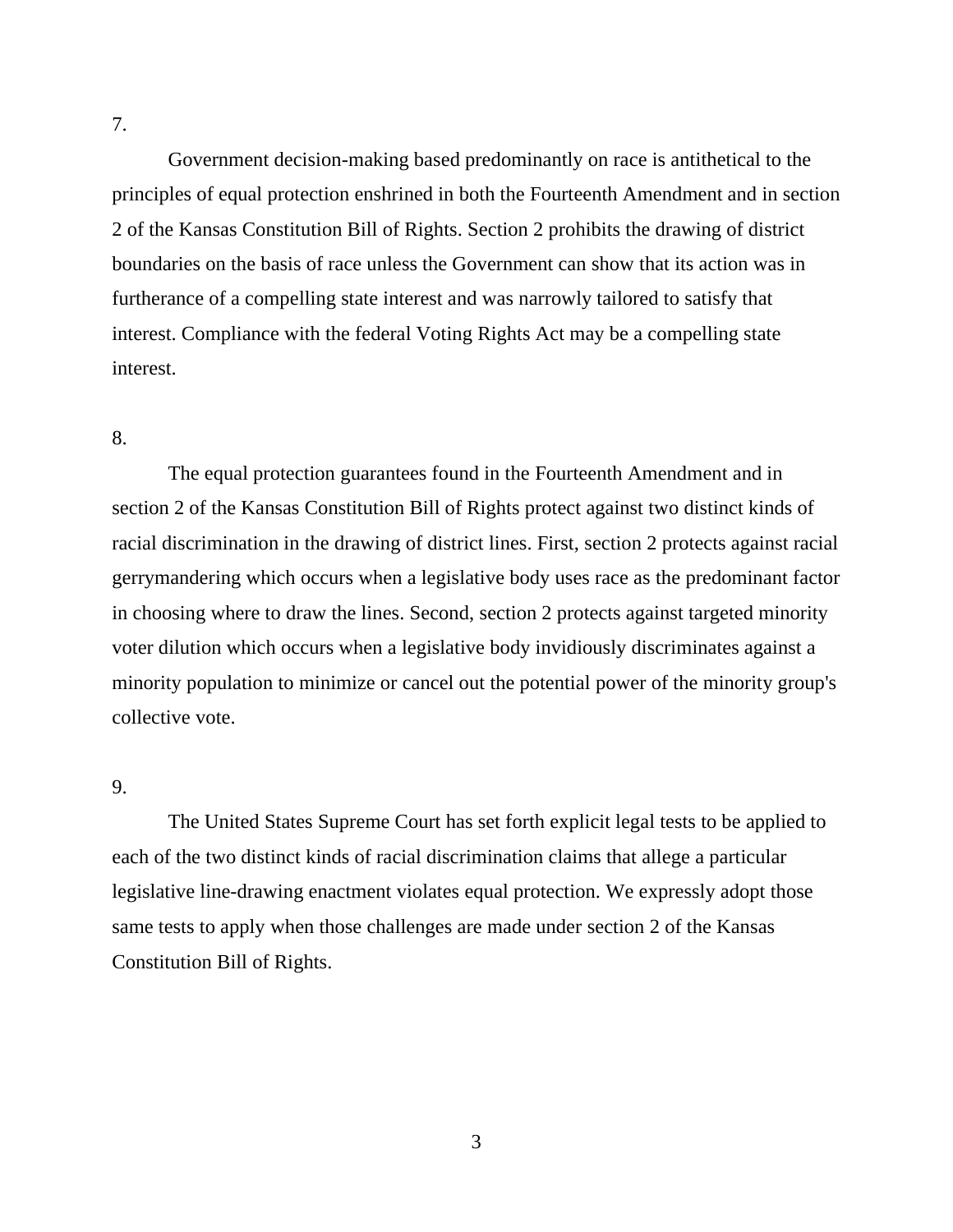When a claim of racial gerrymandering is made, the plaintiffs must show that race was the predominant factor motivating the Legislature's decision to place a significant number of voters inside or outside of a particular district. To make this showing, a plaintiff must prove that the Legislature subordinated lawful, race-neutral districting factors—such as compactness, respect for political subdivisions, and partisan advantage—to unlawful racial considerations.

## 11.

When a claim of minority vote dilution is made, the plaintiffs must show that (1) the minority group is sufficiently large and geographically compact to constitute a majority in a single member district; (2) the group is politically cohesive; and (3) there exists sufficient bloc voting by the white majority in the new allegedly diluted districts to usually defeat the preferred candidate of the politically cohesive minority bloc. If a plaintiff fails to establish these three points, there neither has been a wrong nor can there be a remedy. If the plaintiff can establish these three points, the court next inquires whether, as a result of the challenged plan, the plaintiffs do not have an equal opportunity to participate in the political process and to elect candidates of their choice. We review the totality of the circumstances in determining whether a minority group has the opportunity to participate in the political process.

## 12.

The record below demonstrates that plaintiffs did not ask the district court to apply the correct applicable legal tests to their race-based claims. The district court, in turn, did not apply these legal tests to plaintiffs' race-based claims. Perhaps unsurprisingly then, the district court did not make the requisite fact-findings to satisfy either legal test applicable to plaintiffs' race-based equal protection claims. Therefore, on the record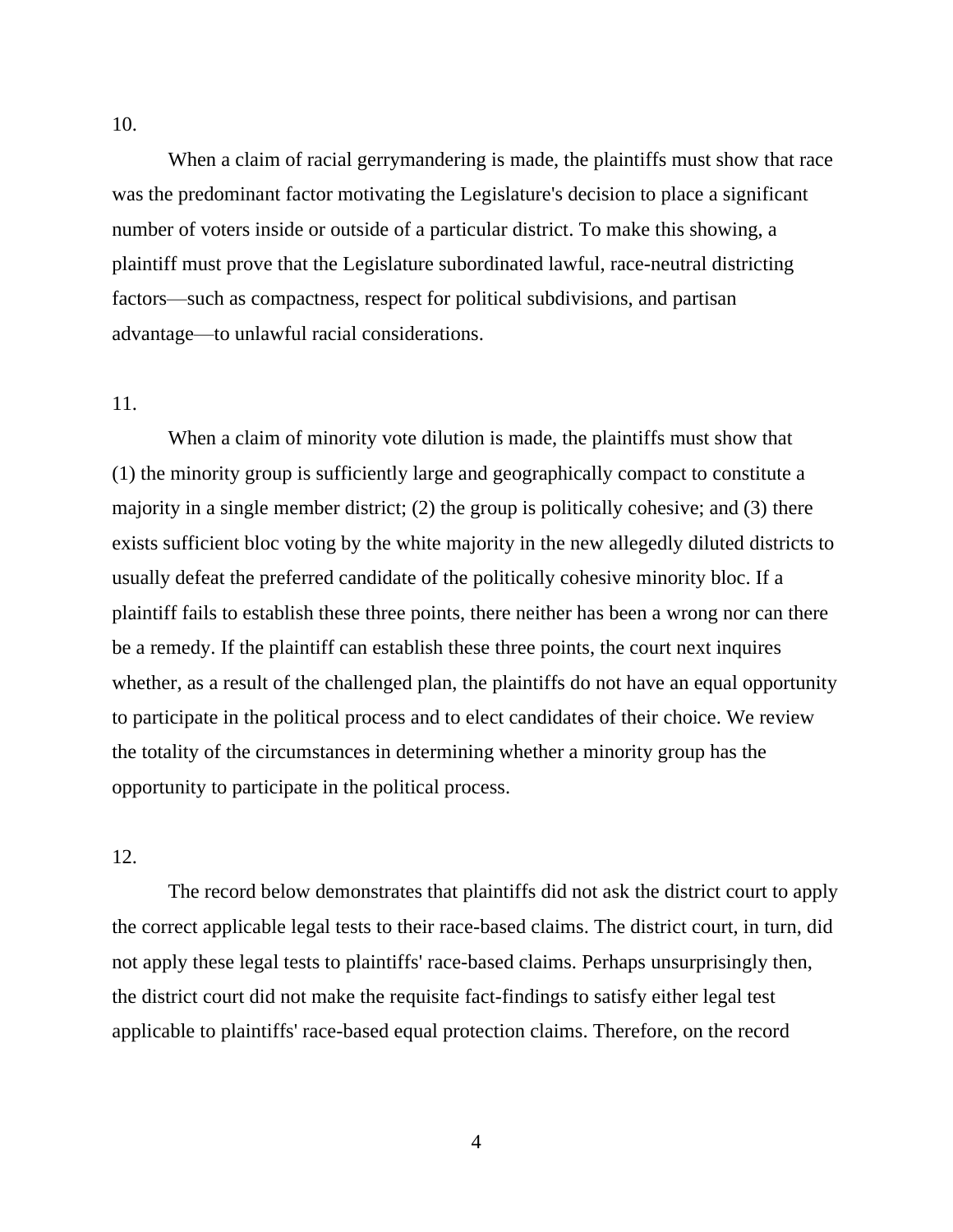before us, plaintiffs have failed to satisfy their burden to meet the legal elements required for a showing of unlawful racial gerrymandering or unlawful race-based vote dilution.

Appeal from Wyandotte District Court; BILL KLAPPER, judge. Decision announced May 18, 2022. Opinion filed June 21, 2022. Reversed and injunction order is lifted.

*Brant M. Laue*, solicitor general, argued the cause, and *Kurtis K. Wiard*, assistant solicitor general, *Shannon Grammel*, deputy solicitor general, *Dwight R. Carswell*, deputy solicitor general, *Jeffrey A. Chanay*, chief deputy attorney general, *Derek Schmidt*, attorney general, *Anthony F. Rupp*, of Foulston Siefkin LLP, of Overland Park, and *Gary Ayers* and *Clayton Kaiser*, of the same firm, of Wichita, were with him on the briefs for appellants.

*Stephen R. McAllister*, of Dentons US LLP, of Kansas City, Missouri, argued the cause, and *Mark P. Johnson*, *Betsey L. Lasister*, and *Curtis E. Woods*, pro hac vice, of the same firm, were with him on the briefs for appellees Susan Frick et al.

*Lalitha D. Madduri*, pro hac vice, of Elias Law Group LLP, of Washington, D.C., argued the cause, and *Spencer W. Klein*, pro hac vice, *Joseph N. Posimato*, pro hac vice, of the same firm, *Abha Khanna*, pro hac vice, and *Jonathan P. Hawley*, pro hac vice, of the same firm, of Seattle, Washington, and *Barry R. Grissom* and *Jake Miller*, pro hac vice, of Grissom Miller Law Firm LLC, of Kansas City, Missouri, were with her on the brief for appellees Faith Rivera et al.

*Sharon Brett*, *Josh Pierson*, and *Kayla DeLoach*, of American Civil Liberties Union Foundation of Kansas, of Overland Park, and *Mark P. Gaber*, pro hac vice, *Richard Samuel Horan*, pro hac vice, and *Orion de Nevers*, pro hac vice, of Campaign Legal Center, of Washington, D.C., *Elisabeth S. Theodore*, *R. Stanton Jones*, and *John A. Freedman*, of Arnold & Porter Kaye Scholer LLP, of Washington, D.C., and *Rick Rehorn*, of Tomasic & Rehorn, of Kansas City, were on the briefs for appellees Tom Alonzo et al.

No appearance by Jamie Shew, appellee.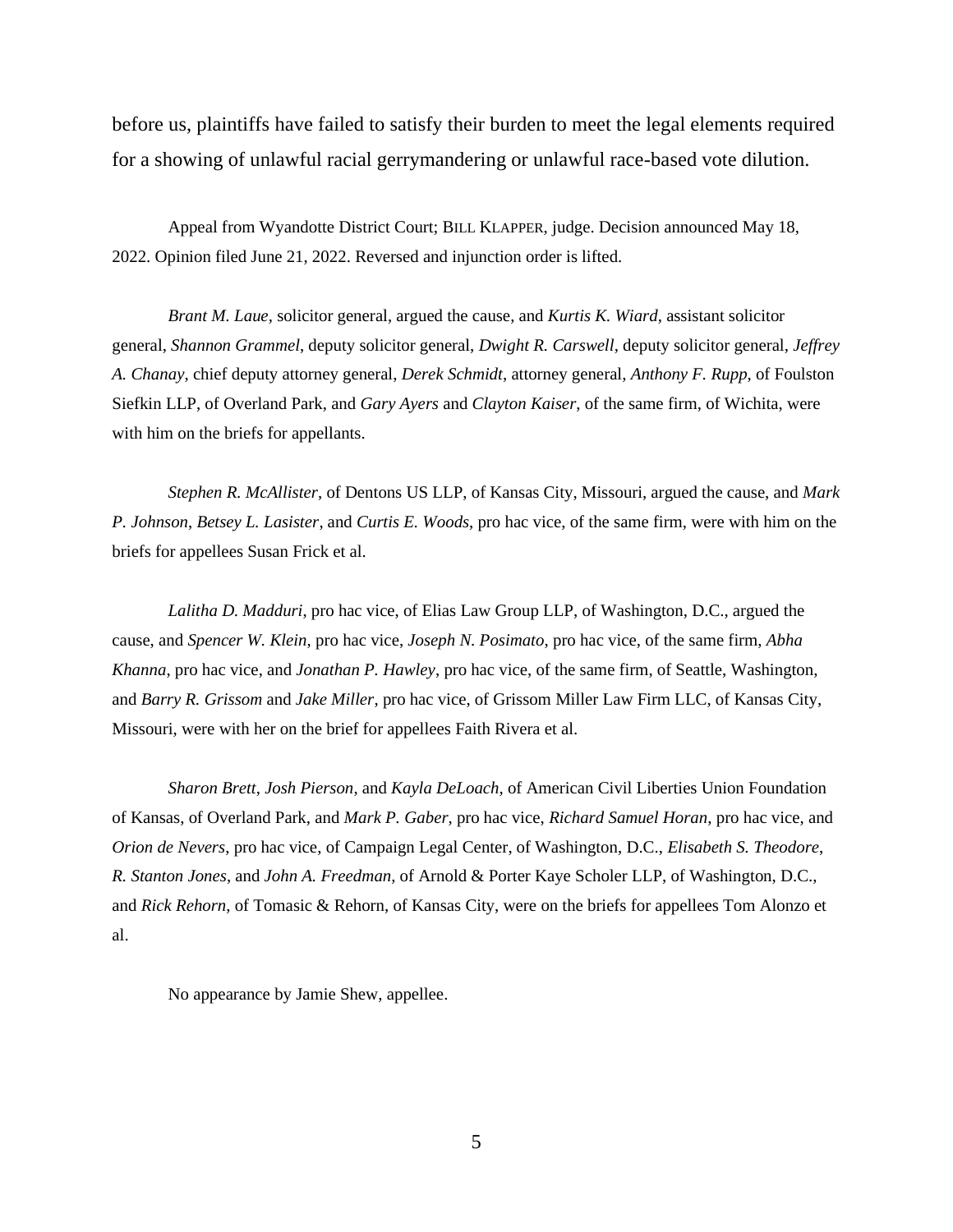*Edward D. Greim*, *Todd P. Graves*, and *George R. Lewis*, of Graves Garrett LLC, of Kansas City, Missouri, were on the brief for amicus curiae Kansas Legislative Coordinating Council.

*Teresa A. Woody*, of Kansas Appleseed Center for Law and Justice Inc., of Lawrence, was on the brief for amicus curiae Kansas Appleseed Center for Law and Justice Inc.

The opinion of the court was delivered by

STEGALL, J.: In this first-of-its-kind litigation in the state of Kansas, plaintiffs assert unique and novel claims that would bar the Kansas Legislature from enacting congressional district lines such as those at issue in the map colloquially known as "Ad Astra 2." Eager to reshape the legal landscape of redistricting in Kansas, plaintiffs invited the district court to craft new and never before applied legal standards and tests unmoored from either the text of the Kansas Constitution or the precedents of this court. Accepting the invitation, the lower court found the legislative reapportionment in Ad Astra 2 constitutionally deficient as a partisan and racial gerrymander. On review, we find the district court's legal errors fatally undermine its conclusions and, applying the correct legal standards to the facts as found by the lower court, we determine that on the record before us, plaintiffs have not prevailed on any of their claims that Ad Astra 2 violates the Kansas Constitution. Accordingly, we reverse the judgment of the lower court.

#### FACTUAL AND PROCEDURAL BACKGROUND

The Kansas Legislature is required to redraw Kansas' congressional districts every decade based on population shifts documented in the United States Census. The Legislature fulfilled this duty by passing Substitute for Senate Bill 355 which contained the Ad Astra 2 congressional map. Governor Laura Kelly vetoed the bill, but the Legislature was able to override Governor Kelly's veto, and the bill took effect on February 10, 2022. The new districts gave rise to three lawsuits that were consolidated in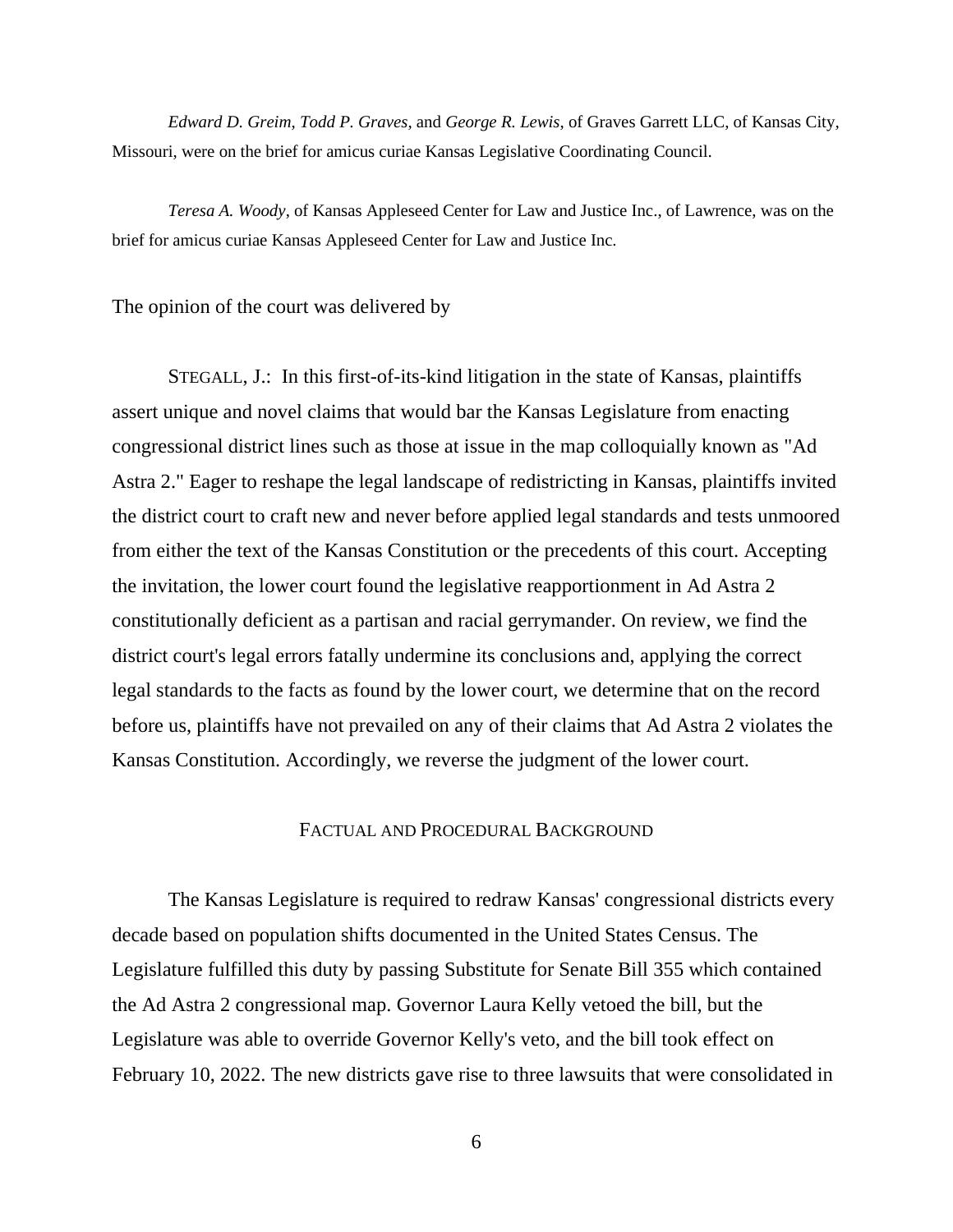Wyandotte County. After a trial, the district court determined that Sub. SB 355 violates the Kansas Constitution. Defendants, who we will refer to as the State, appealed and on May 18 we held that, on the record before us, plaintiffs have not prevailed on their claims that Sub. SB 355 violates the Kansas Constitution. We reversed the judgment and lifted the permanent injunction ordered by the district court. Today, we fully set forth the facts, rationale, and holdings of the court.

Last year, the Kansas Legislature began the process of preparing to redraw Kansas' four congressional districts according to the 2020 Census. Through in-person and virtual meetings, the House and Senate Committees on Redistricting held a listening tour of town hall meetings across the state—14 meetings were held in 14 cities in August 2021, and 4 meetings were held virtually in November 2021.

Also playing a role in the process is the document known as "the Guidelines." The Proposed Guidelines and Criteria for 2022 Congressional and State Legislative Redistricting are a set of principles that set forth "traditional redistricting criteria" substantively the same as those used in the 2012 redistricting cycle. The Guidelines provide calculations for the correct population metrics to determine district size, as well as general priorities for the Legislature to consider. Those priorities include: (1) basing districts on data from the 2020 Census; (2) crafting districts as numerically as equal in population as practical; (3) the plan should have neither the purpose nor effect of diluting minority voting strength; (4) the districts should be as compact and contiguous as possible; (5) the integrity of existing political subdivisions should be preserved when possible; (6) the plan should recognize communities of interest; (7) the plan should avoid contests between incumbents when possible; and (8) the districts should be easily identifiable and understandable by voters.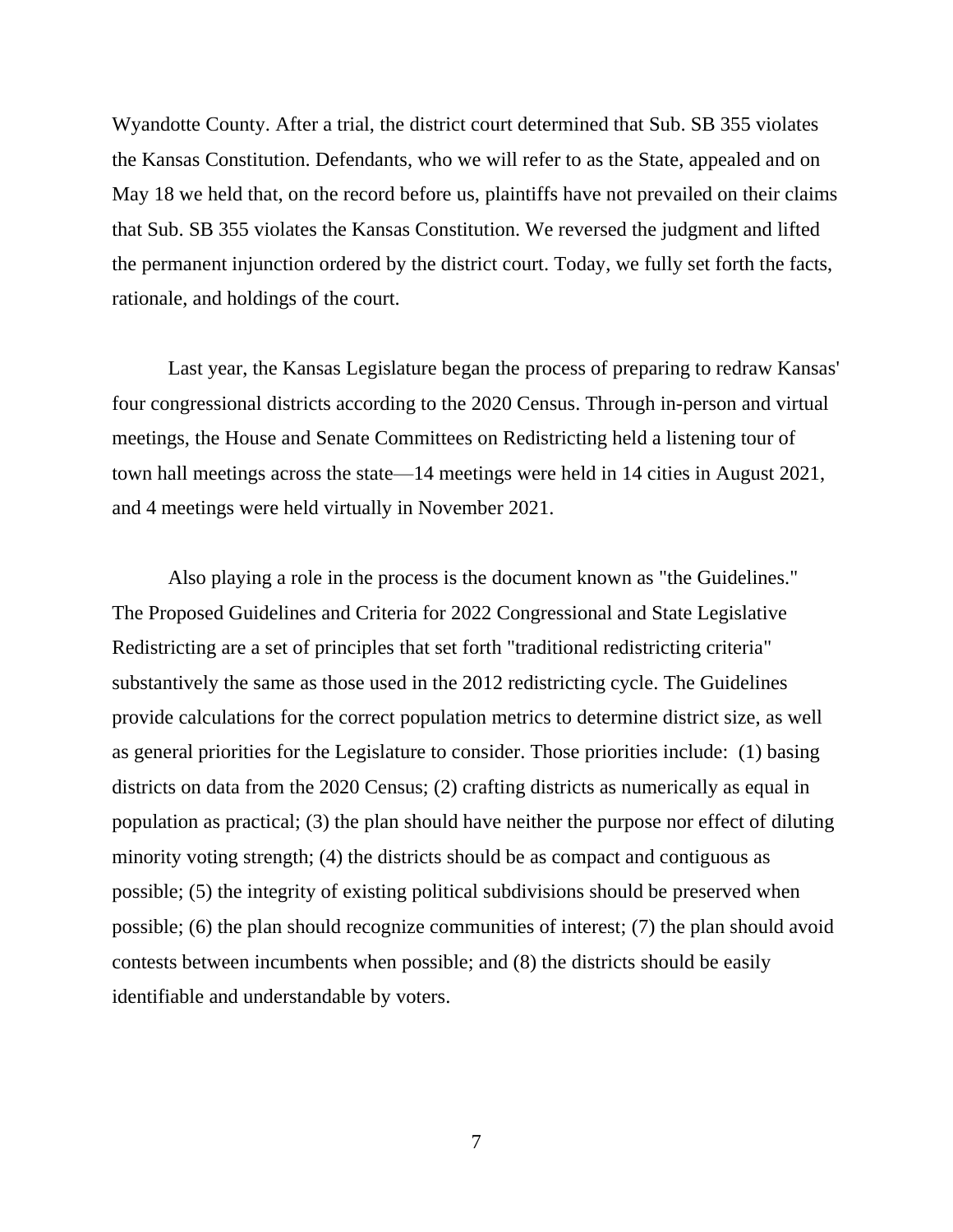The Legislature's bipartisan Redistricting Advisory Group adopted the Guidelines and the Senate and House Redistricting Committees received presentations on the Guidelines at initial meetings in January 2022. Only the House Committee on Redistricting adopted the Guidelines—the Senate Committee on Redistricting did not. And more importantly, neither the House nor the Senate as a whole adopted the Guidelines.

Senate Bill 355 was introduced in the Senate on January 20, 2022, and referred to the Committee on Redistricting. The report of the Senate Committee on Redistricting recommended that Sub. SB 355 be adopted. On January 21, several proposed amendments to the plan introduced on the Senate floor were rejected, and that same day the Senate passed Sub. SB 355 on emergency final action by a vote of 26 to 9. The bill was sent to the House on January 24, passed the House Redistricting Committee, and reached the House floor on January 25. After several motions to amend were rejected, the House passed the bill by a vote of 79 to 37.

Sub. SB 355 was then enrolled and presented to Governor Kelly on January 27. Governor Kelly vetoed the bill on February 4. Initially, the motion to override the veto failed, and the veto was sustained. But upon a motion to reconsider, the Senate voted to override the veto 27 to 11, and the House 85 to 37. Sub. SB 355 took effect upon publication in the Kansas Register on February 10, 2022.

Shortly thereafter, plaintiffs sued in state court in Wyandotte County to enjoin the use of Sub. SB 355 in the upcoming elections. The plaintiffs in *Rivera v. Schwab* and *Alonzo v. Schwab* sued Kansas Secretary of State Scott Schwab and Wyandotte County Election Commissioner Michael Abbott, alleging that Sub. SB 355 is a partisan and racial gerrymander and dilutes minority votes in violation of several provisions of the Kansas Constitution. Two weeks later, the plaintiffs in *Frick v. Schwab* sued Schwab and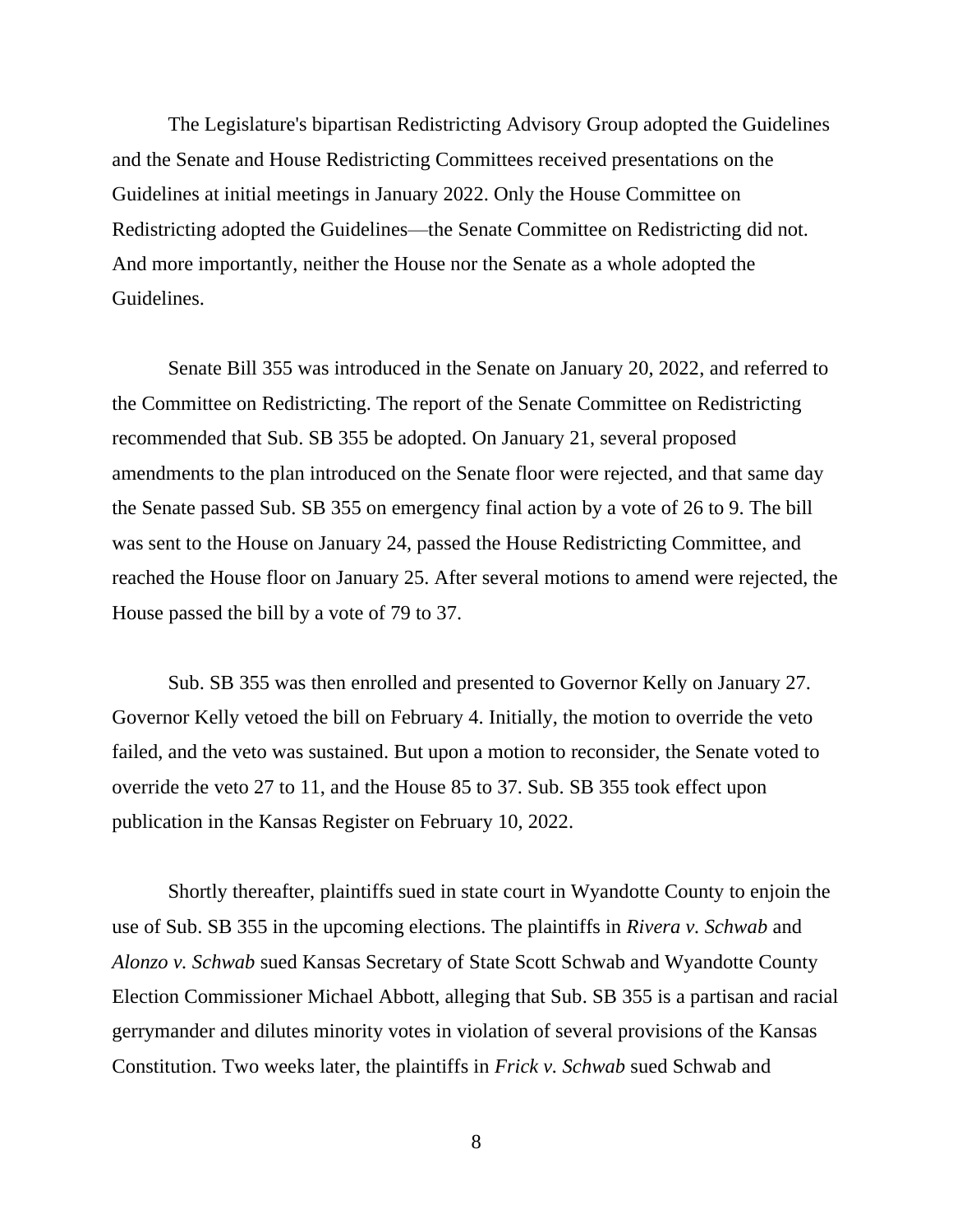Douglas County Clerk Jamie Shew in Douglas County also alleging that Sub. SB 355 is an unconstitutional partisan gerrymander. We will collectively refer to the plaintiffs in the three actions as plaintiffs.

Plaintiffs' petitions brought several claims under the Kansas Constitution. The Alonzo plaintiffs argued that Ad Astra 2 (1) violates Kansas Constitution Bill of Rights sections 1 and 2 "because it targets [plaintiffs] for differential treatment based upon their political beliefs and past votes"; (2) violates sections 3 and 11 of the Kansas Constitution Bill of Rights because it "discriminates against Kansas Democrats based on their protected political views and past votes, burdens the ability of those voters to effectively associate, and retaliates against Democrats for exercising political speech" by preventing "them from being able to coalesce their votes and elect their preferred candidates who share their political views"; (3) "imposes a severe burden" on plaintiffs' right to vote under Article 5, section 1 by "targeting Democratic voters to prevent them from translating their votes into victories at the ballot box"; and (4) violates equal protection guarantees in sections 1 and 2 of the Kansas Constitution Bill of Rights because it was "created specifically to eliminate the only seat currently held by a minority."

The Rivera plaintiffs similarly claimed violations under the Kansas Constitution citing the right to vote, equal protection, freedom of speech, and freedom of assembly, as well as making claims of racial vote dilution. The Rivera plaintiffs also argued that Ad Astra 2 impermissibly split Kansas' four Native American reservations into two districts.

The Frick plaintiffs allege that the Legislature engaged in partisan gerrymandering by "scooping out" the City of Lawrence from District 2 and adding it to the "Big First." They allege violations of the Kansas Constitution Bill of Rights sections 1, 2, 3, 11, 20, and Article 5, section 1. The Frick plaintiffs, like the Alonzo and Rivera plaintiffs,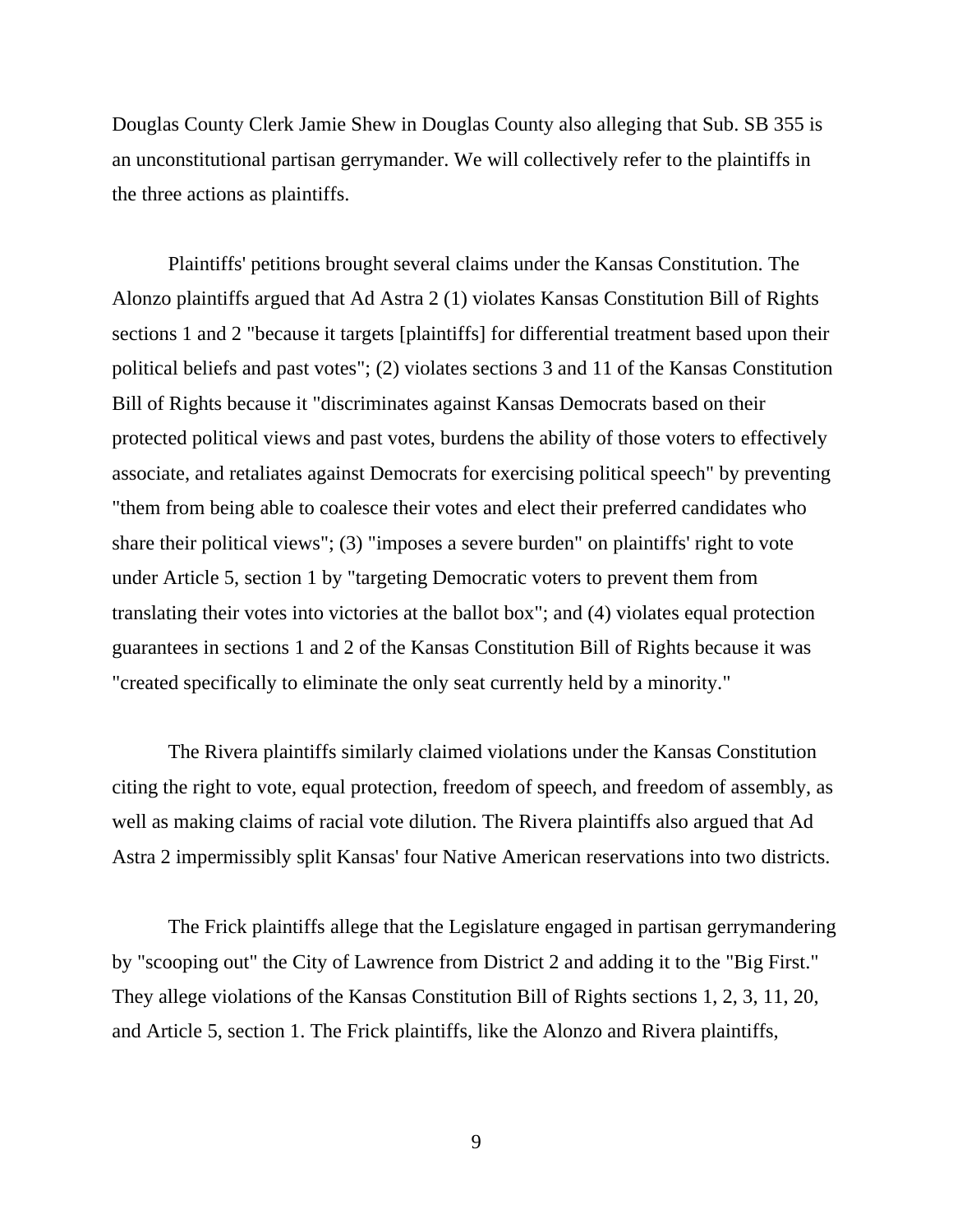contend that Ad Astra 2 was developed in secret, rushed through the legislative process, and contradicts established redistricting guidelines.

Plaintiffs recognized that population growth has made it impossible to keep Wyandotte County and Johnson County in a single district but asserted that it was possible and desirable to preserve Wyandotte County in a single district. They argued that under the new plan, the likely electoral outcomes now "are entirely inconsistent with the statewide preferences of Kansas voters," noting that Democrats received 40% of the votes from 2016 to 2020, but asserting that in future elections Democrats will only have a chance to win 25% of the seats at best, with a likelihood that Democrats may receive no seats at all.

They further asserted that while each plaintiff is currently able to "elect a candidate of their choice in Congressional District [CD] 3," under the new plan, CD 3 is now "cracked," separating a portion of minority voters from "crossover white voters." Plaintiffs allege that these minority voters are now "submerged" in the new CD 2 and CD 3 where "white bloc voting will prevent them from electing their preferred candidates." They assert that minority voters—which comprise 29% of the voting age population in CD 3—are only "able to elect their preferred candidate with assistance from a portion of white voters," because "while white voters in Kansas strongly prefer Republican candidates overall, enough white voters in current District 3 cross over to support minority-preferred Democratic candidates to permit those candidates to prevail."

After plaintiffs filed their lawsuits, Schwab and Abbott petitioned our court for mandamus and quo warranto seeking dismissal of the cases. We denied the petition, as mandamus and quo warranto were not available remedies. See *Schwab v. Klapper*, 315 Kan. 150, 154-55, 505 P.3d 345 (2022). We then consolidated the three cases in Wyandotte County. Defendants moved to dismiss the cases, which the district court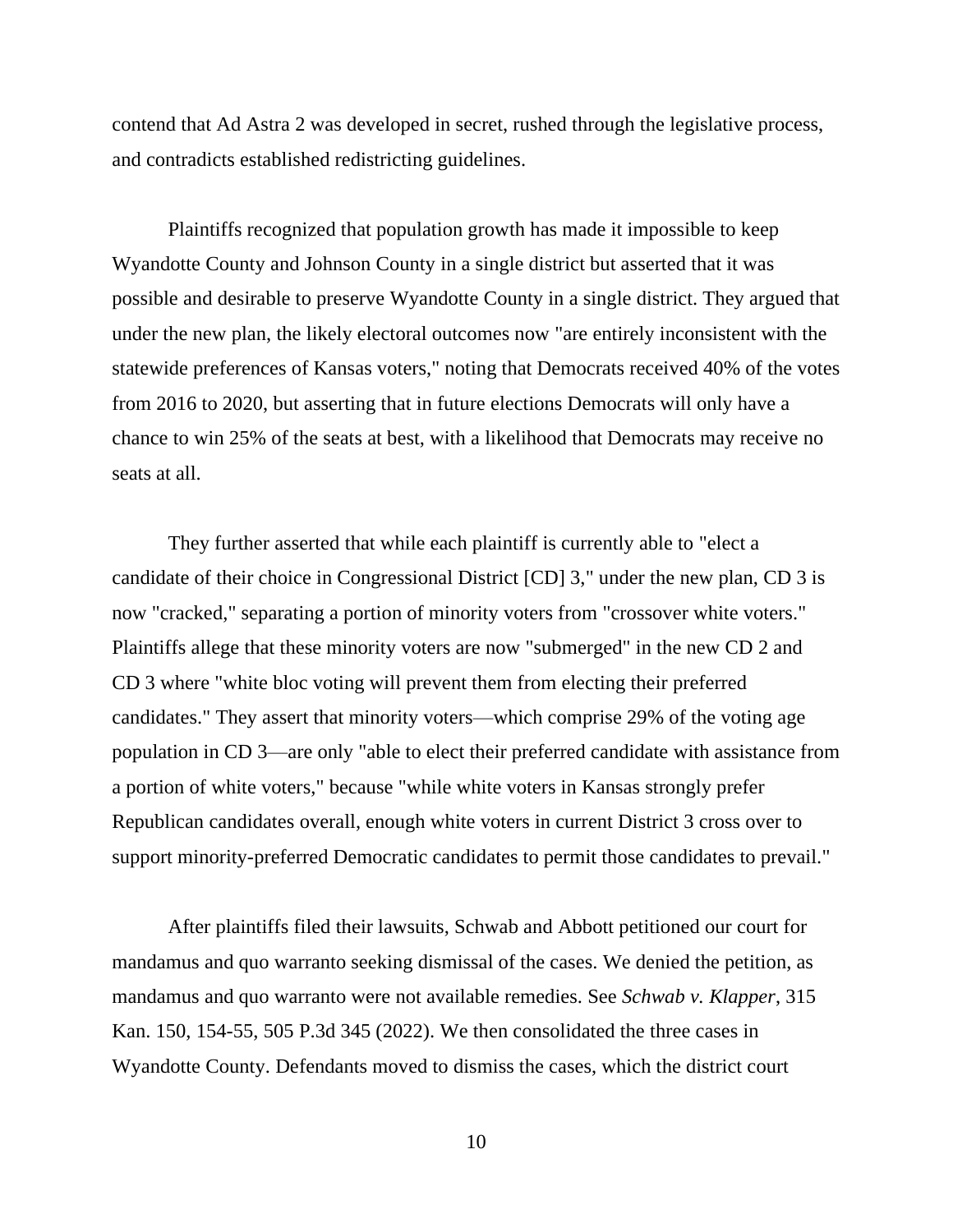denied after a hearing. After an expedited discovery schedule, trial began on April 4, 2022. At the close of plaintiffs' case, defendants moved for judgment, which the district court again denied.

On April 25, 2022, the district court held that Sub. SB 355 violates the Kansas Constitution as both a partisan and a racial gerrymander. Alongside photographs of legislators looking at their phones during their listening tours, the district court first stated that Ad Astra 2 was created in secret and "pushed through the Legislature" on "largely party-line votes" and "with no Democratic support." The court took issue with the fact that the "map-drawers remain a mystery," and the court pointed to testimony from a Senator indicating that it "is not common" for a bill to move so quickly out of committee.

The district court found that a net total of 116,668 people, or 3.9% of Kansas' population, had to be moved to meet population requirements, but noted that Ad Astra 2 moves 394,325 people, or 13.4% of the state population—significantly more than necessary to meet district population requirements.

The court further stated that "the map split known communities of interest, ignored public input, diluted minority votes, and constituted 'textbook gerrymandering.'" The court found that "Ad Astra 2 was designed intentionally and effectively to maximize Republican advantage," relying on expert testimony to conclude that the plan "is an intentional, effective partisan gerrymander." The court, again relying on expert testimony, found that "partisan intent predominated over the Guidelines and traditional redistricting criteria in the drawing of Ad Astra 2 and is responsible for the Republican advantage" in Ad Astra 2. The district court found that plaintiffs' experts' use of statewide elections "to measure the partisanship of simulated and enacted districts is a reliable methodology," and concluded that "Ad Astra 2's districts are less compact than they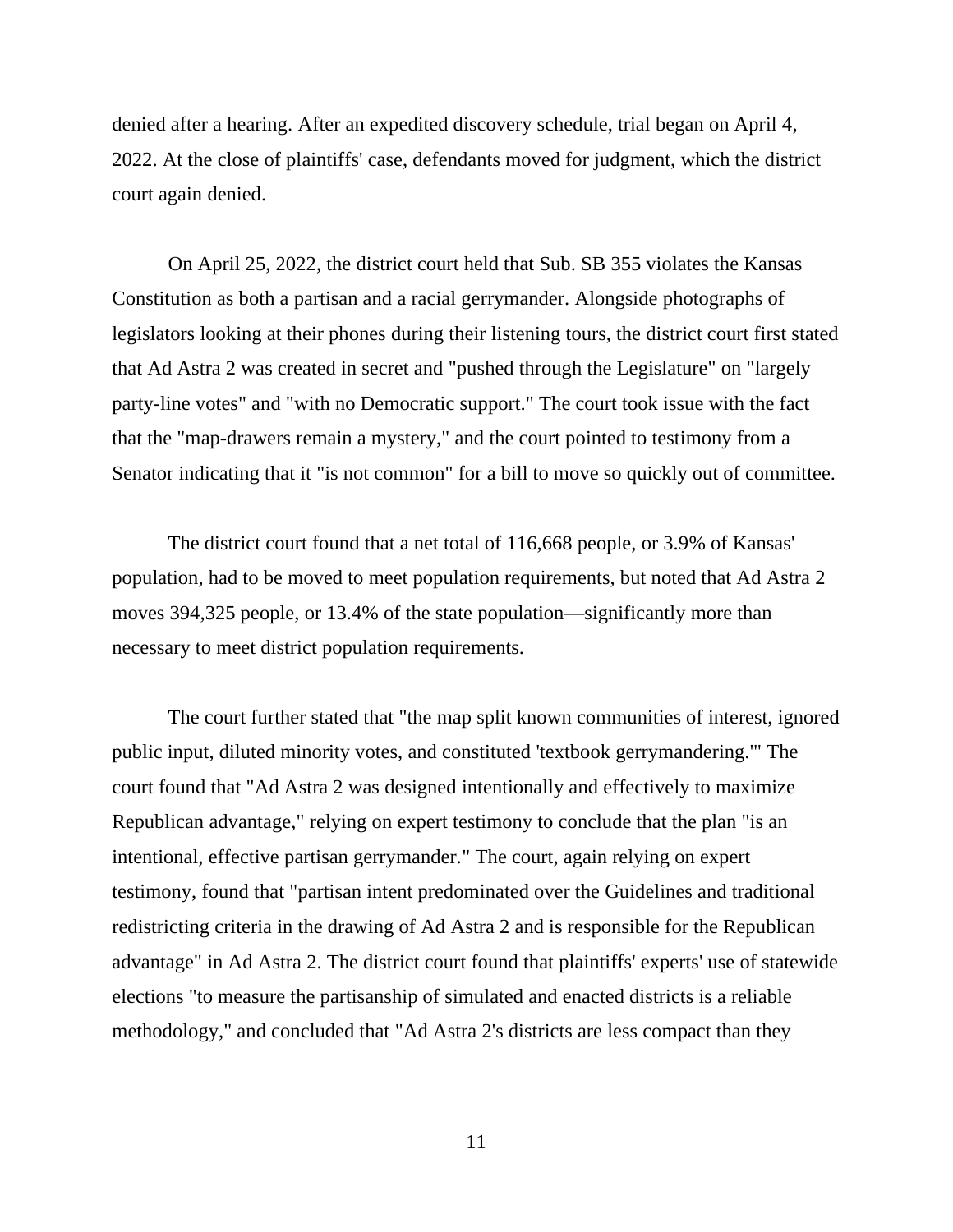would be under a map-drawing process that adhered to the Guidelines and prioritized the traditional districting criterion of compactness."

The district court, again crediting expert testimony, found that "Ad Astra 2 was designed to give Republicans a partisan advantage, and that the enacted plan exhibits extreme pro-Republican bias that cannot be explained by Kansas's political geography or by adherence to the Guidelines or traditional redistricting criteria." The court credited expert testimony that asserted splitting Lawrence from Douglas County diluted the votes of Democratic voters in the region and found that the experts' evidence demonstrated "that Ad Astra 2 disregards communities of interest in support of partisan gains."

In addition to its findings regarding partisan factors, the district court also stated that "Ad Astra 2 has high levels of racial dislocation" and concluded that the plan "intentionally and effectively dilutes the voting power of Wyandotte County's minority communities." The court again credited plaintiffs' experts that testified that "racial minorities were moved among districts far more often than white Kansans and that they were divided between districts in a way that contravenes Kansas's racial geography and dilutes minority voting strength." The court further found that the new plan "has the effect of eliminating a performing minority crossover district," resulting in a "particularly pronounced" impact on minority Democratic voters "because the plan treats Democratic minority voters considerably worse than it treats white Democratic and white Republican voters."

The court also credited expert testimony that Ad Astra 2 "negatively impacts the state's Native American community" because the new plan places the Prairie Band Potawatomi reservation into the first district, whereas under the prior plan, all four Native American reservations in Kansas were in the second district. In sum, the court concluded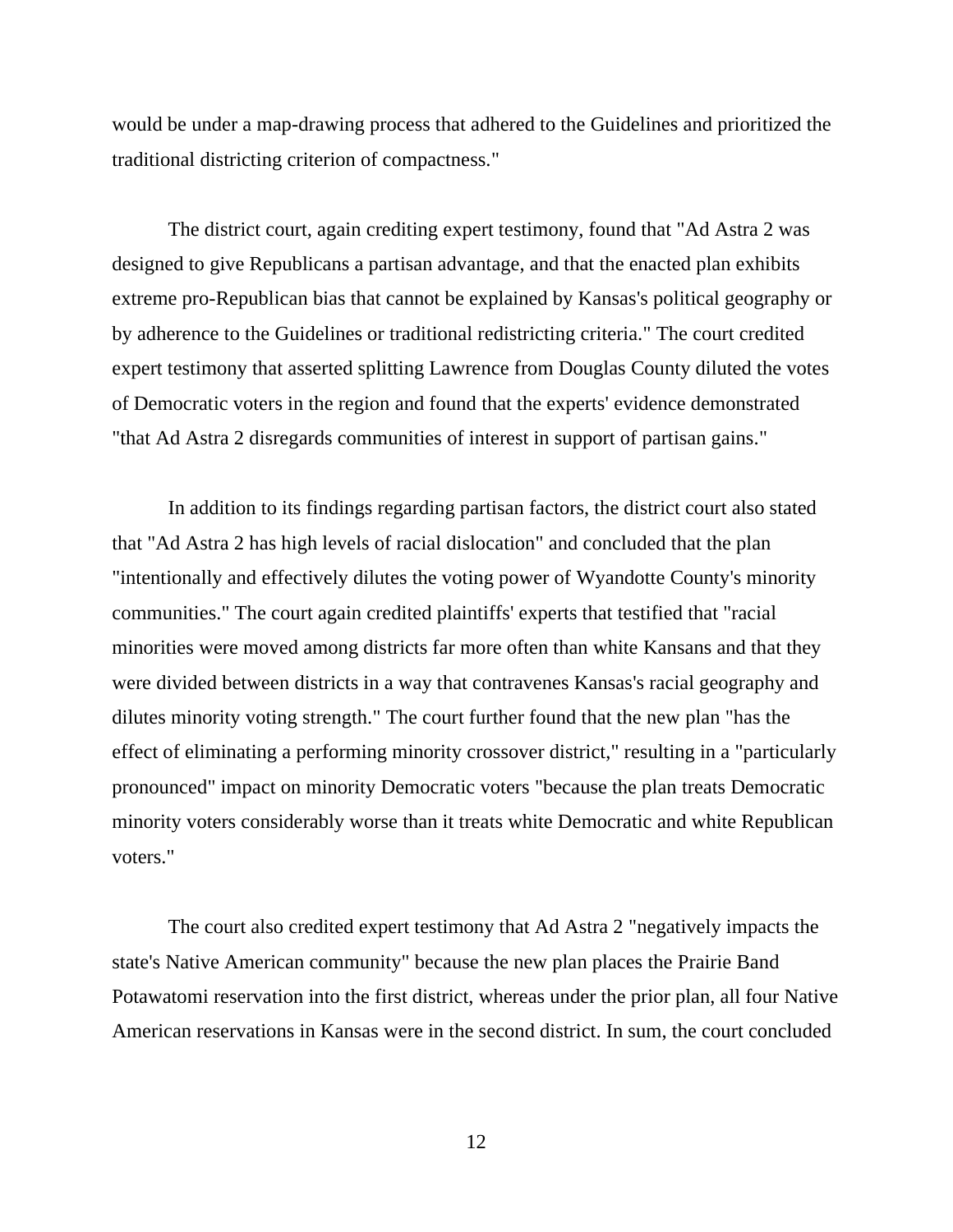that "Ad Astra 2's dilution of Democratic voting power will obstruct Plaintiffs' ability to elect and support their candidates of choice."

It is critical at this juncture to stop and observe that many of the lower court's factfindings embed a form of question begging as to what—exactly—is the legal measuring stick doing the work behind the finding. Put another way, many of the district court's found facts are not stated in the form of a pure factual finding. Instead, they assume within them an unstated and unquestioned legal standard. For example, what counts as "treat[ing] Democratic minority voters considerably worse than . . . white Democratic and white Republican voters"? By what standard is the district court measuring an "intentional[] and effective[] dilut[ion]" of the minority vote? As we will explain at greater length below, when a district court mixes questions of law and fact like this, disentangling them may be impossible on review. This is especially true when it is clear—as it is here—that the lower court's findings of fact are permeated with and tainted by erroneous legal conclusions.

In any event, after these mixed conclusions of fact and law, the lower court then held the Kansas Constitution "prohibit[s] partisan gerrymandering" to any degree. The court believed it "neither necessary nor prudent" to "articulat[e] a bright-line standard" for political gerrymandering claims. Rather, it "suffice[d] for the Court's purposes that a standard exists" for the present case. Relying on "opinions of the highest courts in other states"—rather than the text of the Kansas Constitution—the district court created its own test: (1) "the Legislature acted with the purpose of achieving partisan gain by diluting the votes of disfavored-party members" and (2) the map "will have the desired effect of substantially diluting disfavored-party members' votes." In applying this test, the district court relied on what it discerned as "partisan fairness metrics" and "neutral criteria."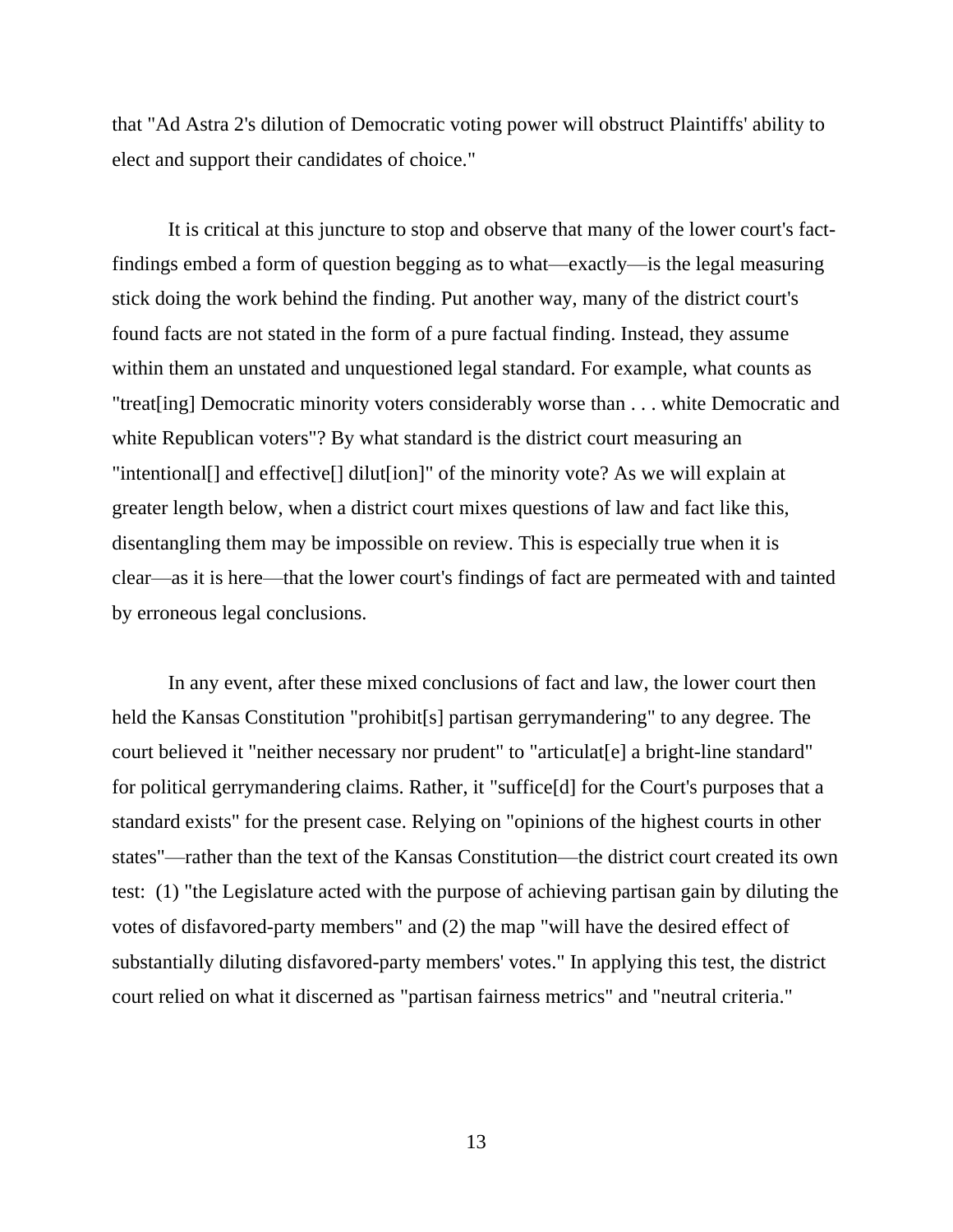Applying this test, the lower court found Ad Astra 2 to be an impermissible "intentional and effective partisan gerrymander" and concluded that Sub. SB 355 could not satisfy strict scrutiny.

The lower court then turned to plaintiffs' race-based claims. Acknowledging that such claims sound in equal protection, the district court held that the Kansas Constitution "affords separate, adequate, and greater" equal protection guarantees "than [does] the federal Constitution." Following this, the district court devised and applied its own five factor test to decide that Ad Astra 2 was an impermissible racial gerrymander that also unconstitutionally diluted minority votes in violation of the Kansas Constitution. It acknowledged that the elements of such a claim—and whether they include a showing of discriminatory intent—is an "issue of first impression." But it declined to decide whether a showing of intent was required because it determined Ad Astra 2 both "*intentionally* and effectively dilutes minority votes." Under the legal tests crafted by the district court, this was sufficient, in its view, to find Ad Astra 2 violates the Kansas Constitution.

The district court permanently enjoined Kansas' election officials "from preparing for or administering any primary or general congressional election under Ad Astra 2." And it further ordered that the "Legislature shall enact a remedial plan in conformity with this opinion as expeditiously as possible." The State immediately appealed to this court.

#### **DISCUSSION**

On appeal, the parties spar over several questions: (1) whether the Elections Clause bars state courts from reviewing reapportionment legislation for compliance with state law; (2) what standards this court should use when interpreting and applying the relevant provisions in the Kansas Constitution; (3) whether claims of partisan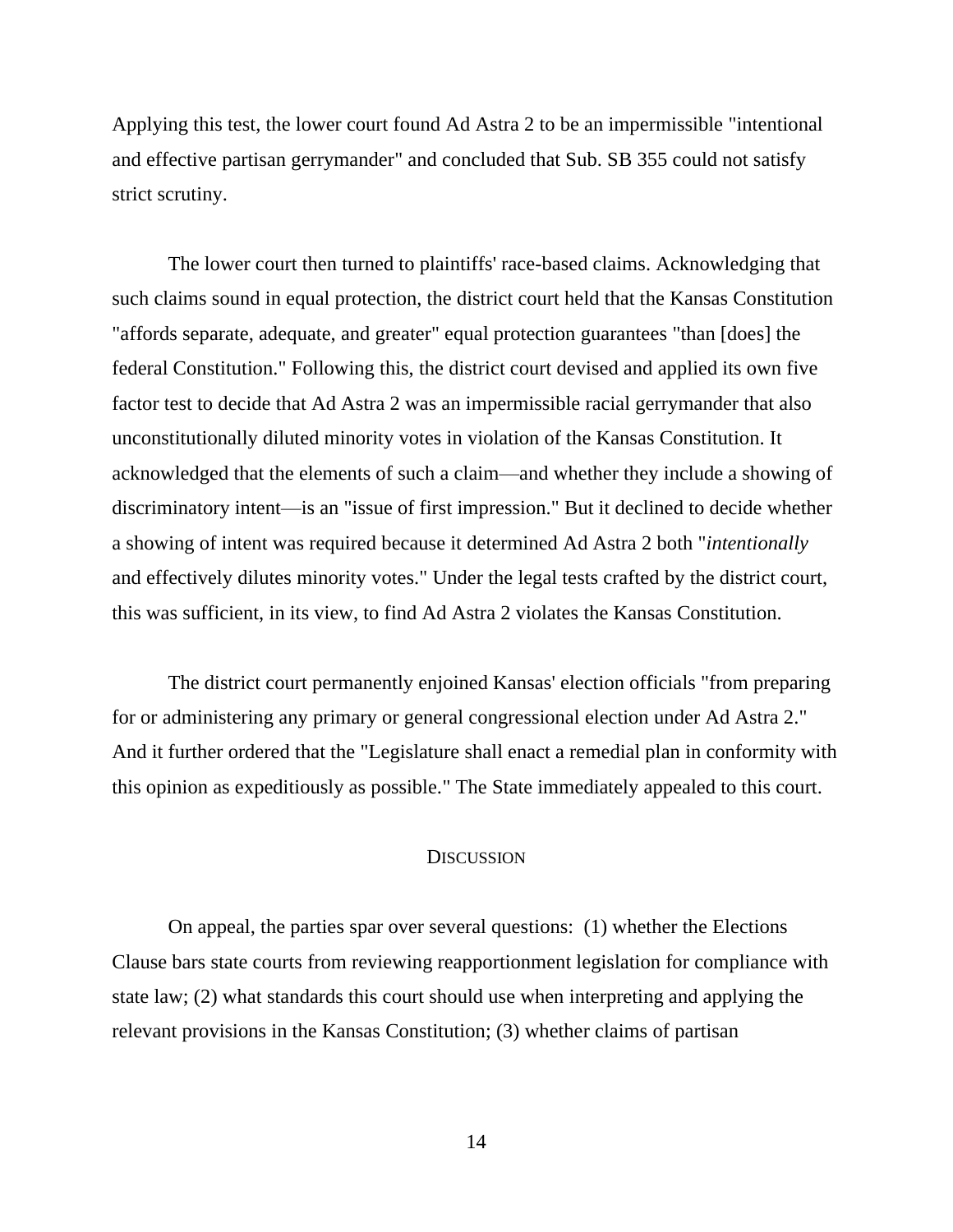gerrymandering are justiciable; and (4) whether Ad Astra 2 discriminates against minority voters. We consider each issue below.

But before doing so, we observe that while respecting the dissenters' disagreements with our constitutional reasoning and conclusions, rhetoric describing this outcome as a "stamp of approval" or "complicit" is out of place. Just because a court declines to overrule a legislative enactment does not mean the court has rubber stamped, endorsed, or somehow participated in that enactment. Indeed, "[c]ourts are only concerned with the legislative power to enact statutes, not with the wisdom behind those enactments. When a legislative act is appropriately challenged as not conforming to a constitutional mandate, the function of the court is . . . merely to ascertain and declare whether legislation was enacted in accordance with or in contravention of the constitution—and not to approve or condemn the underlying policy." *Samsel v. Wheeler Transport Services, Inc.*, 246 Kan. 336, 348-49, 789 P.2d 541 (1990), *abrogated on other grounds by Miller v. Johnson*, 295 Kan. 636, 289 P.3d 1098 (2012), and *Hilburn v. Enerpipe Ltd.*, 309 Kan. 1127, 442 P.3d 509 (2019).

## I. WE HAVE JURISDICTION TO HEAR PLAINTIFFS' CLAIMS

The Attorney General claims the Elections Clause of the United States Constitution bars any state court from considering the validity of legislatively enacted congressional district maps. The Elections Clause provides:

"The Times, Places and Manner of holding Elections for Senators and Representatives, shall be prescribed in each State by the Legislature thereof; but the Congress may at any time by Law make or alter such Regulations, except as to the Places of chusing Senators." U.S. Const. art. I, § 4.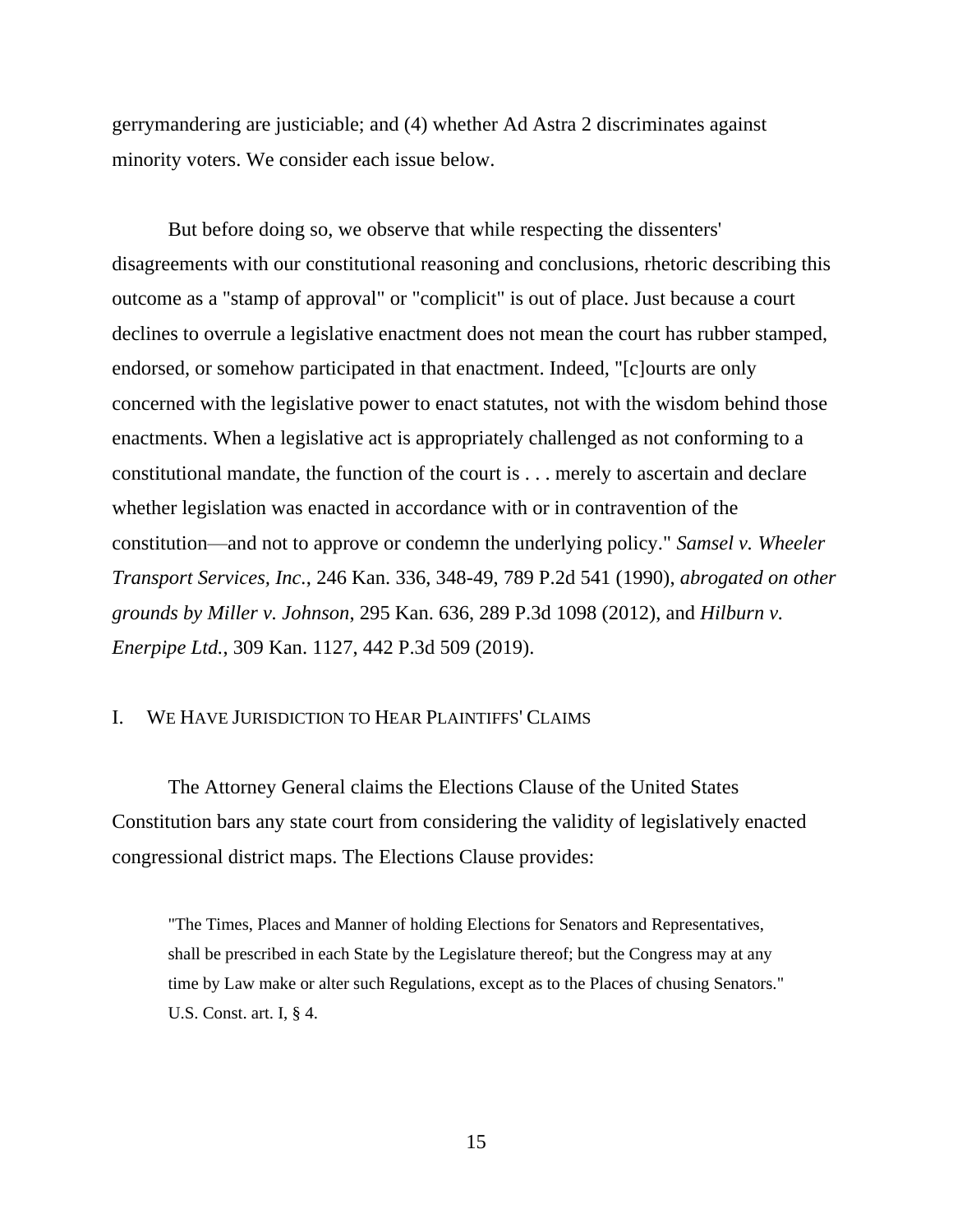The State frames its argument as a complete jurisdictional bar, arguing broadly that "when the state legislature missteps, the authority to correct it lies with Congress." We are unpersuaded. The United States Supreme Court has never embraced this view of the Elections Clause. In 1932, the Supreme Court examined whether the Elections Clause "invest[ed] the legislature with a particular authority" which would "render[] inapplicable the conditions which attach to the making of state laws." *Smiley v. Holm*, 285 U.S. 355, 365, 52 S. Ct. 397, 76 L. Ed. 795 (1932). The Court concluded that "the exercise of the authority must be in accordance with the method which the State has prescribed for legislative enactments," finding "no suggestion in the [Elections Clause] of an attempt to endow the legislature of the State with power to enact laws in any manner other than that in which the constitution of the State has provided that laws shall be enacted." 285 U.S. at 367-68.

And in recent years, the Supreme Court has continued to reject similar arguments. See *Rucho v. Common Cause*, 588 U.S. \_\_\_, 139 S. Ct. 2484, 2495-96, 204 L. Ed. 2d 931 (2019) (rejecting the argument that "through the Elections Clause, the Framers set aside electoral issues such as the one before us as questions that only Congress can resolve"); *Arizona State Legislature v. Arizona Independent Redistricting Comm'n*, 576 U.S. 787, 817-18, 135 S. Ct. 2652, 192 L. Ed. 2d 704 (2015) ("Nothing in [the Elections] Clause instructs, nor has this Court ever held, that a state legislature may prescribe regulations on the time, place, and manner of holding federal elections in defiance of provisions of the State's constitution."). In fact, the Supreme Court's recent decision in *Rucho* expressly contemplates state court review of congressional reapportionment schemes for compliance with state law. 139 S. Ct. at 2507 (in a congressional redistricting challenge, the Court declined to find that partisan gerrymandering violated the U.S. Constitution, but noted that "state statutes and state constitutions can provide standards and guidance for state courts to apply").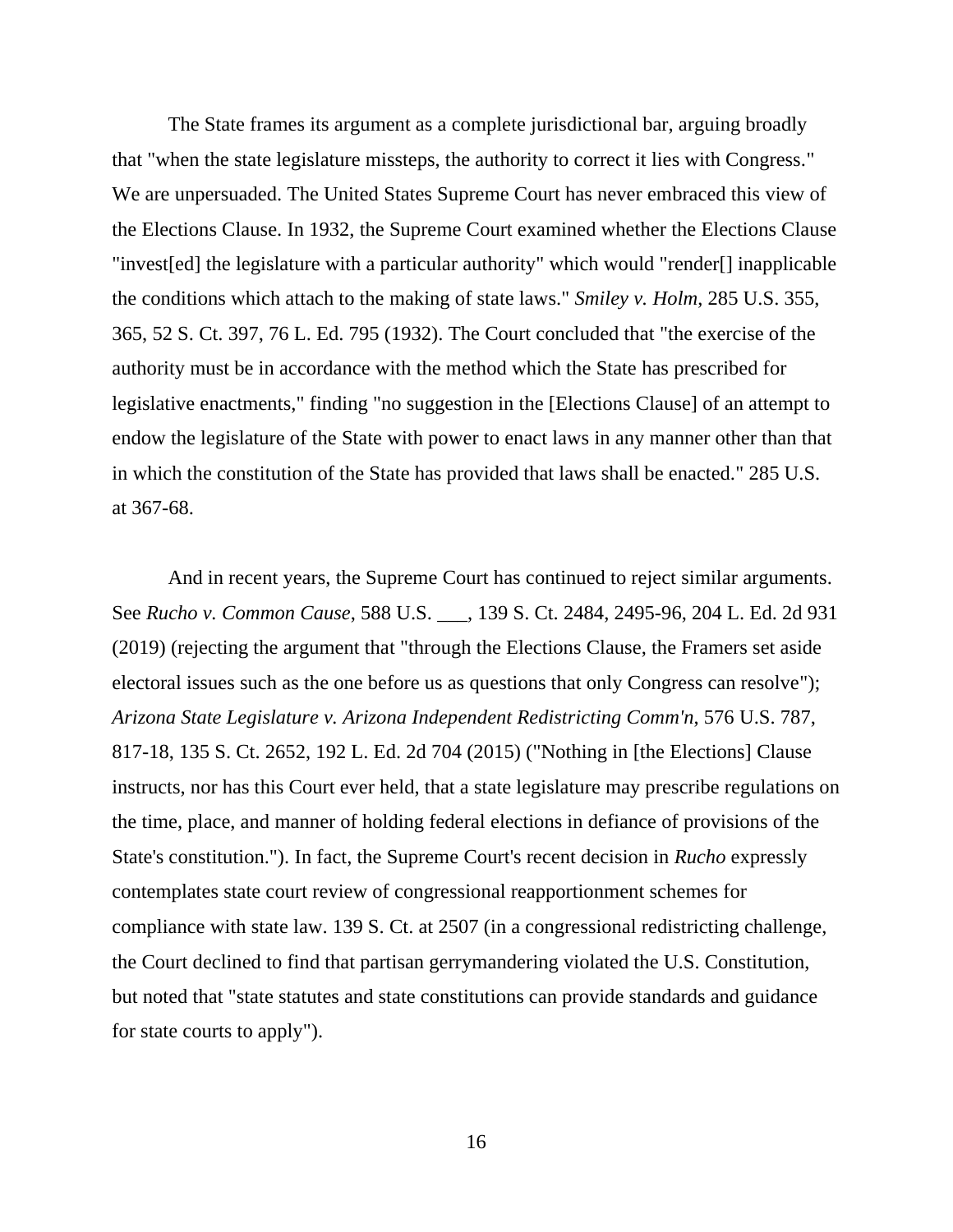The Attorney General points us to a few recent statements of skepticism from individual Supreme Court justices toward this body of law. In 2021, the Supreme Court denied a petition for certiorari in *Republican Party of Pennsylvania v. Degraffenreid*, 592 U.S. \_\_\_, 141 S. Ct. 732, 209 L. Ed. 2d 164 (2021). The decision resulted in two dissenting opinions. Justice Thomas expressed that "petitioners presented a strong argument that the Pennsylvania Supreme Court's decision violated the Constitution by overriding 'the clearly expressed intent of the legislature'" because "the Federal Constitution, not state constitutions, gives state legislatures authority to regulate federal elections." 141 S. Ct. at 733 (Thomas, J., dissenting). Justice Alito, joined by Justice Gorsuch, pointed out that the Elections Clause—which confers on state legislatures the authority to make rules governing federal elections—"would be meaningless if a state court could override the rules adopted by the legislature simply by claiming that a state constitutional provision gave the courts the authority to make whatever rules it thought appropriate for the conduct of a fair election." 141 S. Ct. at 738 (Alito, J., dissenting). The following year, Justice Alito again dissented from the denial of an application for stay, joined by Justices Thomas and Gorsuch. *Moore v. Harper*, 595 U.S. \_\_\_\_, 142 S. Ct. 1089, 212 L. Ed. 2d 247 (2022) (Alito, J., dissenting). He expressed similar concern with the growing issue over the proper interpretation of the Elections Clause. Justice Kavanaugh agreed with Justice Alito's position that the Court should review the Elections Clause issue. 142 S. Ct. 1089 (Kavanaugh, J., concurring).

But these statements are not controlling law—the justices making them do not even purport to make this claim. And we cannot accept the Attorney General's invitation to ground our rulings on speculation concerning the future direction of Supreme Court jurisprudence. Instead, we are bound to follow United States Supreme Court precedent on questions of federal law. See *Arizona v. Evans*, 514 U.S. 1, 8-9, 115 S. Ct. 1185, 131 L. Ed. 2d 34 (1995) ("[S]tate courts . . . are *not* free from the final authority of" the Supreme Court when interpreting the U.S. Constitution); *State v. Tatro*, 310 Kan. 263, 272, 445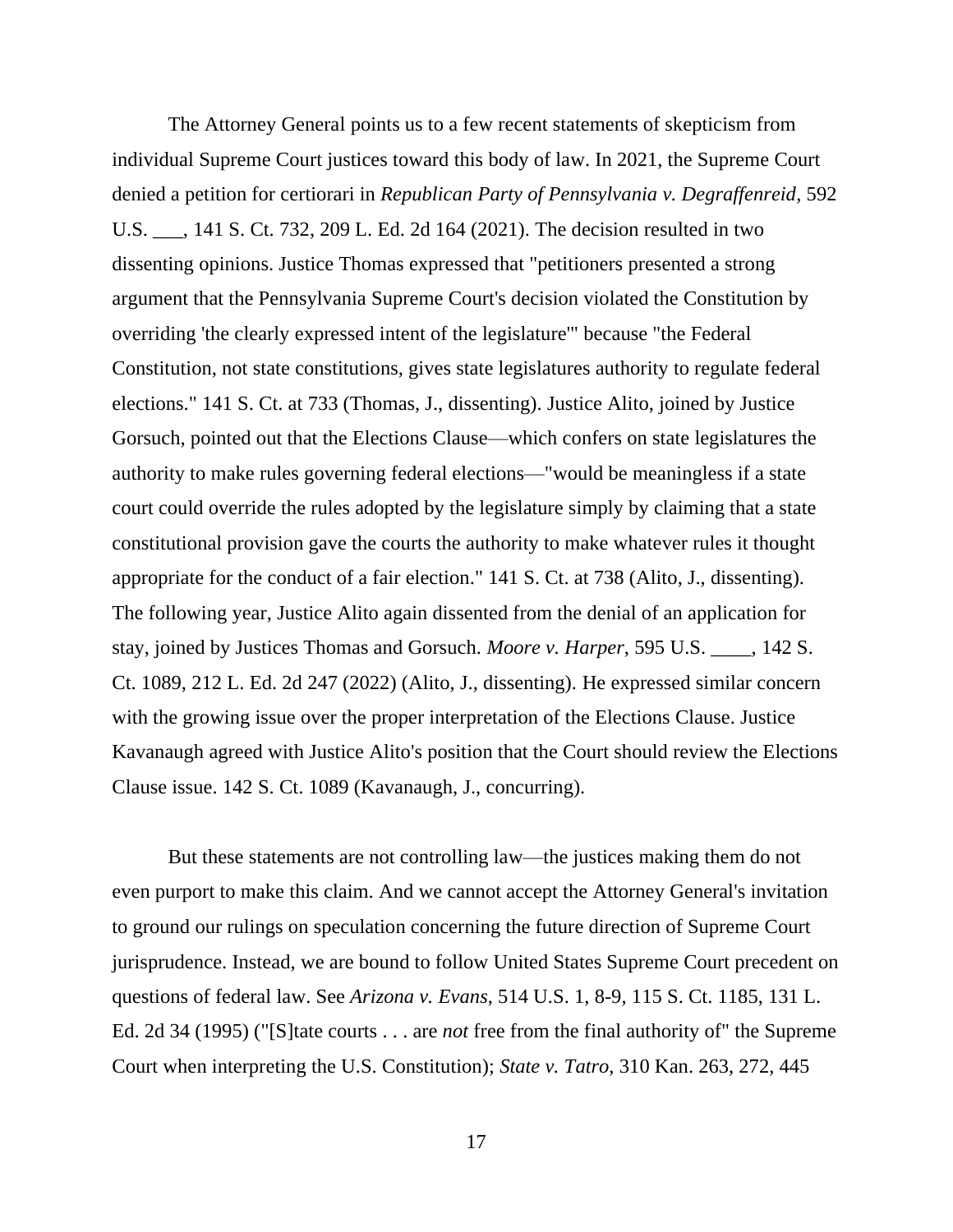P.3d 173 (2019) ("[T]his court must follow the United States Supreme Court's interpretation of the United States Constitution."). We therefore conclude that we are not jurisdictionally barred from reviewing reapportionment legislation for compliance with the Kansas Constitution.

#### II. THE GOVERNING LAW

#### *1. Anti-gerrymandering claims sound in equal protection*

The gravamen of plaintiffs' claims sound in equal protection. While the other provisions of the Kansas Constitution relied upon by the plaintiffs and the district court— Kan. Const. Bill of Rights, §§ 1, 3, 11, 20; art. 5, § 1—protect vital rights, they do not provide an independent basis for challenging the drawing of district lines.

Equal protection is at the heart of both partisan and racial gerrymandering or vote dilution claims. See *League of United Latin American Citizens v. Perry*, 548 U.S. 399, 413-14, 126 S. Ct. 2594, 165 L. Ed. 2d 609 (2006) (*LULAC*) (federal equal protection challenge to congressional redistricting map as unconstitutional partisan gerrymander); *Gill v. Whitford*, 585 U.S. \_\_\_, 138 S. Ct. 1916, 1925-26, 201 L. Ed. 2d 313 (2018) (same, despite allegations of violations of federal rights to free speech); *Rucho*, 139 S. Ct. at 2491 (same, despite allegations of violations of the Elections Clause, First Amendment, and Article I); *Shaw v. Reno*, 509 U.S. 630, 642, 113 S. Ct. 2816, 125 L. Ed. 2d 511 (1993) (federal equal protection challenge to congressional redistricting map as unconstitutional racial gerrymander); *Miller v. Johnson*, 515 U.S. 900, 903-04, 115 S. Ct. 2475, 132 L. Ed. 2d 762 (1995) (same).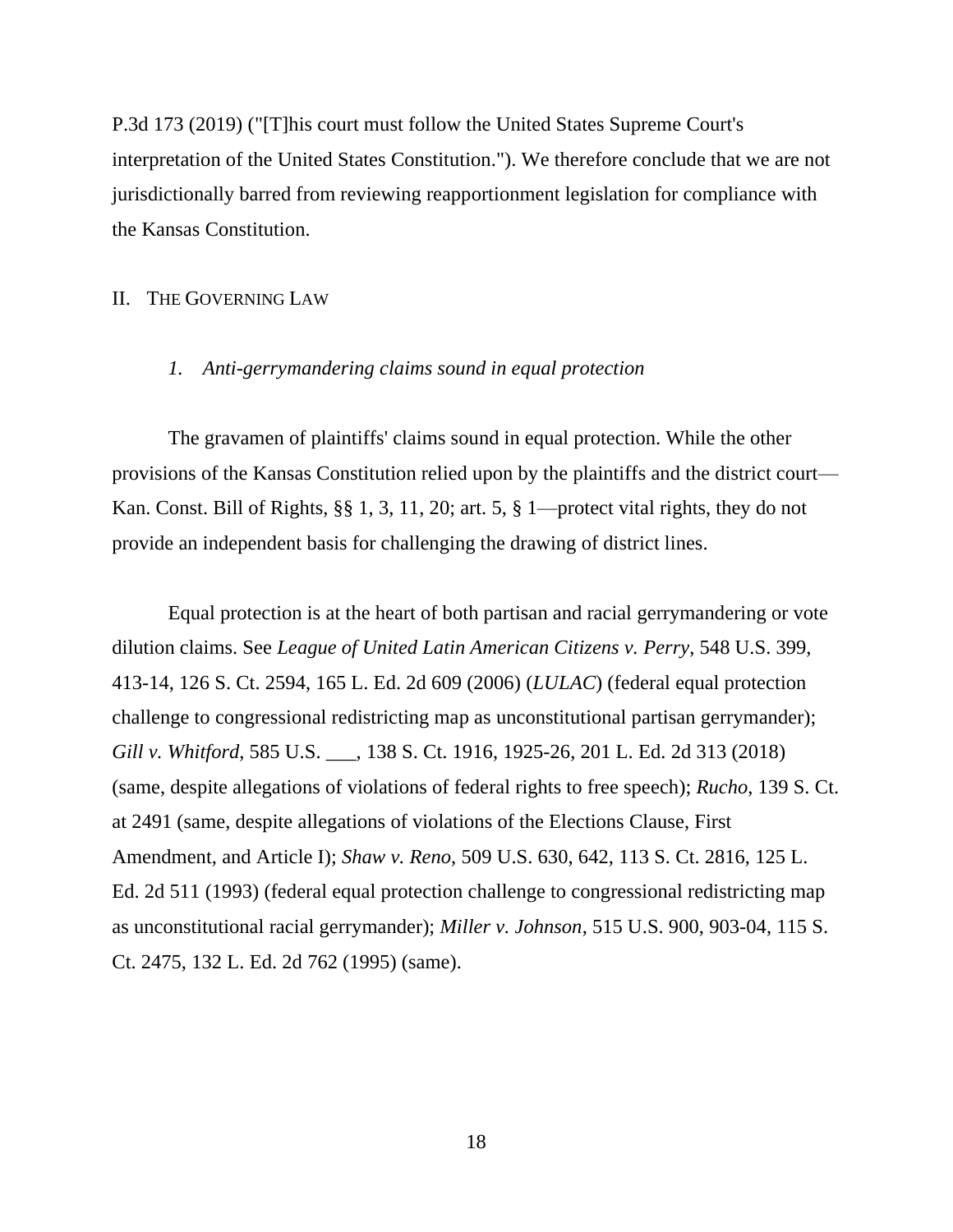Throughout this litigation, plaintiffs and the district court have attempted to decorate and enhance their claims with various citations to rights found in other provisions in the Kansas Constitution, including the right to vote, and rights to free speech and association. Kan. Const. Bill of Rights, §§ 1, 3, 11, 20; art. 5, § 1. Plaintiffs and the district court also recite "procedural defects" in the process of drafting Sub. SB 355—including allegations that the listening tour was simply a box-checking exercise; Ad Astra 2 was adopted with unseemly rapidity; Ad Astra 2 was created in secret by Republicans; and the Legislature ignored the Guidelines. These procedural claims echo the concerns raised in *In re Validity of Substitute Senate Bill 563*, 315 Kan. \_\_\_ (2022) (No. 125,083 this day decided). As we determined there, however, such complaints do not rise to the level of constitutional objections. Therefore, the basis of each of plaintiffs' claims remains foundationally grounded in equal protection guarantees.

The district court began with a discussion of plaintiffs' equal protection claims under sections 1 and 2 of the Kansas Constitution Bill of Rights, stating that "partisan gerrymandering deprives voters of '*equal power* and influence in the making of laws which govern''' them and asserting that the "goal of partisan gerrymandering is to eliminate the people's authority over government by giving different voters vastly *unequal political* power." (Emphases added.) The court then turned to the right to vote under Article 5, section 1, framing it in equal protection terms. It explicitly styled its analysis under equal protection, stating that "the right to vote is secured by *Sections 1 and 2* of the Kansas Bill of Rights and by Article 5, Section 1 . . . ." (Emphasis added.) The court relied on sections 1 and 2 of the Kansas Constitution Bill of Rights in defining the right to vote as the right to have "'equal legislative representation.'"

Similarly, the lower court conflated the rights to free speech and assembly with the right to equal protection. First the district court claimed that partisan gerrymandering singles out a "specific class" of voters for "disfavored treatment." Then, the district court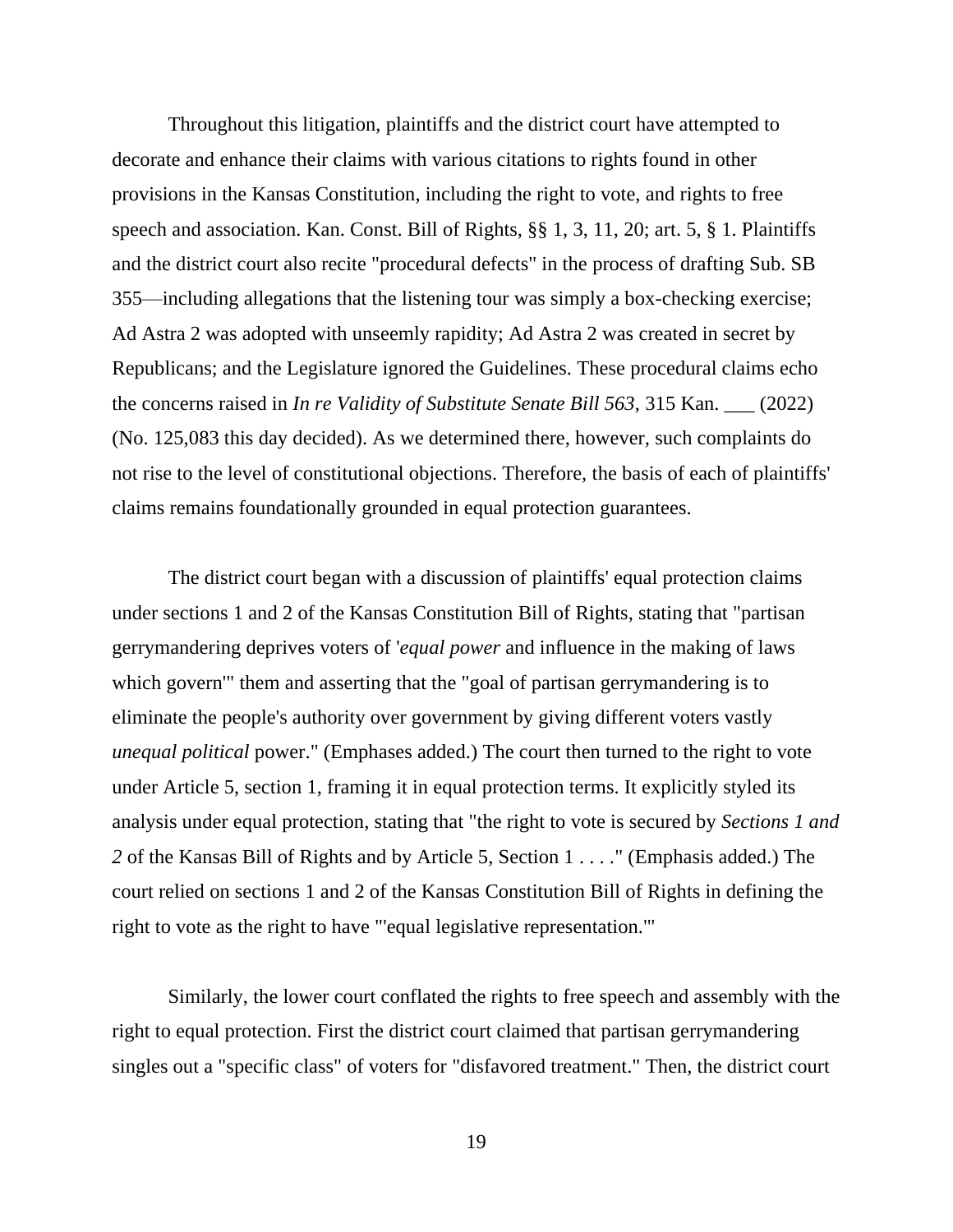held that "[w]hen the state engages in gerrymandering to negate that party's power, it has the effect of 'debilitat[ing]' the *disfavored party* and 'weaken[ing] its ability to carry out its core functions and purposes.'" (Emphasis added.) This analysis is again steeped in equal protection principles.

At bottom, plaintiffs assert a variety of constitutional rights but the sole mechanism relied on for judicial enforcement of those rights is the constitutional guarantee of equal protection—a fact the district court effectively understood. *Any line drawing*, even one that violates equal protection guarantees, does not infringe on a standalone right to vote, the right to free speech, or the right to peaceful assembly. See *Rucho*, 139 S. Ct. at 2504 ("[T]here are no restrictions on speech, association, or any other First Amendment activities in the districting plans at issue. The plaintiffs are free to engage in those activities no matter what the effect of a plan may be on their district."); see also *Harper v. Hall*, 380 N.C. 317, 448, 868 S.E.2d 499 (2022) (Newby, C.J., dissenting) ("The fundamental right to vote on equal terms simply means that each vote should have the same weight. . . . [P]artisan gerrymandering has no significant impact upon the right to vote on equal terms under the one-person, one-vote standard. . . . Partisan gerrymandering plainly does not place any restriction upon the espousal of a particular viewpoint."), *petition for cert. docketed* March 21, 2022.

# *2. Section 2 of the Kansas Constitution Bill of Rights is the textual grounding and location of our Constitution's guarantee of equal protection to all citizens*

Traditionally we have held that under the Kansas Constitution Bill of Rights, sections 1 and 2 offer the same guarantees of due process and equal protection as provided in the Fourteenth Amendment of the United States Constitution. *Farley v. Engelken,* 241 Kan. 663, 667, 740 P.2d 1058 (1987) (Sections 1 and 2 of the Kansas Constitution Bill of Rights "are given much the same effect as the clauses of the Fourteenth Amendment relating to due process and equal protection of the law.").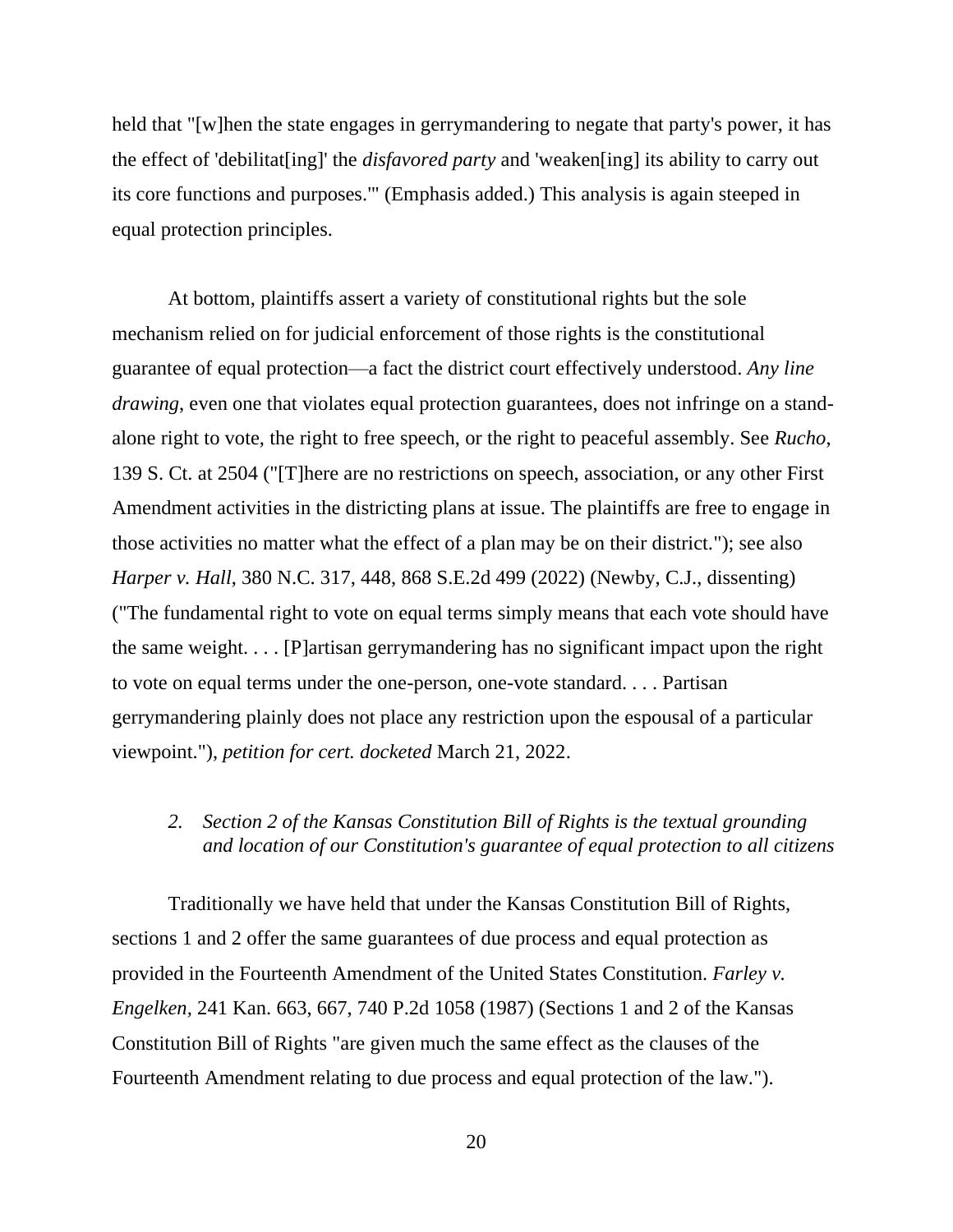At times our court has attempted to distinguish between the two sections as providing equal protection for "individual rights" (Section 1) and "political rights" (Section 2). See *State v. Limon*, 280 Kan. 275, 283, 122 P.3d 22 (2005) ("Section 1 applies in cases . . . when an equal protection challenge involves individual rights."); *Atchison Street Rly. Co. v. Mo. Pac. Rly. Co.*, 31 Kan. 660, Syl. ¶ 3, 3 P. 284 (1884) ("Section 2 is devoted to matters of a political nature.").

We have recently clarified that Kansas' section 1 has no textual counterpart in the U.S. Constitution and therefore has its own independent meaning and effect. See *Hodes & Nauser, MDs v. Schmidt*, 309 Kan. 610, 624, 440 P.3d 461 (2019) ("[T]his side-by-side comparison reveals, section 1 contains the following words not found in the Fourteenth Amendment: 'All men are possessed of equal and inalienable natural rights.' In fact, no provision of the United States Constitution uses the term 'natural rights' . . . . "); 309 Kan. at 688 (Biles, J., concurring) ("As both the majority and dissent point out, section 1 of the Kansas Constitution Bill of Rights differs from any federal counterpart . . . ."); 309 Kan. at 763 (Stegall, J., dissenting) (Recognizing section 1 provides unique protections different from the federal Constitution: "[o]f course, the language of the Declaration does not carry 'the force of organic law' in the federal Constitution as it does in Kansas.").

After our decision in *Hodes* (giving a substantive rights effect to section 1), it is clear that the textual grounding of equal protection guarantees contained in the Kansas Constitution Bill of Rights is firmly rooted in the language of section 2, which states:

"All political power is inherent in the people, and all free governments are founded on their authority, and are instituted for their equal protection and benefit. No special privileges or immunities shall ever be granted by the legislature, which may not be altered, revoked or repealed by the same body; and this power shall be exercised by no other tribunal or agency." Kan. Const. Bill of Rights, § 2.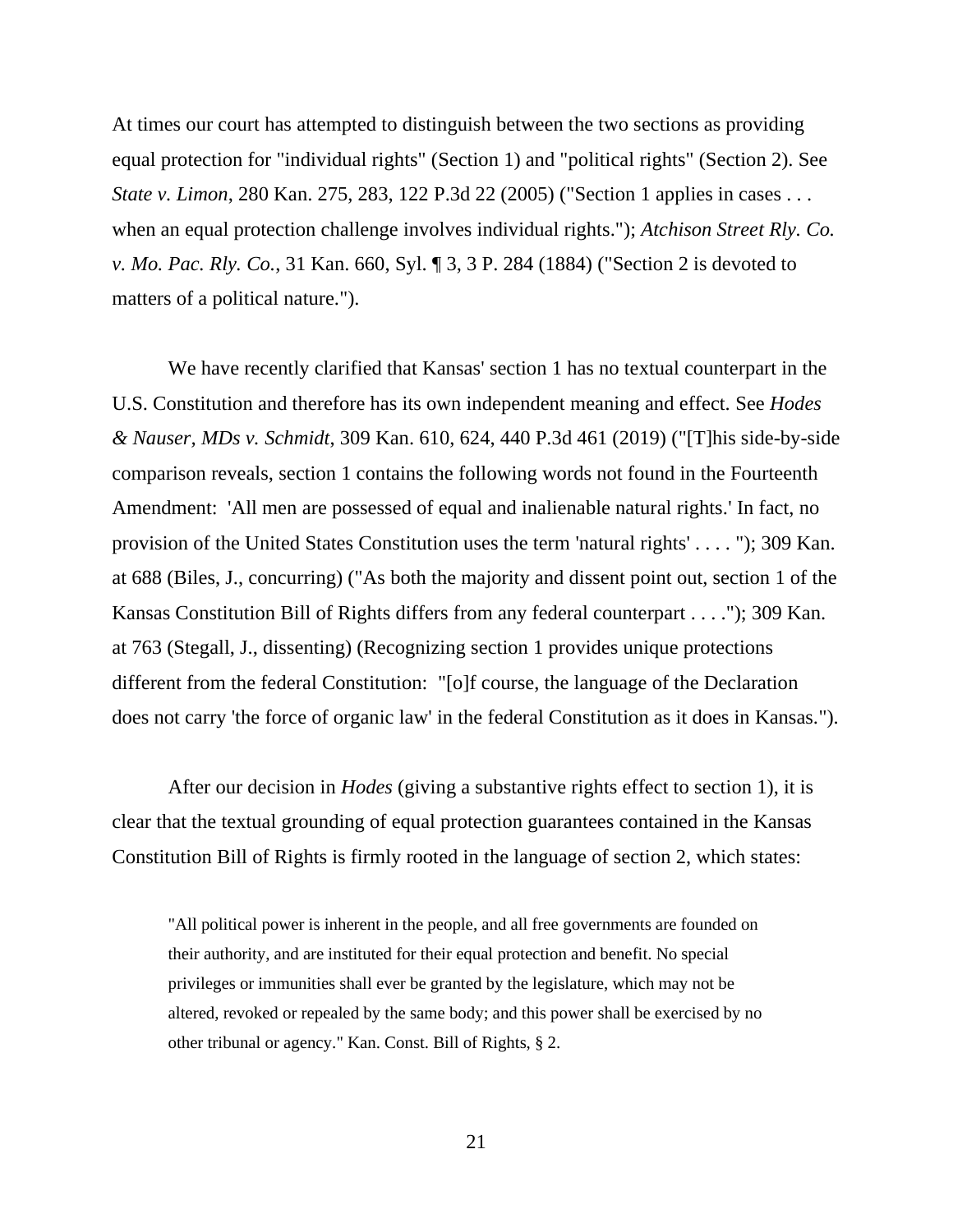Even though *Hodes* changed the way in which we interpret section 1, it has not changed our historical and fundamental interpretation of the scope of equal protection found in section 2. That is to say, section 2 is "given much the same effect as the clauses of the Fourteenth Amendment relating to due process and equal protection of the law." See *Farley*, 241 Kan. at 667; *State ex rel. Tomasic v. Kansas City, Kansas Port Authority*, 230 Kan. 404, 426, 636 P.2d 760 (1981); *State v. Wilson*, 101 Kan. 789, 795-96, 168 P. 679 (1917). Put even more clearly, the equal protection guarantees found in section 2 are coextensive with the equal protection guarantees afforded under the Fourteenth Amendment to the United States Constitution. Compare U.S. Const. amend. XIV, § 1 ("No State shall make or enforce any law which shall . . . deny to any person within its jurisdiction the equal protection of the laws."); with Kan. Const. Bill of Rights § 2 ("[A]ll free governments are . . . instituted for [the people's] equal protection and benefit."). Therefore, Kansas courts shall be guided by United States Supreme Court precedent interpreting and applying the equal protection guarantees of the Fourteenth Amendment of the federal Constitution when we are called upon to interpret and apply the coextensive equal protection guarantees of section 2 of the Kansas Constitution Bill of Rights.

## III. PLAINTIFFS' PARTISAN GERRYMANDERING CLAIMS

### *1. The political question doctrine*

In addressing plaintiffs' claim that Ad Astra 2 is an impermissible partisan gerrymander, we are confronted first with what has come to be known as the "political question doctrine." This legal rule guiding judicial decision-making is nearly as old as the Republic, going all the way "back to the great case of *Marbury v. Madison*." § 15 "Case or Controversy"—Political Questions, 20 Fed. Prac. & Proc. Deskbook § 15 (2d ed.).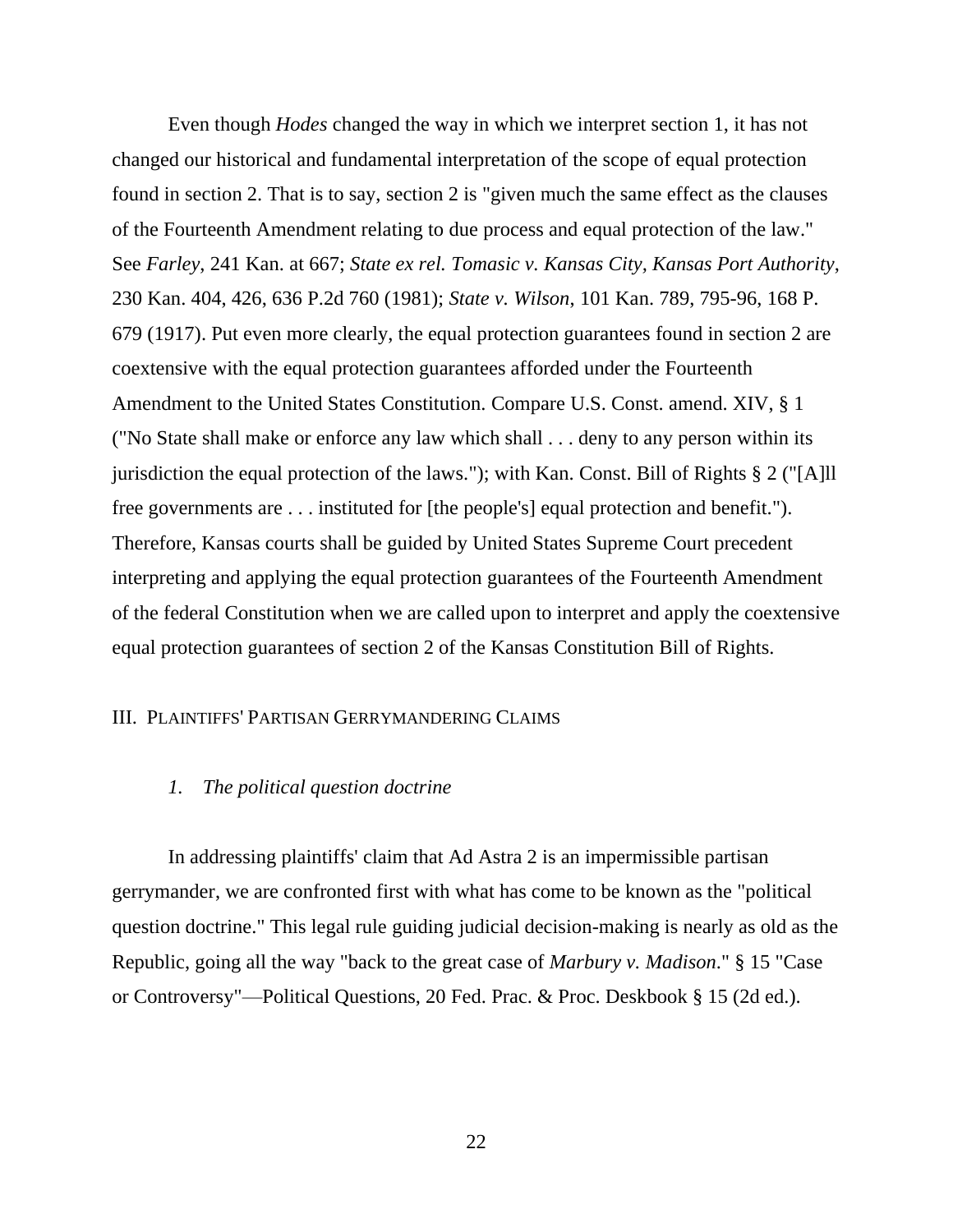There, Chief Justice John Marshall "expressed the view that the courts will not entertain political questions even though the questions involve actual controversies." § 15 "Case or Controversy"—Political Questions, 20 Fed. Prac. & Proc. Deskbook § 15. The Court in *Marbury* held that the executive branch (and by extension, the legislative branch) is vested "with certain important political powers" and those branches are accountable only to their "country"—that is the voters—and to their "own conscience" because the "subjects are political." *Marbury v. Madison*, 5 U.S. (1 Cranch) 137, 165-66, 2 L. Ed. 60 (1803).

As the political question doctrine developed, it became clear that in certain circumstances a respect for the coequal and coordinate executive and legislative branches of government demanded that the judicial branch admit itself not competent to rule on matters purely political. That is, the "political question doctrine excludes from judicial review those controversies which revolve around policy choices and value determinations" that are inextricable from the exercise of political discretion vested in the political branches of government. 16 C.J.S. Constitutional Law § 392.

Judges called on to determine when the political question doctrine is implicated must ask themselves—among other things—whether the controversy is capable of resolution within the competency of the judicial branch. That is, do the traditional tools of judging—such as clear, neutral, and "judicially discoverable and manageable standards"—exist as a compass against which to measure the true north of any controversy? *Baker v. Carr*, 369 U.S. 186, 217, 82 S. Ct. 691, 7 L. Ed. 2d 663 (1962). Or, would judges be left to simply substitute their own "initial policy determination" for that of the other branches? 369 U.S. at 217.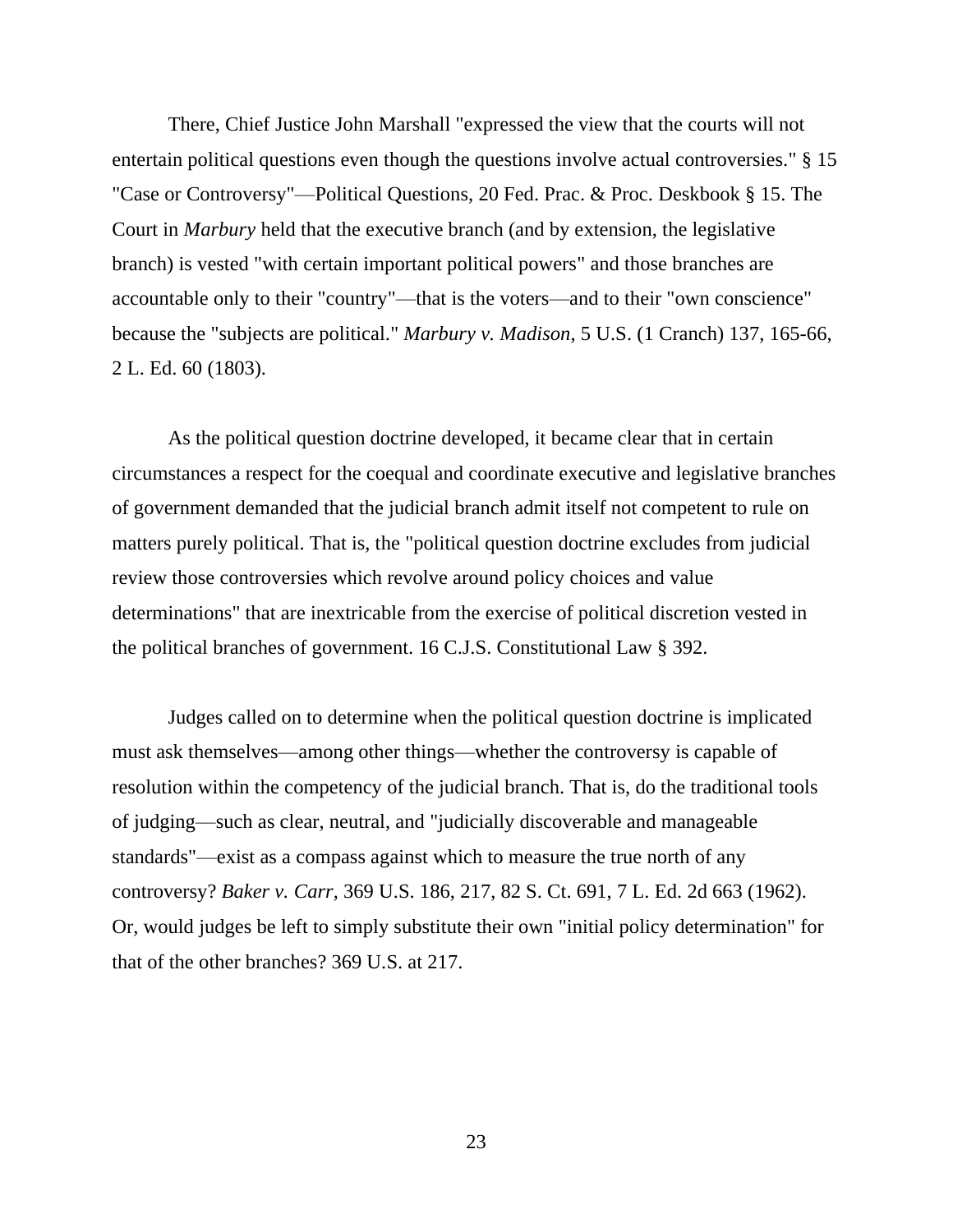If resolving a controversy is outside the scope of the competence of the judiciary, it is said to be "nonjusticiable"—that is, it is a matter committed by the structure of our Constitution to the legislative or executive branches of government. And these branches are ultimately accountable both to the voters and their own conscience. And while common sense and history may not be able to speak to the effect of conscience on political decision-makers, democratic accountability wielded by voters is woven into the very fabric of our government and will—undoubtedly—have its say in the matter.

This outcome is not an unfortunate accident or a mistake in our constitutional structure, but rather "a consequence of the separation of powers among the legislative, executive, and judicial branches." *Gannon v. State*, 298 Kan. 1107, 1119, 1136-37, 319 P.3d 1196 (2014). And this very separation of powers is one of the surest timbers guaranteeing that the house of liberty stands firm and lasts across the centuries amid the swirling winds of any particular political issue *du jour*.

#### *2. Partisanship in district line drawing is permissible*

Plaintiffs do suggest the application of a clear standard to this dispute. They simply claim that partisan gerrymandering is verboten under Kansas law. That is, they claim that any consideration by the Legislature of partisan factors in deciding where to draw district lines is offensive to constitutional principles. They ask Kansas courts to adopt a bright line standard of zero tolerance and mandate that only politically neutral factors be used by the Legislature. And the district court agreed, holding that the Kansas Constitution "prohibit[s] partisan gerrymandering."

The dissent takes issue with this characterization. While ultimately, how we characterize plaintiffs' political gerrymandering claims does not impact our analysis, it is helpful to understand exactly why such a bright line rule is attractive. In fact, at oral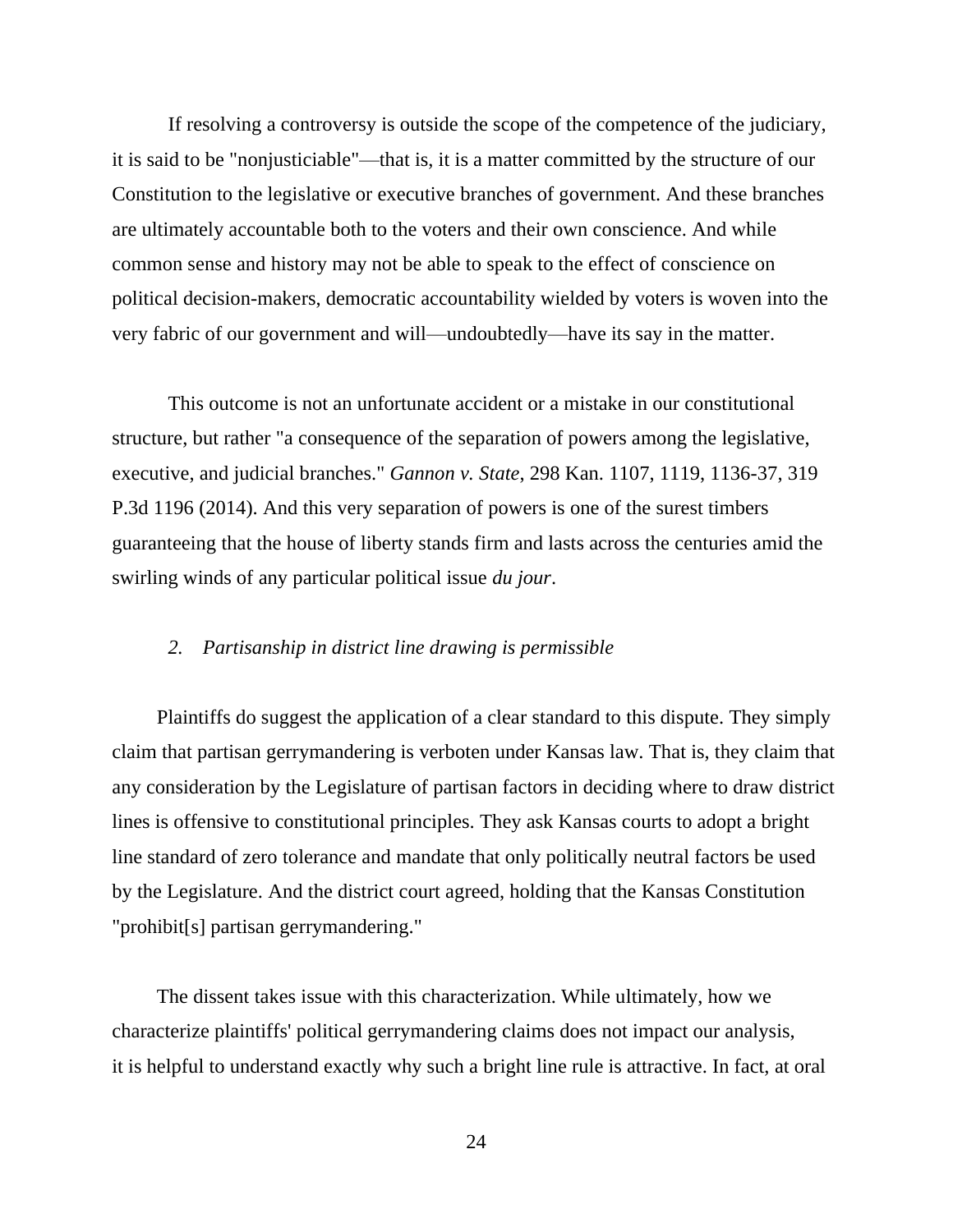argument, counsel for the Frick plaintiffs defined "political gerrymandering" as *any* line drawing "with party in mind." In response to the question, "How is partisan gerrymandering a legitimate government function?" counsel for plaintiffs responded, "I don't think it is legitimate. . . .To say that it's gone on for a long time and it seems inevitable doesn't mean it's legitimate at all. . . . I don't think that partisan gerrymandering has a legitimate interest."

If this was the law in Kansas, resolving claims of partisan gerrymandering would indeed be justiciable. A bright line prohibition is certainly a judicially manageable standard. But this has never been the law in Kansas, and in reaching its conclusion the district court completely ignored our large body of caselaw on this subject. For we have regularly and repeatedly held that the Legislature is constitutionally permitted to consider partisanship when drawing district lines. And this rule is consistent with longstanding United States Supreme Court precedent.

Over four decades ago we wrote: "'Politics and political considerations are inseparable from districting and apportionment.'" *In re House Bill No. 2620*, 225 Kan. 827, 840, 595 P.2d 334 (1979) (quoting *Gaffney v. Cummings*, 412 U.S. 735, 753, 93 S. Ct. 2321, 37 L. Ed. 2d 298 [1973]). We have repeatedly recognized the reality that the "'political profile of a State, its party registration, and voting records are available precinct by precinct, ward by ward. . . . [I]t requires no special genius to recognize the political consequences of drawing a district line along one street rather than another.'" *In re House Bill No. 2620*, 225 Kan. at 840 (quoting *Gaffney*, 412 U.S. at 753). Considering these hard political truths inherent in the redistricting process, we reached the inescapable conclusion that the "'reality is that districting inevitably *has and is intended to have* substantial political consequences.'" (Emphasis added.) *In re House Bill No. 2620*, 225 Kan. at 840 (quoting *Gaffney*, 412 U.S. at 753). The district court cannot write these hard truths out of existence with the fiat power of its judicial pen. Our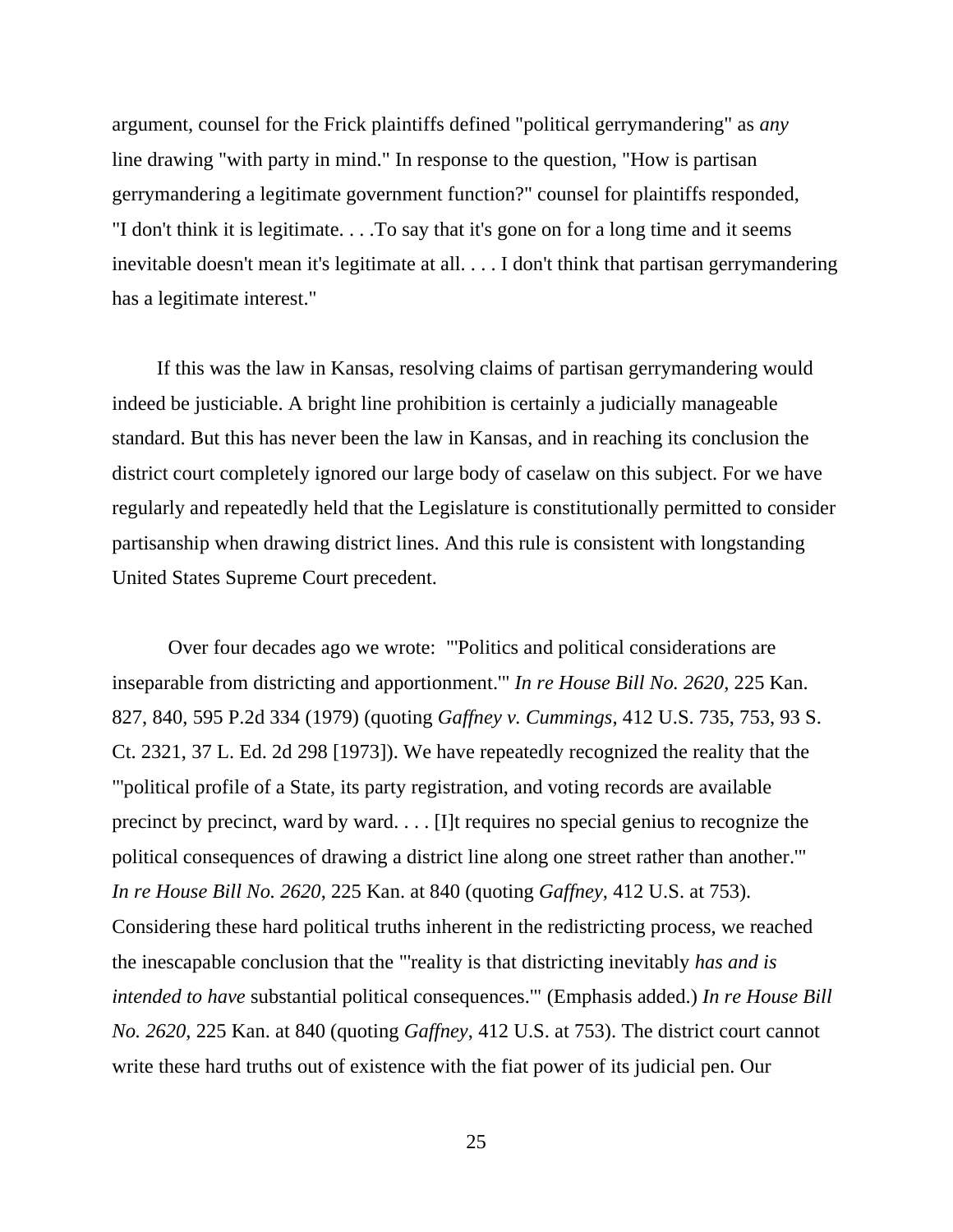precedent (and prudent judgment) counsels a more modest approach to questions that touch the core constitutional principle of separation of powers and the ongoing dictate that the coordinate departments of government accord one another the due and proper respect expected and owed under our unique constitutional arrangements.

Given this, if the redistricting process is intended to have "substantial political consequences" it is no surprise that our court has consistently rejected pleas to establish a bright line prohibition on politics in the redistricting process. *In re 2002 Substitute for Senate Bill 256*, 273 Kan. 731, 734, 45 P.3d 855 (2002). For example, we have described the legislative goal of "safely retaining seats for the political parties" as a "legitimate political goal." *2002 Substitute for House Bill 2625*, 273 Kan. 715, 722, 44 P.3d 1266 (2002). In 1989, we rejected the claim that legislatively drawn lines were unlawful because "political considerations prevailed over stated apportionment guidelines" on the grounds that "any plan would . . . have adverse consequences for incumbents who are pitted against each other." *In re Substitute for House Bill No. 2492*, 245 Kan. 118, 128, 775 P.2d 663 (1989). In yet another redistricting case, we plainly held that objections to legislative line drawing on the mere assertion that "there was partisan political gerrymandering in redistricting" could never "reveal a fatal constitutional flaw" without more. *In re Senate Bill No. 220*, 225 Kan. 628, 637, 593 P.2d 1 (1979).

The United States Supreme Court, too, has never suggested partisanship is unlawful if it touches the legislative redistricting process. In fact, the opposite. In *Vieth v. Jubelirer* the Court wrote the United States Constitution "clearly contemplates districting by political entities" and the process "unsurprisingly . . . turns out to be rootand-branch a matter of politics." 541 U.S. 267, 285-86, 124 S. Ct. 1769, 158 L. Ed. 2d 546 (2004). As such, "*partisan districting is a lawful and common practice* [which] means that there is almost *always* room for an election-impeding lawsuit contending that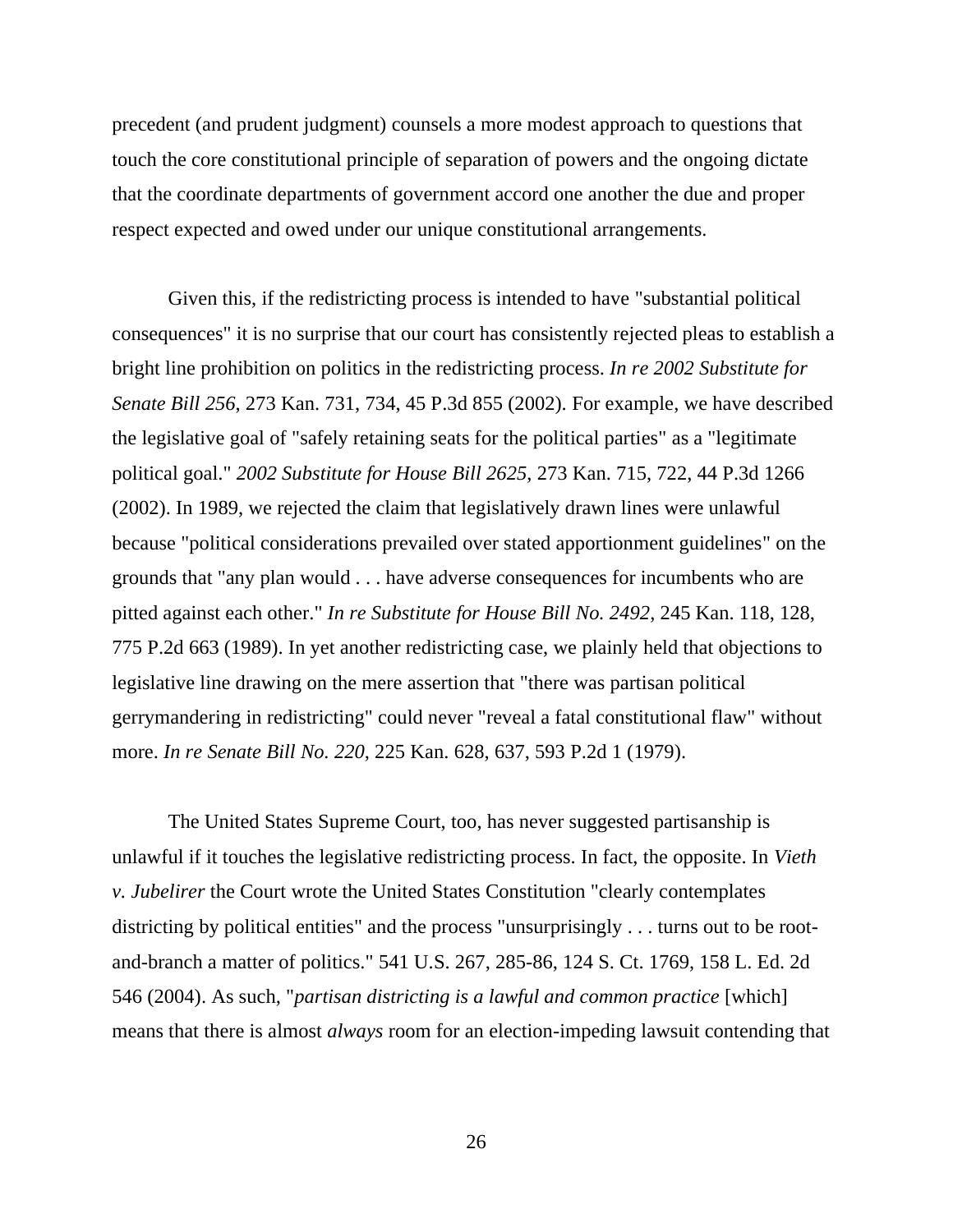partisan advantage was the predominant motivation." (Emphasis added.) 541 U.S. at 285- 86. The operative principle is clear.

And while the plurality holding of *Vieth* (that partisan gerrymandering claims are nonjusticiable) did not gain majority support on the Court until 2019 in *Rucho*, there has long been widespread agreement among justices across the spectrum that partisan factors are *legitimate considerations in the districting process*. For example, in dissent in *Vieth*, Justice Stephen Breyer wrote that using "purely political boundary-drawing factors" can "find justification in . . . desirable democratic ends" even though it may be "harmful to the members of one party." 541 U.S. at 360 (Breyer, J., dissenting).

This principle is commonplace in the United States Supreme Court's redistricting jurisprudence. "We have never denied that apportionment is a political process, or that state legislatures could pursue legitimate secondary objectives as long as those objectives were consistent with a good-faith effort to achieve population equality at the same time." *Karcher v. Daggett*, 462 U.S. 725, 739, 103 S. Ct. 2653, 77 L. Ed. 2d 133 (1983). In a decision written by Justice Elena Kagan the Court described "partisan advantage" as a legitimate consideration in district line drawing on an equal footing with other traditional considerations such as "compactness" and "respect for political subdivisions." *Cooper v. Harris*, 581 U.S. \_\_\_\_, 137 S. Ct. 1455, 1464, 197 L. Ed. 2d 837 (2017); see also *Easley v. Cromartie*, 532 U.S. 234, 239, 121 S. Ct. 1452, 149 L. Ed. 2d 430 (2001) (recognizing that "the creation of a safe Democratic seat" was a "constitutional political objective"); *Gaffney*, 412 U.S. at 753-54 (legislatures may validly "work with . . . political . . . data" and may "seek . . . to achieve the political or other ends of the State, its constituents, and its officeholders").

We need not belabor the point.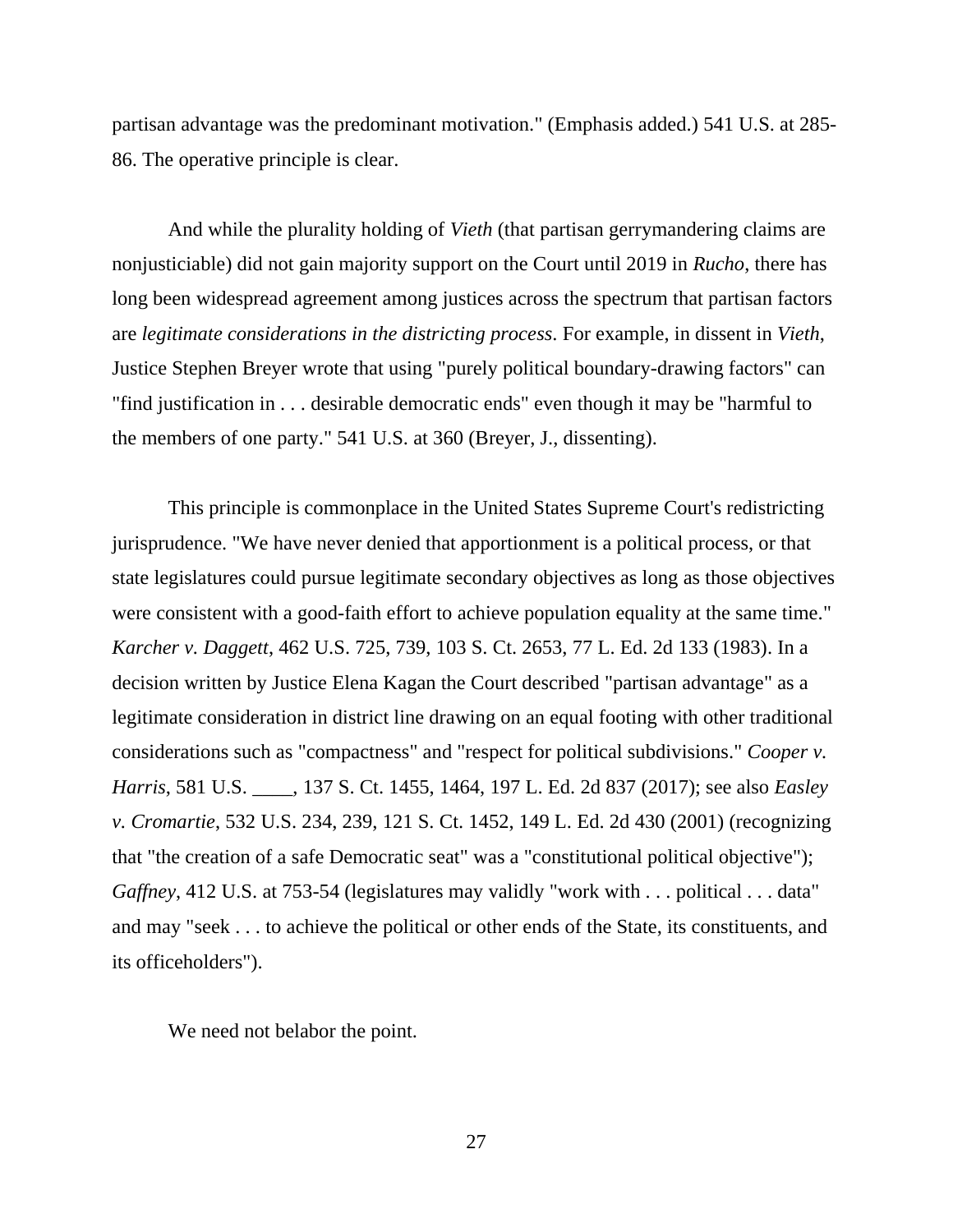#### *3. Claims of excessive partisan gerrymandering are nonjusticiable in Kansas*

Given that the Legislature may appropriately and lawfully consider partisan factors in redistricting, at the heart of a claim of partisan gerrymandering is not merely that partisan factors were used, but rather that they were used "too much." The lower court at one point appears to acknowledge this by quoting our prior caselaw declining to find excessive partisan gerrymandering in any previous case. The district court plausibly drew the lesson from these decisions that we had reached the "merits" of older partisan gerrymandering claims. But this overreads those decisions. In fact, our predecessors never actually had to ask the crucial question—how much is too much? And are there any manageable and neutral judicial standards by which judges can decide that question without resort to our own partisan biases?

These are not new questions for courts and judges. In *LULAC*, the Court put the matter succinctly when it described the plaintiff's insurmountable problem in trying to articulate "a standard for deciding *how much partisan dominance is too much*." (Emphasis added.) 548 U.S. at 420. This is precisely the problem today's plaintiffs cannot overcome. This is because a "permissible intent—securing partisan advantage—does not become constitutionally impermissible . . . when that permissible intent 'predominates.'" *Rucho*, 139 S. Ct. at 2502-03.

Essentially, the *Rucho* Court struggled to know whether there can ever be "too much" of a legitimate legislative purpose in the process of state law-making. Its answer, in sum, was—*maybe*, but without codified law to guide judges in knowing when too much partisanship becomes so unfair as to offend constitutional principles, the question cannot be answered. In the parlance of justiciability, the question presents no "'clear, manageable and politically neutral'" judicial standard. 139 S. Ct. at 2500.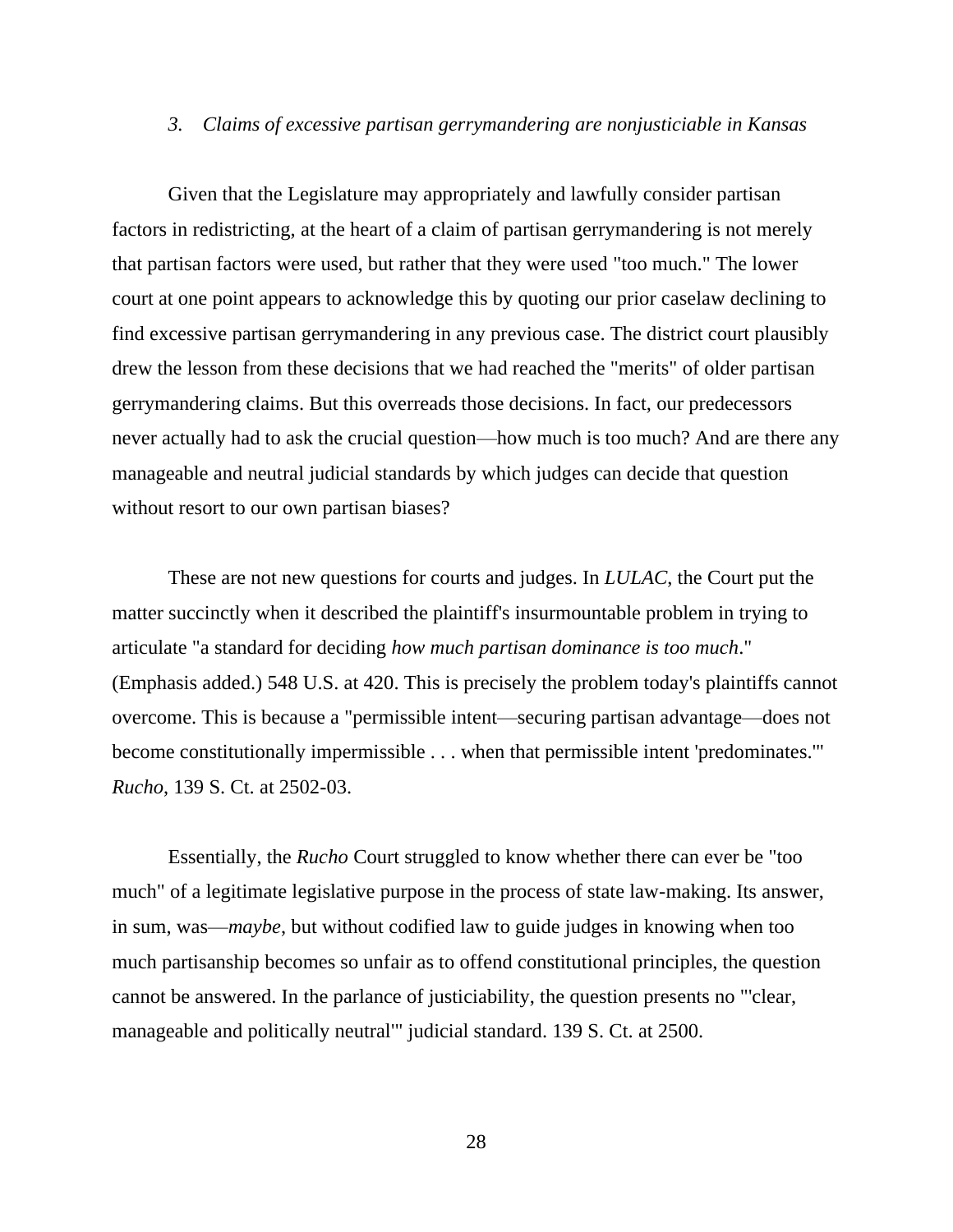#### The Court explained further that:

"[I]t is not even clear what fairness looks like in this context. There is a large measure of 'unfairness' in any winner-take-all system. Fairness may mean a greater number of competitive districts. Such a claim seeks to undo packing and cracking so that supporters of the disadvantaged party have a better shot at electing their preferred candidates. But making as many districts as possible more competitive could be a recipe for disaster for the disadvantaged party. As Justice White has pointed out, '[i]f all or most of the districts are competitive . . . even a narrow statewide preference for either party would produce an overwhelming majority for the winning party in the state legislature.'

"On the other hand, perhaps the ultimate objective of a 'fairer' share of seats in the congressional delegation is most readily achieved by yielding to the gravitational pull of proportionality and engaging in cracking and packing, to ensure each party its 'appropriate' share of 'safe' seats. Such an approach, however, comes at the expense of competitive districts and of individuals in districts allocated to the opposing party.

"Or perhaps fairness should be measured by adherence to 'traditional' districting criteria, such as maintaining political subdivisions, keeping communities of interest together, and protecting incumbents. But protecting incumbents, for example, enshrines a particular partisan distribution. And the 'natural political geography' of a State—such as the fact that urban electoral districts are often dominated by one political party—can itself lead to inherently packed districts. As Justice Kennedy has explained, traditional criteria such as compactness and contiguity 'cannot promise political neutrality when used as the basis for relief. Instead, it seems, a decision under these standards would unavoidably have significant political effect, whether intended or not.'

"Deciding among just these different visions of fairness (you can imagine many others) poses basic questions that are political, not legal. There are no legal standards discernible in the Constitution for making such judgments, let alone limited and precise standards that are clear, manageable, and politically neutral. Any judicial decision on what is 'fair' in this context would be an 'unmoored determination' of the sort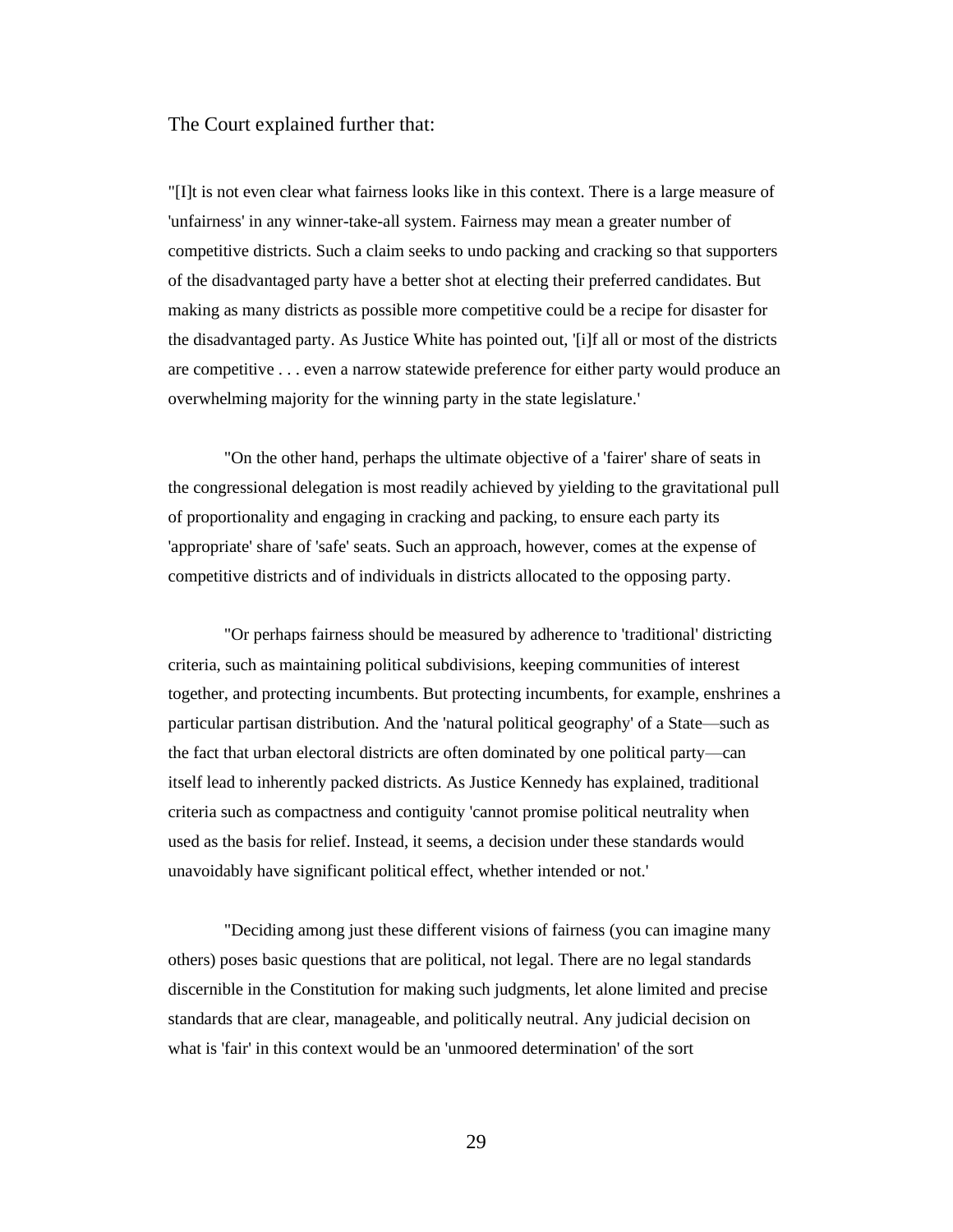characteristic of a political question beyond the competence of the federal courts. [Citations omitted.]" 139 S. Ct. at 2500.

We find the reasoning of *Rucho* persuasive and expressly adopt it here. But that does not end the inquiry at the state level.

*Rucho* declared that it "is vital in such circumstances that the Court act only in accord with especially clear standards . . . [because] '[w]ith uncertain limits, intervening courts—even when proceeding with best intentions—would risk assuming political, not legal, responsibility for a process that often produces ill will and distrust.'" 139 S. Ct. at 2498. And while *Rucho* could discern no such "especially clear standards" in federal law, the Court left open the possibility that such standards might exist under state law. As such, *Rucho* held that while claims of political gerrymandering were nonjusticiable political questions at the federal level, such claims may be justiciable at the state level.

We agree with the Court's characterization of its holding—that it "does not condone excessive partisan gerrymandering. Nor does our conclusion condemn complaints about districting to echo into a void." 139 S. Ct. at 2507. This is because states are free to adopt clear standards expressly setting limits on partisan gerrymandering. Such clear standards can, the Court readily acknowledged, provide courts with the necessary tools to adjudicate claims of excessive partisan gerrymandering. The *Rucho* court pointed to Florida as a good example: "In 2015, the Supreme Court of Florida struck down that State's congressional districting plan as a violation of the Fair Districts Amendment to the Florida Constitution." 139 S. Ct. at 2507. The Court then noted that "[t]he dissent wonders why we can't do the same. The answer is that there is no 'Fair Districts Amendment' to the Federal Constitution. *Provisions in state statutes and state constitutions can provide standards and guidance for state courts to apply*." (Emphasis added.) 139 S. Ct. at 2507.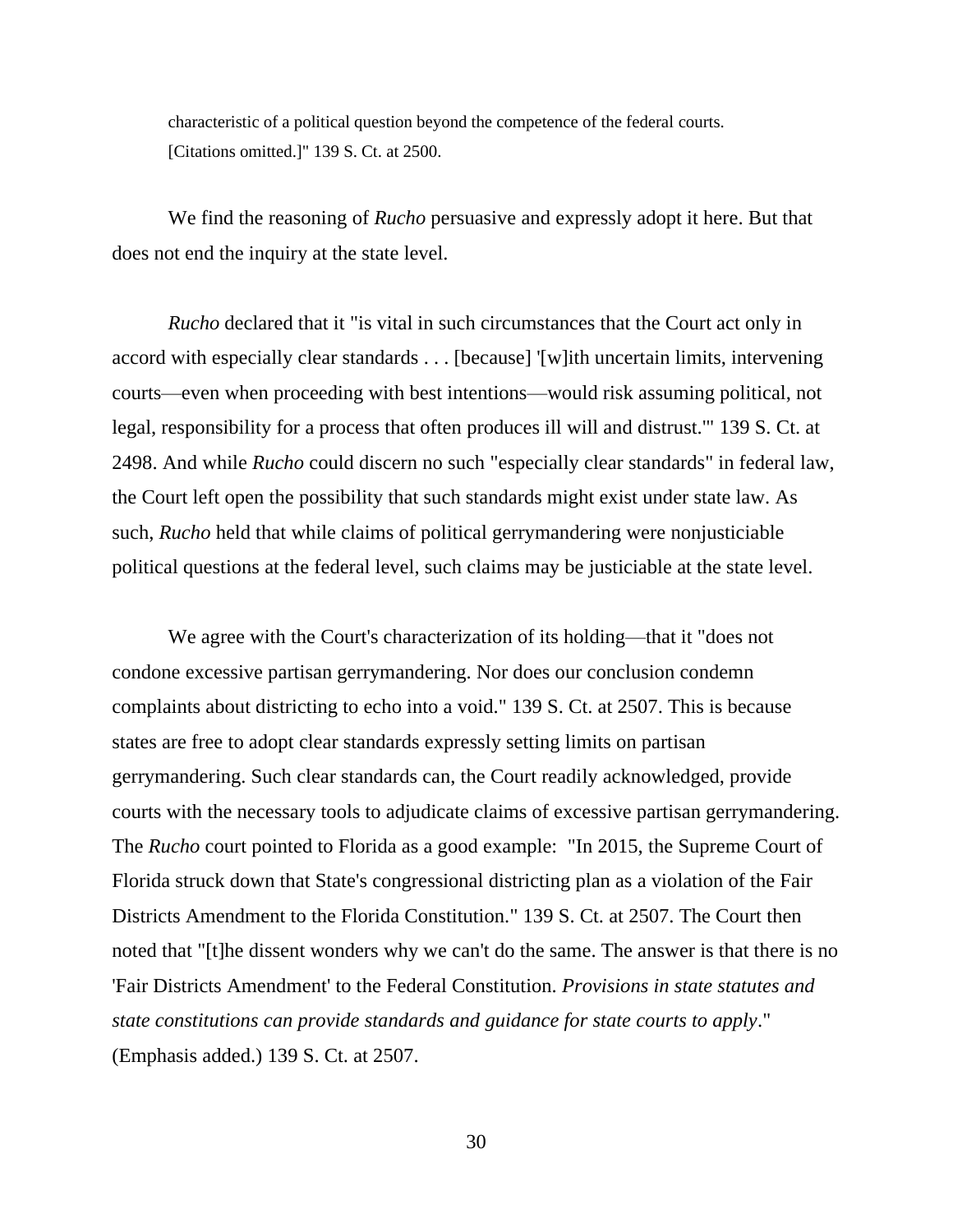And that brings us squarely to the question we must now answer: Are claims of excessive partisan gerrymandering justiciable under the Kansas Constitution? Whether a claim is nonjusticiable because it may be a political question is a question of law over which we exercise unlimited review. *Gannon*, 298 Kan. at 1118, 1136.

We described Kansas' political question doctrine in *Gannon*, 298 Kan. at 1119, 1136-37. *Gannon* explained that Article II, Section 2 of the United States Constitution limits the judicial power to "Cases" or "Controversies."

"But because Article 3 of the Kansas Constitution does not include any 'case' or 'controversy' language, our case-or-controversy requirement stems from the separation of powers doctrine embodied in the Kansas constitutional framework. That doctrine recognizes that of the three departments or branches of government, '[g]enerally speaking, the legislative power is the power to make, amend, or repeal laws; the executive power is the power to enforce the laws, and the judicial power is the power to interpret and apply the laws *in actual controversies*.' (Emphasis added.) And Kansas, not federal, law determines the existence of a case or controversy, *i.e.*, justiciability. But this court is not prohibited from considering federal law when analyzing justiciability.

"Under the Kansas case-or-controversy requirement, courts require that (a) parties have standing; (b) issues not be moot; (c) issues be ripe, having taken fixed and final shape rather than remaining nebulous and contingent; and (d) *issues not present a political question*. . . .

. . . .

"The United States Supreme Court has held: 'The nonjusticiability of a political question is primarily a function of the separation of powers.' In other words, it is an acknowledgment of 'the relationship between the judiciary and the other branches or departments of government.' . . .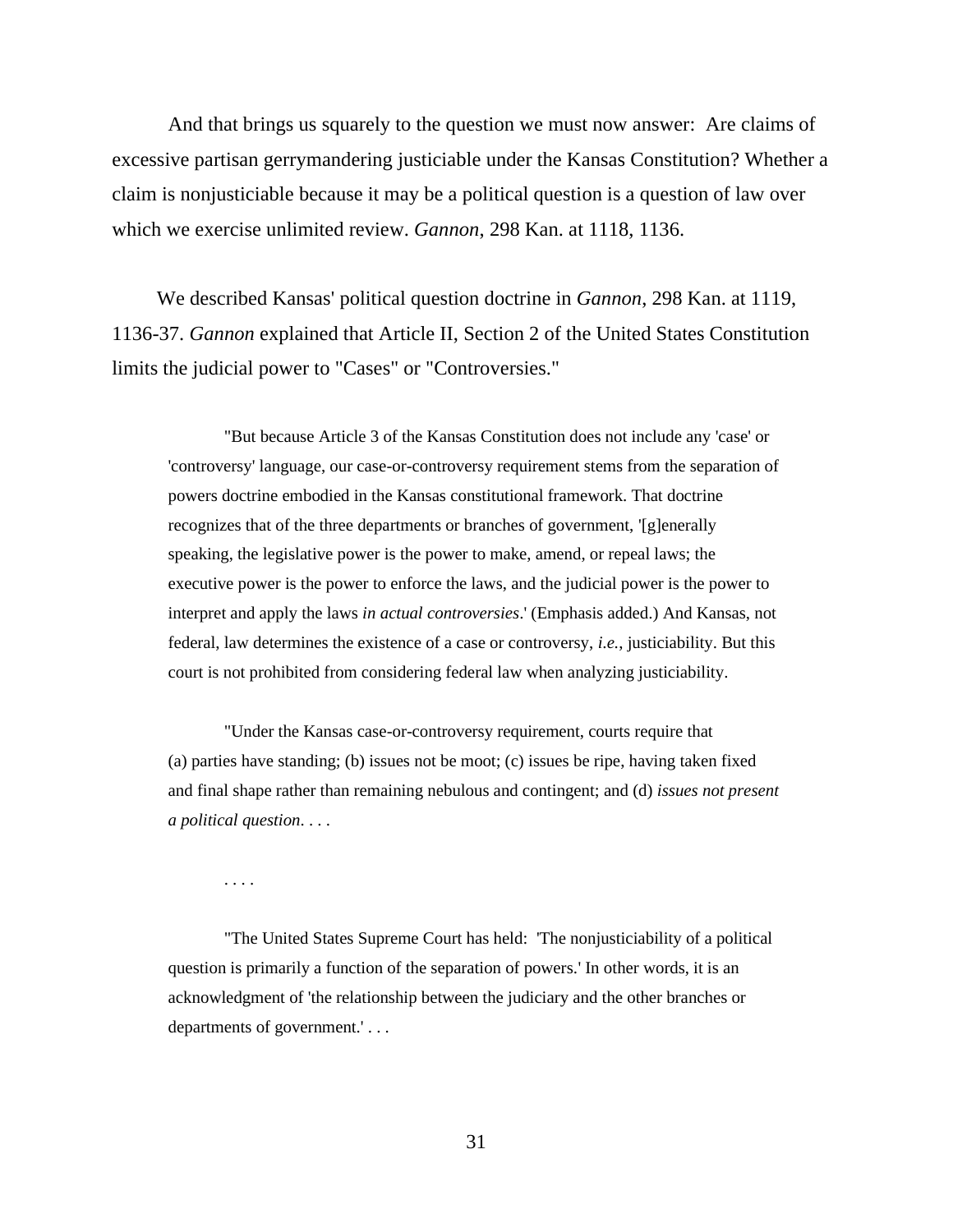"As a result, '[t]he governments, both state and federal, are divided into three departments, each of which is given the powers and functions appropriate to it. Thus a dangerous concentration of power is avoided, and also the respective powers are assigned to the department best fitted to exercise them.' As a consequence of the separation of powers among the legislative, executive, and judicial branches, '[q]uestions in their nature political . . . can never be made in this court.' [Citations omitted.]" (Emphasis added.) 298 Kan. at 1119, 1137.

To determine if a political question exists, we look for the presence of one or more of the six characteristics established by the United States Supreme Court in *Baker*, 369 U.S. at 217. We will dismiss a case as nonjusticiable because it is a political question only if at least one of these characteristics "is inextricable from the case" before us. 369 U.S. at 217. Here we are concerned exclusively with the *Rucho* question—is there a judicially discoverable and manageable standard in Kansas law that will guide a court in resolving any claim of excessive partisan gerrymandering? And unlike in Florida and other of our sister states that have codified limits on partisan gerrymandering, in Kansas the answer (for now) must be no.

As explained above, the lower court here adopted the most extreme version of plaintiffs' arguments—that any consideration of partisanship in district line drawing is constitutionally prohibited—and in so doing avoided the justiciability problem. That legal starting point is, however, demonstrably wrong.

Given this, the plaintiffs here have also proposed a variety of different metrics for measuring "fairness" and answering the "how much is too much" question. But none of these metrics have a foundation in Kansas law—either statutory enactment or constitutional text. Plaintiffs denounce the Legislature's drawing of Ad Astra 2, criticizing it as an "abomination"; as giving an "unfair and unearned advantage" to Republicans; as being "devastating" for Lawrence Democrats; and because it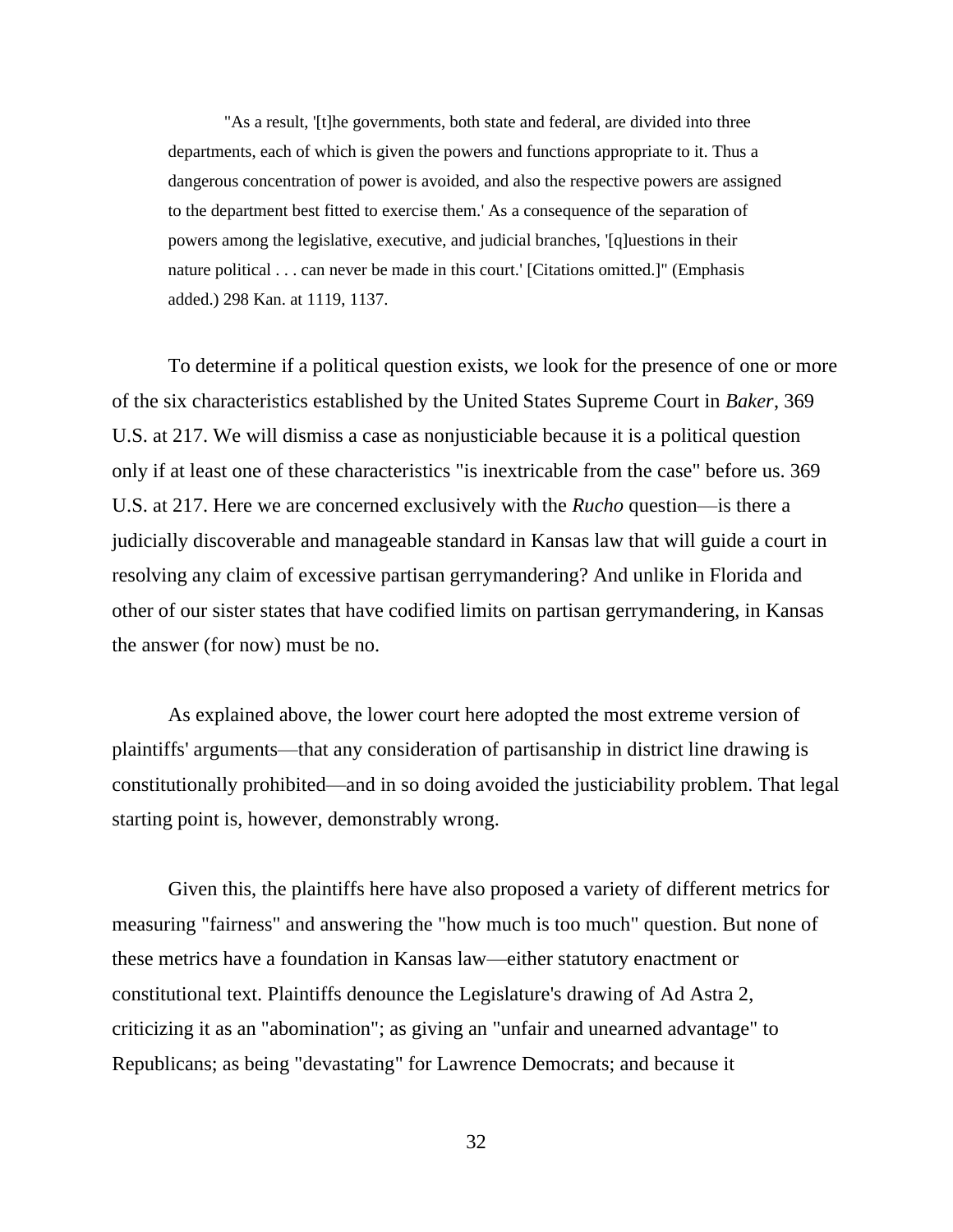"disincentivizes Democratic voter mobilization, voter registration, voter turnout, [and] fundraising," among other things. But as one author has put it, "[s]uch criticism assumes too much. One cannot consider gerrymandering the antithesis of fair representation unless one adopts some definition of fair representation in the first place." Moore, *A "Frightful Political Dragon" Indeed: Why Constitutional Challenges Cannot Subdue the Gerrymander*, 13 Harv. J.L. & Pub. Pol'y 949, 971 (1990). "Just as no configuration of boundary lines can claim to be natural or inherently just, so too no seat-to-vote ratio can claim to be natural or inherently just." 13 Harv. J.L. & Pub. Pol'y at 973.

In other words, before we can even begin evaluating whether an alleged partisan gerrymander is unconstitutional, we would first need to determine what our baseline definition of "fairness" is. And as the *Rucho* Court explained, deciding among different proposed metrics of fairness poses questions that are political, not legal. Any decisions made about redistricting—even if made by a neutral, independent court—would inherently involve making an initial policy determination. See *Gaffney*, 412 U.S. at 753- 54 (noting that the Court has not "attempted the impossible task of extirpating politics from what are the essentially political processes of the sovereign States").

Several other states have solved this problem by codifying such clear standards in their laws. Some states have mandated at least some of the traditional districting criteria for their mapmakers, and others have outright prohibited partisan favoritism in redistricting. See, e.g., Ohio Const. art. 11, § 6 (directing the Ohio redistricting commission to draw compact districts in a way that "correspond[s] closely to the statewide preferences of the voters of Ohio" and avoid drawing plans "primarily to favor or disfavor a political party"); Md. Const. art. III, § 4 (directing the Legislature to give "[d]ue regard" to "boundaries of political subdivisions" when drawing districts); Mich. Const. art. 4, § 6 (establishing an independent redistricting commission and requiring the commission to abide by specific procedural steps as well as a set of substantive criteria,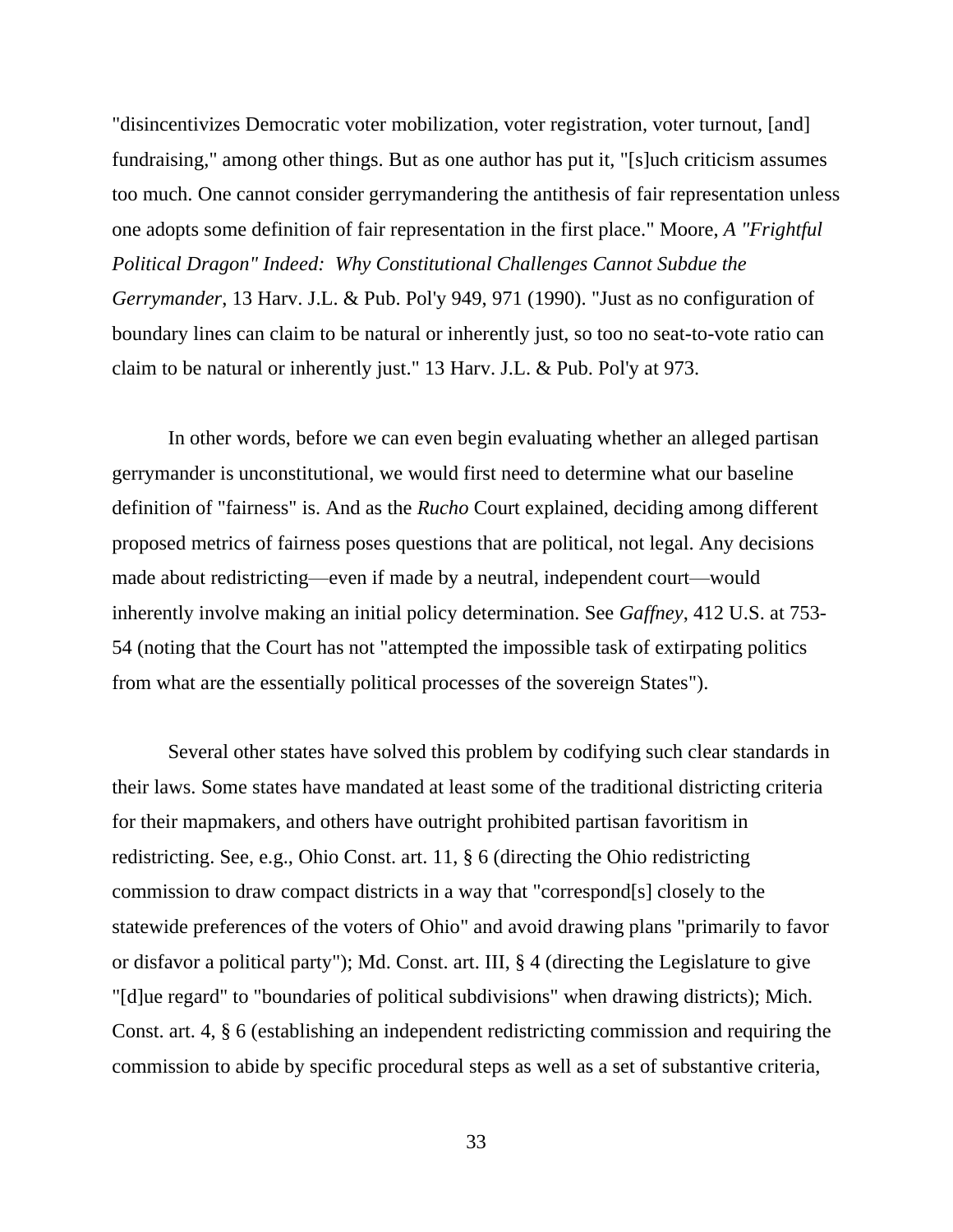including that the districts be "geographically contiguous"; "reflect the state's diverse population and communities of interest"; "reflect consideration of county, city, and township boundaries"; "be reasonably compact"; "not provide a disproportionate advantage to any political party"; and not "favor or disfavor an incumbent"); Mo. Const. art. III, § 3 ("Districts shall be [designed] in a manner that achieves both partisan fairness and, secondarily, competitiveness . . . . 'Partisan fairness' means that parties shall be able to translate their popular support into legislative representation with approximately equal efficiency."); Iowa Code § 42.4(5) (2016) ("No district shall be drawn for the purpose of favoring a political party, incumbent legislator or member of Congress, or other person or group."); N.Y. Const. art. III, § 4 ("Districts shall not be drawn to discourage competition or for the purpose of favoring or disfavoring incumbents or other particular candidates or political parties. The commission shall consider the maintenance of cores of existing districts, of pre-existing political subdivisions, including counties, cities, and towns, and of communities of interest."); Colo. Const. art. V, § 44 ("The practice of political gerrymandering, whereby congressional districts are purposefully drawn to favor one political party or incumbent politician over another, must end.").

Kansas is substantially different from states having codified a constitutional duty to prohibit partisan gerrymandering. And we likewise differ from still other states that lacking a clear constitutional mandate—have nevertheless discerned clear standards in their case precedent. See *Harper v. Hall*, 380 N.C. 317, 364, 385, 389, 868 S.E.2d 499 (2022) (discussing history of reapportionment litigation in North Carolina, noting N.C. Const. art. II, §§ 3, 5 incorporates "traditional neutral" principles of reapportionment but "does not include 'partisan advantage'" and the state's past gerrymandering cases provide "ample guidance as to possible bright-line standards that could be used to distinguish presumptively constitutional redistricting plans from partisan gerrymanders"); *Stephenson v. Bartlett*, 355 N.C. 354, 562 S.E.2d 377 (2002) (recognizing vote dilution theory in reapportionment dispute).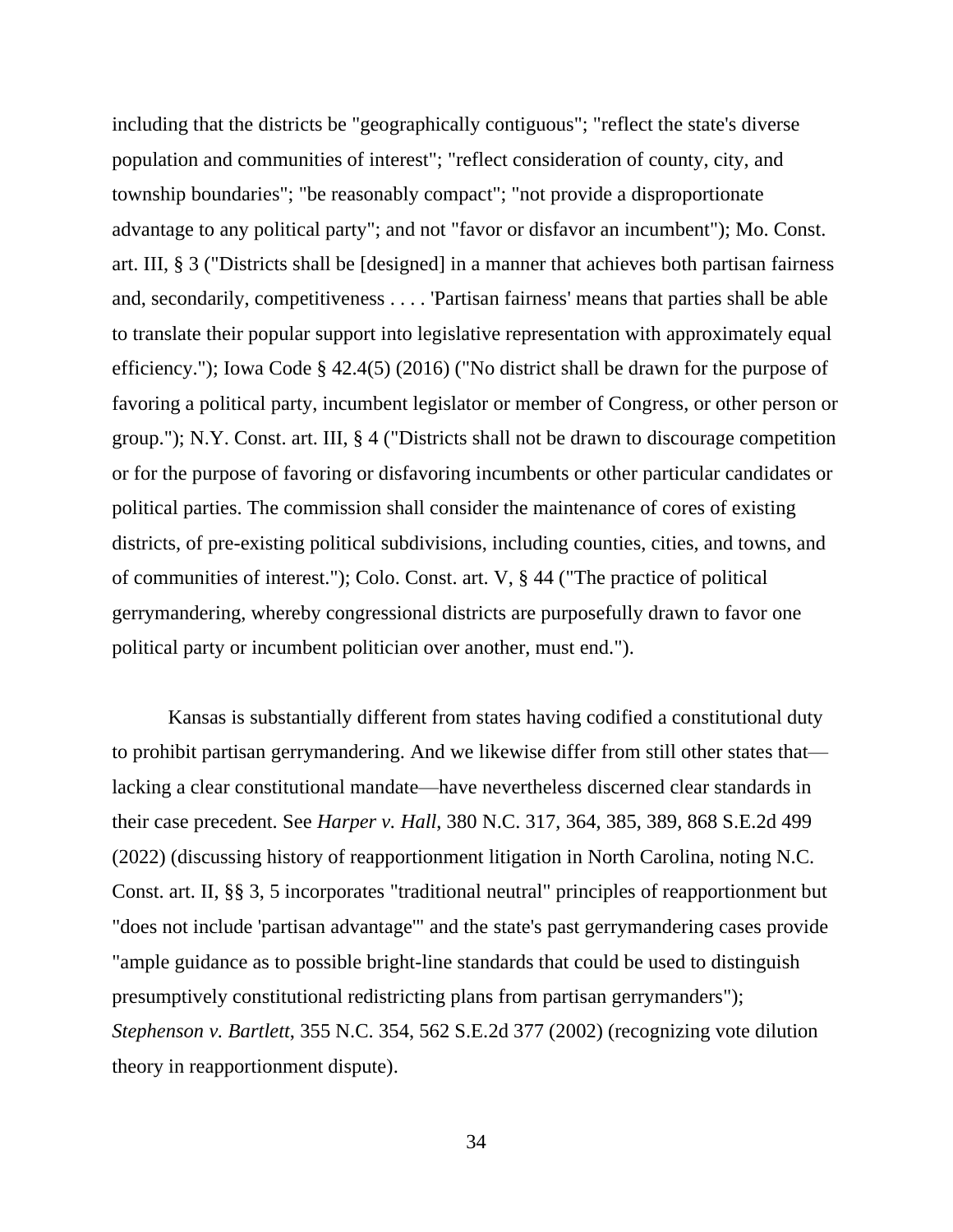Unlike these states, Kansas has not adopted such standards. For this reason, we cannot follow the decisions of other state supreme courts—such as the North Carolina Supreme Court in *Harper*, a decision relied on heavily by plaintiffs and the lower court that have found their states to be within the *Rucho* exception of states with "statutes and . . . constitutions" that "provide standards and guidance for state courts to apply." *Rucho*, 139 S. Ct. at 2507. In the absence of statutory or constitutional standards in Kansas—or even standards in our case precedent—plaintiffs point to the substantive content of the Guidelines and ask us to find standards of "fairness" there. But as already mentioned, the Legislature has never adopted the Guidelines. They certainly are not found in our Constitution. As such, the Guidelines are not "actual rules"—which is to say they are not law. *Apodaca v. Willmore*, 306 Kan. 103, 136, 392 P.3d 529 (2017) (Stegall, J., dissenting) (describing the legal difference between guidelines and rules).

During one Senator's testimony at trial, he struggled to articulate how much authority the Guidelines carried—he described them as "sort of a promise to the people." At most, the Guidelines represent a "promise" made only by the House Committee on Redistricting (the only formal committee of legislators to actually adopt them). And in any event, internal operating procedures of the Legislature—and the Guidelines cannot even go so far as to claim this status—are not binding authority that can give rise to a legal challenge that courts can adjudicate. See *Nixon v. United States*, 506 U.S. 224, 236, 113 S. Ct. 732, 122 L. Ed. 2d 1 (1993) (declining to "open[] the door of judicial review to the procedures used by the Senate").

Considering all of this, we conclude that until such a time as the Legislature or the people of Kansas choose to follow other states down the road of limiting partisanship in the legislative process of drawing district lines, neither the Kansas Constitution, state statutes, nor our existing body of caselaw supply judicially discoverable and manageable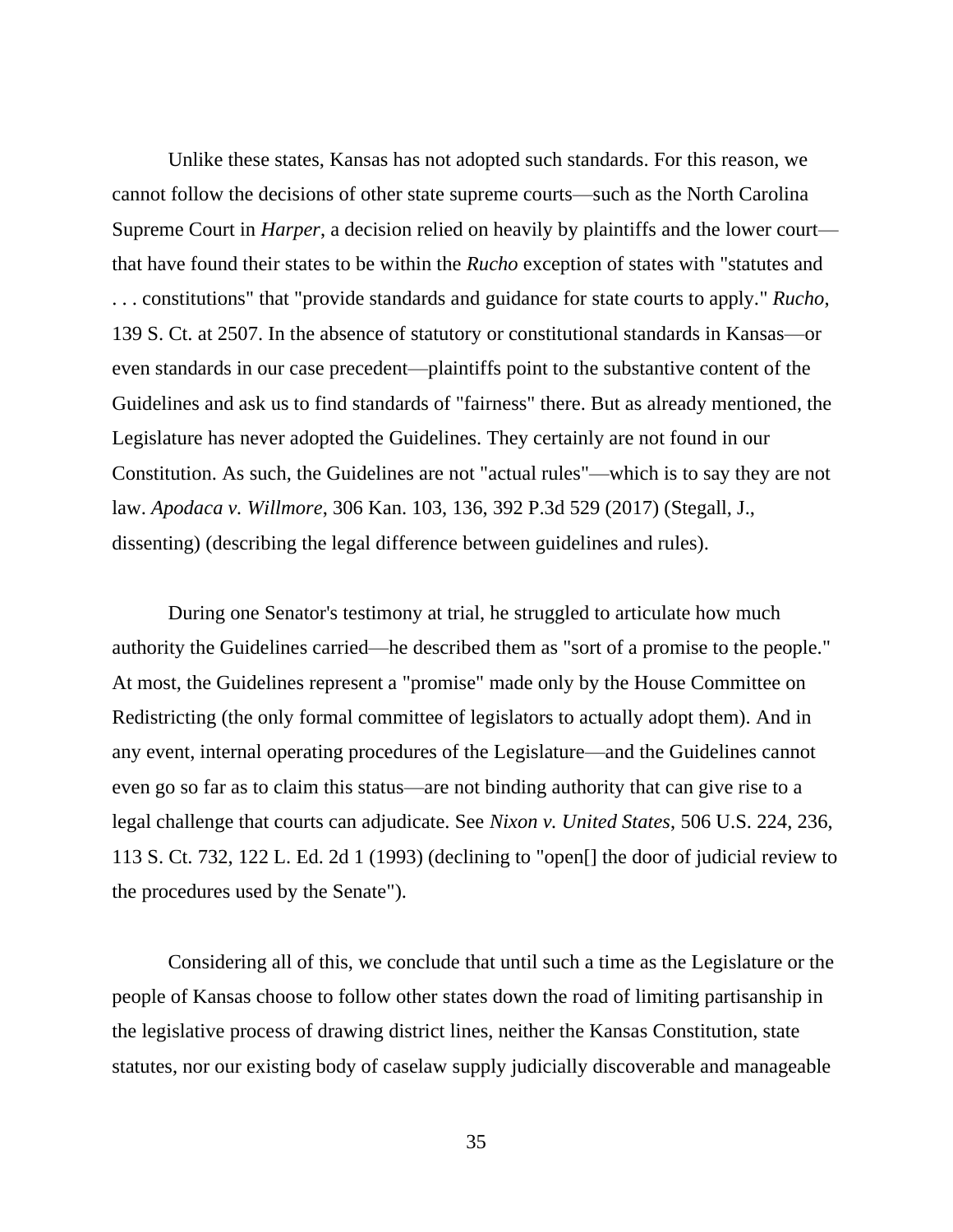standards "for making such judgments, let alone limited and precise standards that are clear, manageable, and politically neutral." *Rucho*, 139 S. Ct. at 2500. We hold that the question presented is nonjusticiable as a political question, at least until such a time as the Legislature or the people of Kansas choose to codify such a standard into law.

### IV. PLAINTIFFS' RACE-BASED CLAIMS

## *1. The district court applied the wrong legal standards to evaluate plaintiffs' racial discrimination claims*

In addition to claims of partisan gerrymandering, plaintiffs also alleged that the Legislature engaged in unconstitutional race-based discrimination when it enacted Ad Astra 2. Such claims brought under federal law arise under the Fourteenth Amendment's equal protection guarantees. See, e.g., *Cooper*, 137 S. Ct. at 1463 ("The Equal Protection Clause of the Fourteenth Amendment limits racial gerrymanders in legislative districting plans."); *Miller*, 515 U.S. at 904 (the "central mandate" of the Equal Protection Clause of the Fourteenth Amendment is "racial neutrality in governmental decisionmaking"); *Shaw*, 509 U.S. at 641 (recognizing that minority vote dilution "schemes violate the Fourteenth Amendment when they are adopted with a discriminatory purpose and have the effect of diluting minority voting strength").

As we have already explained, we will adhere to equal protection precedent from the United States Supreme Court when applying the coextensive equal protection guarantees found in section 2 of the Kansas Constitution Bill of Rights. The district court, however, concluded that the federal equal protection standards were inapplicable because "Kansas's guarantee of equal benefit 'affords separate, adequate, and greater rights than the federal Constitution.'" In doing so, the district court erred because, as explained above, the equal protection guarantees contained in section 2 are coextensive with the same equal protection guarantees enshrined in the Fourteenth Amendment. The lower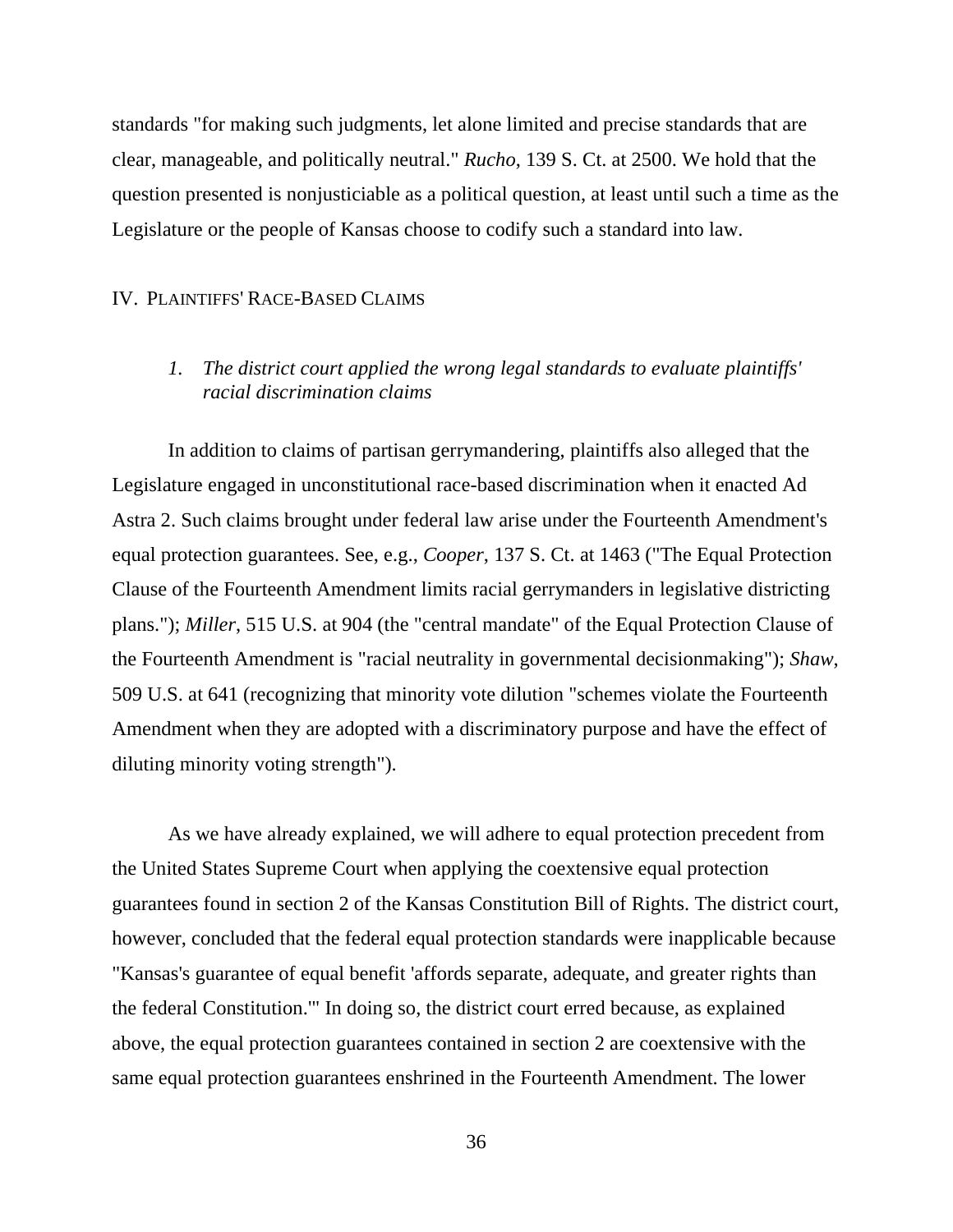court then compounded this legal error by crafting its own set of "five non-exclusive factors"—unmoored from precedent—for examining racial gerrymandering and minority voter dilution claims:

"(1) whether the redistricting plan has a more negative effect on minority voters than white voters, (2) whether there were departures from the normal legislative process, (3) the events leading up to the enactment, including whether aspects of the legislative process impacted minority voters' participation, (4) whether the plan substantively departed from prior plans as it relates to minority voters, and (5) any historical evidence of discrimination that bears on the determination of intent."

In support of this newly articulated test, the district court provided just one citation to *Jones v. Kansas State University*, 279 Kan. 128, 145, 106 P.3d 10 (2005). But *Jones* has no connection to redistricting, tests for racial discrimination, discriminatory intent, or the like. The page in *Jones* the district court cited to is merely a recitation of our familiar "fundamental rule" governing statutory interpretation "that the intent of the legislature governs if that intent can be ascertained." The district court erred in departing from the well-established and robust legal standards that abound in United States Supreme Court caselaw governing race-based claims made in redistricting challenges.

## *2. Section 2 protects against two distinct types of race-based decision-making by the Legislature in drawing district lines*

Government decision-making on the basis of race is antithetical to the principles of equal protection enshrined in both the Fourteenth Amendment and in section 2 of the Kansas Constitution Bill of Rights. The equal protection guarantees found in section 2, like the Fourteenth Amendment, protect against two distinct kinds of racial discrimination in the drawing of district lines. First, section 2 protects against racial gerrymandering which occurs when a legislative body uses race as the predominant factor in choosing where to draw the lines. Second, section 2 protects against targeted minority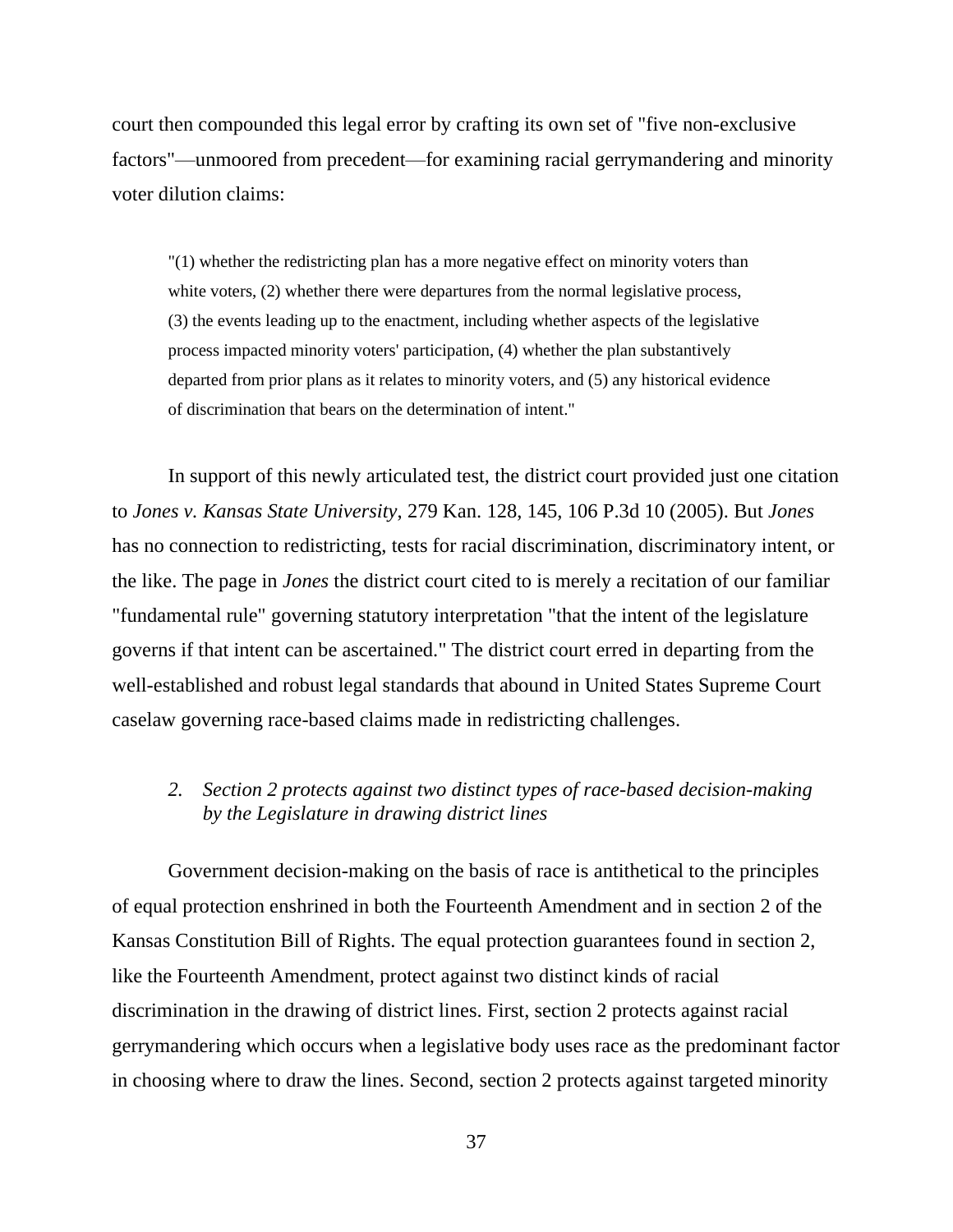voter dilution which occurs when a legislative body invidiously discriminates against a minority population to minimize or cancel out the potential power of the minority group's collective vote. The United States Supreme Court has set forth explicit legal tests to be applied to each of these distinct claims, and we expressly adopt those same tests to apply when those challenges are made under section 2 of the Kansas Constitution Bill of Rights.

First, a plaintiff bringing a racial gerrymandering claim must demonstrate at the outset "that 'race was the predominant factor motivating the legislature's decision to place a significant number of voters within or without a particular district.'" *Cooper*, 137 S. Ct. at 1463. Determining which redistricting factor predominates presents a "most delicate task" for courts, *Miller*, 515 U.S. at 905, because "crucially, political and racial reasons are capable of yielding similar oddities in a district's boundaries. That is because, of course, 'racial identification is highly correlated with political affiliation.'" *Cooper*, 137 S. Ct. at 1473. As the Supreme Court has expressly recognized:

"The distinction between being aware of racial considerations and being motivated by them may be difficult to make. This evidentiary difficulty, together with the sensitive nature of redistricting and the presumption of good faith that must be accorded legislative enactments, requires courts to exercise extraordinary caution in adjudicating claims that a State has drawn district lines on the basis of race." *Miller*, 515 U.S. at 916.

A plaintiff can cross this threshold by showing that the Legislature subordinated lawful, race-neutral districting factors—such as compactness, respect for political subdivisions, and partisan advantage—to unlawful racial considerations. *Cooper*, 137 S. Ct. at 1463-64; see also *Bush v. Vera*, 517 U.S. 952, 971-73, 116 S. Ct. 1941, 135 L. Ed. 2d 248 (1996) (finding that the "extreme and bizarre" shape, paired with "overwhelming evidence that that shape was essentially dictated by racial considerations of one form or another" "reveal that political considerations were subordinated to racial classification"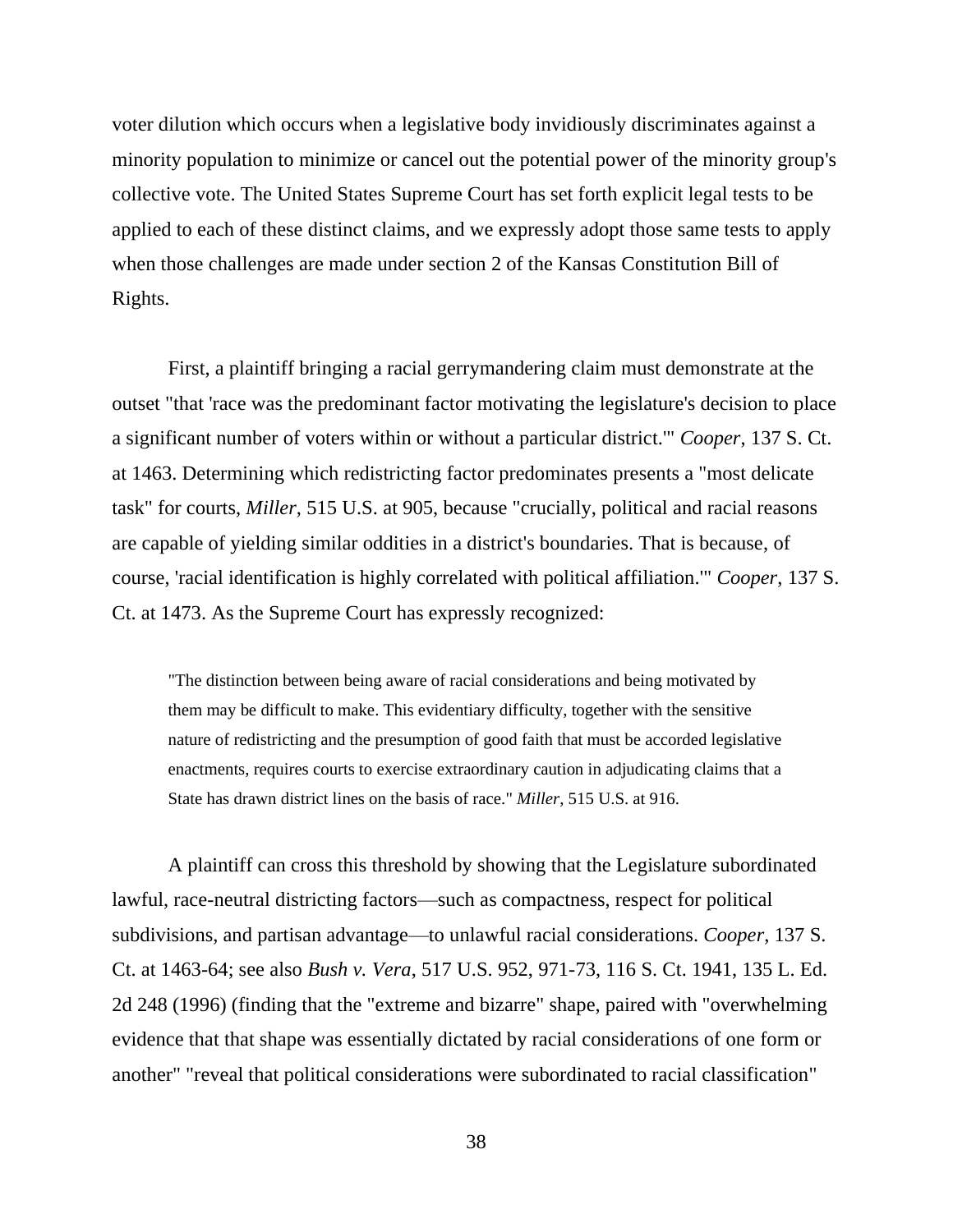because they were "unexplainable in terms other than race"); *Bethune-Hill v. Virginia State Bd. of Elections*, 580 U.S. \_\_\_, 137 S. Ct. 788, 798, 197 L. Ed. 2d 85 (2017) ("'[T]he constitutional violation' in racial gerrymandering cases stems from the 'racial purpose of state action, not its stark manifestation.' The Equal Protection Clause does not prohibit misshapen districts. It prohibits unjustified racial classifications." [Citation omitted.]); *Shaw*, 509 U.S. at 643 ("Classifications of citizens solely on the basis of race 'are by their very nature odious to a free people whose institutions are founded upon the doctrine of equality.'").

Plaintiffs "may make the required showing through 'direct evidence' of legislative intent, 'circumstantial evidence of a district's shape and demographics,' or a mix of both." *Cooper*, 137 S. Ct. at 1463-64; see *Hunt v. Cromartie*, 526 U.S. 541, 549-50, 119 S. Ct. 1545, 143 L. Ed. 2d 731 (1999).

Once plaintiffs have established that race was the predominant factor in how the lines were drawn, the burden shifts to the State to demonstrate that the legislation is narrowly tailored to achieve a compelling interest. *Cooper*, 137 S. Ct. at 1464; *Bethune-Hill*, 137 S. Ct. at 800-01; *Vera*, 517 U.S. at 958, 962 ("Strict scrutiny does not apply merely because redistricting is performed with consciousness of race. . . . For strict scrutiny to apply, traditional districting criteria must be *subordinated to race*."). Compliance with the federal Voting Rights Act may be a compelling state interest. *Cooper*, 137 S. Ct. at 1459 ("This Court has long assumed that one compelling interest is compliance with the Voting Rights Act of 1965 [VRA or Act]. When a State invokes the VRA to justify race-based districting, it must show [to meet the 'narrow tailoring' requirement] that it had 'good reasons' for concluding that the statute required its action.").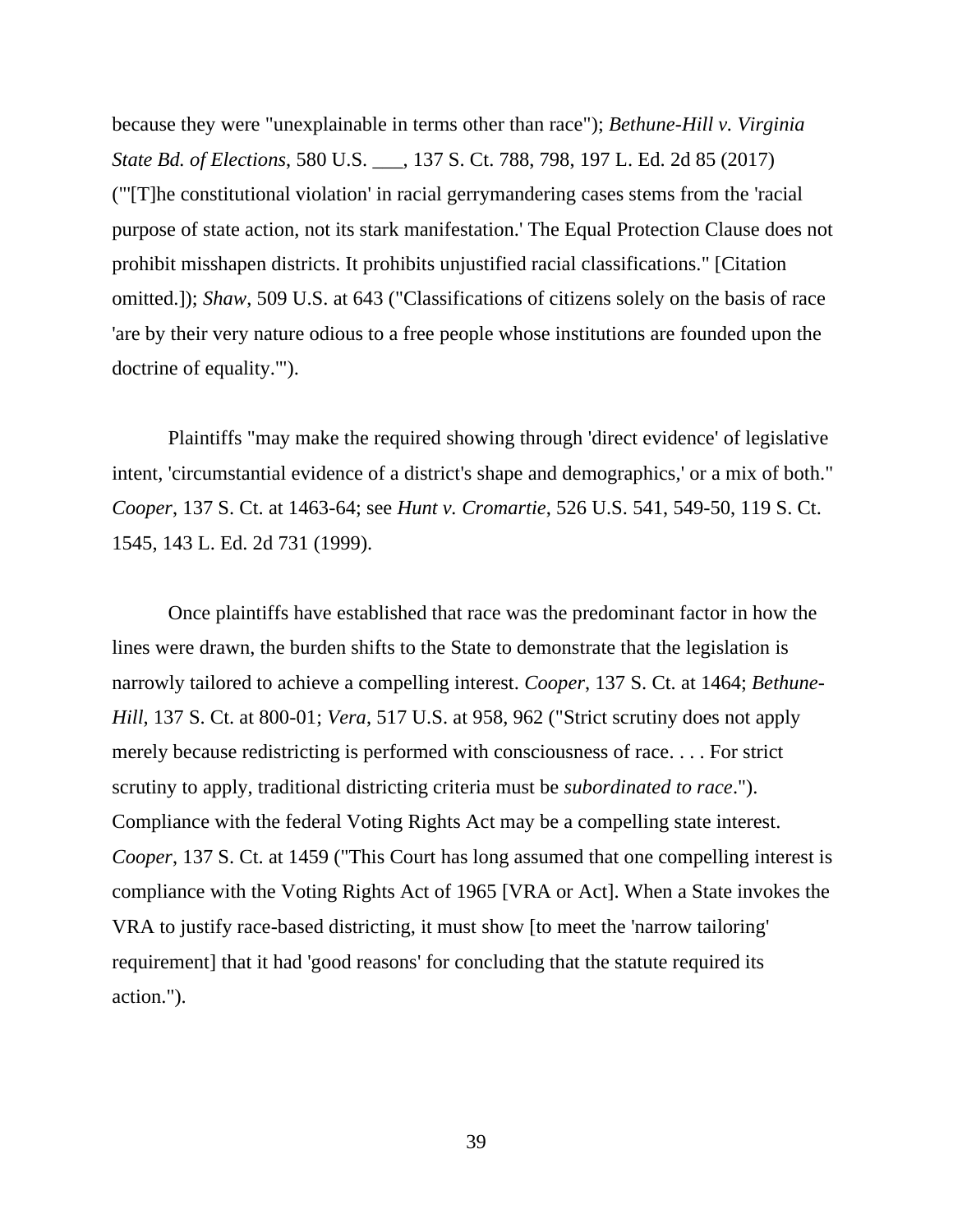Other evidence that the Court has considered probative and significant in applying its "predominant factor" test has included direct testimony that racial quotas were set as goals to be met by the legislative body. See *Vera*, 517 U.S. at 969-70 ([T]he "testimony of state officials . . . affirmed that 'race was the primary consideration in the construction of District 30.'"). The Court also often looks to the shapes of the districts to see if it is "exceedingly obvious" that the drawing of the lines was a deliberate attempt to draw minority groups in or out of the district. See *Miller*, 515 U.S. at 917 ("[T]he drawing of narrow land bridges to incorporate within the district outlying appendages containing nearly 80% of the district's total black population was a deliberate attempt to bring black populations into the district."). But even a bizarre shape is not sufficient by itself; rather, it is a relevant factor because "it may be persuasive circumstantial evidence that race for its own sake, and not other districting principles, was the legislature's dominant and controlling rationale." *Bethune-Hill*, 137 S. Ct. at 798. Therefore the Court, when considering shape, has done so in conjunction with all other relevant factors to see if their combination is "'unexplainable in terms other than race.'" *Vera*, 517 U.S. at 972.

Additional factors the Court has examined in making this inquiry have included the racial densities in the population; whether testimony of state officials affirm that race was the primary consideration in the construction of a district; if the districting software used by the State provides only racial data at the block-by-block level; if there were "bizarre district lines" which were "tailored perfectly to maximize minority population" but were "far from the shape that would be necessary to maximize the Democratic vote" in the district; if the State had compiled detailed racial data but made no similar attempts to compile equivalent data regarding other communities; and if there were any conflicts or inconsistencies between the enacted plan and traditional redistricting criteria. *Miller*, 515 U.S. at 917; *Vera*, 517 U.S. at 967-73; *Bethune-Hill*, 137 S. Ct. at 799.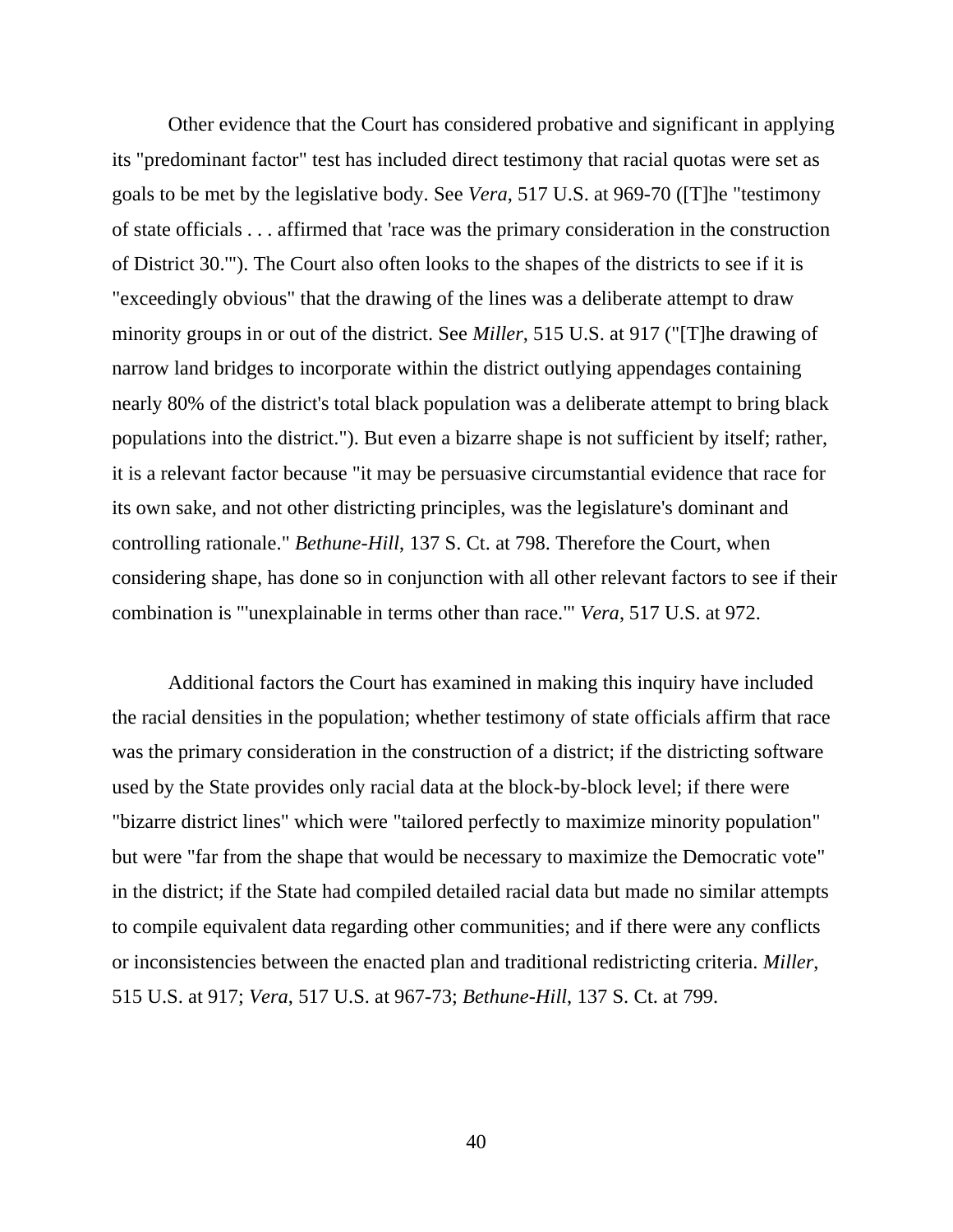The Court has emphasized that in considering this kind of evidence, courts should examine whether "the legislature 'placed' race 'above traditional districting considerations in determining *which* persons were placed *in appropriately apportioned districts*'"—or "[i]n other words, if the legislature must place 1,000 or so additional voters in a particular district in order to achieve an equal population goal, the 'predominance' question concerns *which* voters the legislature decides to choose, and specifically whether the legislature predominately uses race as opposed to other, 'traditional' factors when doing so." *Alabama Legislative Black Caucus v. Alabama*, 575 U.S. 254, 273, 135 S. Ct. 1257, 191 L. Ed. 2d 314 (2015).

Second, a plaintiff may bring a minority voter dilution claim under section 2 of the Kansas Constitution Bill of Rights. This occurs when a legislative body invidiously discriminates against a minority population to minimize or cancel out the potential power of the group's collective vote. *Abbott v. Perez*, 585 U.S. \_\_\_\_, 138 S. Ct. 2305, 2314, 201 L. Ed. 2d 714 (2018). The harm caused by vote dilution "arises from the particular composition of the voter's own district, which causes his vote—having been packed or cracked—to carry less weight than it would carry in another, hypothetical district." *Gill*, 138 S. Ct. at 1931.

The evidentiary threshold for bringing a minority vote dilution claim in a singlemember district is necessarily high. Plaintiffs bringing such a claim must first show three "threshold conditions": (1) the minority group is sufficiently large and geographically compact to constitute a majority in a single member district; (2) that the group is politically cohesive; and (3) there exists sufficient bloc voting by the white majority in the new allegedly diluted districts to usually defeat the preferred candidate of the politically cohesive minority bloc. *Growe v. Emison*, 507 U.S. 25, 39-40, 113 S. Ct. 1075,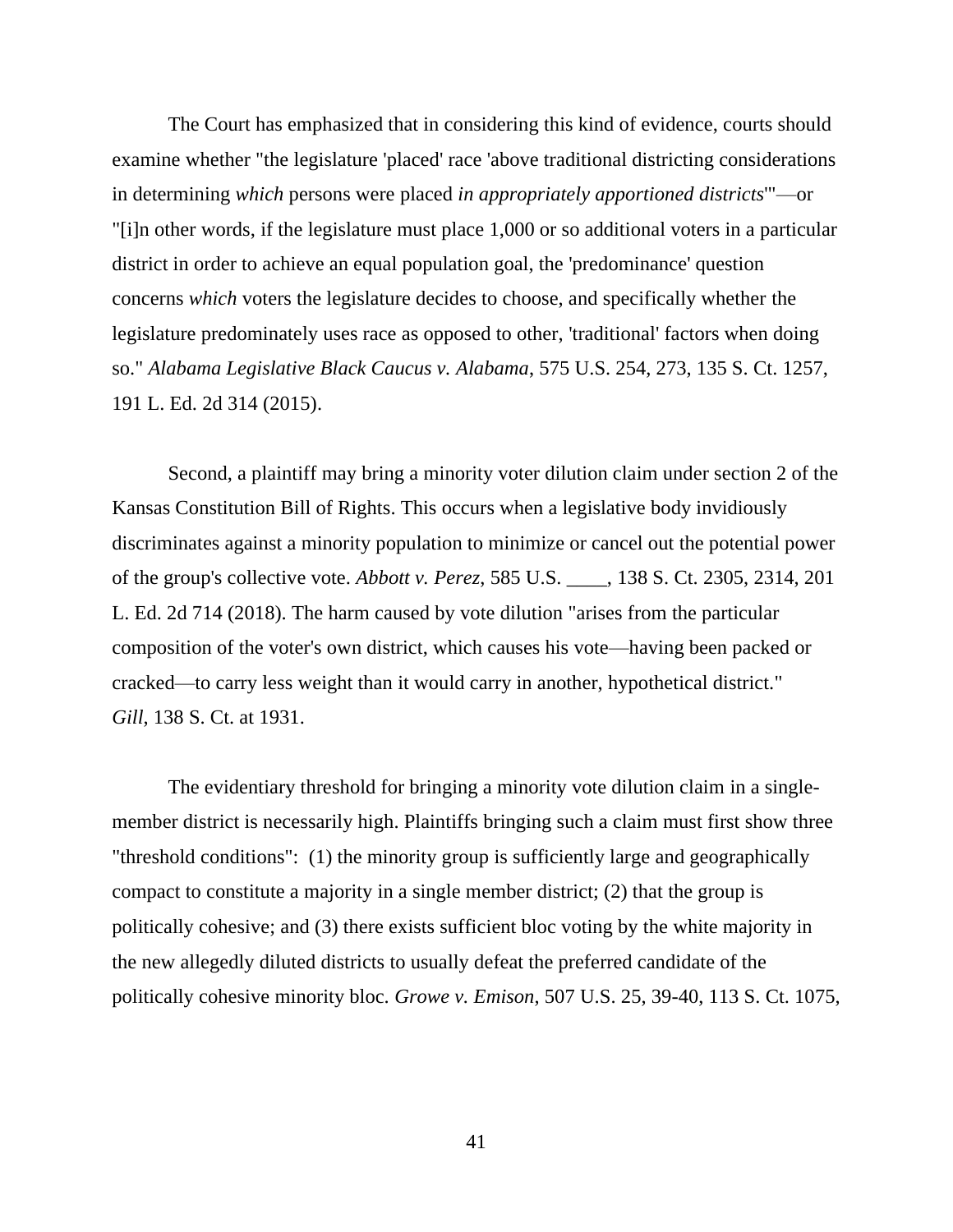122 L. Ed. 2d 388 (1993) (citing *Gingles*, 478 U.S. at 50-51). If a plaintiff fails to establish these three points, "there neither has been a wrong nor can [there] be a remedy." 507 U.S. at 40-41.

If all three preconditions are established, the next step is to consider the "totality of circumstances" to determine whether, as a result of the challenged plan, plaintiffs do not have an equal opportunity to participate in the political process and to elect candidates of their choice. *LULAC*, 548 U.S. at 425-26; see *Gingles*, 478 U.S. at 46; *2002 Substitute for House Bill 2625*, 273 Kan. at 720. Plaintiffs must establish that the totality of the circumstances shows that they lack equal opportunity before they can prevail on a vote dilution claim. *Bartlett v. Strickland*, 556 U.S. 1, 11-12, 24, 129 S. Ct. 1231, 173 L. Ed. 2d 173 (2009) ("[O]nly when a party has established the [three] requirements does a court proceed to analyze whether a violation has occurred based on the totality of the circumstances. . . . Majority-minority districts are only required if all three . . . factors are met . . . .").

Evidence the Court has considered probative and significant in applying these standards to a minority voter dilution claim has included the list of factors contained in the Senate Report on the 1982 amendments to the Voting Rights Act, which includes considering the (1) history of voting-related discrimination in the state; (2) the extent to which voting in the elections of the state is racially polarized; (3) the extent to which the state has used voting practices tending to enhance opportunity for discrimination against the minority group; (4) the extent to which minority group members bear the effects of past discrimination in areas such as education, employment, and health, which hinder their ability to participate effectively in the political process; (5) the use of overt or subtle racial appeals in political campaigns; and (6) the extent to which members of the minority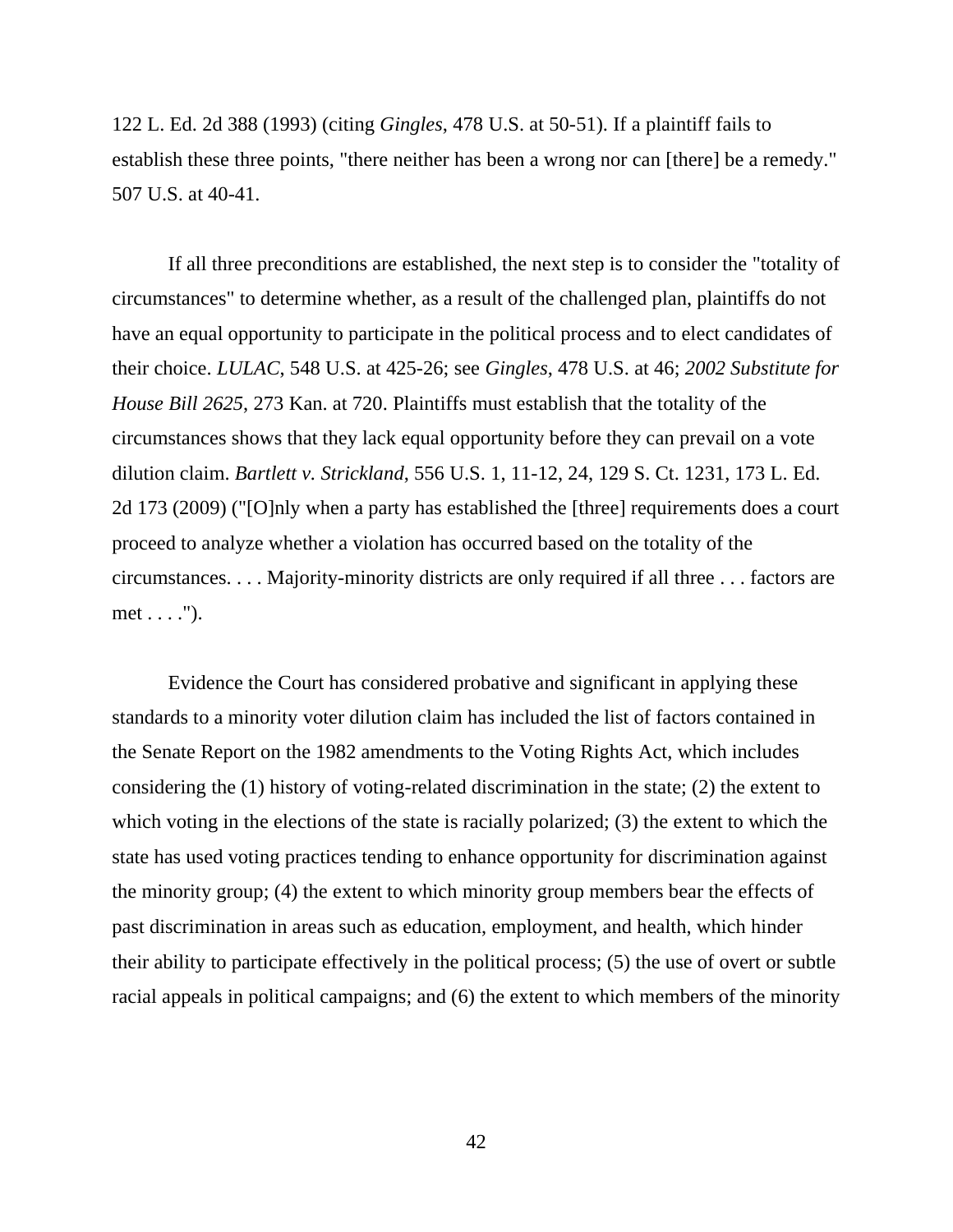group have been elected to public office in the jurisdiction. *LULAC*, 548 U.S. at 426; *Johnson v. De Grandy*, 512 U.S. 997, 1010 n.9, 114 S. Ct. 2647, 129 L. Ed. 2d 775 (1994); *Gingles*, 478 U.S. at 36-38.

We note that while most vote dilution claims now arise in the context of the federal Voting Rights Act, they are undergirded by the same equal protection principles that preexist the VRA and simultaneously protect against unlawful minority vote dilution. See *Holder v. Hall*, 512 U.S. 874, 893 n.1, 114 S. Ct. 2581, 129 L. Ed. 2d 687 (1994) (Thomas, J., concurring) (explaining that "prior to the amendment of the Voting Rights Act in 1982, [vote] dilution claims typically were brought under the Equal Protection Clause. . . . The early development of our voting rights jurisprudence in those cases provided the basis for our analysis of vote dilution under the amended § 2 in *Thornburg v. Gingles*, 478 U.S. 30 [1986]."); see also McLoughlin, *Section 2 of the Voting Rights Act and City of Boerne: The Continuity, Proximity, and Trajectory of Vote-Dilution Standards*, 31 Vt. L. Rev. 39, 75-76 (2006) ("[A] strong conceptual link exists between the constitutional and statutory standards because dilutive effect is understood as essentially the same in both systems. Even if constitutional vote-dilution suits require additional proof of intent, the relationship between *Gingles*, *Rogers*, and the 1982 Amendments indicates that the injury targeted by the statute is identical to the constitutional injury with respect to the meaning of diminished clout in voting . . . . [T]he Court has never had an unconstitutional vote-dilution case involving single-member districts . . . [b]ut *Gingles* suggests that at minimum, its concept of diluted voting clout is no different from what the Court would look for in examining discriminatory effects in a constitutional vote-dilution case."); Pitts, *Georgia v. Ashcroft: It's the End of Section 5 As We Know It (and I Feel Fine)*, 32 Pepp. L. Rev. 265, 310-11 (2005) ("[T]he Section 2 standard strongly resembles the constitutional standard for proving unconstitutional vote dilution. . . . [T]he evidentiary factors considered under both the constitutional and statutory standards are nearly, though by no means precisely, identical.").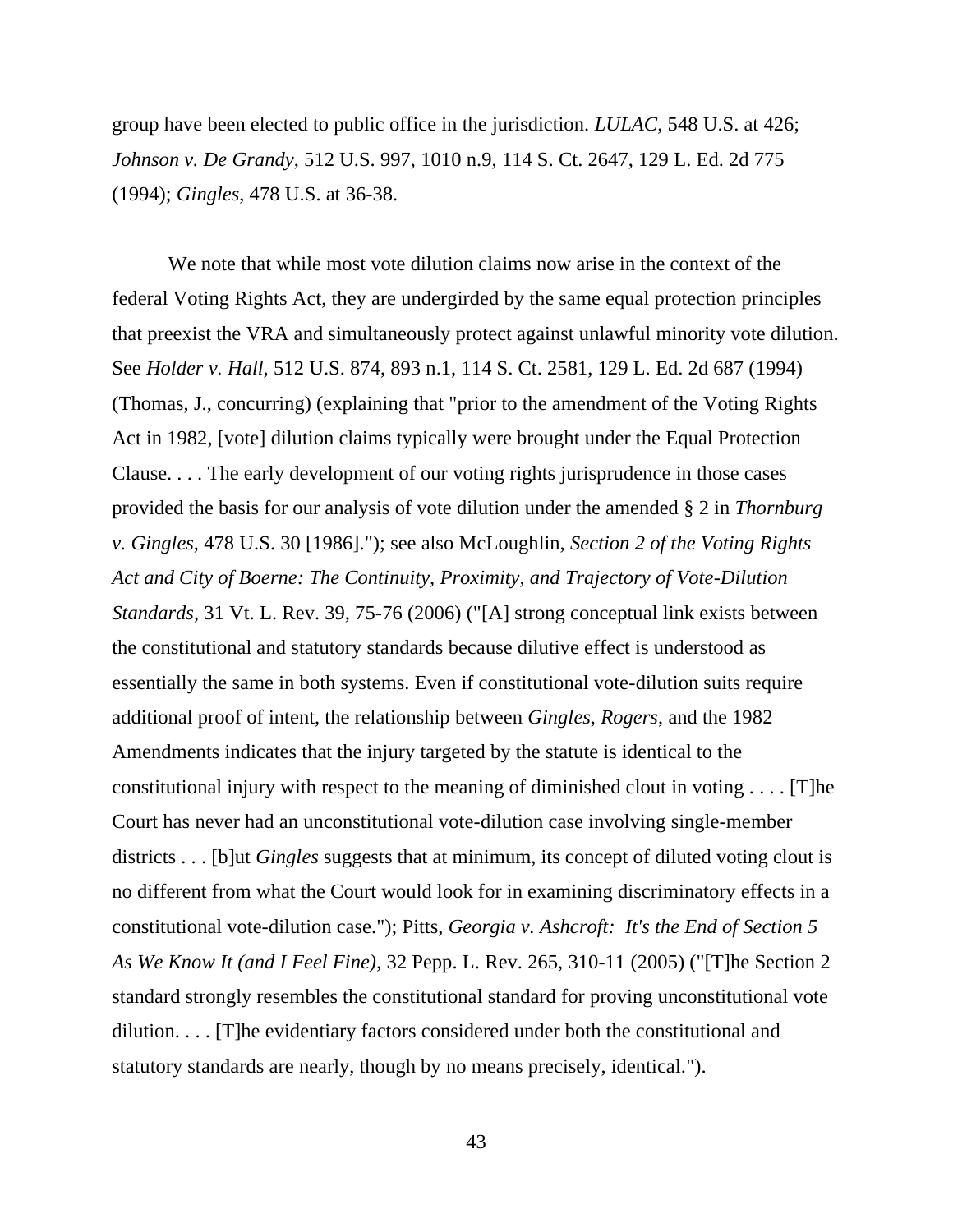The dissent contends the three "threshold conditions" required to show race-based vote dilution are only a function of the Voting Rights Act and are unnecessary if an equal protection vote dilution claim is made. We disagree. First, this understanding is at odds with the Court's guidance in *Growe*. Second, we have found no decision in which a federal appeals court has concluded that redistricting, "although not in violation of section 2, unconstitutionally dilutes minority voting strength." *Johnson v. DeSoto County Bd. of Comm'rs*, 204 F.3d 1335, 1344 (11th Cir. 2000). Thus, federal courts have continued to apply the three "threshold conditions" required for a vote dilution claim under the VRA to similar claims asserted under the Equal Protection Clause. 204 F.3d at 1344 ("[T]he Supreme Court, historically, has articulated the same general standard, governing the proof of injury, in both section 2 and constitutional vote dilution cases."); *Lowery v. Deal*, 850 F. Supp. 2d 1326, 1331-32 (N.D. Ga. 2012), *aff'd on other grounds sub nom. Lowery v. Governor of Georgia*, 506 F. Appx. 885 (11th Cir. 2013) (unpublished opinion); *Martinez v. Bush*, 234 F. Supp. 2d 1275, 1326 (S.D. Fla. 2002) ("[E]ven though *Gingles* did not involve an equal protection claim, the three factors were derived by the Court from the principles set forth in the vote dilution cases brought under the Equal Protection Clause. We therefore conclude that the three preconditions have always been and remain elements of constitutional vote dilution claims."). If anything, the dissent's analysis, and the authority it relies upon, suggests a vote dilution claim asserted under the Equal Protection Clause requires a more rigorous showing than required under the VRA because the Equal Protection Clause requires a showing of discriminatory intent in addition to establishing the three "threshold conditions," while the VRA does not. *Lowery*, 850 F. Supp. 2d at 1331. Because plaintiff's claims fail here at the threshold, however, we need not engage the discussion of intent.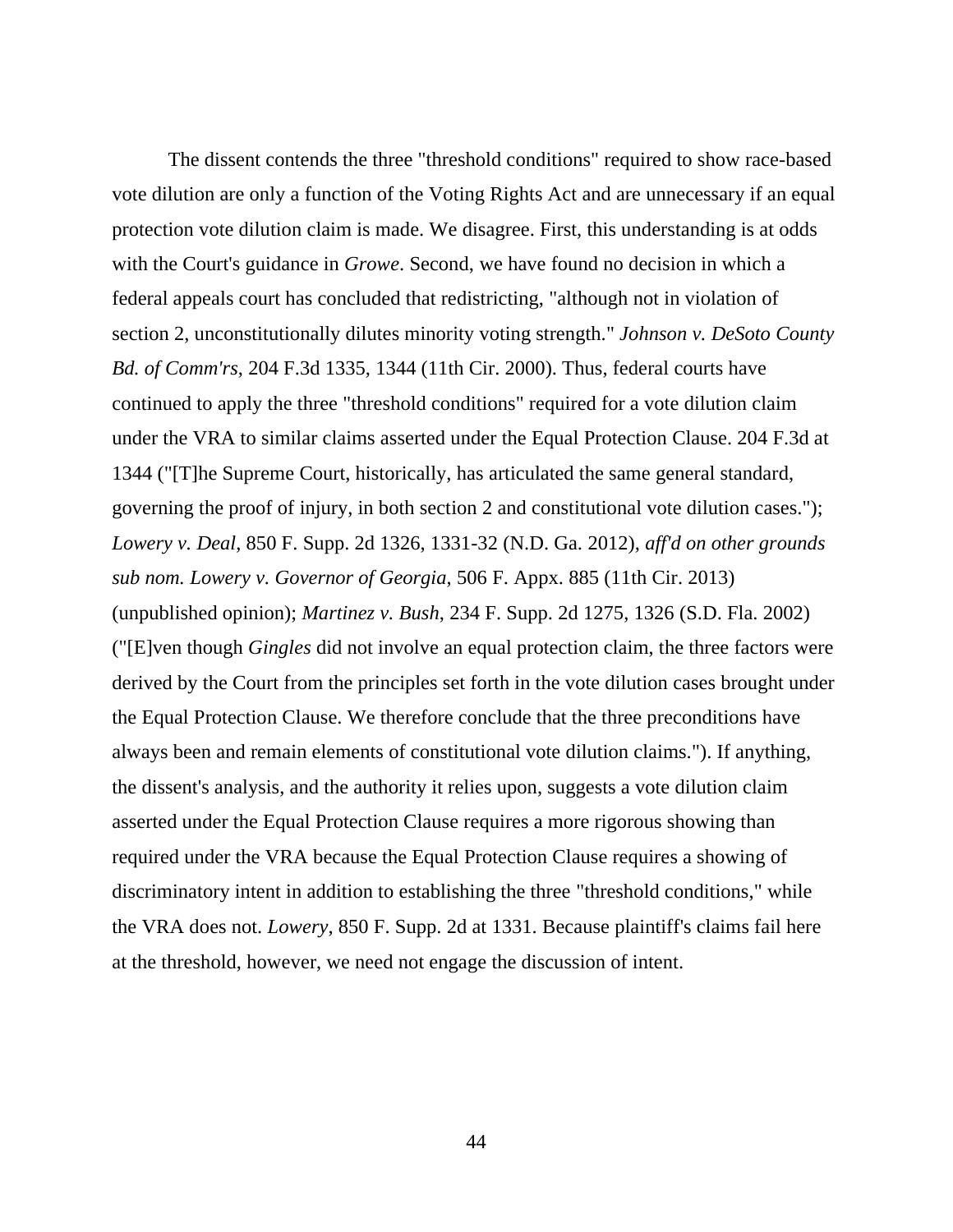# *3. On this record, plaintiffs have not established the elements of their race-based claims*

Having established the clear elements plaintiffs must prove to prevail on their racial gerrymandering and minority vote dilution claims under section 2, we turn to evaluating the district court's findings of fact to determine whether plaintiffs have in fact prevailed on their claims under either standard. We note here that it appears plaintiffs have principally pursued a claim of unlawful minority vote dilution. Counsel for the Alonzo plaintiffs explicitly acknowledged this at oral argument. Reviewing the record, however, plaintiffs do also allege racial discrimination in the way the Legislature treated minority communities in Douglas County and in our Native American communities. Additionally, because of the way the district court decided plaintiffs' race-based claims on standards unrelated to federal equal protection law, there is a lack of clarity concerning which of plaintiffs' claims—precisely—is being addressed by the district court's ruling. Because of this, giving plaintiffs the benefit of the doubt, we will review the lower court's findings to determine whether they support either of the two kinds of race-based claims that may be brought under section 2.

We review the findings of fact under the substantial competent evidence standard, disregarding any conflicting evidence or other inferences that might be drawn from the evidence. We exercise unlimited review over the conclusions of law based on those findings. *Gannon*, 305 Kan. at 881. In this unique instance, however, where the district court made findings of fact under a misperception of what the appropriate legal test would be, it will come as no surprise that the findings of fact do not match those required under the controlling legal frameworks. Even so, we will take the district court's findings at face value rather than delve into their evidentiary support (or lack thereof) and simply ask whether they are sufficient for the plaintiffs to have prevailed on their claims under the correct legal standard.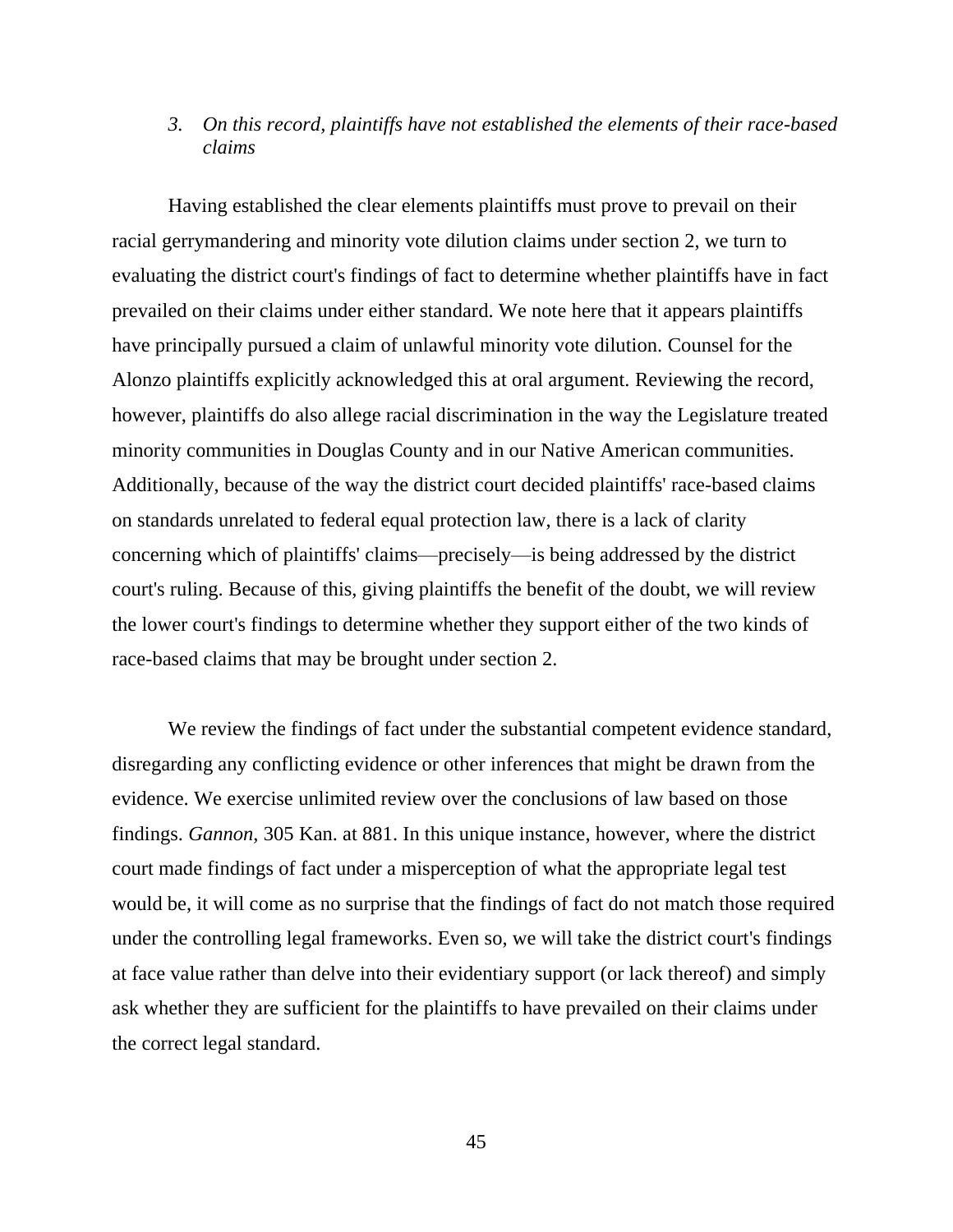#### a. Plaintiffs have not established a racial gerrymandering claim

The record below demonstrates that plaintiffs did not ask the district court to find that the Legislature used race as the predominant factor in choosing where to draw the lines. The district court, in turn, did not apply this standard to plaintiffs' claim of racial gerrymandering. The district court—after erroneously holding that federal Fourteenth Amendment standards did not apply in the context of section 2—declined to answer whether intent is a required element of a racial discrimination claim under the Kansas Constitution Bill of Rights, concluding instead that "vote dilution is intentional . . . even in the absence of actual racial prejudice" "if the Legislature had as one objective the dilution of minority voters."

As we have described, however, for plaintiffs to prevail on a claim of racial gerrymandering, they must have shown that the Legislature used race as the *predominant factor* in drawing districts. The Supreme Court has clearly stated that if the evidence merely shows that the Legislature considered partisan factors "along with" race when it drew the lines, this, without more, "says little or nothing about whether race played a *predominant* role." *Easley*, 532 U.S. at 253.

Plaintiffs, like the district court, made much of the fact that partisan considerations dominated the Legislature's map-drawing process, but failed to present any evidence that race was the predominant factor guiding the Legislature's decisions. The district court expressly adopted conclusions from plaintiffs' expert witnesses that "partisan intent predominated" in the drawing of the districts. The district court found that the "Legislature acted with discriminatory intent," but did so only after crafting a test that did not test for predominant intent at all. The court failed to conduct the appropriate "'sensitive inquiry'" to assess whether plaintiffs "managed to disentangle race from politics and prove that the former drove a district's lines." *Cooper*, 137 S. Ct. at 1473;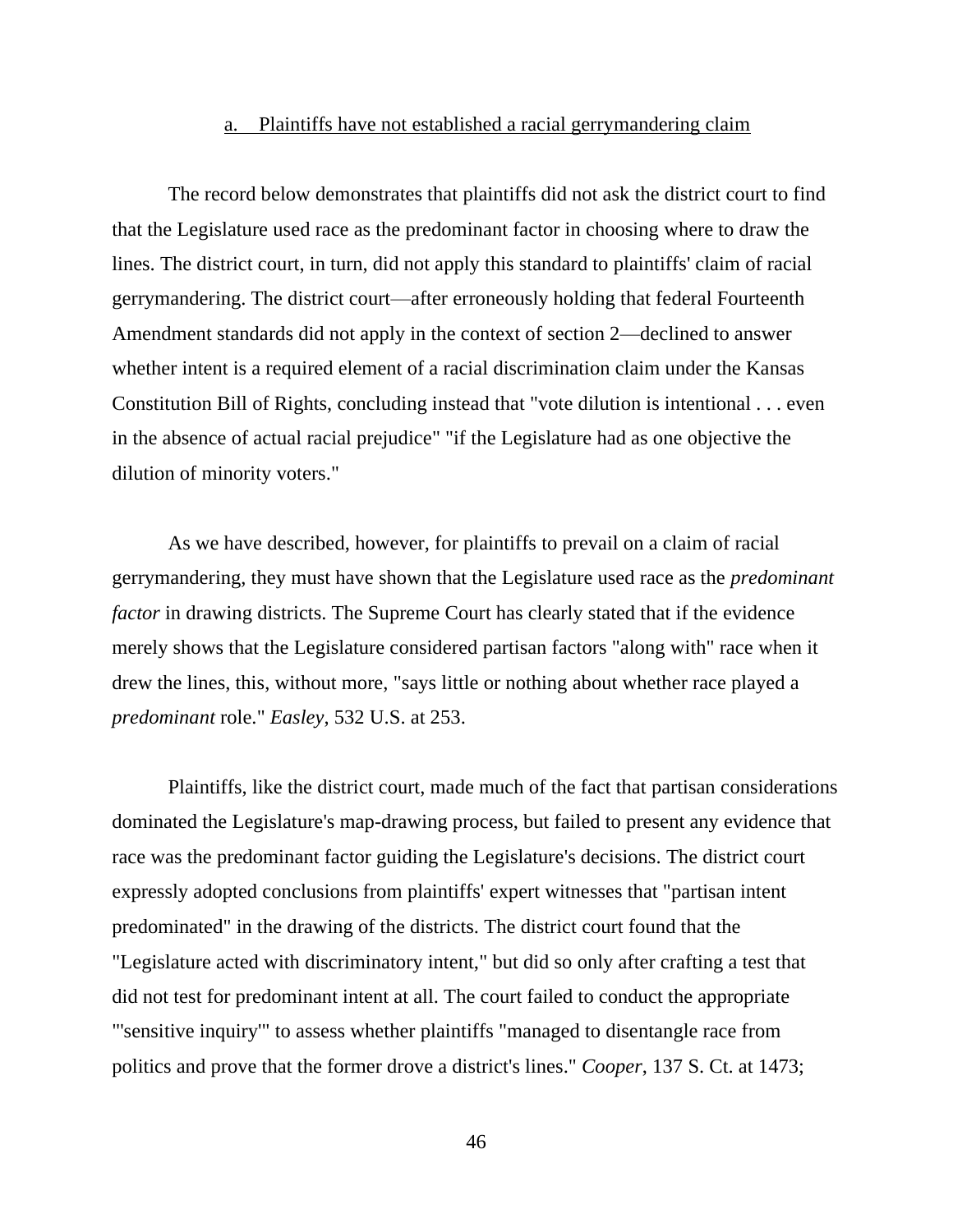see also *Easley,* 532 U.S. at 245 ("A legislature trying to secure a safe Democratic seat is interested in Democratic voting behavior. Hence, a legislature may, by placing reliable Democratic precincts within a district without regard to race, end up with a district containing more heavily African-American precincts, but the reasons would be political rather than racial."); *Shaw*, 509 U.S. at 646 ("[T]he legislature always is *aware* of race when it draws district lines, just as it is aware of age, economic status, religious and political persuasion, and a variety of other demographic factors. That sort of race consciousness does not lead inevitably to impermissible race discrimination. . . . [W]hen members of a racial group live together in one community, a reapportionment plan that concentrates members of the group in one district and excludes them from others may reflect wholly legitimate purposes. The district lines may be drawn, for example, to provide for compact districts of contiguous territory, or to maintain the integrity of political subdivisions."); *Cooper*, 137 S. Ct. at 1490 (Alito, J., concurring) (pointing out the "often-unstated danger where race and politics correlate: that the federal courts will be transformed into weapons of political warfare. Unless courts 'exercise extraordinary caution' in distinguishing race-based redistricting from politics-based redistricting, . . . they will invite the losers in the redistricting process to seek to obtain in court what they could not achieve in the political arena. If the majority party draws districts to favor itself, the minority party can deny the majority its political victory by prevailing on a racial gerrymandering claim. Even if the minority party loses in court, it can exact a heavy price by using the judicial process to engage in political trench warfare for years on end.").

The district court did not find that race was the predominant factor motivating the Legislature's decision to place a significant number of voters inside or outside of a particular district. We therefore conclude that on the record before us, plaintiffs have failed to satisfy their burden to meet the legal elements required for a showing of racial gerrymandering.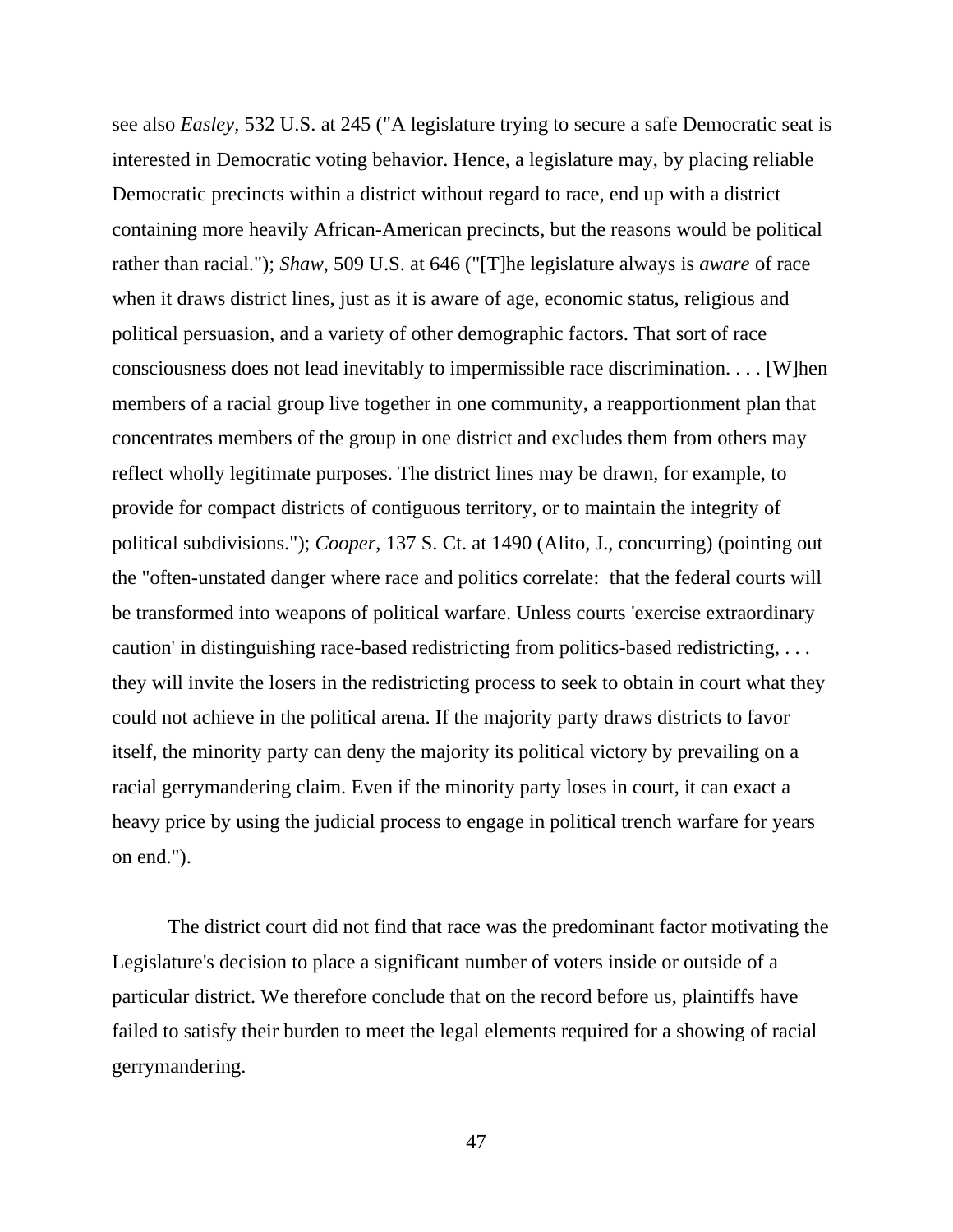### b. Plaintiffs have not established a minority vote dilution claim

Plaintiffs' claims of minority vote dilution fail at the very first step, because the record below shows that they did not present evidence in support of—nor did the district court find—that the minority group is sufficiently large and geographically compact to constitute a majority in a single member district. The district court did not conduct this analysis, and the numbers in the Ad Astra 2 map suggest that this first condition may very well be impossible to meet. In fact, plaintiffs admit in their petition that "minority voters constitute less than a majority of voters in current District 3" and require "the support of a portion of white voters who cross over to support the minority-preferred candidate."

The district court simply did not apply the proper test or make the requisite findings of fact to satisfy the standards necessary to prove a claim of minority vote dilution. The district court generally incorporated and credited plaintiffs' suggested findings of fact. However, the district court made very few specific findings of fact of its own to directly justify its holdings, instead simply summarizing plaintiffs' expert testimony. In a similar scenario, the U.S. Supreme Court has concluded this type of factfinding was insufficient to support a claim for vote dilution:

"[P]laintiffs urge us to put more weight on the District Court's findings of packing and fragmentation, allegedly accomplished by the way the State drew certain specific lines . . . . The District Court, however, made no such finding. Indeed, the propositions the court recites on this point are not even phrased as factual findings, but merely as recitations of testimony offered by plaintiffs' expert witness. While the District Court may well have credited the testimony, the court was apparently wary of adopting the witness's conclusions as findings. But even if one imputed a greater significance to the accounts of testimony, they would boil down to findings that several of [the] district lines separate portions of Hispanic neighborhoods, while another district line draws several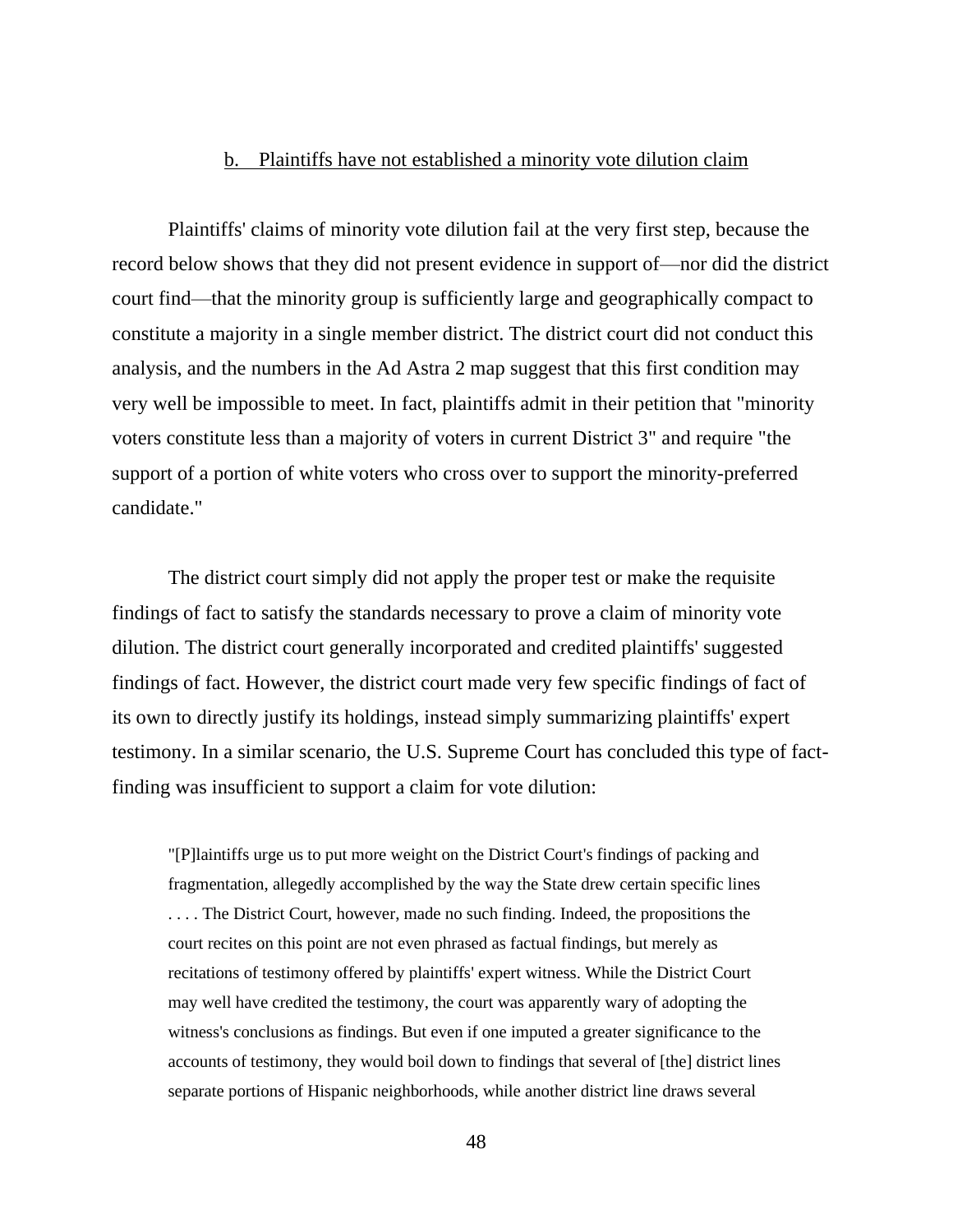Hispanic neighborhoods into a single district. This, however, would be to say only that lines could have been drawn elsewhere, nothing more. But some dividing by district lines and combining within them is virtually inevitable and befalls any population group of substantial size." *De Grandy*, 512 U.S. at 1015-16.

Even if, as the Court contemplated in *De Grandy*, we "imputed a greater significance to the accounts of testimony" and fully accept the district court's crediting of one of plaintiffs' expert's analysis that Ad Astra 2 has a "dilutive effect on the ability of minority voters to elect their preferred candidates," this statement skips several steps along the analytical path. Had the district court conducted a proper inquiry, it may have never even gotten that far in its analysis because the very first condition—which again, requires the minority group to be sufficiently large and geographically compact to constitute a majority in a single member district—very likely would have been fatal to the plaintiffs' claims. See *Growe*, 507 U.S. at 40-41 ("[T]here neither has been a wrong nor can [there] be a remedy" if plaintiffs fail to establish the three preconditions.).

Accordingly, we conclude that on the record before us, plaintiffs have failed to satisfy their burden to meet the legal elements required for a showing of unlawful racebased vote dilution.

#### **CONCLUSION**

The manner in which plaintiffs chose to litigate this case—and the district court's willingness to follow them down the primrose path—has a great deal to do with our decision today. Plaintiffs put their proverbial eggs in an uncertain and untested basket of novel state-based claims, hoping to discover that the Kansas Constitution would prove amenable. But the constitutional text and our longstanding historical precedent foreclose those claims. In the future, should the people of Kansas choose to codify clear standards limiting partisan gerrymandering, or should future plaintiffs be able to properly establish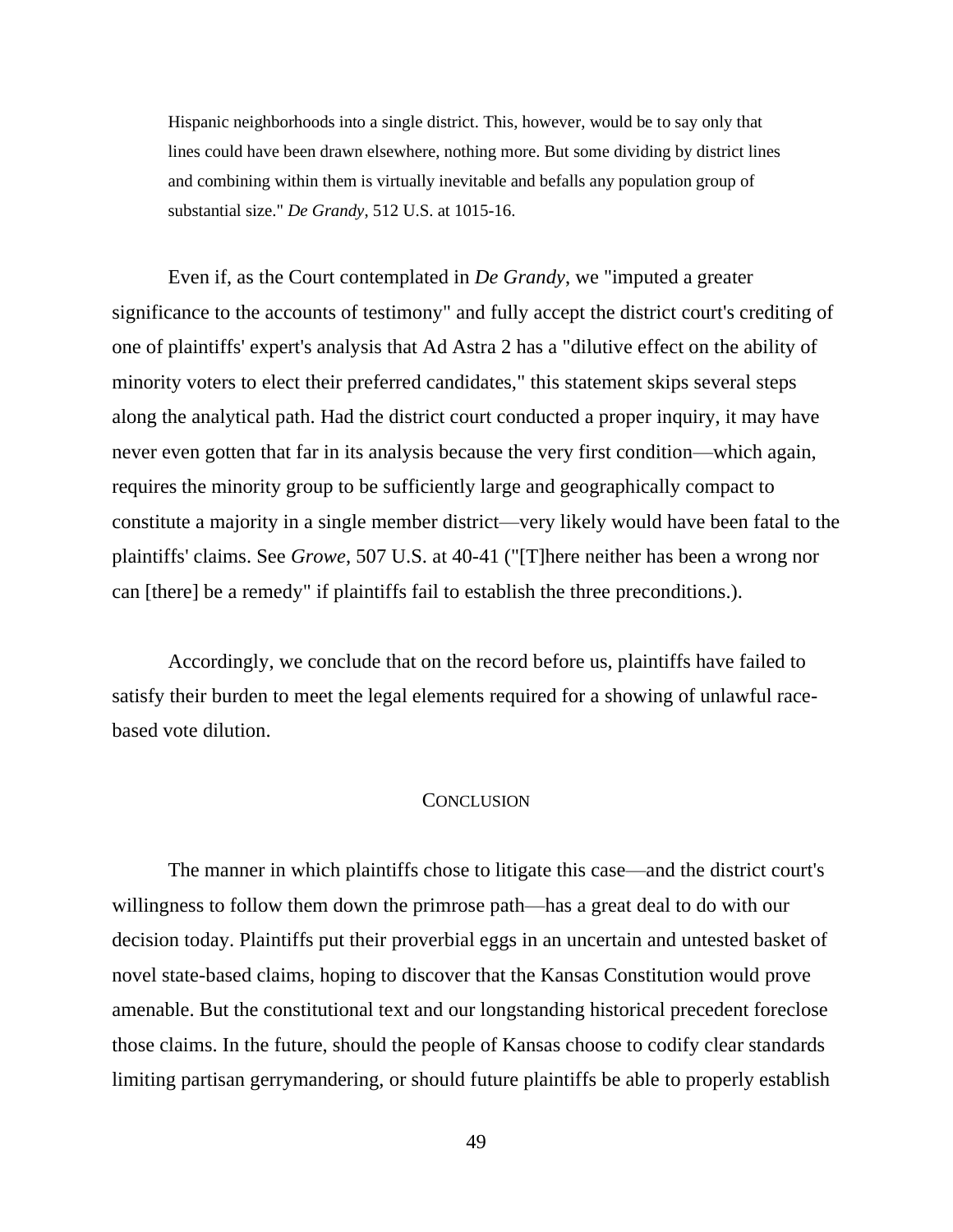the elements legally required to show unlawful racial discrimination in the redistricting process, Kansas courthouse doors will be open. For now, the legal errors permeating the lower court's decision compel us to reverse its judgment.

Reversed and injunction order is lifted.

\* \* \*

ROSEN, J., concurring in part and dissenting in part: The dominant political party in our Legislature recently reapportioned Kansas congressional districts in such a manner as to dilute—or eliminate—the voting rights of racial minorities as well as to propel this state's national political power toward a monolithic single-party system. The majority of our court today gives its stamp of approval to this assault on the democratic system and the constitutional backbone of our democracy. Because I cannot countenance the subversion of the democratic process to create a one-party system of government in this state and to suppress the collective voice of tens of thousands of voters, I dissent.

In turning a blind eye to this full-scale assault on democracy in Kansas, the majority blithely ignores the plain language of this state's Constitution. The majority upholds a legislative decision that does nothing to benefit the people or provide equal protection to the citizens of this state, considerations our Constitution expressly demands. Furthermore, the majority opinion undermines the very basis of legislative districting, apportioning voting districts in a blatant attempt to homogenize the state. As the Legislature has distorted and contorted the political map in order to monopolize the position of one political party, the majority opinion distorts and contorts legal reasoning and constitutional theory to uphold racial discrimination and political chicanery.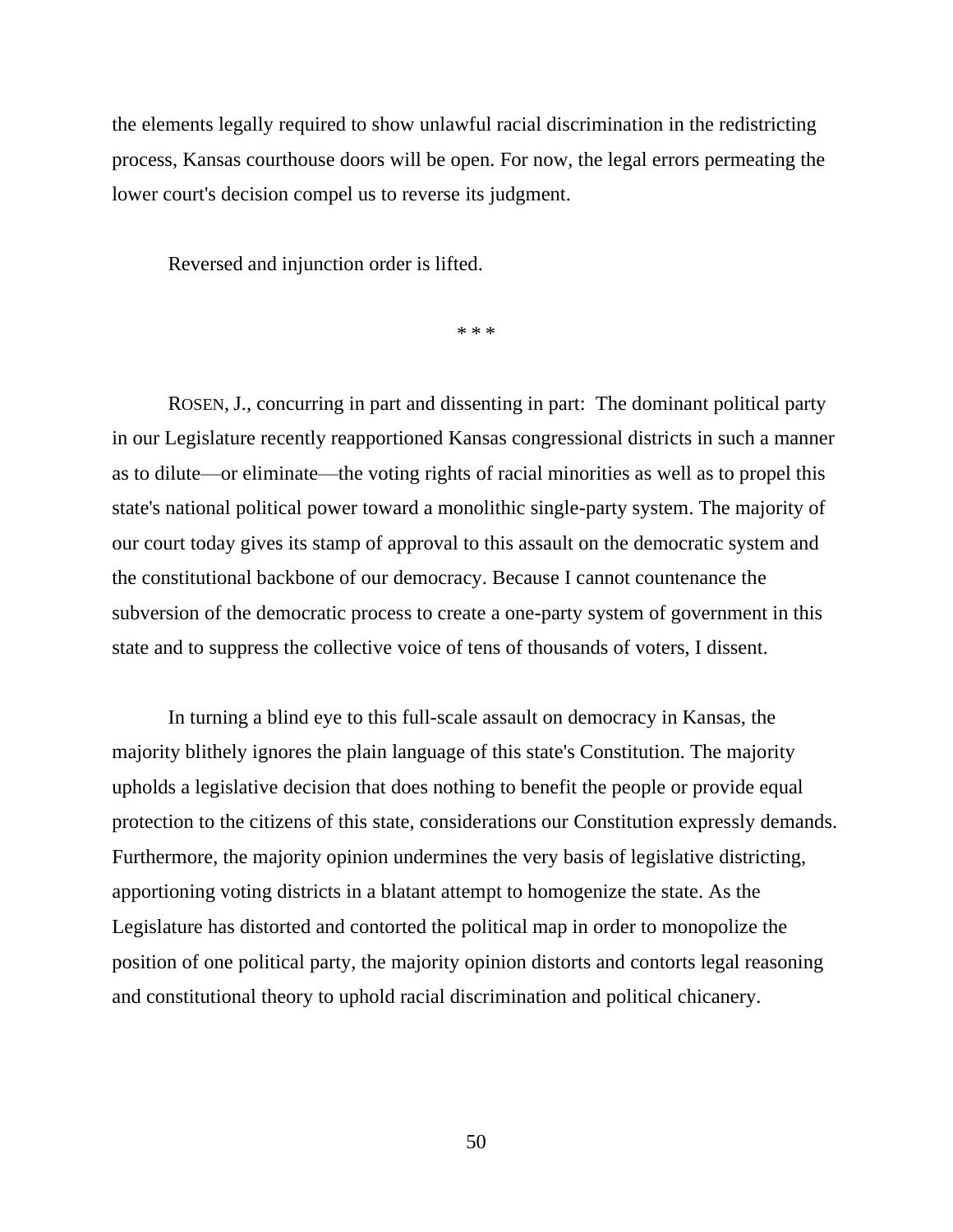The precedent today's opinion sets threatens to institutionalize division of voting districts on the basis of race, or of religion, or of gender, with no hope of constitutional protection. The majority is thus complicit not only in the current power grab, it also promises future legislatures that they may with impunity divide and subdivide voters' interests to further the purposes of whichever party is in a position to seize absolute control.

I do not reject the majority opinion out of sympathy for one party or another or for one population or another. I reject it because it is constitutionally unsound. I fully join Justice Biles in his concurring in part and dissenting in part opinion and his legal analysis and his conclusion that Ad Astra 2 violates the Kansas Constitution. To that opinion, I add one of my own so that I may highlight my fervent disagreement with the majority's decision to tie the equal protection guarantees in section 2 of the Kansas Constitution Bill of Rights to the federal Constitution.

Early in its opinion, the majority quickly and matter-of-factly pronounces that "the equal protection guarantees found in section 2 are coextensive with the equal protection guarantees afforded under the Fourteenth Amendment to the United States Constitution." Slip op. at 22. With these few taps on a keyboard, the majority denies Kansans the very thing our founders envisioned: a people's government that fervently guards the people's equal benefit from and access to the law—regardless of what the narrower-in-scope central power has to say about it. I will highlight the error in the majority's minimal reasoning and explain why section 2 provides protections that are broader than those in the Fourteenth Amendment.

Section 2 of the Kansas Constitution Bill of Rights is as follows:

"Political power; privileges. All political power is inherent in the people, and all free governments are founded on their authority, and are instituted for their equal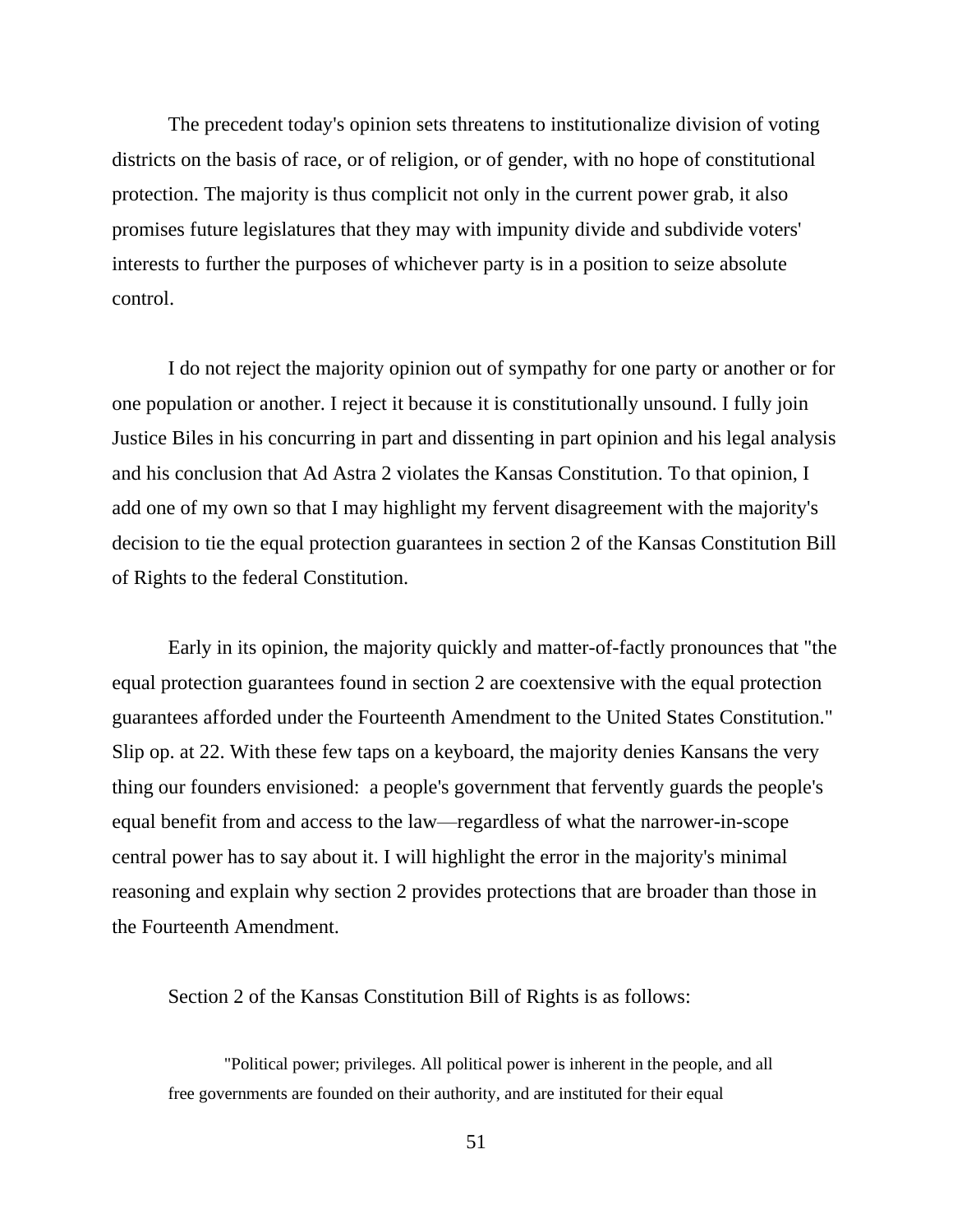protection and benefit. No special privileges or immunities shall ever be granted by the legislature, which may not be altered, revoked or repealed by the same body; and this power shall be exercised by no other tribunal or agency."

The relevant portion of the Fourteenth Amendment to the United States Constitution is as follows:

"All persons born or naturalized in the United States, and subject to the jurisdiction thereof, are citizens of the United States and of the State wherein they reside. No State shall make or enforce any law which shall abridge the privileges or immunities of citizens of the United States; nor shall any State deprive any person of life, liberty, or property, without due process of law; nor deny to any person within its jurisdiction the equal protection of the laws."

The majority looks at these provisions and proclaims that the equal protection guarantees found within are coextensive. To get to that epic conclusion, it relies on one sentence offered in a 1917 Kansas case and repeated in a smattering of cases, each time without even a hint of analysis. In *State v. Wilson*, 101 Kan. 789, 795-96, 168 P. 679 (1917), this court unceremoniously noted that sections 1 and 2 of the Kansas Bill of Rights are "given much the same effect as the clauses of the Fourteenth Amendment relating to due process of law and equal protection." For this proposition, it cited to *Winters v. Myers*, 92 Kan. 414, 140 P. 1033 (1914). But the court in *Winters* never held that section 2 and the Fourteenth Amendment are given the same effect. Rather, it observed that the Ohio Constitution has a provision with the same language as section 2 and that there is *similar* language in a clause of the Fourteenth Amendment. The court then described caselaw from both jurisdictions, among others, before independently addressing the equal protection issue before it. *Winters*, 92 Kan. at 421-28.

Nonetheless, the language in *Wilson* was repeated in cases in which parties launched Fourteenth Amendment claims alone and when parties invoked the Kansas Bill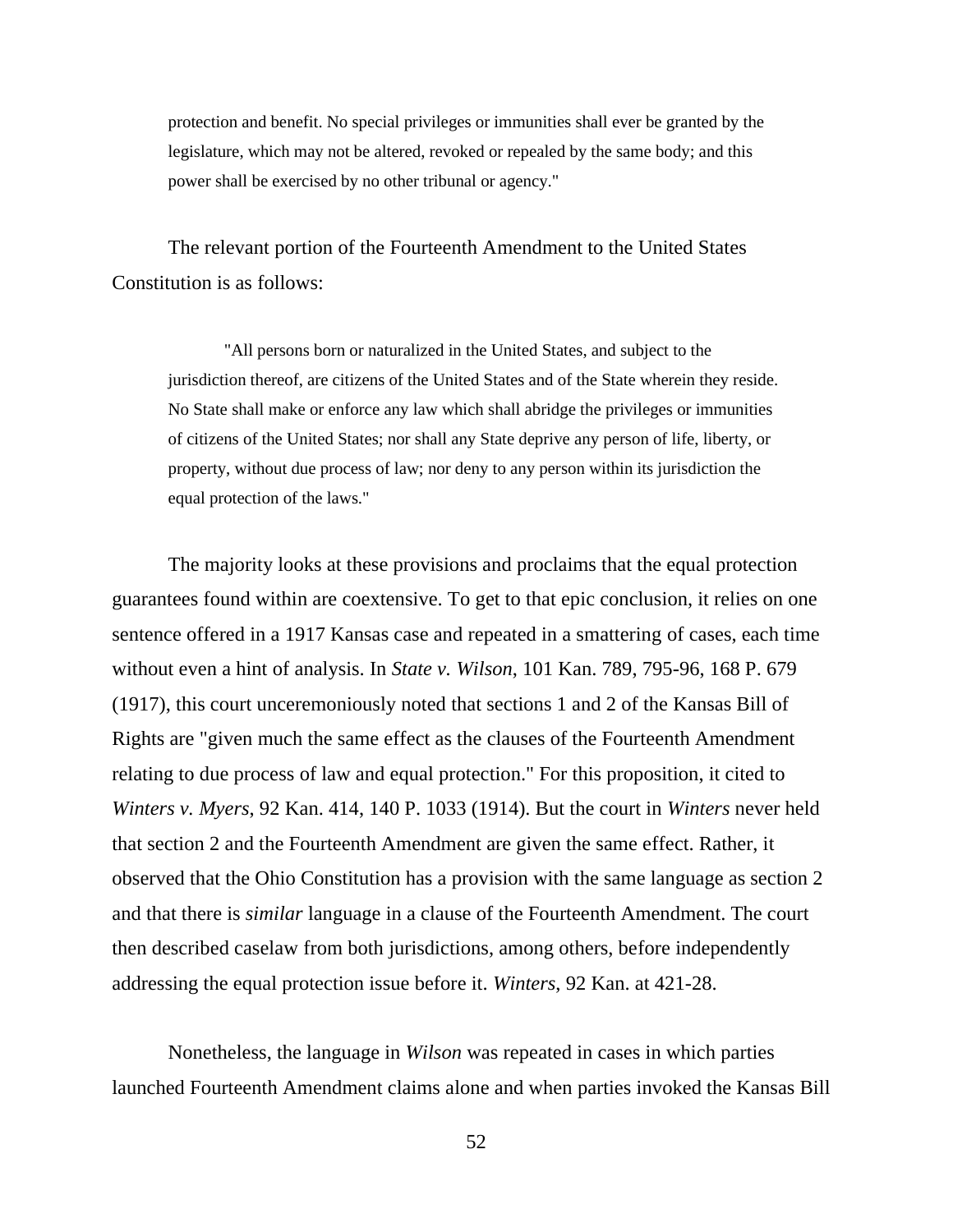of Rights alongside a Fourteenth Amendment claim. See, e.g., *State v. Limon*, 280 Kan. 275, 283, 122 P.3d 22 (2005); *State ex rel. Tomasic v. Kansas City, Kansas Port Authority*, 230 Kan. 404, 426, 636 P.2d 760 (1981); *Henry v. Bauder*, 213 Kan. 751, 752- 53, 518 P.2d 362 (1974); *Railroad and Light Co. v. Court of Industrial Relations*, 113 Kan. 217, 228-29, 214 P. 797 (1923). Importantly, however, in none of these cases does it appear the parties claimed that the Kansas Constitution Bill of Rights offers different or broader protections than the Fourteenth Amendment. Thus, in none of these cases did the court question whether Kansas affords separate protections and instead defaulted to the status quo.

This practice was routine for the time. "For all practical purposes, independent state constitutionalism did not exist before the 1970s." Friedman, *Path Dependence and the External Constraints on Independent State Constitutionalism*, 115 Penn St. L. Rev. 783, 797 (2011). Commentors have theorized this was largely a result of "constitutional universalism," or a "belief that all American constitutions are drawn from the same set of universal principles of constitutional self-governance." Gardner, *The Positivist Revolution That Wasn't: Constitutional Universalism in the States*, 4 Roger Williams U.L. Rev. 109, 117 (1998). In the judicial context, this belief resulted in "a lack of judicial attention to or discussion of the constitutional text, case authority, framers' intent, or relevant history [and] indiscriminate borrowing from other jurisdictions . . . and from the common law." 4 Roger Williams U.L. Rev. at 117. And later in the 20th century, sole reliance on the Fourteenth Amendment became a strategic decision. "The U.S. Supreme Court recognized many of the rights it did between the 1940s and the 1960s *because*  many state courts (and state legislatures and state governors) resisted protecting individual rights, most notably in the South but hardly there alone." Sutton, Jeffery, J., 51 Imperfect Solutions: States and the Making of American Constitutional Law, 14 (2018). Thus, litigants eschewed the advancement of any state constitutional claims to take advantage of the federal rights expansion.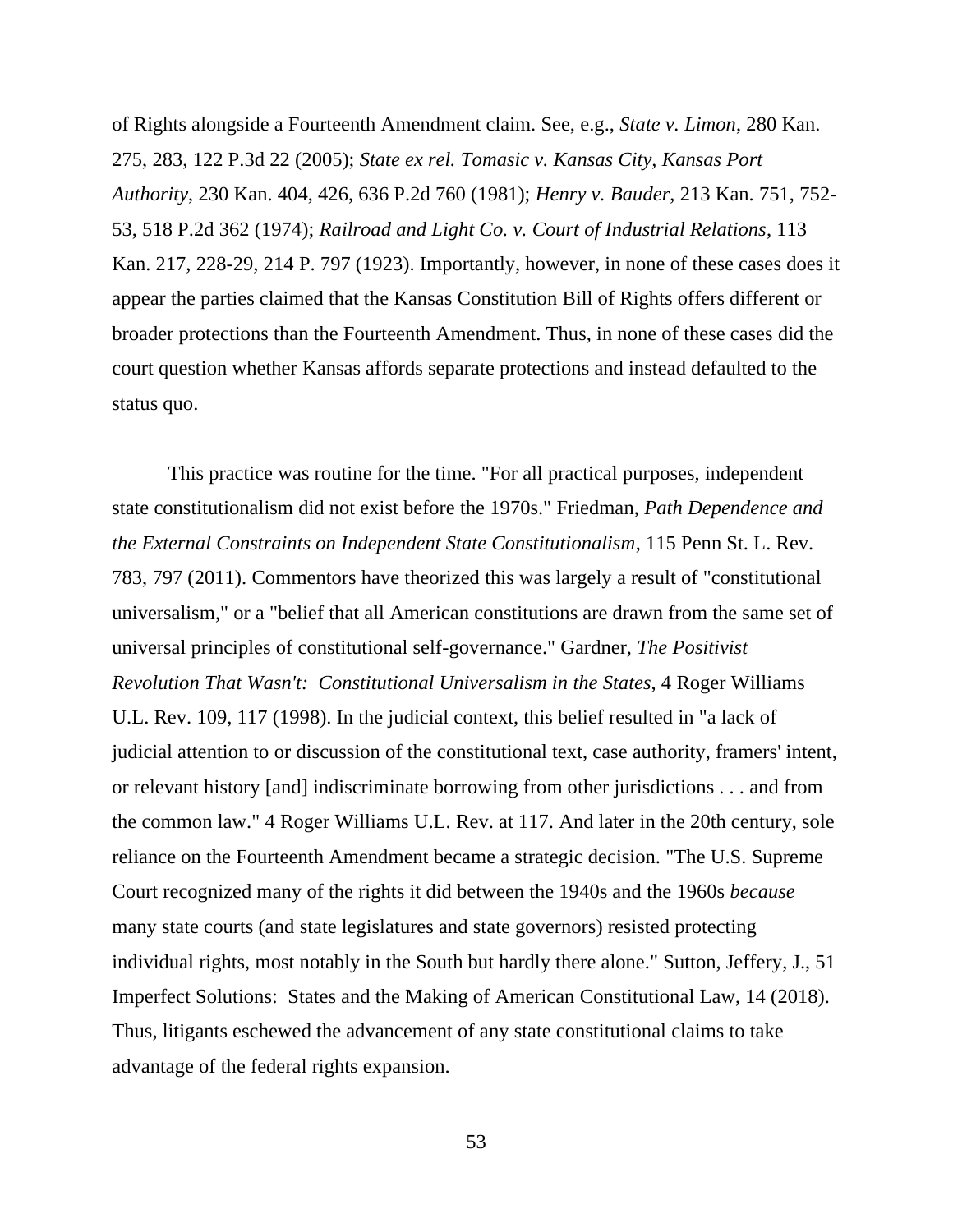In the late 1970s, however, after a near-decade of continuous individual rights recognition came to an end, an era of "independent state constitutionalism in the area of individual rights and liberties came of age." 115 Penn St. L. Rev. at 798. An approach coined "The New Judicial Federalism" took hold during this period, and marked a time when state courts took a deeper look at their own constitutions and "interpreted their ... rights provisions to provide more protection than the national minimum standard guaranteed by the Federal Constitution." Williams, *Introduction: The Third Stage of the New Judicial Federalism*, 59 N.Y.U. Ann. Surv. Am. L. 211, 211 (2003). Justice William Brennan recognized this as "'probably the most important development in constitutional jurisprudence of our times.'" Williams*, The New Judicial Federalism in Ohio: The First Decade*, 51 Clev. St. L. Rev. 415, 416 (2004) (quoting Justice William J. Brennan, Jr., Special Supplement, State Constitutional Law, NAT'L L.J., Sept. 29, 1986, at S1).

Our court appeared to follow this trend beginning in 1984 in *Farley v. Engelken*, 241 Kan. 663, 667, 740 P.2d 1058 (1987). Curiously, the majority here cites *Farley* as supportive of its position not once, but twice. In *Farley*, this court considered an equal protection challenge to legislation that implicated the right to a remedy for insured or otherwise compensated medical malpractice plaintiffs but not other tort plaintiffs. True to the majority's quotation, *Farley* initially repeats the resolution that section 2 and the Fourteenth Amendment are "given much the same effect." 241 Kan. at 667. However, later in its reasoning it clarifies "*as hereinafter demonstrated, the Kansas Constitution affords separate, adequate, and greater rights than the federal Constitution.*" (Emphasis added.) 241 Kan. at 671. The court reached that conclusion by relying on earlier caselaw that had applied a heightened standard to a similar equal protection challenge and by observing that the right to a remedy is independently protected by the Kansas Constitution, thus making it deserving of scrutiny higher than rational basis under the Kansas Constitution. The court acknowledged that the "United States Supreme Court has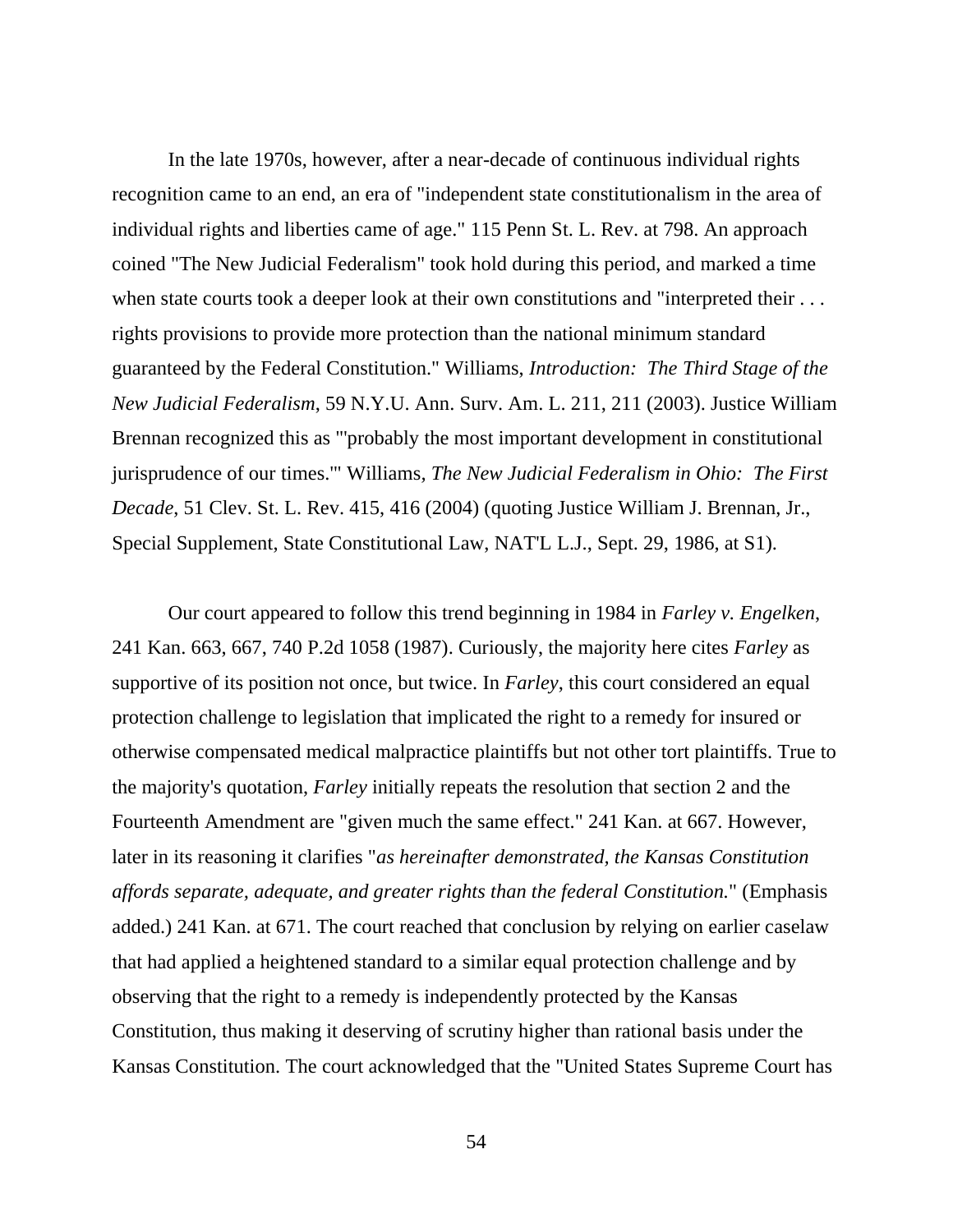applied heightened scrutiny to very limited classifications," but explained "we are interpreting the Kansas Constitution and thus are not bound by the supremacy clause of the federal Constitution." 241 Kan. at 674.

The majority here conveniently avoids addressing this precedent-setting portion of the *Farley* opinion, likely because it threatens to topple the jenga-style analysis it has constructed. The majority has offered nothing beyond *Farley* and the other cases that reflexively repeated the line from *Wilson* to bind Kansas' section 2 to the Fourteenth Amendment and federal court decisions. The opinion takes a moment to ensure the reader that our decision in *Hodes & Nauser*, *MDs v. Schmidt*, 309 Kan. 610, 624, 440 P.3d 461 (2019), which interpreted section 1 of the Kansas Constitution to offer protections not found in the federal Constitution, does not bind our interpretation of section 2, but that is the extent of the analysis.

Instead of offering a sound interpretation of section 2, the majority uses a few sentences to tie equal protection guarantees in section 2 to those in the Fourteenth Amendment for now and the future. Legal analysts have described this approach as "prospective lockstepping," i.e., when a court "announces that not only for the instant case, but also in the future, it will interpret the state and federal clauses the same." Williams, *State Courts Adopting Federal Constitutional Doctrine: Case-by-Case Adoptionism or Prospective Lockstepping?*, 46 Wm. & Mary L. Rev. 1499, 1509 (2005). Commenters have identified numerous problems with this practice. Among those is that resulting opinions "decide too much and . . . go beyond the court's authority to adjudicate cases" by "purport[ing] to foresee, and to attempt to control, the future." 46 Wm. & Mary L. Rev. at 1521. Justice Robert Utter of the Supreme Court of Washington has likened this to a judicial constitutional amendment without a constitutional convention. *State v. Smith*, 117 Wash. 2d 263, 282, 814 P.2d 652 (1991) (Utter, J., concurring). Another defect with the practice is the reality that it "reduces state constitutional law to a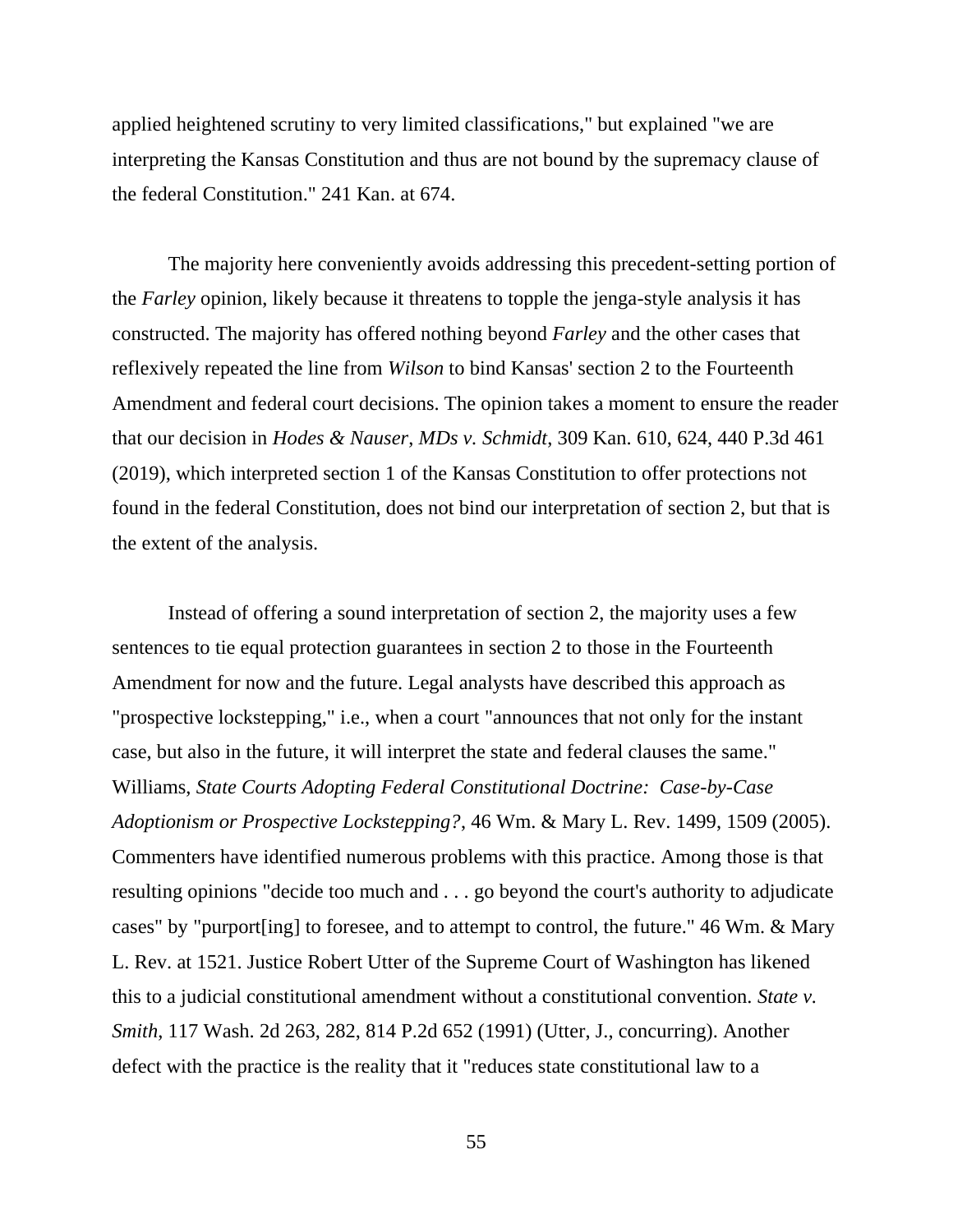redundancy and greatly discourages its use and development." Gardner, *The Failed Discourse of State Constitutionalism*, 90 Mich. L. Rev. 761, 804 (1992); see also *Harris v. Anderson*, 194 Kan. 302, 314, 400 P.2d 25 (1965) (Fatzer, J., dissenting) ("[a]cquiescence in decisions of the Supreme Court" should not go so far as to "engender[] a docile submission" or "become a servile abasement"). This reduction into irrelevance threatens a most grave consequence: the elimination of the constitutional protections our founders envisioned. As Judge Jeffrey Sutton of the Sixth Circuit has explained, state courts cannot rely on the U.S. Constitution to vindicate individual rights protected in state constitutions because "[f]ederalism considerations may lead the U.S. Supreme Court to underenforce (or at least not to overenforce) constitutional guarantees in view of the number of people affected and the range of jurisdictions implicated." 51 Imperfect Solutions at 175.

I could continue at length about the problems with the majority's lack of analysis and its chosen approach. Instead, I turn to what it should have tackled in the first place: an examination of the Kansas Constitution.

The district court in this case, relying on *Farley*, ruled that "Kansas's guarantee of equal benefit 'affords separate, adequate, and greater rights than the federal Constitution.'" See 241 Kan. at 671. I agree. But I go beyond *Farley* to get there, starting with the text of section 2.

The first thing about section 2's text that the majority ignores is the most obvious: it is different from the text in the Fourteenth Amendment. This—"[a]ll political power is inherent in the people, and all free governments are founded on their authority, and are instituted for their equal protection and benefit"—is not the same as this—"No state shall . . . deny to any person within its jurisdiction the equal protection of the laws." I do not mean to oversimplify things; it really is that simple. See Linde, *E Pluribus, Constitutional*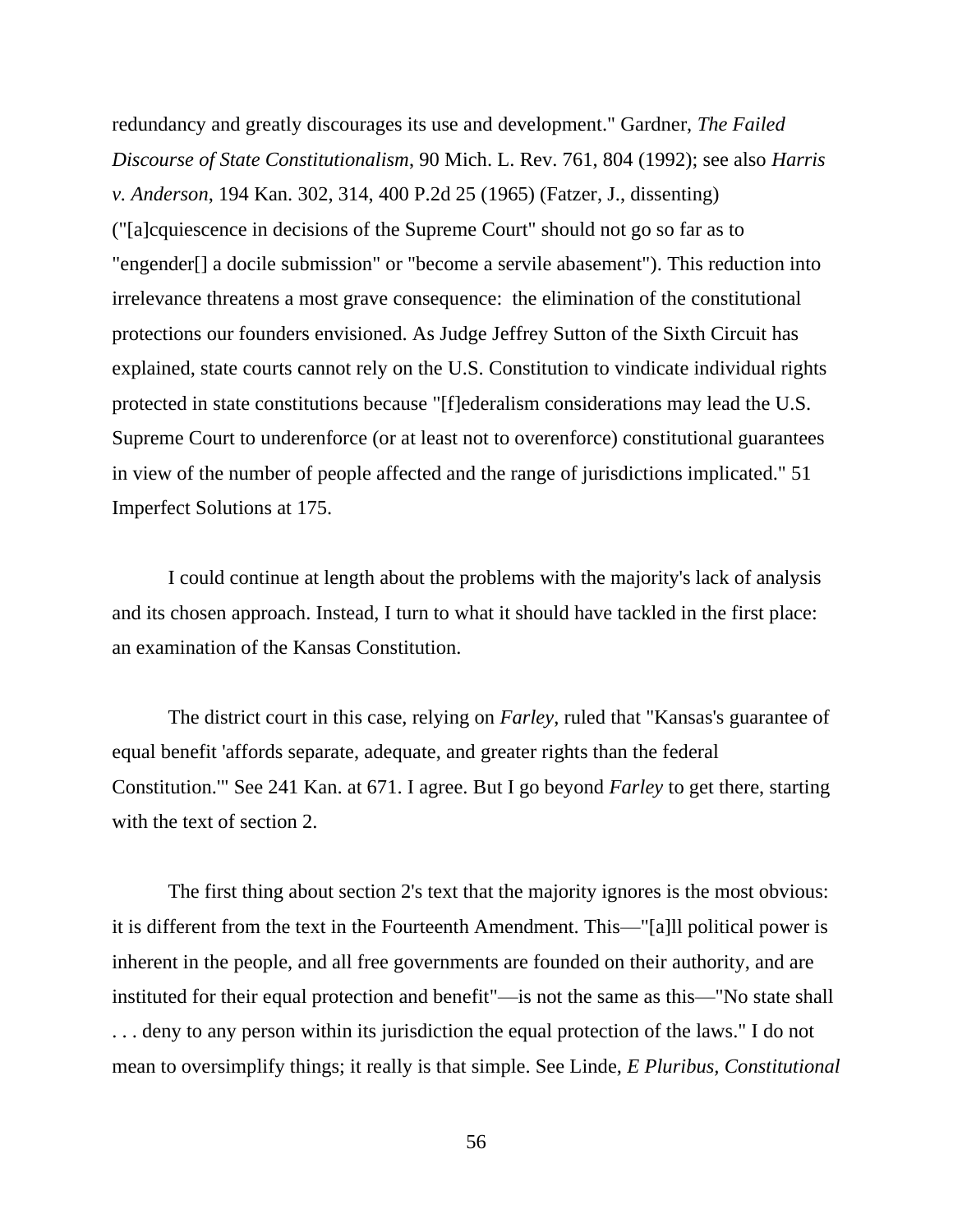*Theory and State Courts*, 18 Ga. L. Rev. 165, 182 (1984) (state court is responsible for reaching its own conclusion about state constitutional provisions regardless of whether identical language exists in the federal Constitution, but "[a] textual difference" between the two "makes this easier to see").

The details in the differences between these provisions are even more illuminating. Section 2 describes a free government that is instituted for the people's equal protection and benefit. In contrast, the Fourteenth Amendment prohibits states from denying anyone equal protection of laws. One is a positive conferral of rights; the other is framed in the negative. See *State ex rel. Morrison v. Sebelius*, 285 Kan. 875, 894, 179 P. 3d 366 (2008) (observing that the federal Constitution grants "negative rights—*i.e.*, rights which the government may not infringe," while "state constitutions, including Kansas', grant negative rights" *and* "positive rights, *i.e.*, rights that entitle individuals to benefits or actions by the state"). The Supreme Court of Vermont has observed the same distinction between its equal benefit clause and the Fourteenth Amendment. As originally written, the Vermont provision proclaimed, "That government is, or ought to be, instituted for the common benefit, protection, and security of the people, nation or community; and not for the particular emolument or advantage of any single man, family or set of men, who are a part only of that community . . . ." *Baker v. State*, 170 Vt. 194, 207, 744 A.2d 864 (1999). In comparing this provision to the federal Equal Protection Clause, the Vermont Supreme Court had this to say:

"The first point to be observed about the text is the affirmative and unequivocal mandate of the first section, providing that government is established for the common benefit of the people and community as a whole. Unlike the Fourteenth Amendment, whose origin and language reflect the solicitude of a dominant white society for an historically-oppressed African-American minority (no state shall 'deny' the equal protection of the laws), the Common Benefits Clause mirrors the confidence of a homogeneous, eighteenth-century group of men aggressively laying claim to the same rights as their peers in Great Britain or, for that matter, New York, New Hampshire, or the Upper Connecticut River Valley.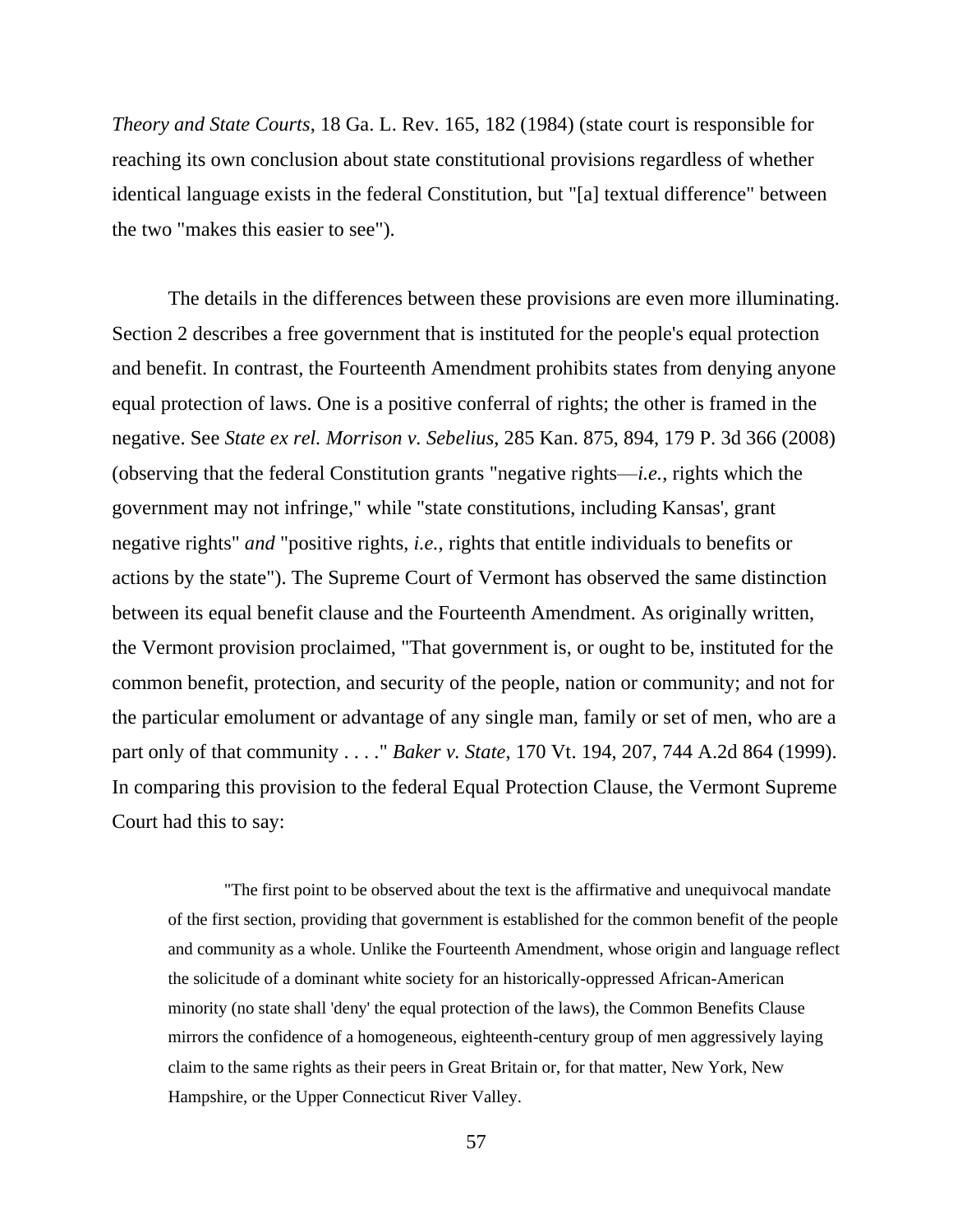". . . . The affirmative right to the 'common benefits and protections' of government and the corollary proscription of favoritism in the distribution of public 'emoluments and advantages' reflect the framers' overarching objective 'not only that everyone enjoy equality before the law or have an equal voice in government but also that everyone have *an equal share in the fruits of common enterprise*.' . . . Thus, at its core the Common Benefits Clause expressed a vision of government that afforded every Vermonter its benefit and protection and provided no Vermonter particular advantage. [Citations omitted.]" *Baker*, 170 Vt. at 208-09.

. . . .

Like the Vermont Constitution, section 2 describes an "affirmative right" to equal protections and benefits. And, like the Vermont Supreme Court, I understand this to be a broader conferral of rights than that which results from the proscription of denying citizens equal protection of the law. The history surrounding this text confirms my understanding.

Kansans ratified the Kansas Constitution, including the section 2 we know today, in 1859. This was nine years before the ratification of the Fourteenth Amendment. *Hodes*, 309 Kan. at 624. There is no discussion of section 2's meaning or origins in the record of the Wyandotte Constitutional Convention that produced the Constitution. See Proceedings and Debates of the Kansas Constitutional Convention (Drapier ed., 1859), *reprinted in* Kansas Constitutional Convention 187, 286, 575, 599 (1920). But it was quite surely based on other, earlier constitutions. See Mauer, *State Constitutions in a Time of Crisis: The Case of the Texas Constitution of 1876*, 68 Tex. L. Rev. 1615, 1617 (1990) (the writing of state constitutions has been largely an imitative art). Section 2 is nearly identical to a provision in the 1851 Ohio Constitution: "All political power is inherent in the people. Government is instituted for their equal protection and benefit, and they have the right to alter, reform, or abolish the same." Ohio Const. art. I, § 2. And both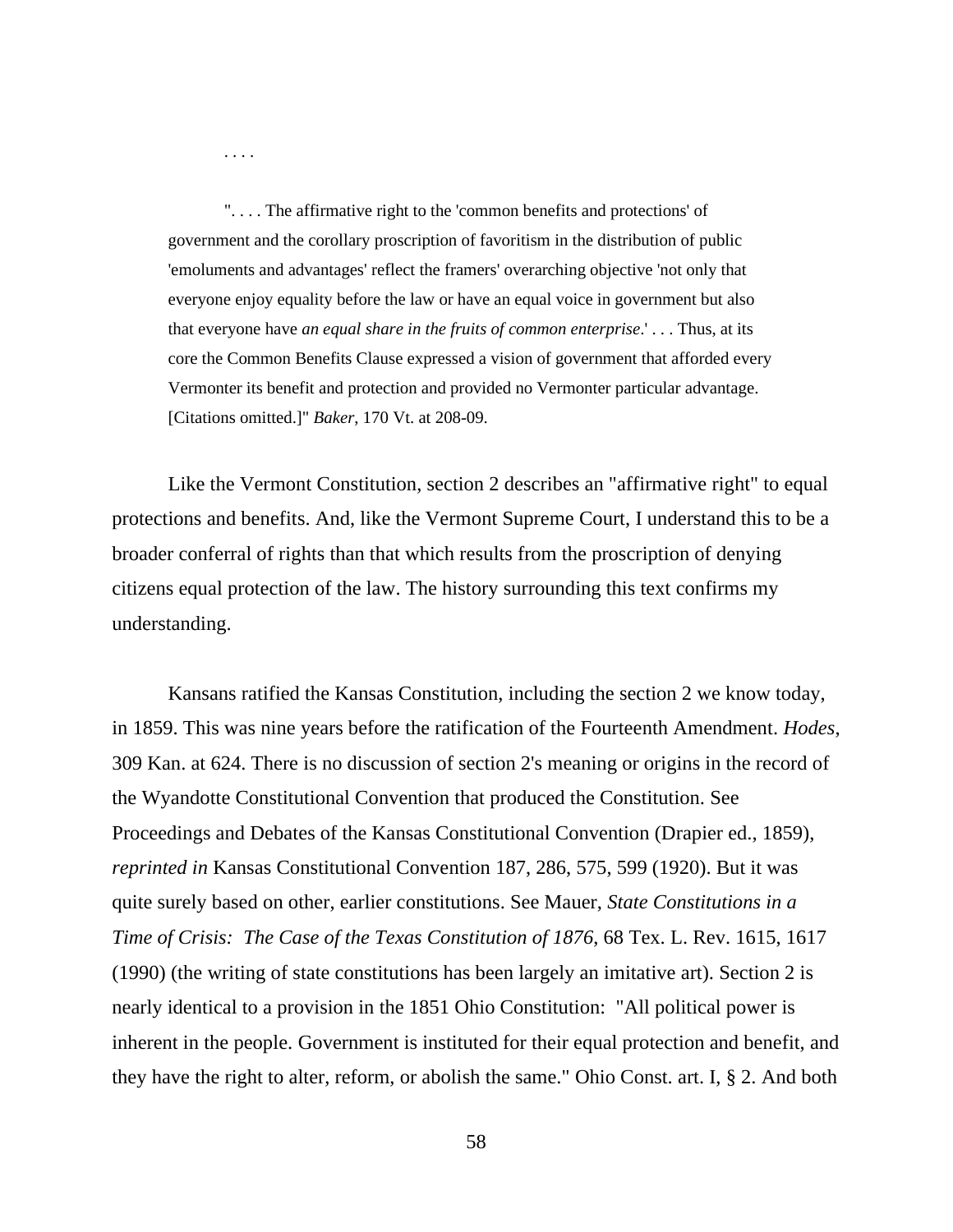Kansas and Ohio's Constitutions model the 1776 Virginia Declaration of Rights and the 1776 Pennsylvania Constitution. Both proclaimed that "government is, or ought to be, instituted for the common benefit, protection, and security of the people, nation, or community." Va. Const. Bill of Rights, art. I, § 3; Pa. Const. Bill of Rights, art. V; *Stolz v. J & B Steel Erectors, Inc.*, 155 Ohio St. 3d 567, 575, 122 N.E.3d 1228 (2018) (Fischer, J., concurring) (observing Ohio provision is like Virginia and Pennsylvania provisions). This lineage helps trace at least part of the origins of our section 2 back to 1776, when the original colonies were writing the first state constitutions. See Wood, *Foreword: State Constitution-Making in the American Revolution*, 24 Rutgers L.J. 911, 913 (1993).

Legal commenters point out that provisions like these are common to state constitutions. See Bulman-Pozen & Seifter, *The Democracy Principle in State Constitutions*, 119 Mich. L. Rev. 859, 870, 892 (2021) (describing similar provisions, including that found in Colorado's Constitution: "all government, of right, originates from the people, is founded upon their will only, and is instituted solely for the good of the whole"). This category of constitutional decrees focuses first on what is to be the source of all political power—the people. The early drafters had recently declared independence from the British government and its attempt to crush local community rule, and their desire to stay independent and self-governed is reflected in these provisions. See Linzey & Brannen, *A Phoenix from the Ashes: Resurrecting a Constitutional Right of Local, Community Self-Government in the Name of Environmental Sustainability*, 8 Ariz. J. Envtl. L. & Pol'y 1, 16 (2017). In naming the people as the source of all government power, they "established popular sovereignty as that state's legal cornerstone." Amar, *The Consent of the Governed: Constitutional Amendment Outside Article V*, 94 Colum. L. Rev. 457, 477 (1994). The provisions detail not just the source of power, but the ends of that power—the common good. 119 Mich. L. Rev. at 892.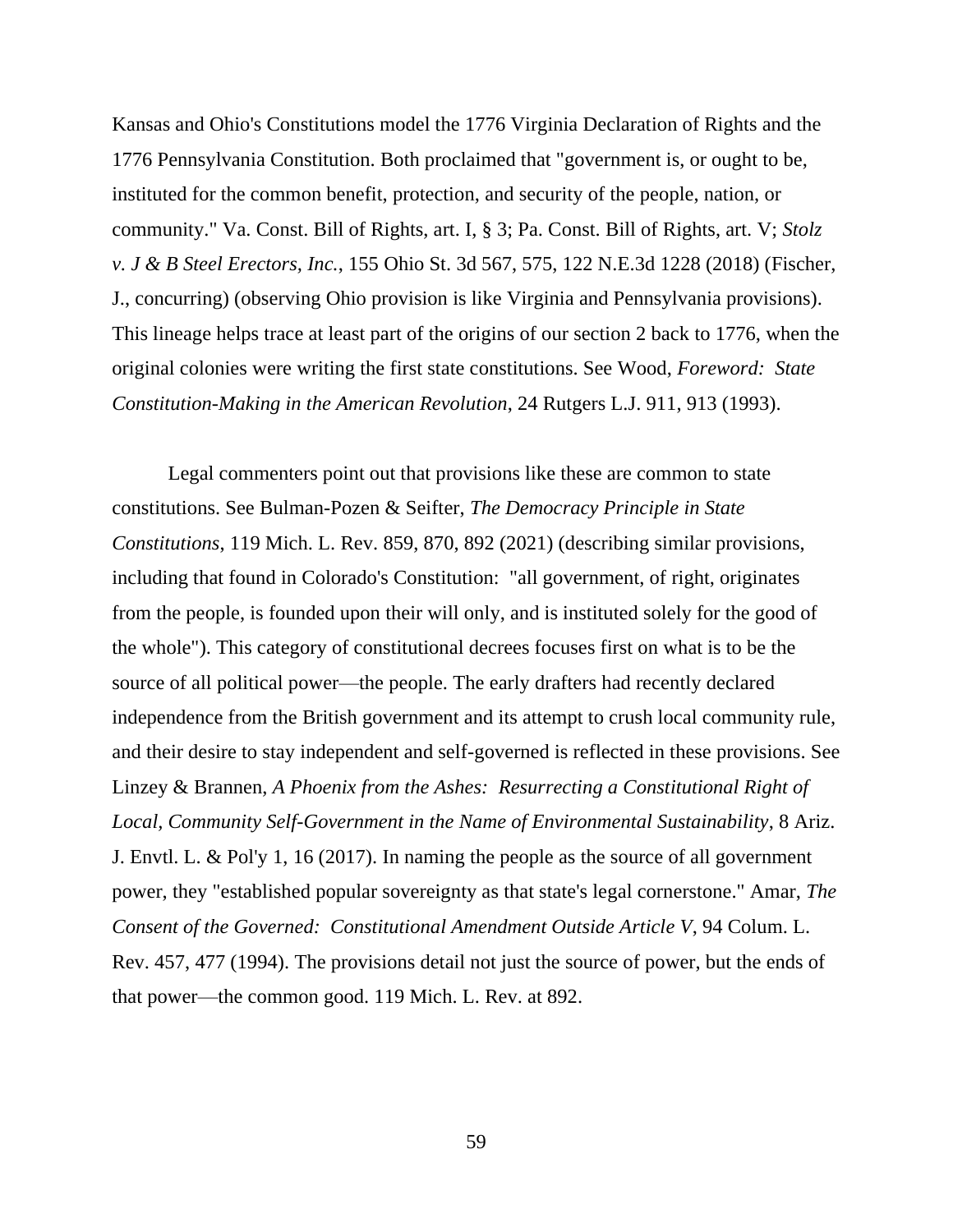In dedicating the people's power to the common good, the earliest framers "condemned special treatment of individuals and classes." 119 Mich. L. Rev. at 892. As the United States continued to form, the constitutional commitment to the common good intensified. In the decades leading to Kansas' admission to the union, state legislatures had begun to stray from the peoples' objectives and started to prioritize the interests of the few. 119 Mich. L. Rev. at 892. In response, various states adopted constitutional amendments that placed specific restrictions on legislative acts. This reaction continued in a more general form in the 1840s and 1850s, when states began adopting constitutional equality guarantees to curb the perceived favoritism. 119 Mich. L. Rev. at 893; James Willard Hurst, The Growth of American Law: The Law Makers 241 (1950). ("The persistent theme of the limitations written into state constitutions after the 1840's was the desire to curb special privilege.").

It was against this backdrop that both Ohio and Kansas drafted their first constitutions. Quite notably, their political power provisions were written to guarantee not just protection and benefit for the common good, but *equal* protection and benefit. This indicates a strong dedication to the longevity of popular sovereignty and a prohibition against government action that results in special favor to the few. This casts a broad and generous net in the equal protection arena.

The Fourteenth Amendment has a radically different conception story. It was ratified in 1868, three years after the end of the Civil War. Its drafters were not concerned "with favoritism" or "the granting of special privileges for a select few," but with the still widespread discrimination against formerly enslaved persons and African Americans generally. *Matter of Compensation of Williams*, 294 Or. 33, 42, 653 P.2d 970 (1982). Although the Thirteenth Amendment abolished the legal practice of slavery in 1865, it made no guarantee of citizenship or civil rights to Black people in America. *Dred Scott*  still loomed over the land, as did *Barron v. The Mayor and City Council of Baltimore*, 32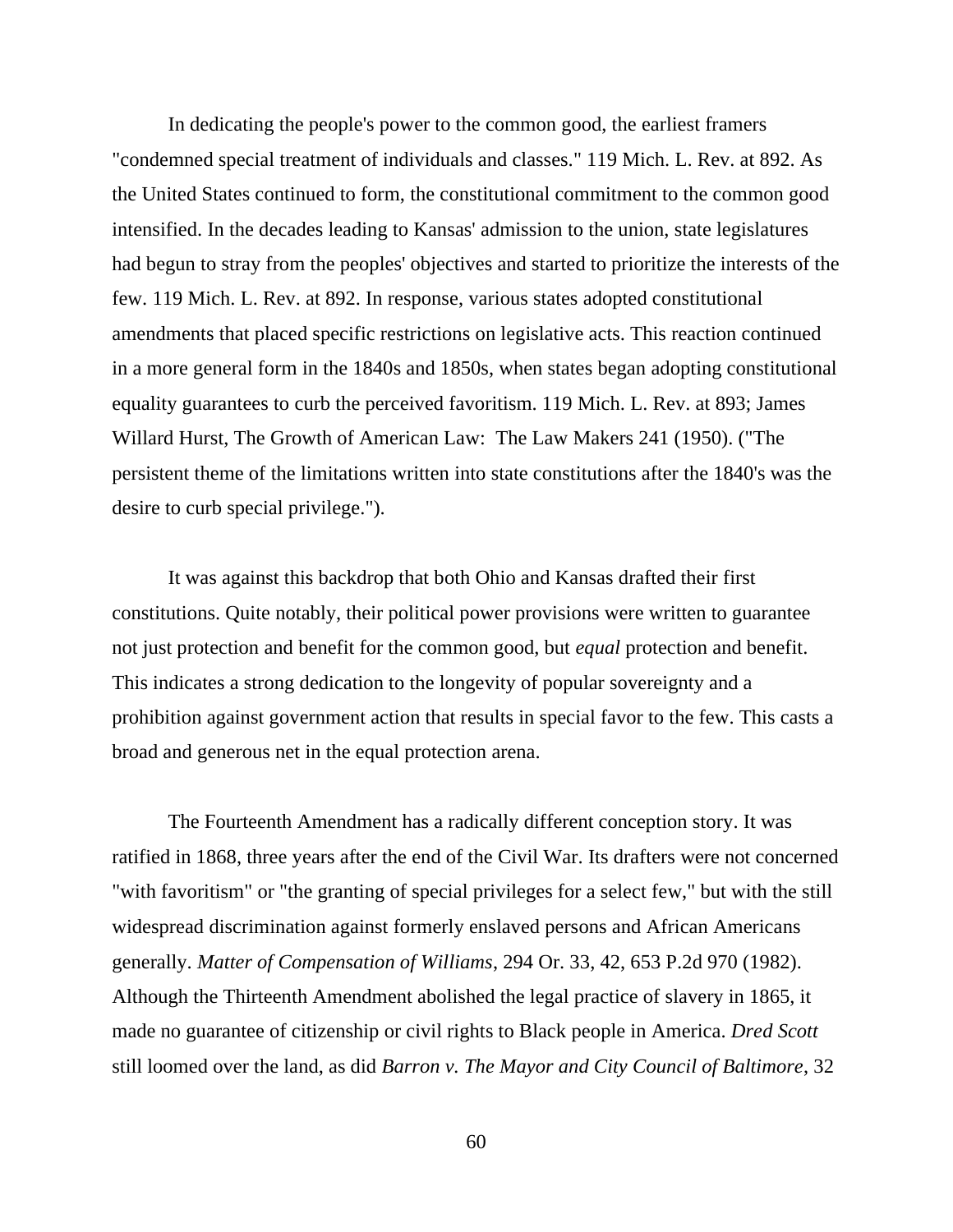U.S. 243, 250-51, 8 L. Ed. 672 (1833), which held that the federal Bill of Rights did not apply to the states. As a result, southern states were able to systematically deny rights to Black people. The Fourteenth Amendment was Congress' direct response to these continuing human rights abuses. Maggs, *A Critical Guide to Using the Legislative History of the Fourteenth Amendment to Determine the Amendment's Original Meaning*, 49 Conn. L. Rev. 1069, 1083-86 (2017); Shaman, *The Evolution of Equality in State Constitutional Law*, 34 Rutgers L.J. 1013, 1052 (2003) ("As envisioned by its framers, the central purpose of the Equal Protection Clause was to eliminate hostile discrimination against the newly freed slaves.").

The text and the historical distinction between the origins of section 2 and the Fourteenth Amendment make it plain that the declarations have separate meanings. While the federal provision's devotion to ensuring civil rights for Black people in America is an important and historic part of our legal history, its concept is less broad than that of section 2. Like the Vermont Supreme Court has described its counterpart clause, section 2 represents a constitutional guarantee that "the law uniformly afford[s] every [Kansan] its benefit, protection, and security so that social and political preeminence [will] reflect differences of capacity, disposition, and virtue, rather than governmental favor and privilege." *Baker*, 170 Vt. at 211.

The majority has decided to ignore the plain text and the history of our section 2. I would not have done so. Rather, at the plaintiffs' prompting, I would have given it the full examination and analysis the people of Kansas deserve and concluded that it is a rich and generous declaration that guarantees the people of Kansas protections that are broader than those found in the federal Equal Protection Clause. This reflection would support the legal framework and conclusion my dissenting colleagues present today: Ad Astra 2's invidious discrimination against people based on past political speech and race certainly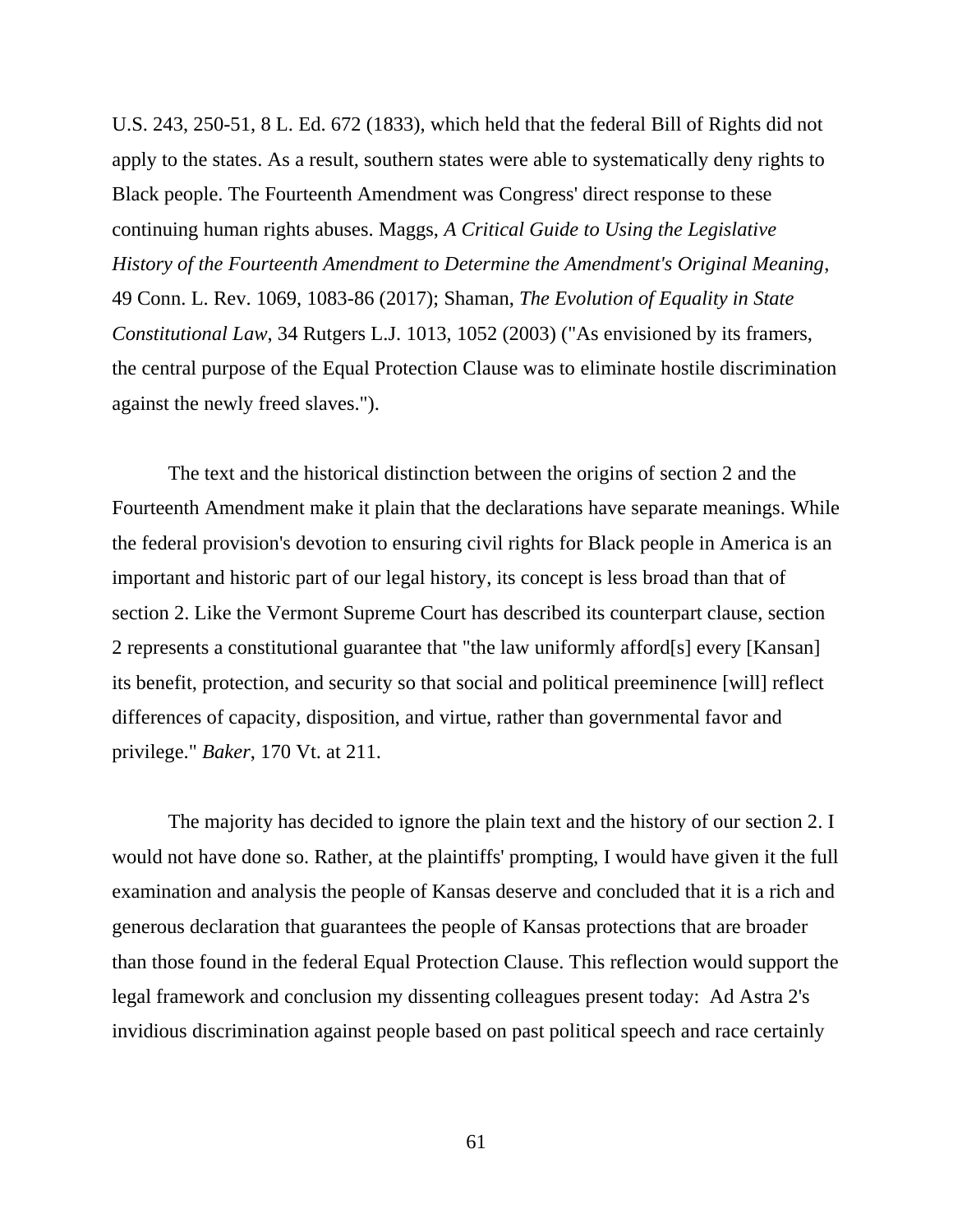presents a justiciable question and clearly violates the protections enshrined in the Kansas Constitution.

\* \* \*

BILES, J., concurring in part and dissenting in part: I agree the federal Elections Clause does not jurisdictionally bar this court from considering the validity of legislatively enacted congressional district maps under the Kansas Constitution. But I agree with little else in the majority opinion, so I dissent from the rest.

These circumstances cry out for judicial review. The district court's factual findings lay bare how this "Ad Astra 2" legislation intentionally targets fellow Kansans because of their voting history, their prior expression of political views, their political affiliations, and the color of their skin. One such finding declares, "Ad Astra 2 relocates more Black, Hispanic, and Native American Kansans than any of the comparator plans, *meaning the changes in district boundaries were focused on areas with large minority populations*." (Emphasis added.) Other findings hold the Ad Astra 2 design contains noncompact and irregularly shaped districts, unnecessarily splits political subdivisions (cities and counties), breaks up geographically compact communities of interest, and fails to preserve the cores of former districts. Yet the majority believes most of these injustices are beyond the reach of mere judges, while conceding only that the mathematical calculations and limited race dilution issues are in our judicial wheelhouse.

The district court's findings plainly implicate state-based constitutional rights, so an appellate court's first duty should be to decide whether they are supported by substantial competent evidence. After that, the legal analysis is garden-variety stuff. This court said as much nearly 45 years ago. See *In re House Bill No. 2620*, 225 Kan. 827, Syl. ¶ 4, 595 P.2d 334 (1979) ("Substantially equal [legislative] districts may be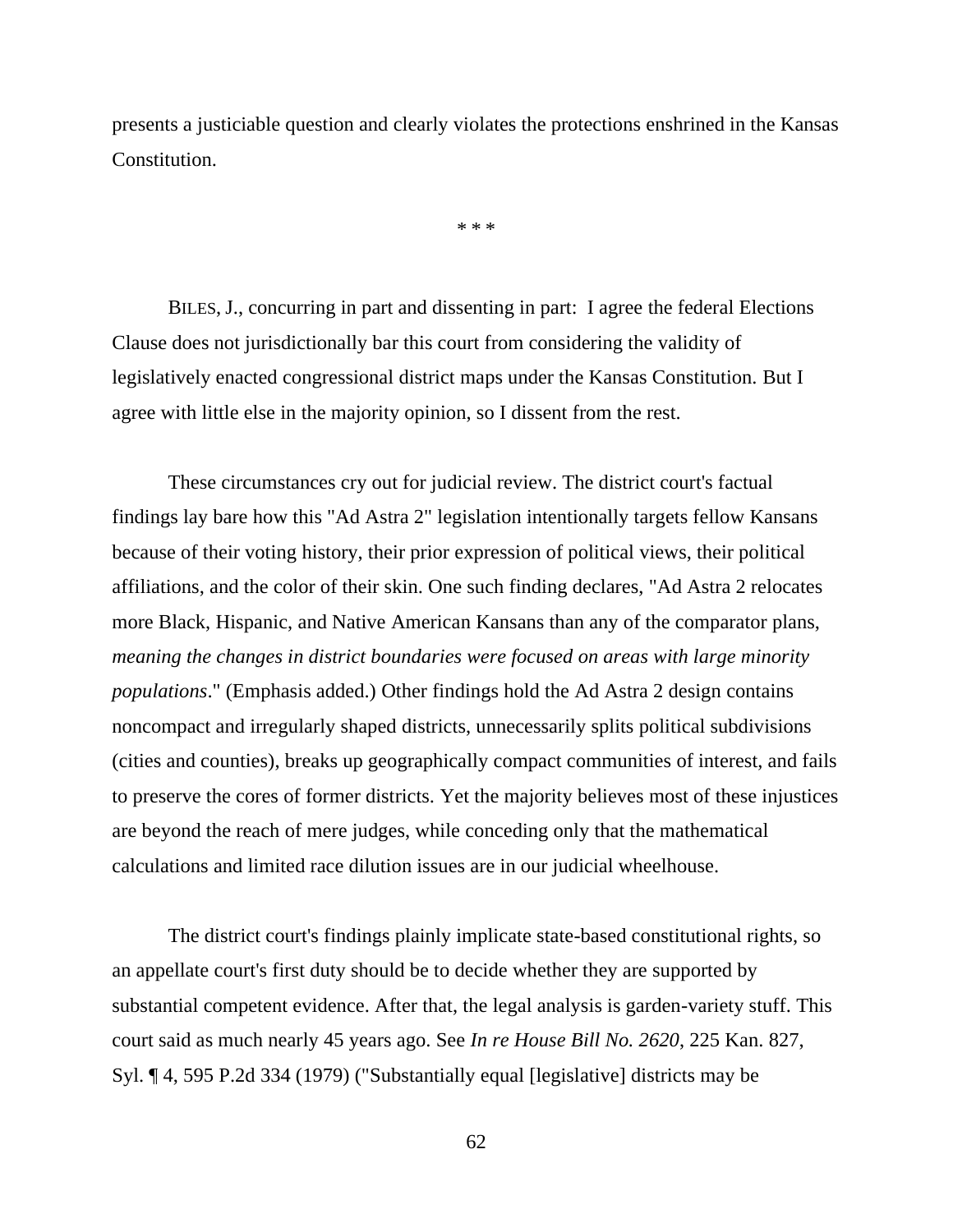invidiously discriminatory because they were organized in such a way as to minimize or cancel out the voting strength of racial or political elements of the voting population."). So why doesn't the majority fully engage?

Our state's founding and its traditions teach us that government is at its worst when those at the helm stop treating people like neighbors. And the district court explicitly found the "asserted pretextual justifications for Ad Astra 2 . . . cannot withstand scrutiny." This means the State's explanations about why this legislation does what it does don't hold water. So what should be the appropriate judicial response when state action appears to cross constitutional boundaries and the government's excuses are lame? Retreat is not the answer. See Kansas Const. art. 3, § 1 ("The judicial power of this state shall be vested exclusively in one court of justice."). Courts must intervene because a desire to harm politically disfavored groups is not a legitimate government interest and our duty is to the Constitution.

I can't abide by the majority's decision to look the other way by invoking the political question doctrine for the first time in this context. And when I apply the legal analysis to the established facts, I don't like what I see. I also would apply a state-based analysis to the race-based claims under the Kansas Constitution. I would affirm the district court although my rationale differs in a few places. Let's begin with what happened.

## FACTUAL BACKGROUND

This stage was set 10 years ago when there was a failure to enact a new congressional redistricting plan after the Governor and Legislature could not agree on one. This required a federal district court to step in and fill the void. See *Essex v. Kobach*, 874 F. Supp. 2d 1069 (2012). But over the next decade, population shifts made the federal court's design inconsistent with applicable one person/one vote principles, so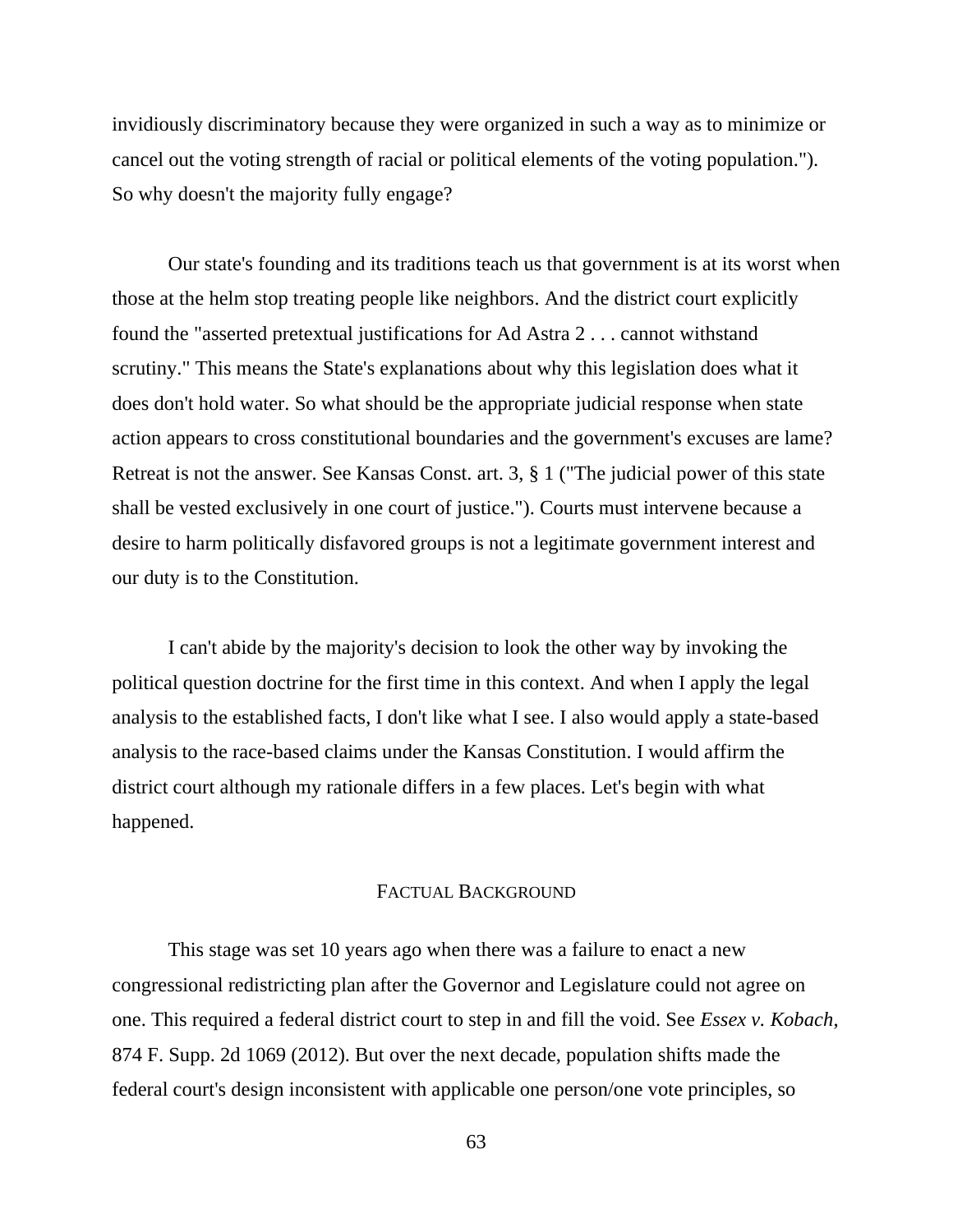revision became necessary. And to achieve equal populations among our state's four congressional districts, minimal shifts of about 116,000 people would have done the trick. Each congressional district needed 734,470 people. This table makes that point:

| <b>District</b> | 2020 Census Population | <b>Change Required</b>       |
|-----------------|------------------------|------------------------------|
| First           | 700,773                | $+33,855$                    |
| Second          | 713,007                | $+21,803$                    |
| Third           | 792,286                | $-58,334$                    |
| Fourth          | 731,814                | $+2,676$                     |
|                 |                        | Net Shift Needed:            |
|                 |                        | 116,668 people               |
|                 |                        | (3.9% of state's population) |

But Ad Astra 2 does so much more. It moves 394,325 people into new congressional districts—or 13.4% of our state's population. Said differently, for every Kansan the Legislature needed to move, it transferred more than three. And as the district court found, "[t]his significant shift of population between districts was not the necessary result of population changes within the state between 2010 and 2020, nor the result of Kansas'[] political geography." Ad Astra 2 affected 14 Kansas counties in this way:

| County    | <b>Old Districts</b> | <b>New Districts</b> | <b>Residents Moved</b> |
|-----------|----------------------|----------------------|------------------------|
|           | 2012-2022            | Ad Astra 2           | (2020 Census data)     |
|           |                      |                      |                        |
| Wyandotte | <b>Third</b>         | Second (portion)     | 112,661                |
| Douglas   | Second               | First (portion)      | 94,934                 |
| Geary     | First                | Second               | 36,379                 |
| Lyon      | First                | Second               | 32,179                 |
| Franklin  | Second               | Third                | 25,643                 |
| Miami     | Second/Third         | Third                | 20,495                 |
| Jefferson | Second               | First                | 18,974                 |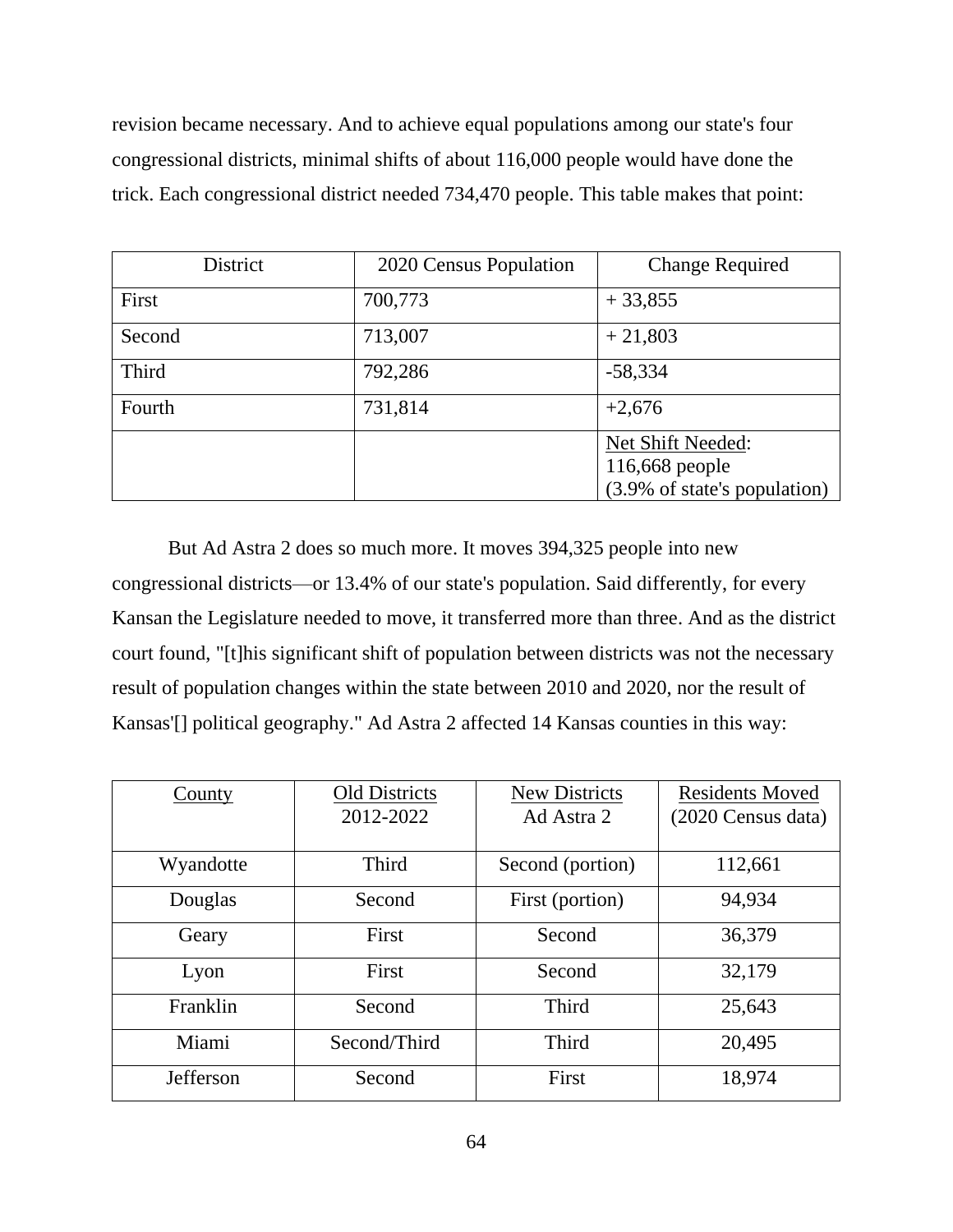| Jackson   | Second       | First  | 13,249 |
|-----------|--------------|--------|--------|
| Marion    | First        | Second | 11,823 |
| Anderson  | Second       | Third  | 7,877  |
| Chase     | First        | Second | 2,572  |
| Wabaunsee | First        | Second | 6,877  |
| Morris    | First        | Second | 5,386  |
| Marshall  | First/Second | First  | 5,276  |

Even a casual observer would wonder what possibly motivates this much population transfer to our election-year landscape—especially when a traditional guidepost for neutral redistricting calls for retaining core districts. See, e.g., The Proposed Guidelines and Criteria for 2022 Kansas Congressional and State Legislative Redistricting, subsection 4(c) ("The core of existing congressional districts should be preserved when considering the communities of interest to the extent possible."); see also *Essex*, 874 F. Supp. 2d at 1089 ("The Court's plan most effectively furthers state goals of creating compact and contiguous districts, preserving existing districts, maintaining county and municipal boundaries and grouping together communities of interest.").

The district court noted Ad Astra 2 preserves just 86% of the former districts' cores, while a "least-change plan" adhering to the legislative redistricting committee guidelines for core retention retained 97%. This disregard for core retention is strikingly illustrated by how Ad Astra 2 surgically scoops out the densely populated City of Lawrence from Douglas County to submerge it in a new congressional district stretching as far west as Colorado and encompassing a large portion of the Oklahoma border. The rest of Douglas County stays in CD 2. The district court ultimately found based on the evidence before it that, "Ad Astra 2 cannot be justified by a desire to retain the cores of prior congressional districts."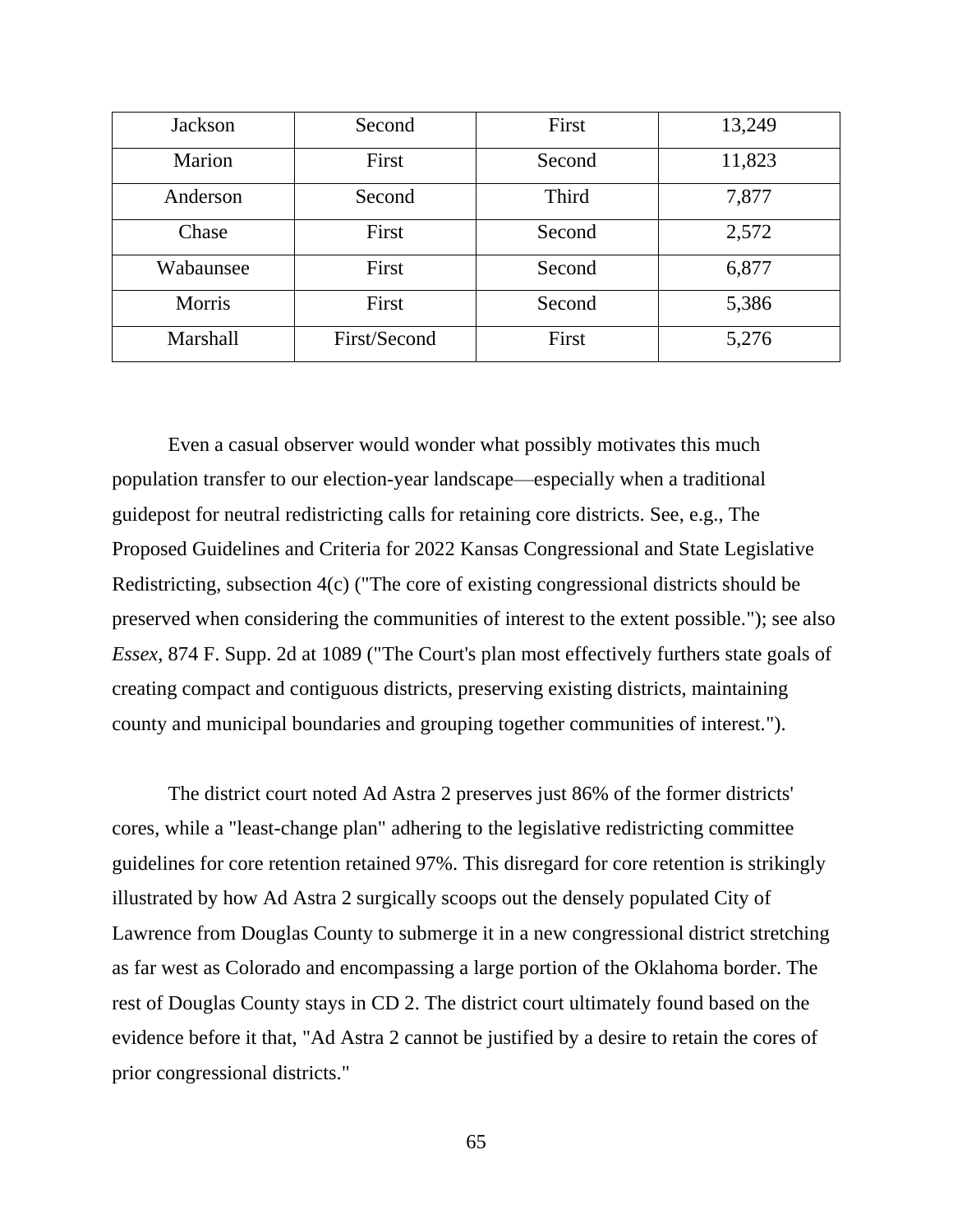Plaintiffs filed suit alleging this intentional government action violated their rights protected by sections 1, 2, 3, 11, and 20 of the Kansas Constitution Bill of Rights and article V, section 1 of the Kansas Constitution. The district court agreed with plaintiffs in a 209-page decision after a four-day trial. And except for the extraordinary time considerations that expedite this case, the analysis is straightforward and for half a century familiar territory for Kansas courts.

## THE PARTISAN GERRYMANDERING CLAIMS

At the outset, it is necessary to understand what we are talking about. The district court's central holdings concern what it labels and defines as "partisan gerrymandering." The important part is the definition. It is too simplistic to just think of this as Republicans being mean to Democrats (or vice versa), or to trivialize what happened with an "Elections Have Consequences" bromide. The majority falls victim to that in my view when it mischaracterizes this case as seeking something that is unattainable—an absolute prohibition against any partisanship in the legislative process. Slip op. at 24 (stating plaintiffs "claim that any consideration by the Legislature of partisan factors in deciding where to draw district lines is offensive to constitutional principles"). Plaintiffs' claims and this case do no such thing. The district court made clear it was ruling on something much more substantial and sweeping than political bickering.

The district court showed its hand early. It broadly defined the elements of "partisan gerrymandering" as: (1) the Legislature acting with the purpose of achieving partisan gain by diluting the votes of disfavored-party members, and (2) the enacted congressional plan having the desired effect of substantially diluting disfavored-party members. It then fleshed out the gravity of what it was looking for by noting the goal of partisan gerrymandering "is to eliminate the people's authority over government by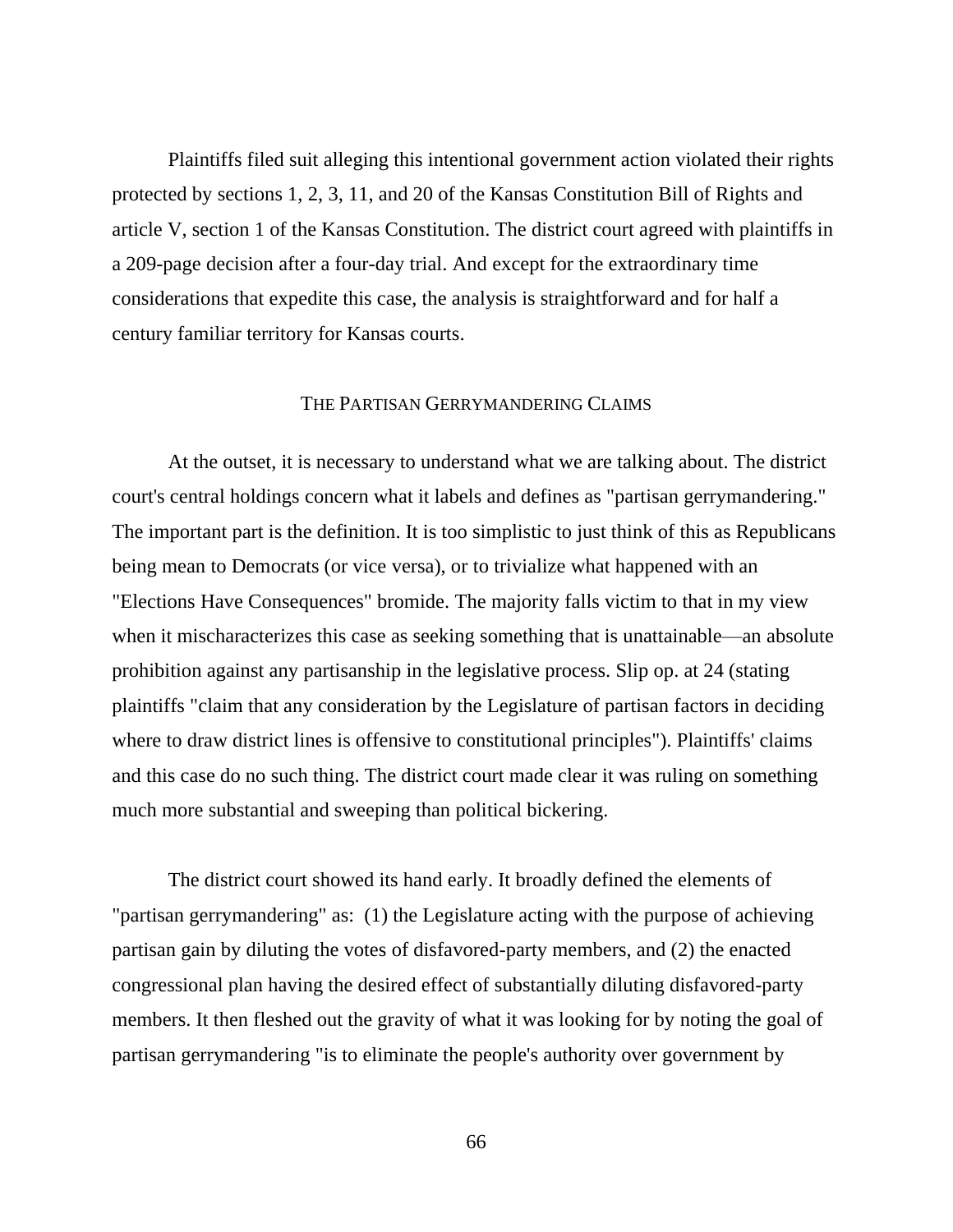giving different voters vastly *unequal* political power." And it explained how the harm occurs:

"[I]n at least three related, but independent ways. First, partisan gerrymandering unconstitutionally discriminates against members of the disfavored party based on viewpoint. Second, partisan gerrymandering unlawfully burdens disfavored-party members' freedom of association. Third, partisan gerrymandering unlawfully retaliates against disfavored-party members for engaging in protected political speech and association."

The court then narrowed its focus even further, to make this about government retaliation. It said:

"The State engages in impermissible retaliation when plaintiffs can establish that (1) they were engaged in a constitutionally protected activity; (2) the State's actions adversely affected the protected activity; and (3) the State's adverse action was substantially motivated by plaintiffs' exercise of their constitutional rights."

Ultimately, the district court held:

"Partisan gerrymandering satisfies all three of these elements. First, as described above, voters seek to engage in protected activities, including exercising their right to free speech and assembly by forming political parties, voicing support for their candidates of choice, and casting votes for those candidates. Second, partisan gerrymandering burdens these rights by reducing the voting power of members of the disfavored party, discriminating against members of that party on the basis of their viewpoints, and burdening their ability to associate by obstructing their political organizations. Third, the State's actions are motivated by voters' exercise of their constitutional rights: Partisan gerrymanderers move voters for the disfavored party into different districts precisely because those voters are likely to engage in protected conduct."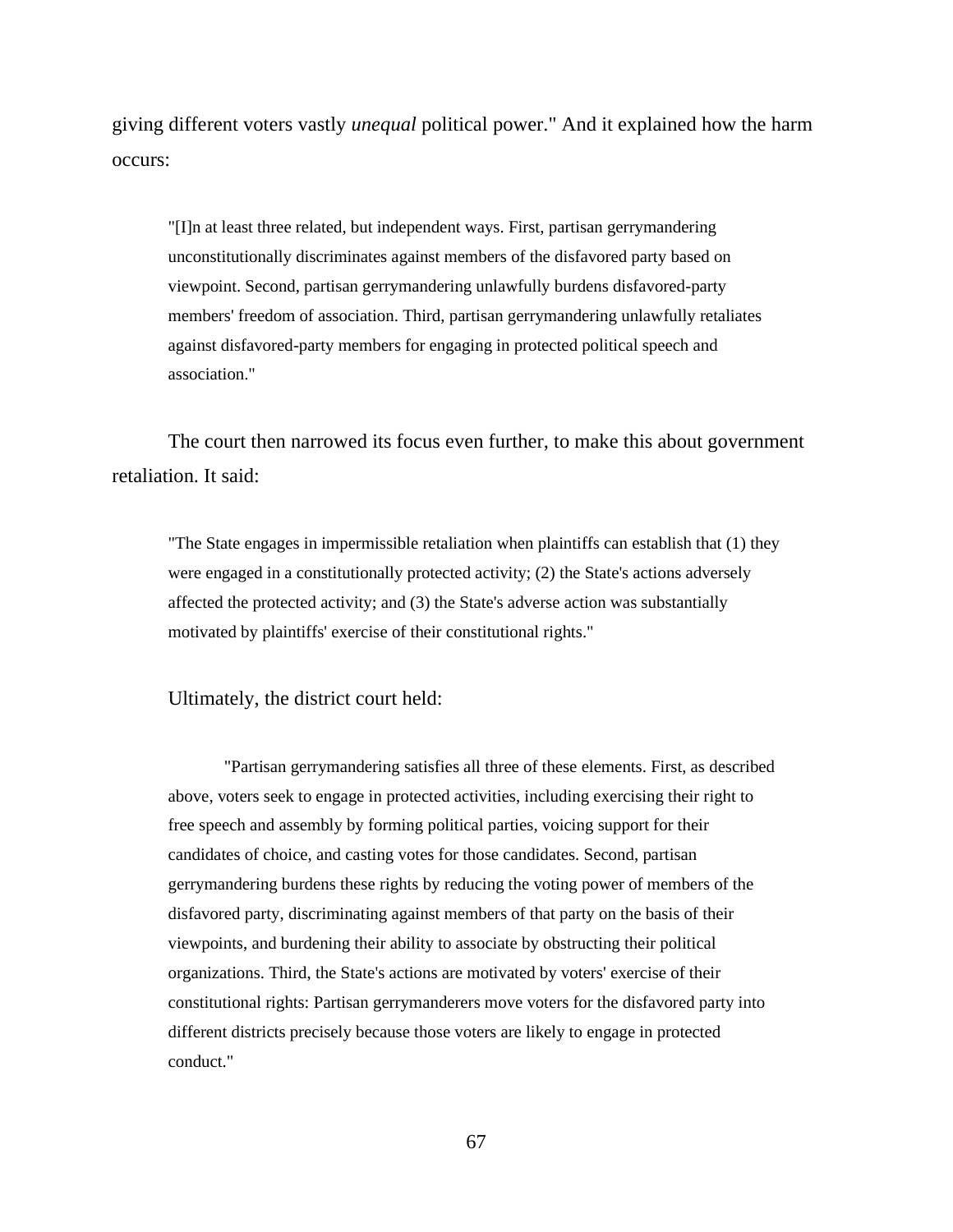I share the district court's singular focus. This is about targeted government action against disfavored Kansans based on how they exercise their constitutional rights. And in that regard, I have been haunted by this 64-year-old passage on associational rights written by Justice John Marshall Harlan II in a unanimous decision:

"Effective advocacy of both public and private points of view, particularly controversial ones, is undeniably enhanced by group association, as this Court has more than once recognized by remarking upon the close nexus between the freedoms of speech and assembly. It is beyond debate that freedom to engage in association for the advancement of beliefs and ideas is an inseparable aspect of the 'liberty' assured by the Due Process Clause of the Fourteenth Amendment, which embraces freedom of speech. . . . Of course, it is immaterial whether the beliefs sought to be advanced by association pertain to political, economic, religious or cultural matters, and state action which may have the effect of curtailing the freedom to associate is subject to the closest scrutiny. [Citations omitted.]" *National Ass'n for Advancement of Colored People v. Alabama*, 357 U.S. 449, 460-61, 78 S. Ct. 1163, 2 L. Ed. 2d 1488 (1958).

Partisan gerrymandering assaults these associational freedoms and their related constitutional protections. But before diving into those details, let's first consider the majority's decision to disembark before doing even that much by ruling plaintiffs' claims on partisan gerrymandering do not present a justiciable case or controversy.

## *The political question doctrine*

It is important to appreciate the judicial bait-and-switch that has happened. First, the United States Supreme Court held in a recent 5-4 decision that federal courts must avoid partisan gerrymandering claims from the various states. *Rucho v. Common Cause*, 588 U.S. \_\_\_, 139 S. Ct. 2484, 2499-500, 204 L. Ed. 2d 931 (2019). But in doing so, the Court's majority noted state courts were still available to stand guard against constitutional mischief. 139 S. Ct. at 2507 ("Our conclusion does not condone excessive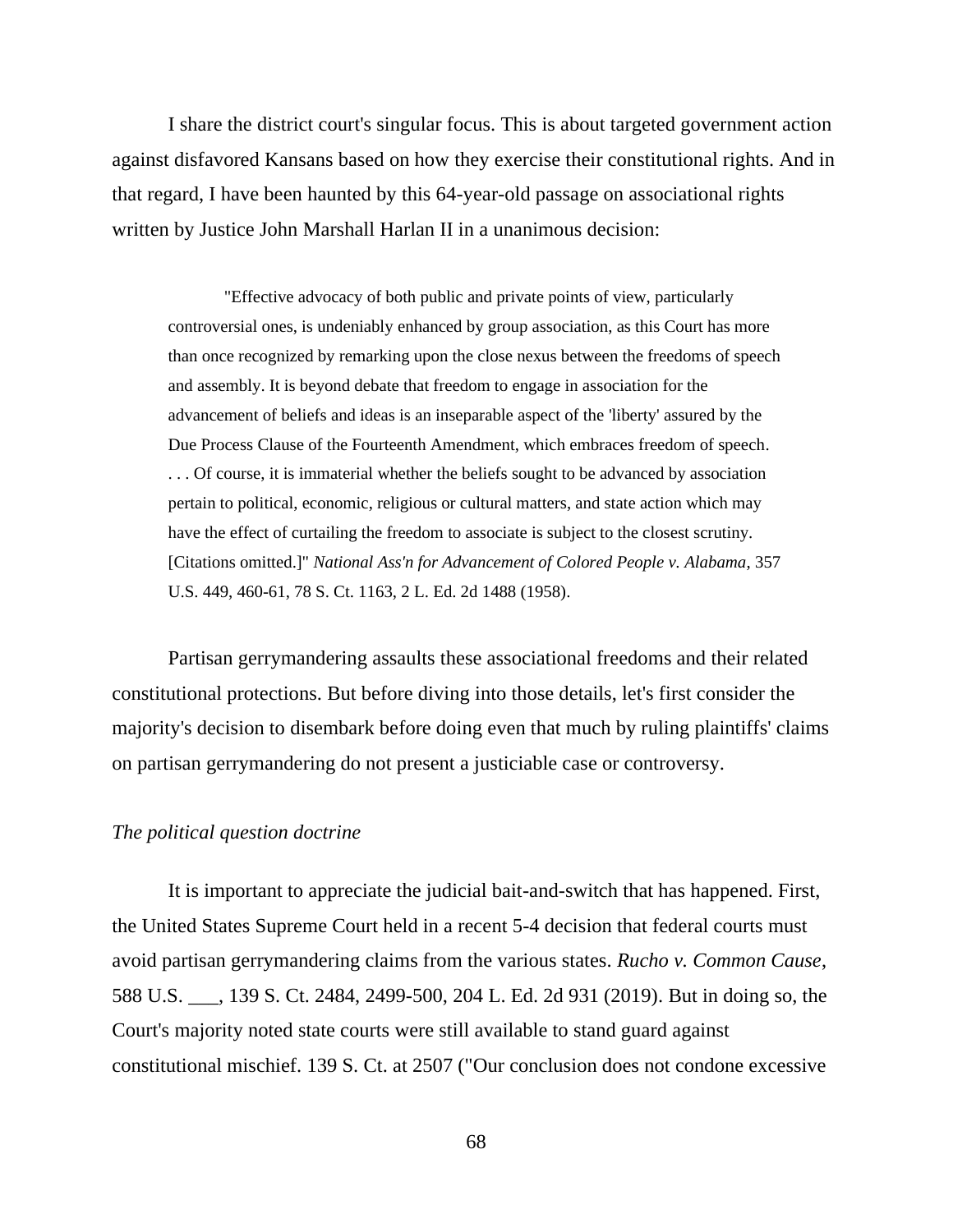partisan gerrymandering. Nor does our conclusion condemn complaints about districting to echo into a void. . . . Provisions in state statutes and state constitutions can provide standards and guidance for state courts to apply.").

Plaintiffs here dutifully followed *Rucho*'s prompt and brought their case against Ad Astra 2 to state court, even though federal court is where these issues had been heard in our state over the past several decades. See, e.g., *Essex*, 874 F. Supp. 2d 1069*; State ex rel. Stephan v. Graves*, 796 F. Supp. 468 (1992); *O'Sullivan v. Brier,* 540 F. Supp. 1200 (1982). Plaintiffs' redeployment to state court might explain why the *Rivera* majority labels this case as "first-of-its-kind litigation." Slip op. at 6. But that's a misnomer because their underlying redistricting claims are traditional in context—despite the majority's tagging them as "unique and novel." Slip op. at 6; see, e.g., *In re 2002 Substitute for Senate Bill 256*, 273 Kan. 731, Syl. ¶ 4, 45 P.3d 855 (2002) ("Lack of contiguity or compactness of districts in reapportionment legislation raises immediate questions as to political gerrymandering and possible invidious discrimination which should be satisfactorily explained by some rational state policy or justification."); *In re House Bill No. 3083*, 251 Kan. 597, 607, 836 P.2d 574 (1992) (same); *In re House Bill No. 2620*, 225 Kan. 827, Syl. ¶ 4 (even substantially equal legislative districts may be invidiously discriminatory if organized to minimize or cancel out the voting strength of racial or political elements of the voting population).

But the *Rivera* majority slams the courthouse door shut by declaring: "[W]e can discern no judicially manageable standards by which to judge a claim that the Legislature relied too heavily on the otherwise lawful factor of partisanship when drawing [congressional] district lines." Slip op. at 2, Syl. ¶ 6. And the discouraging by-product is judicial passivity at precisely a moment when a Kansas court has held the rights of Kansans guaranteed by our state Constitution are in the balance. It should go without saying this is not a time to stand down. See, e.g., *Harris v. Shanahan*, 192 Kan. 183, 206-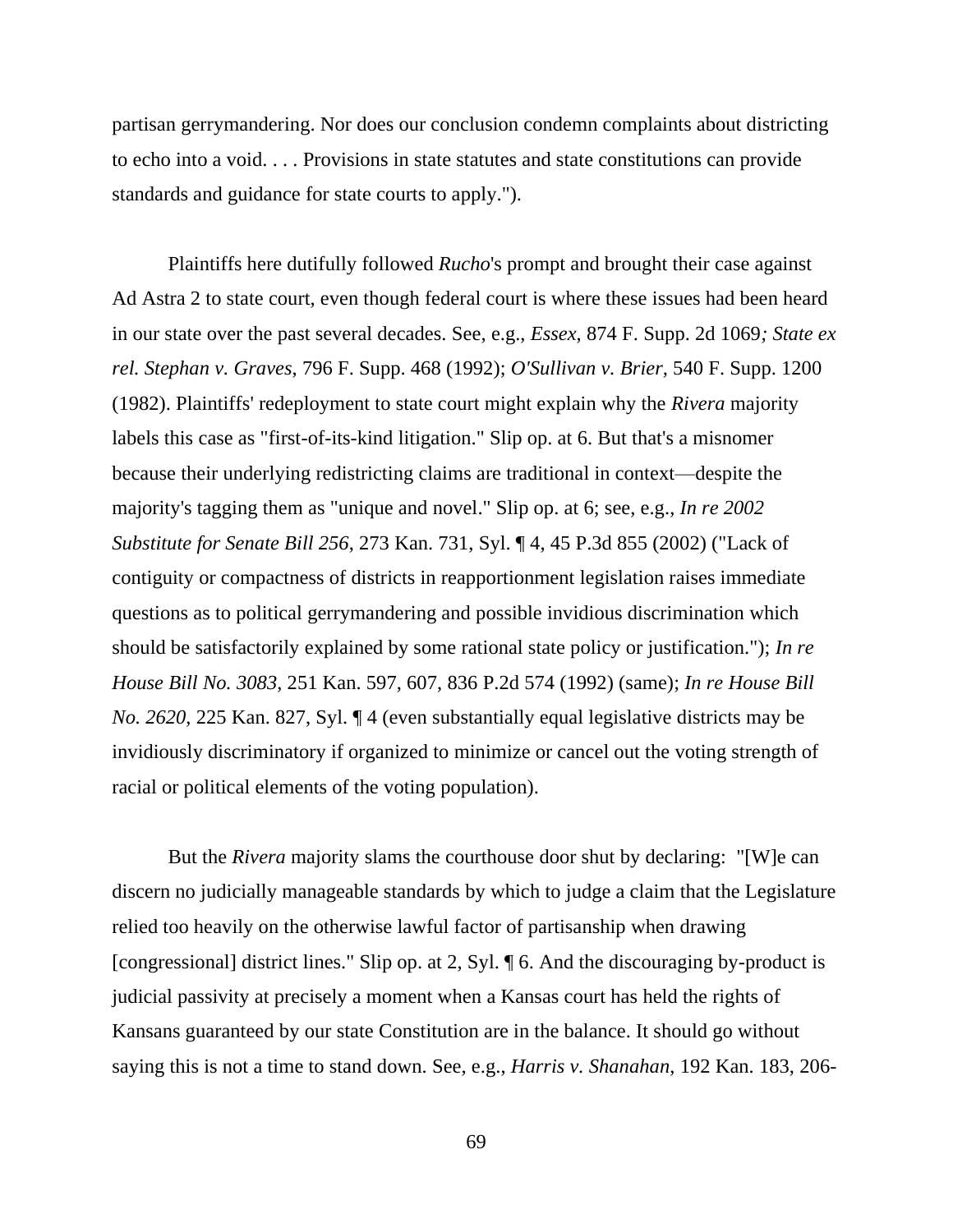07, 387 P.2d 771 (1963) ("[W]hen legislative action exceeds the boundaries of authority limited by our Constitution, and transgresses a sacred right guaranteed or reserved to a citizen, final decision as to invalidity of such action must rest exclusively with the courts. . . . However delicate that duty may be, we are not at liberty to surrender, or to ignore, or to waive it.").

Nor does brushing aside plaintiffs' redistricting claims here conform to how our court has viewed redistricting issues over many decades. The district court considered our prior caselaw and observed we have had no qualms since at least 1963 in expressing a willingness to confront these politically sensitive issues when the evidence justified it, citing *Harris*, 192 Kan. at 207 ("It is axiomatic that an apportionment act, as any other act of the legislature, is subject to the limitations contained in the [Kansas] Constitution, and where such act . . . violates the limitations of the Constitution, it is null and void and it is the duty of courts to so declare."). The district court then explained:

"Kansas courts routinely determine manageable standards to enforce broad constitutional language—including in the redistricting context. And other states' supreme courts have successfully adjudicated similar claims under their state constitutions, offering a model for this Court to apply. *Indeed, the ample evidence of Ad Astra 2's extreme, intentional partisan bias makes this an easy case.*" (Emphasis added.)

The district court concluded "the Kansas Constitution's equal protection, free speech and assembly, and suffrage provisions provide manageable standards to adjudicate partisan gerrymandering claims." It further noted, "The key provisions here involving equality, free speech, and suffrage—have long been the basis of litigation in state courts, from which Kansas courts can draw and provide manageable standards." And the court added, "[W]hile federal courts may be unable to hear partisan gerrymandering claims under the federal Constitution, the Kansas Constitution allows this [state] Court to hear those claims."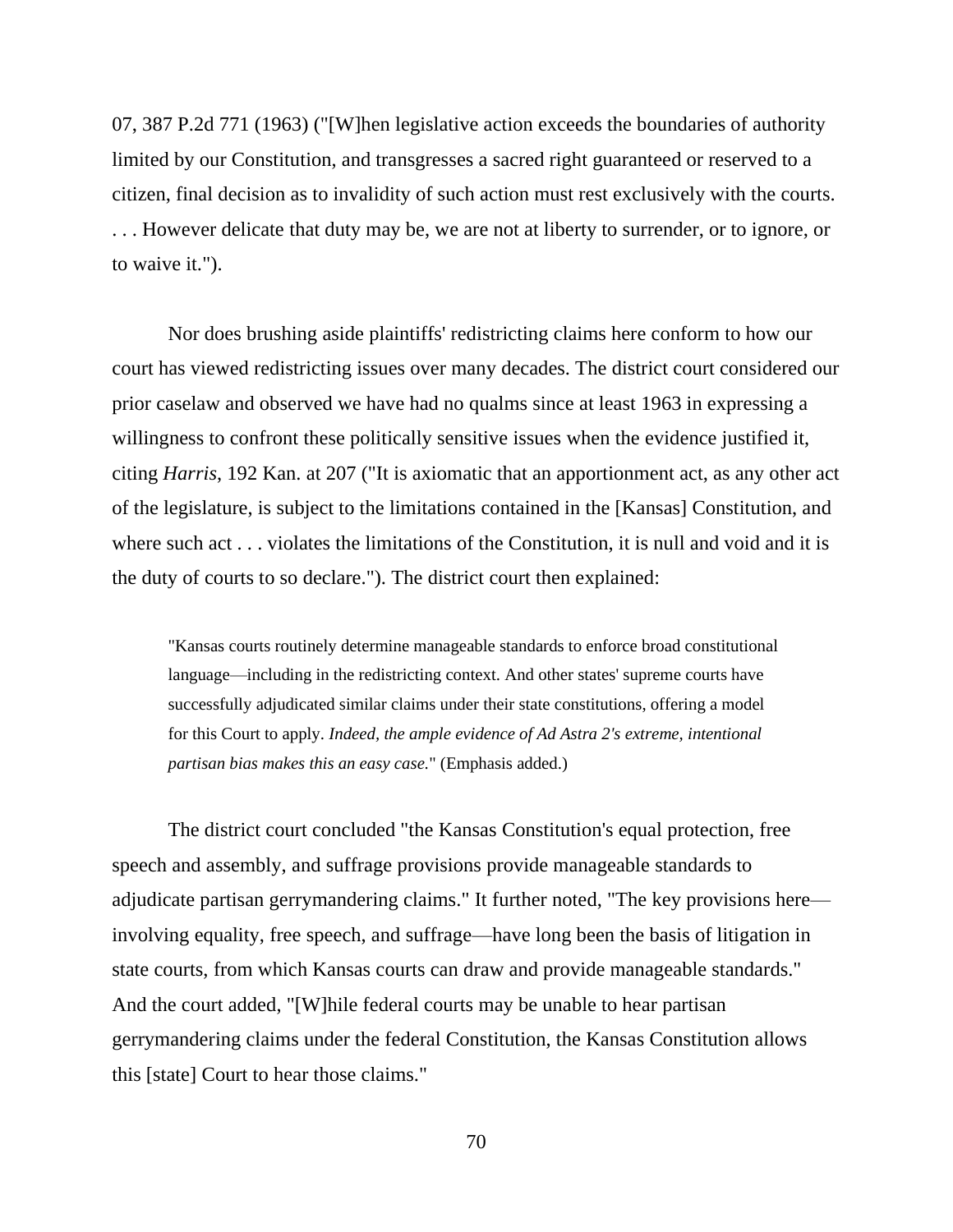The district court then set out its decision-making criteria for the nonrace-based claims: a congressional plan constitutes a partisan gerrymander when "the Court finds, as a factual matter, (1) that the Legislature acted with the purpose of achieving partisan gain by diluting the votes of disfavored-party members, and (2) that the challenged congressional plan will have the desired effect of substantially diluting disfavored-party members' votes." The court also detailed how its analytical approach paralleled previous state caselaw:

"Decisions from the Kansas Supreme Court considering partisan gerrymandering claims while reviewing state legislative reapportionment plans underscore this point. Although the Court has never held a redistricting plan unconstitutional on partisan gerrymandering grounds, it has repeatedly indicated that partisan gerrymandering claims are cognizable under the Kansas Constitution, and that the allegations in past cases failed *on the merits* because the challengers—unlike Plaintiffs here—had failed to offer evidence substantiating their claims. *See In re [House Bill No. 3083]*, 251 Kan. 597, 607, 836 P.2d 574 (1992) ('No evidence has been offered that would indicate the size and shape of House District 47 was engineered to cancel out the voting strength of any cognizable group or locale.'); *In re Senate Bill No. 220*, 225 Kan. 628, 637, 593 P.2d 1 (1979) (concluding that challengers had failed to 'show[]' an unconstitutional gerrymander); *In re House Bill No. 2620*, 225 Kan. 827, 834-35, 595 P.2d 334 (1979) (concluding that 'no claim or showing of gerrymandering . . . ha[d] been made'). Although these decisions did not discuss the gerrymandering allegations at great length likely because of the lack of supporting evidence—or give clear rules for resolving future claims, none suggested that the Court lacked jurisdiction to consider the allegations. Instead, each indicated that the Legislature's discretion in redistricting is not boundless, and that Kansas courts have jurisdiction to hear partisan gerrymandering claims."

This tied back to the district court's earlier explanation as to how it thought the legal analysis should unfold: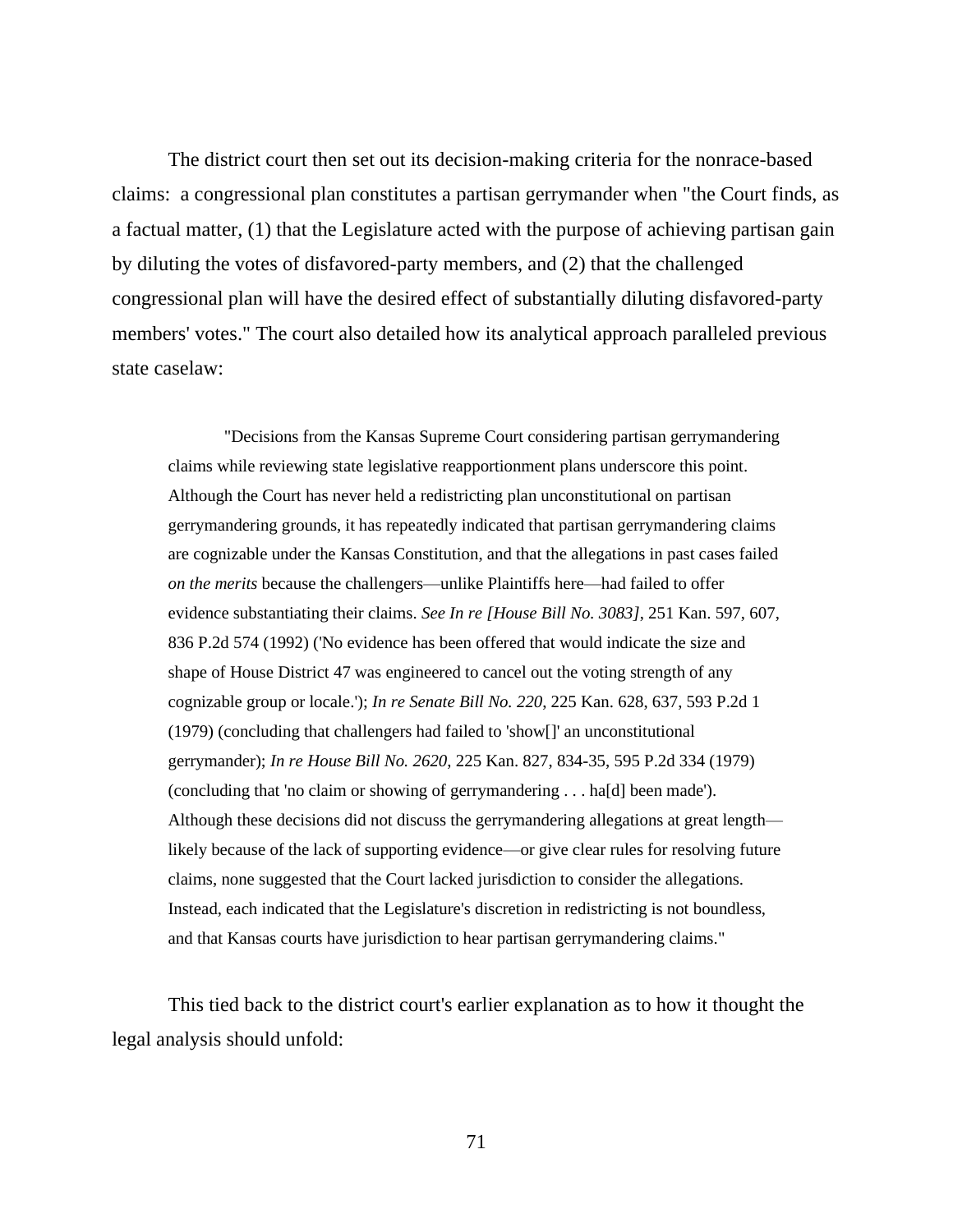"The court views the plaintiffs' claims as constitutional equal protection actions and finds guidance in *Farley v. Engelken,* 241 Kan. 663, 740 P.2d 1058 (Kan. 1987) pages 669-670, where three levels of scrutiny are established increasing with the importance of the right or interest involved and the sensitivity of the classification.

"In level of scrutiny from least to most: 1) rational or reasonable basis test—act presumed constitutional plaintiffs' burden to show—classification is 'irrelevant' to achievement of the state's goal, 2) heighten[ed] scrutiny—which requires the legislation to 'substantially' foster a legitimate state purpose. There must be a greater justification and a direct relationship between the classification and the state's goal, 3) strict scrutiny—applicable in cases of suspect classification including voting. No presumption of validity burden of proof shifted to defendant. Classification must be 'necessary to serve a compelling state interest' or it is unconstitutional. [Citations omitted.]"

My point is simply that the district court did not go rogue. It adopted a traditional equal protection framework firmly founded in our caselaw—triggered by its initial determination that the questioned state action, i.e., Ad Astra 2's enactment, resulted from the intentional targeting of constitutionally protected activities. This classic framework is standard fare: (1) Plaintiffs establish a state action and its purpose or intent; (2) plaintiffs establish the state action's adverse effects on them; and, if they successfully make those showings, then (3) the State must come up with an appropriate justification for its actions subject to the applicable level of scrutiny based on the rights claimed to be injured. See, e.g., *In re Weisgerber*, 285 Kan. 98, 104, 169 P.3d 321 (2007) (equal protection violation must include demonstration that plaintiffs' treatment resulted from a "'deliberately adopted system'" that results in "intentional systematic unequal treatment"); see also *Village of Arlington Heights v. Metropolitan Housing Development Corp.*, 429 U.S. 252, 264-65, 97 S. Ct. 555, 50 L. Ed. 2d 450 (1977) (explaining that equal protection claims alleging disproportionate racial impact from facially neutral legislation require "[p]roof of racially discriminatory intent or purpose"); *Washington v. Davis*, 426 U.S. 229, 244-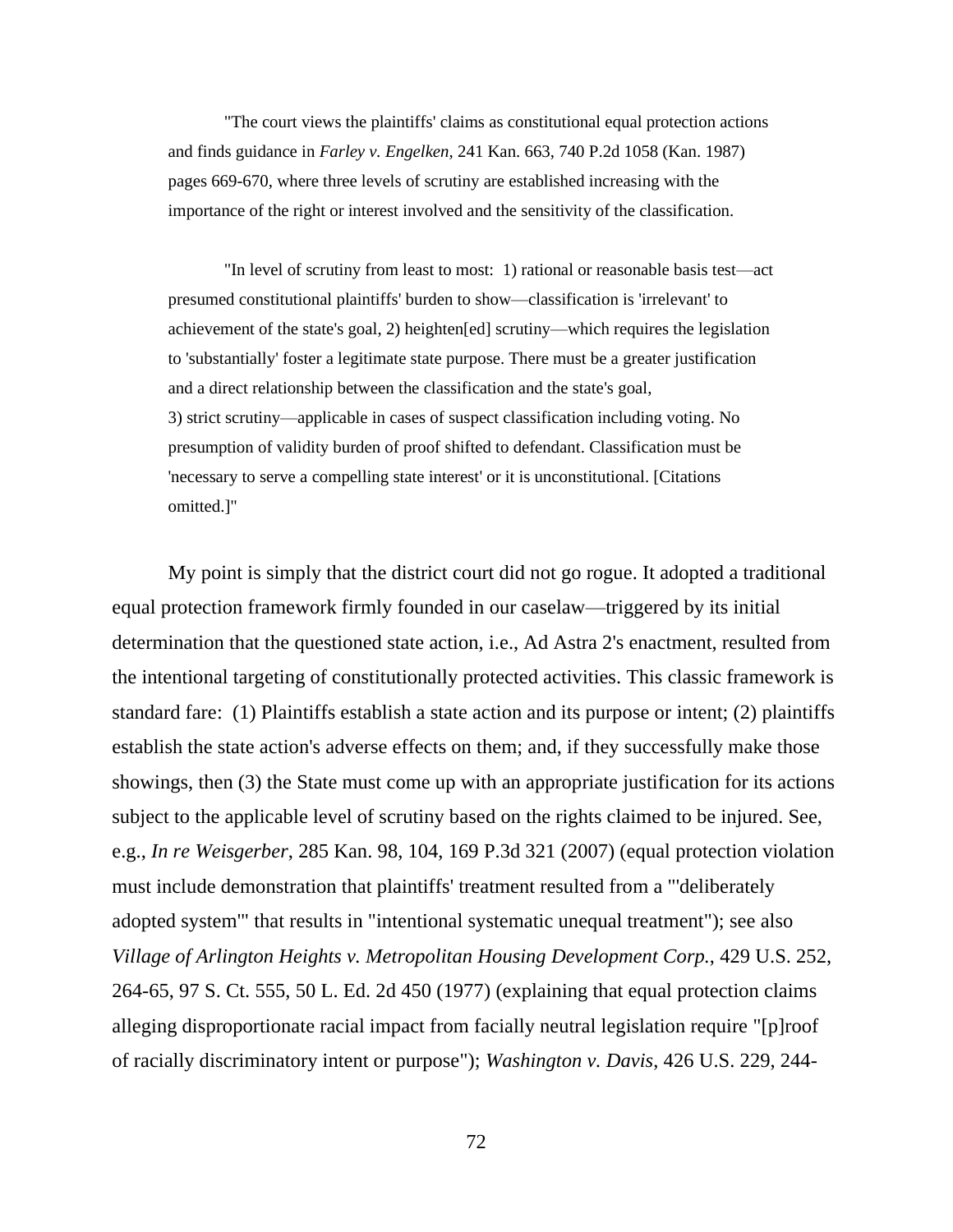45, 96 S. Ct. 2040, 48 L. Ed. 2d 597 (1976) (proof of discriminatory racial purpose necessary to make out equal protection claim). And the district court's application of this framework is just as ordinary. Let's explore that.

Consider first how our court has viewed its role when addressing redistricting cases before today. The Kansas Constitution's article 10, section 1 directs this court's determination every 10 years of what that article describes as "the validity" of state Senate and House legislative reapportionments. But the single word "validity" offers little or no textual guidance. Yet, this court over many years has consistently summarized its analytical role as: "For a reapportionment act of the legislature to be valid it must be valid both as to the procedure by which it became law and as to the substance of the apportionment itself to satisfy the constitutional requirements." *In re Senate Bill No. 220*, 225 Kan. 628, Syl. ¶ 2, 593 P.2d 1 (1979). But what does this second factor ("the substance of the apportionment itself") mean?

This court has repeatedly explained this substance factor includes much more than just mathematical precision for one person/one vote principles and safeguarding against race-based prejudice. It encompasses other equal protection canons as well. See *In re House Bill No. 2620*, 225 Kan. 827, Syl. ¶ 4 ("Substantially equal districts may be invidiously discriminatory because they were organized in such a way as to minimize or cancel out the voting strength of racial or political elements of the voting population."); *In re House Bill No. 3083*, 251 Kan. 597, Syl. ¶ 6 ("Lack of contiguity or compactness raises immediate questions about political gerrymandering and possible invidious discrimination that should be satisfactorily explained by some rational state policy or justification."); *In re 2002 Substitute for Senate Bill 256*, 273 Kan. 731, Syl. ¶ 4 (same).

And even before article 10 included an explicit role for the court in the redistricting process, this court referenced equal protection's arbitrary and capricious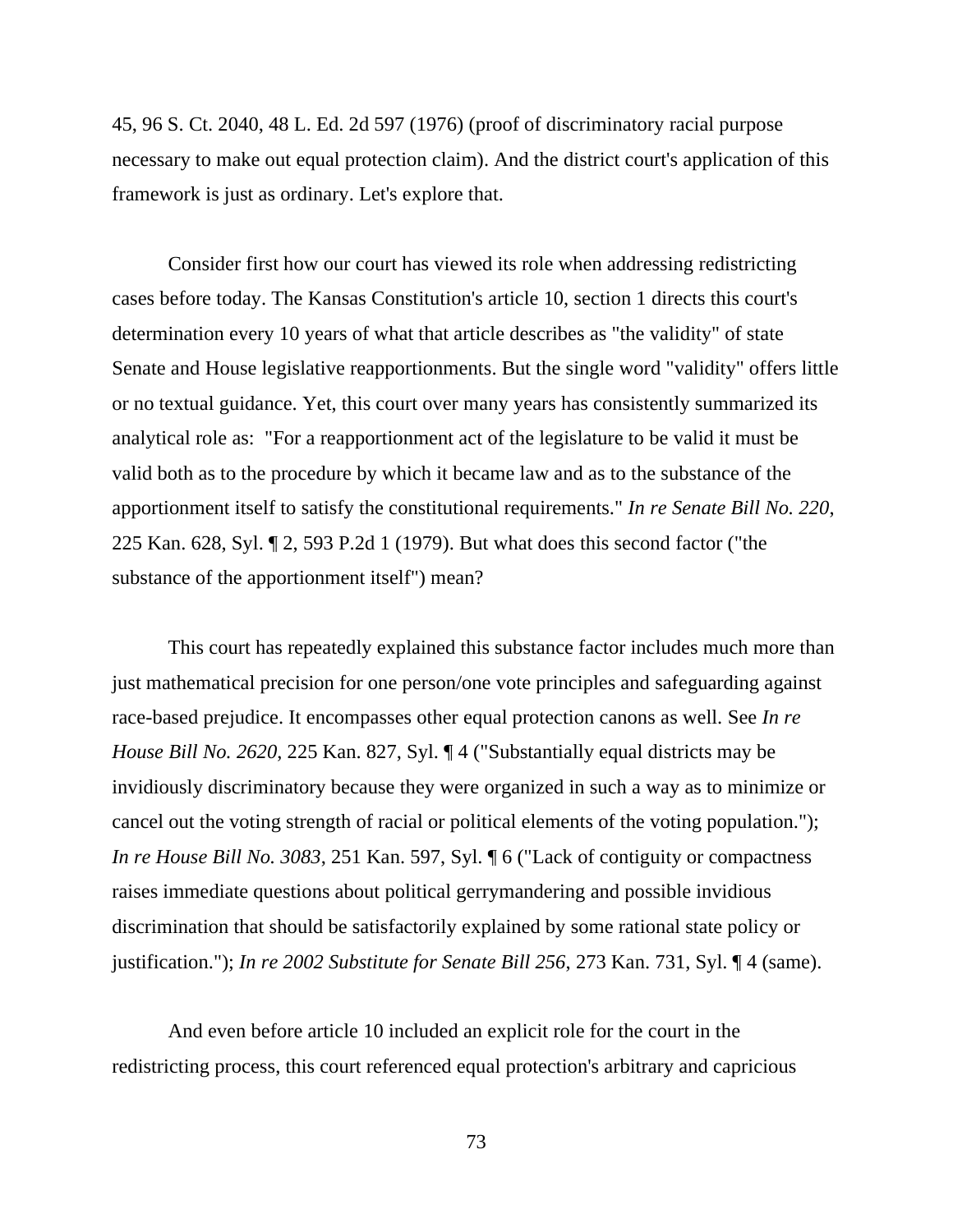standard as something the court would watch out for. In *Harris v. Anderson*, 196 Kan. 450, 456, 412 P.2d 457 (1966), the court noted:

"When the [state reapportionment] Act is viewed as a whole, it is apparent that the legislature acted neither arbitrarily nor capriciously. On the contrary, the Act represents a diligent, earnest and good-faith effort on the part of the Kansas legislature to comply with this court's previous order to reapportion [the House to achieve equalpopulated districts required by *Reynolds v. Sims*, 377 U.S. 533, 84 S. Ct 1362, 12 L. Ed. 2d 506 (1964)]."

So why would the application of state equal protection principles be any different today? It can't be just because this case concerns congressional district reapportionment and article 10 is silent about those districts. Our court has previously mentioned even that possibility when it said, "*The area of a congressional district* should be reasonably contiguous and compact under a proper apportionment plan and, if not, a satisfactory explanation should be given by the proponents of the plan *so as to remove any question of gerrymandering and invidious discrimination*." (Emphases added.) *In re House Bill No. 2620*, 225 Kan. at 834.

Plaintiffs' claims align with our prior caselaw despite the majority's assurance that "plaintiffs invited the district court to craft new and never before applied legal standards and tests unmoored from either the text of the Kansas Constitution or the precedents of this court." Slip op. at 5. Plaintiffs allege, and have successfully proven, that their government targeted them with this new legislation because of how they have exercised their constitutionally protected rights of political association and their right to vote, and because of the color of their skin. And they showed Ad Astra 2 accomplishes this by restructuring the method of selecting our representatives in Congress through the dismemberment of their neighborhoods, their cities, their counties, and their communities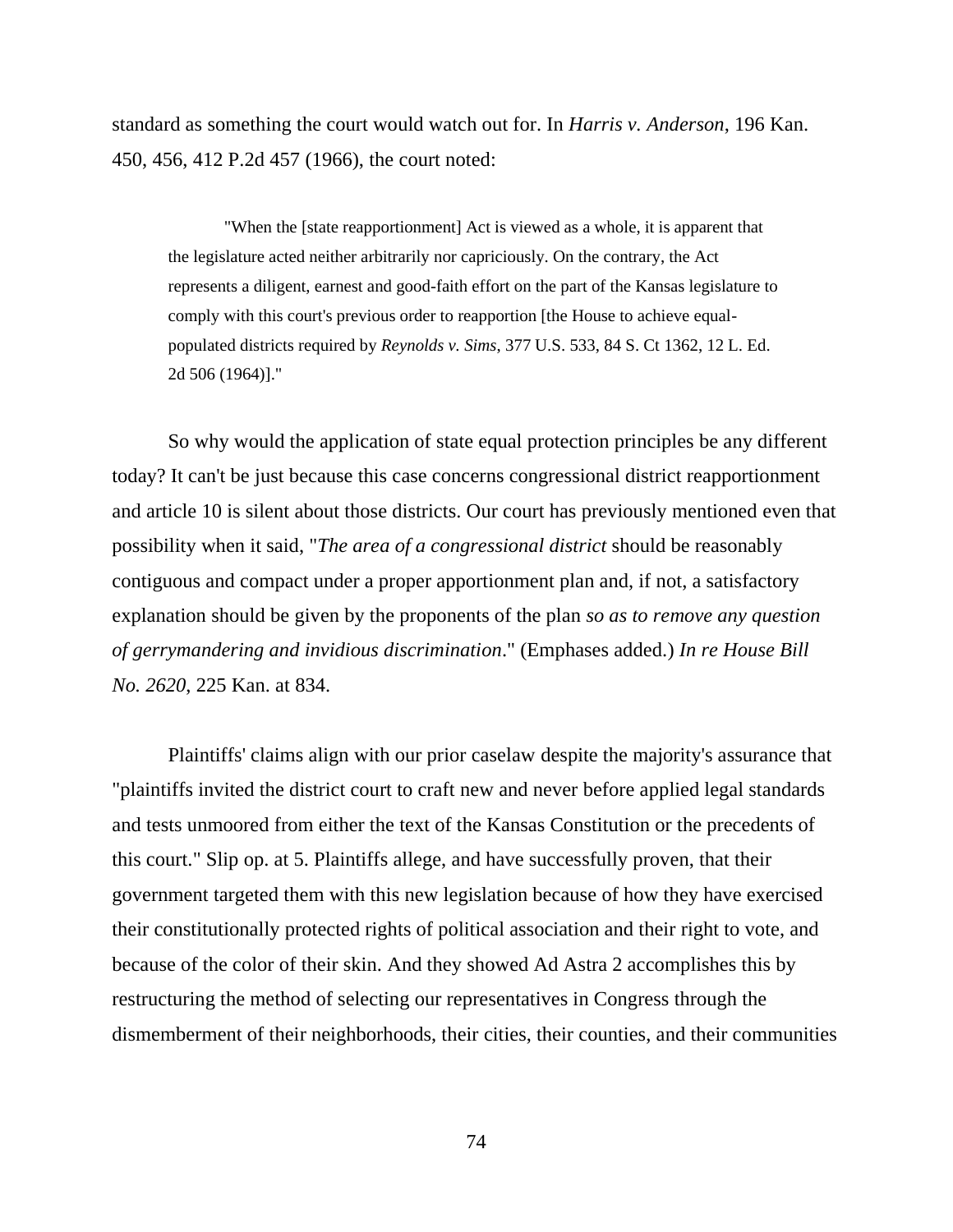of interest. The purpose, of course, was to dilute their power to vote to effectively enhance the vote of others.

Plaintiffs' claims are not "unmoored" from how our court previously viewed its role in patrolling the reapportionment landscape to protect constitutional rights. See *In re House Bill No. 2620, 225 Kan. 827, Syl.*  $\parallel$  6 ("[A]ll courts generally agree that lack of contiguity or compactness raises immediate questions as to political gerrymandering and possible invidious discrimination."); *In re House Bill No. 3083*, 251 Kan. at 607 (same); and *In re 2002 Substitute for Senate Bill 256*, 273 Kan. 731, Syl. ¶ 4 (same). If these issues were political questions without manageable judicial standards, why would our court so consistently have bothered to even acknowledge its concern about partisan gerrymandering over so many prior decades?

The majority remains silent about that, but the answer is obvious from the caselaw. Our court has had no difficulty seeing its job as protecting constitutional rights when redistricting comes around beyond just doing the population math. It even said as much before the Kansas Constitution spelled out any explicit role for the court as it does now. See Kan Const. art. 10, § 1; *Harris*, 192 Kan. at 191. The *Harris* court struck down the 1963 apportionment of state senate districts based on failures in the constitutional process for enrolling bills and population equality. But in doing so, it acknowledged legislative discretion in redistricting remained subject to judicial limitations and expectations:

"The exercise of discretion *and good faith by the legislature* in enacting an apportionment law must be limited to the standards provided in our Constitution and not to some other which the Constitution has not fixed. This is not to say, however, that there is not an element of discretion involved in the enactment of any legislative apportionment. Subject to the requirement of equal population provided by Article 10, Section 2, the location of boundaries, the shape, area, and other relevant factors are proper considerations for the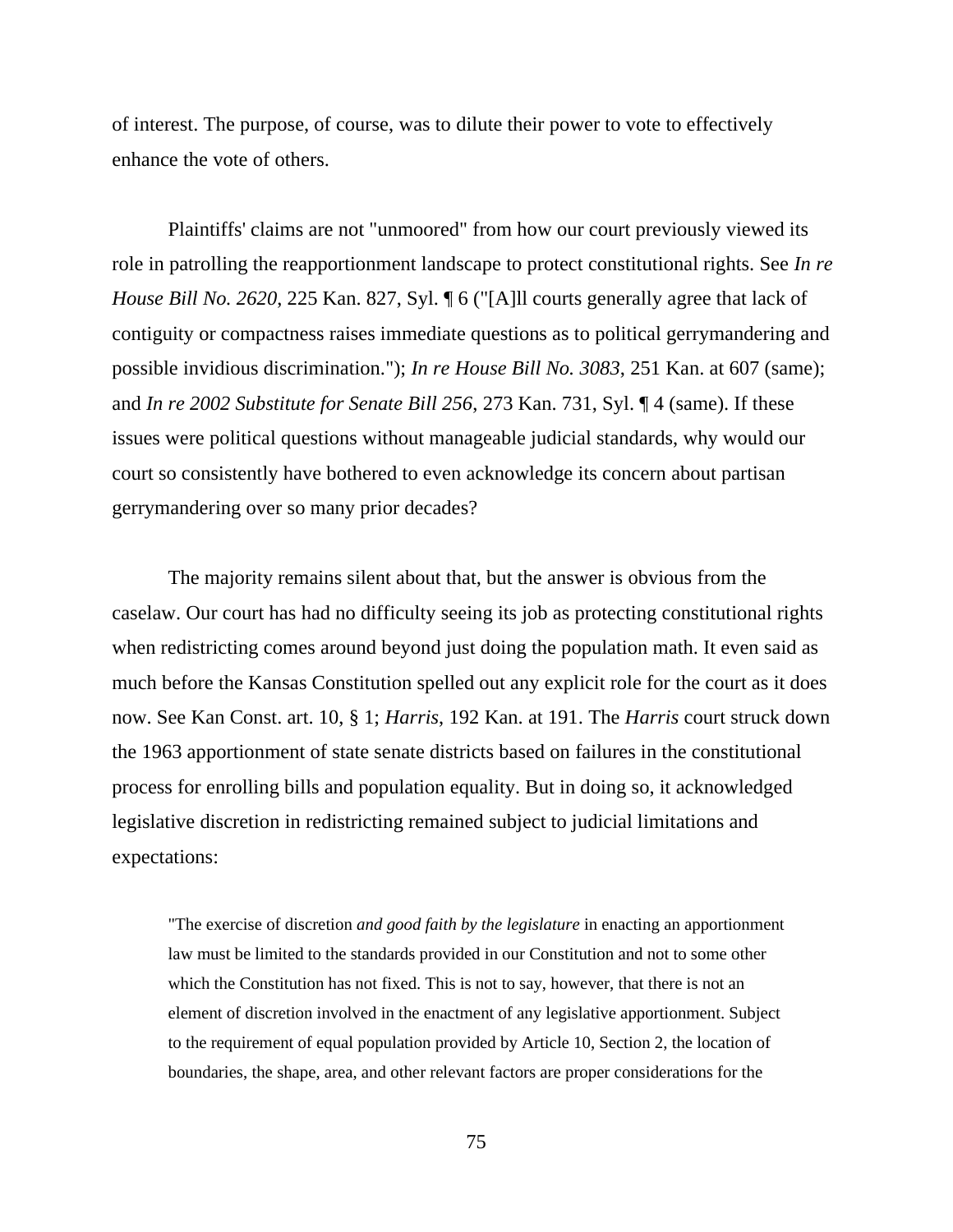legislature in the enactment of such a statute. *Indeed, geographical considerations are necessarily attendant in the accomplishment of this purpose for the resulting districts should, where possible be compact and contain a population and area as similar as may be in its economical, political and cultural interests, all as determined by the legislature in its discretion, not acting arbitrarily or capriciously.*" (Emphases added.) 192 Kan. at 205.

So in this very early reapportionment case, in addition to simple mathematical calculations our court embedded its concerns for legislative good faith, district compactness, and maintenance of communities of interest (economic, political, and cultural), as well as an absence of arbitrary and capricious legislative conduct. And it warned,

"[W]hen legislative action exceeds the boundaries of authority limited by our Constitution, *and transgresses a sacred right guaranteed or reserved to a citizen, final decision as to invalidity of such action must rest exclusively with the courts.* In the final analysis, this court is the sole arbiter of the question whether an act of the legislature is invalid under the Constitution of Kansas." (Emphasis added.) 192 Kan. at 207.

In other words, our court did not need other legislative enactments or more explicit constitutional direction to find its judicial path for ensuring protection of constitutional rights in the redistricting process. And there is more.

Two years later, this court repeated its caution against arbitrary and capricious legislative action in reapportionment. See *Harris v. Anderson*, 194 Kan. 302, 311, 400 P.2d 25 (1965). A year after that, the court paid homage to compactness and communities of interest as positive and neutral reapportioning guideposts in *Harris v. Anderson*, 196 Kan. 450, 453, 412 P.2d 457 (1966) ("The districts created by the Act are compact and contain a population and area as similar as may be in their economical, political and cultural interests."). This 1966 case ultimately held: "When the Act is viewed as a whole,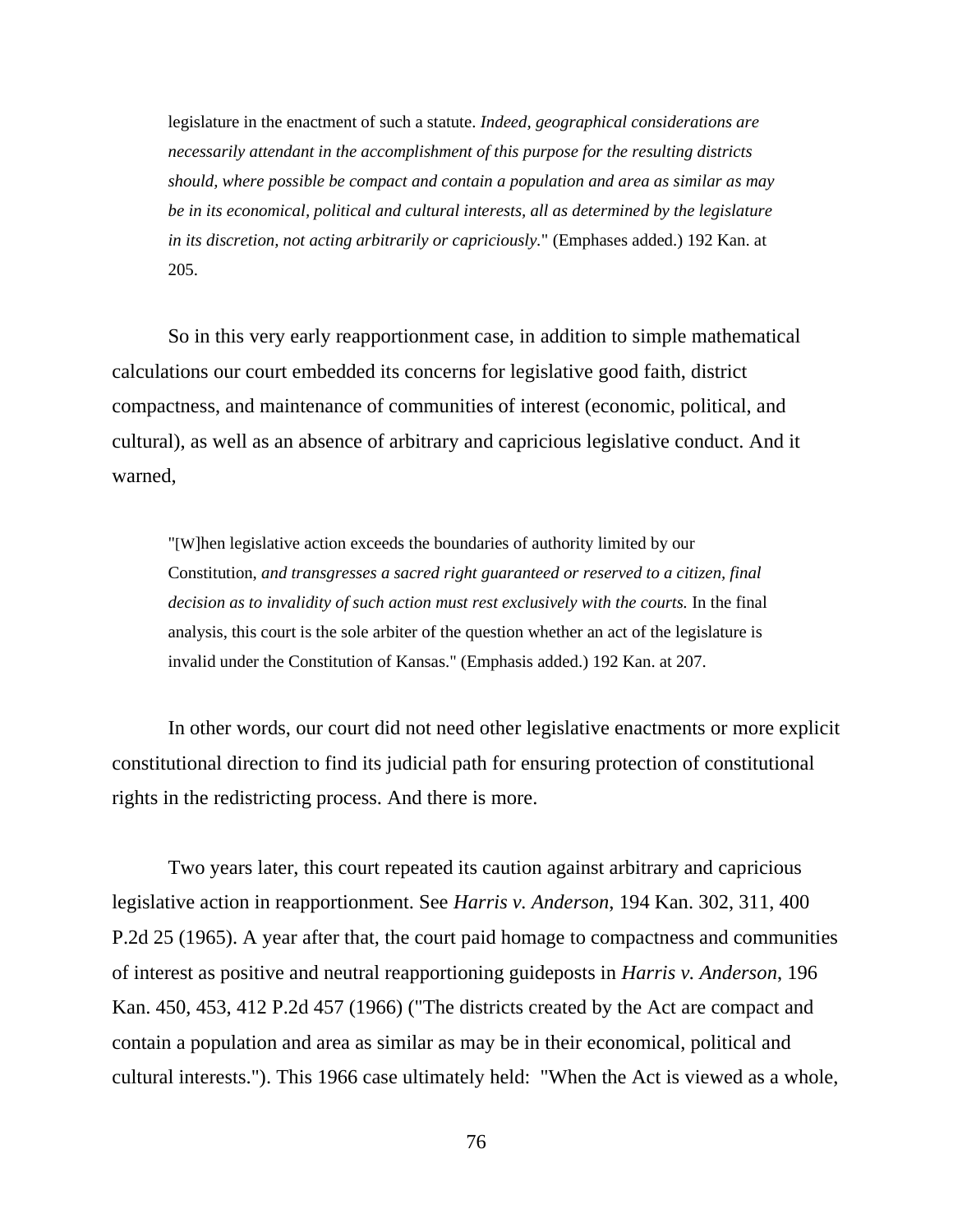it is apparent that the legislature acted neither arbitrarily nor capriciously." 196 Kan. at 456.

In 1974, the people amended the constitutional reapportionment article to specify that our court affirmatively determine the "validity" of legislation drawing new state senate and house districts. L. 1974, ch. 457, § 1. And in 1979 this court acted under the amended article's mandate. See *In re Senate Bill No. 220*, 225 Kan. at 633 ("The law is simple; its application is difficult."). It is a fair summary to say the court recognized a reality to the "political trappings" inherent in the legislative process of reapportionment. 225 Kan. at 634. But even so, the court did not surrender its judicial review function regarding "political gerrymandering"; it still expected justifications tied to legitimate state interests to explain where lines were drawn, such as preserving cities and counties, maintaining communities of interest, and preserving local economic interests, e.g., farming. 225 Kan. at 637. Ultimately, the court concluded: "The objection to the bill on the ground that there was partisan political gerrymandering in redistricting the senatorial districts does not reveal a fatal constitutional flaw *absent a showing of an equal protection violation*. *No such showing has been made*." (Emphasis added.) 225 Kan. at 637. Again, the point here is that our court did not simply abandon its judicial review when considering partisan gerrymandering claims or decry any lack of manageable judicial standards. It looked under the hood for the evidence before validation.

Similarly, that same year when addressing state House redistricting, our court again acknowledged the reality that "politics and political considerations are inseparable from districting and apportionment," but again it did not let that end the constitutional inquiry. See *In re House Bill No. 2620*, 225 Kan. 827, Syl. ¶ 4 ("Substantially equal districts may be invidiously discriminatory because they were organized in such a way as to minimize or cancel out the voting strength of racial or political elements of the voting population."). Our court held: "[A]ll courts generally agree that lack of contiguity or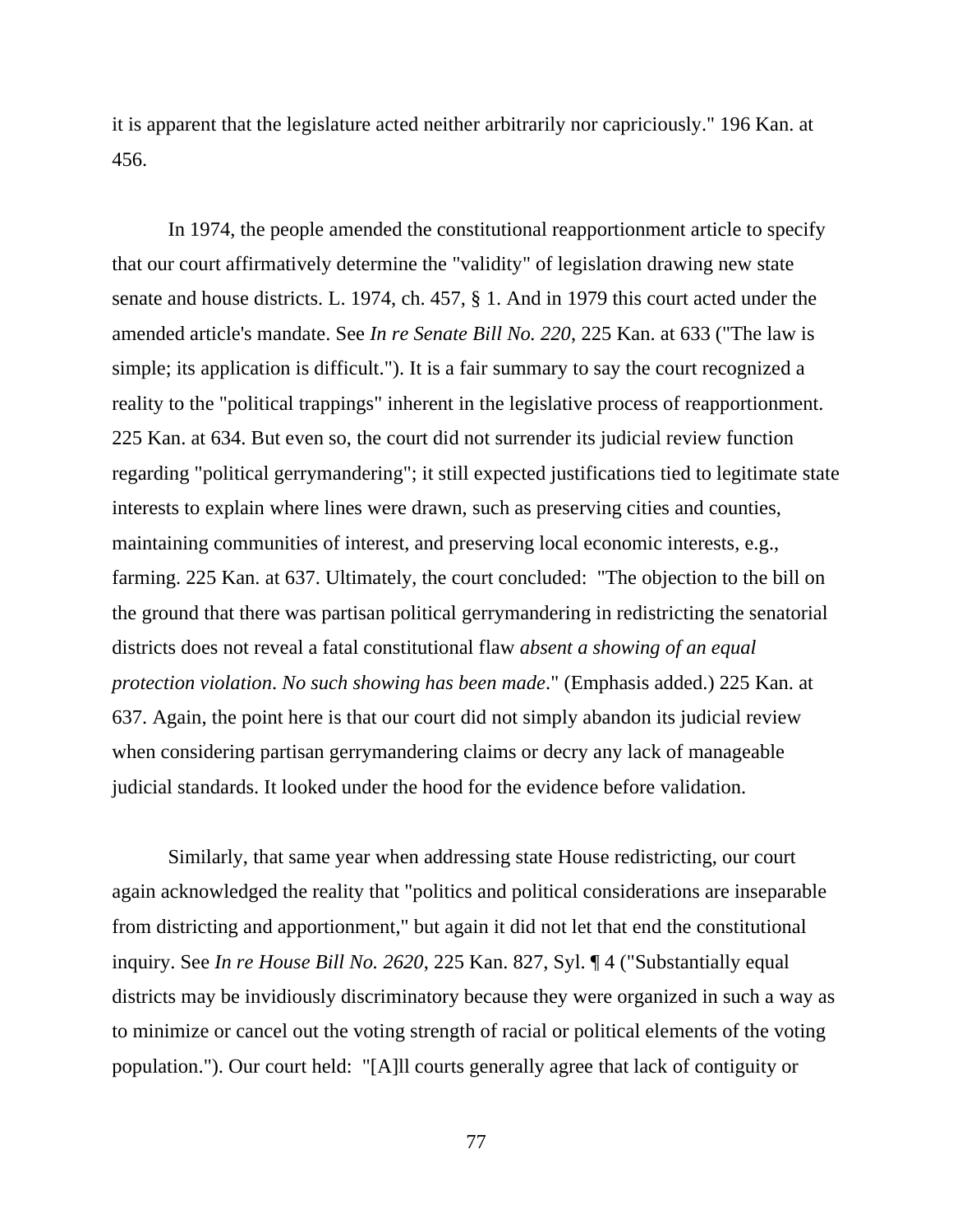compactness raises immediate questions as to political gerrymandering and possible invidious discrimination which should be satisfactorily explained by some rational state policy or justification." 225 Kan. 827, Syl. ¶ 6. Finally, the court noted: "No claim or suggestion has been made by anyone that the shaping of the districts was for the purpose of minimizing or cancelling the voting strength of any racial or political element of the voting population." 225 Kan. at 835.

There would be no purpose to our court mentioning these potential claims and expressing its willingness to consider invidious discrimination in all its forms if the court believed that kind of analysis was beyond its reach as the majority now claims. The majority cannot square its retreat on this issue with our court's nine reapportionment cases since 1963. None have suggested these claims fall outside the judicial sphere for further inquiry. See *In re Substitute for House Bill 2492*, 245 Kan. 118, 125, 775 P.2d 663 (1989) ("None of the persons appearing here challenge the apportionment legislation now before us on the basis that it dilutes the vote of rural or urban voters, or other specific groups of voters, or that the districts created deviate impermissibly from 'perfect' population."); *In re House Bill No. 3083*, 251 Kan. 597, Syl. ¶ 6 ("Lack of contiguity or compactness raises immediate questions about political gerrymandering and possible invidious discrimination that should be satisfactorily explained by some rational state policy or justification."); *In re 2002 Substitute for House Bill 2625*, 273 Kan. 715, 44 P.3d 1266 (2002) (same); and *In re 2002 Substitute for House Bill 256*, 273 Kan. 731, Syl. ¶ 4, (same); see also *Harris*, 192 Kan. at 207 ("[A]n apportionment act, as any other act of the legislature, is subject to the limitations contained in the Constitution, and where such act exceeds the bounds of authority vested in the legislature and violates the limitations of the Constitution, it is null and void and it is the duty of courts to so declare.").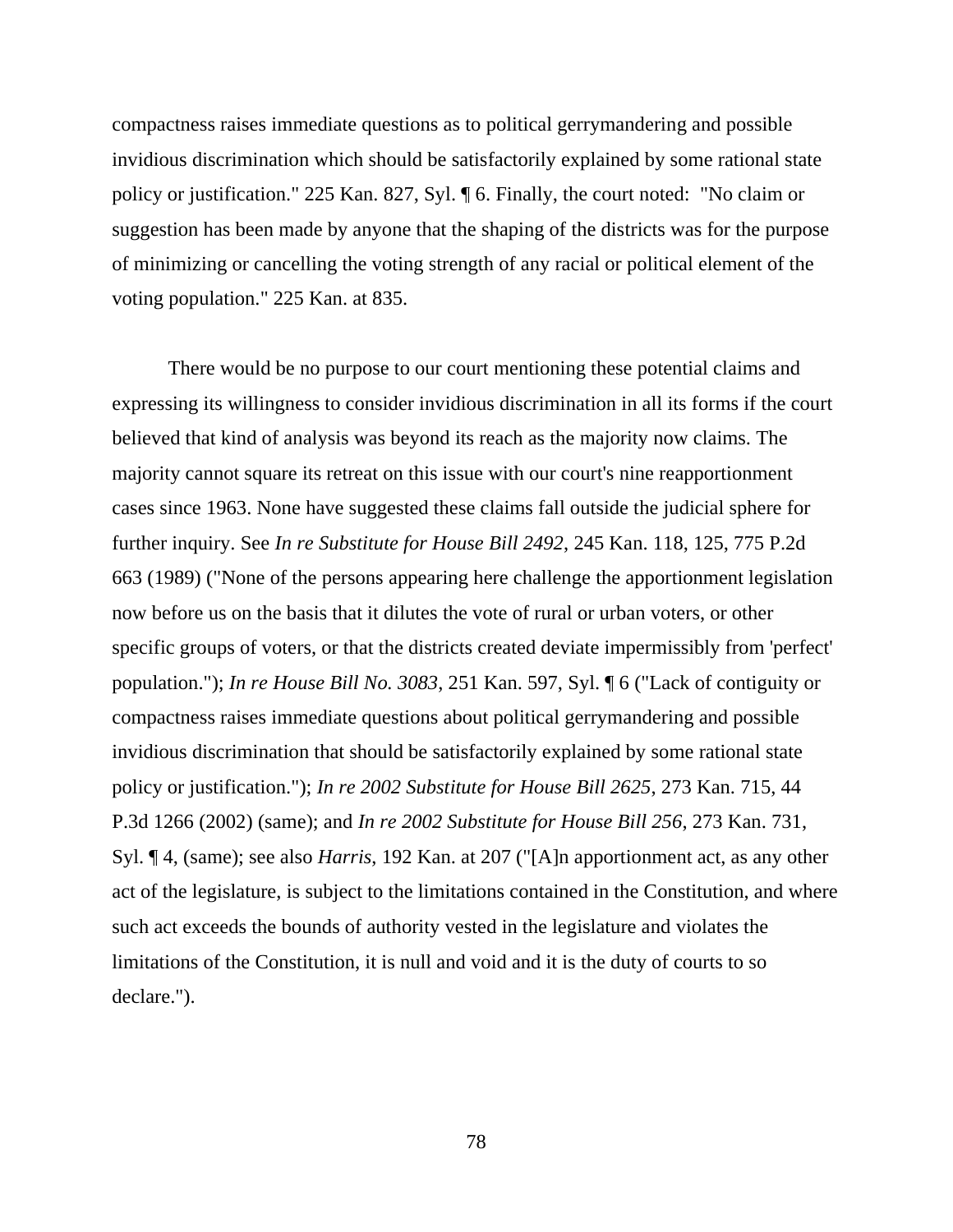The majority also appears stymied at the first step of the equal protection analysis, i.e., determining whether Ad Astra 2 discriminates against similarly situated Kansans. It seems vexed with the conundrum that to "begin evaluating whether an alleged partisan gerrymander is unconstitutional, we would first need to determine what our baseline definition of 'fairness' is." Slip op. at 33. The majority says it is troubled by what it views as the lack of a discernable, legal test for deciding when "how much" political gerrymandering becomes "too much." Slip op. at 32. The majority goes on to point out that various "other states have solved this problem by codifying such clear standards in their laws." Slip op. at 33. But are they really so clear?

Among the examples the majority cites are various permutations of prohibitions on district maps which are drawn "primarily to favor or disfavor a political party." Ohio Const. art. 11, § 6; Colo. Const. art. V, § 44; see also Mich. Const. art. 4, § 6; N.Y. Const. art. 3, § 4. But how is a "favor" or "disfavor" standard less squishy than our Kansas caselaw going back more than half a century? That caselaw establishes the Legislature may not engage in "invidious" partisan gerrymandering, or that districts may not be "organized in such a way as to minimize or cancel out the voting strength of racial or political elements of the voting population . . . ." *In re House Bill No. 2620*, 225 Kan. 827, Syl. ¶ 4. And we have said when the facts indicate improper partisan gerrymandering may be present, the legislation "should be satisfactorily explained by some rational state policy or justification." *In re 2002 Substitute for Senate Bill 256*, 273 Kan. 731, Syl. ¶ 6.

What our caselaw shows is that when redistricting has a discriminatory effect on Kansas voters because of partisan affiliation or voting preferences, this violates equal protection of the laws as guaranteed by the Kansas Constitution if that action cannot withstand the appropriate level of scrutiny for the plan, i.e., if the Legislature intentionally discriminated against individuals whose viewpoints it disfavored without an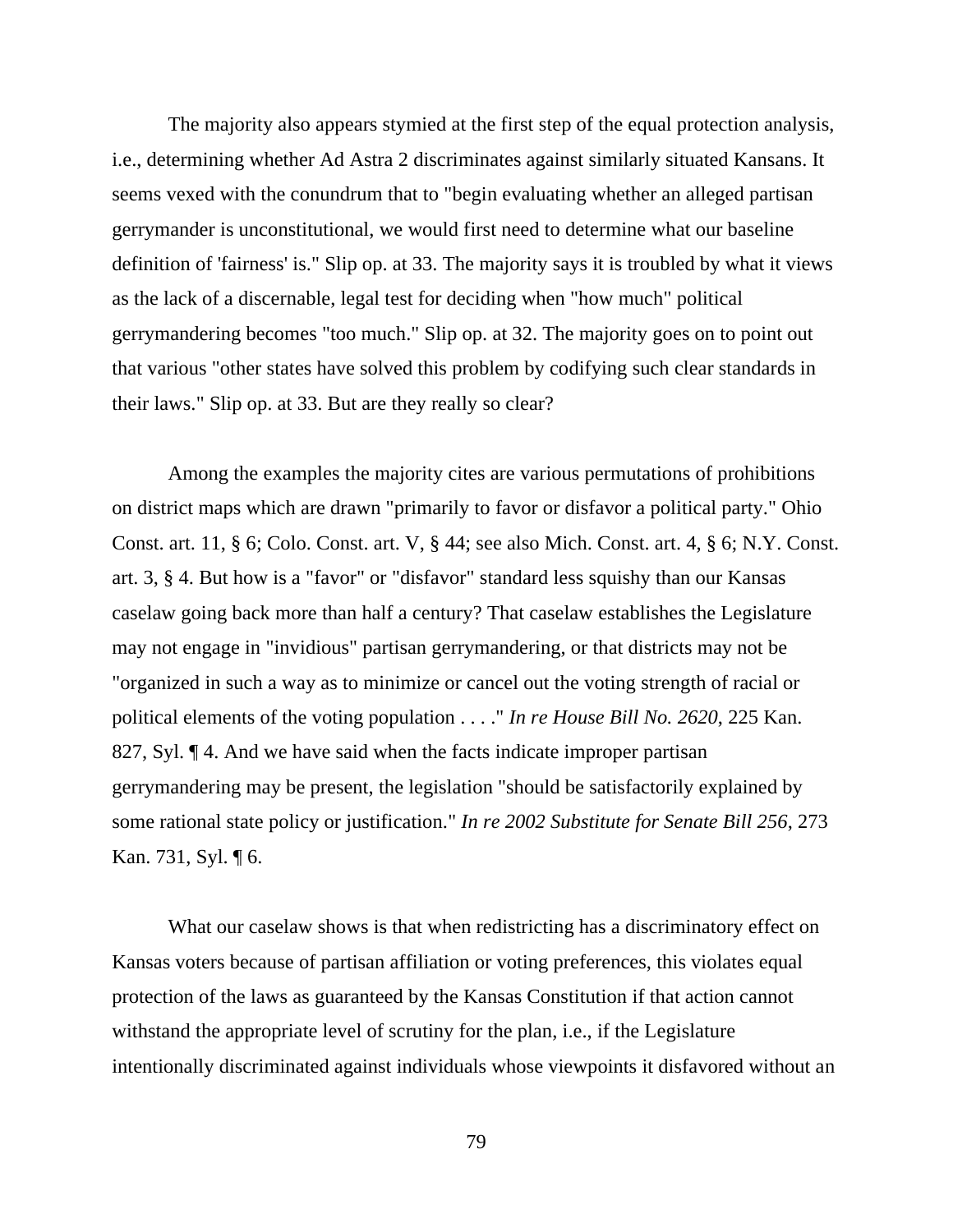adequate governmental reason to explain what it did. Said differently, the answer to the majority's question of how much is too much is straightforward: partisan gerrymandering is "too much" when partisanship motivated the state action in question when there is no other legitimate rationale driving the outcome.

These standards can happily coexist with the inescapable truth that legislators entrusted by their fellow Kansans with drawing electoral districts will act to some degree in self-interest. But this obnoxious political reality does not make partisanship a legitimate government interest that justifies sweeping state action to suppress citizens' voting strength and split up their communities simply because they hold differing political viewpoints. It reflects that when there is discretion to modify voting districts within a vast range of possible outcomes, an adequate government rationale must defend the chosen path. Our Constitution must not permit discretion to become a tool for abuse of government power, allowing improper motives to prevail over all reason and be dominated by improper criteria for modifying district lines to achieve population equalization.

Viewed in this manner, our court's role is confined not to determining the best policy, but to deciding whether the Legislature's discretionary decisions can be explained by a lawful government aim. See *Gannon v. State*, 298 Kan. 1107, 1150, 319 P.3d 1196 (2014) (holding constitutional provision requiring Legislature to provide suitable financing for public K-12 schools supplied judicially discoverable and manageable standards for court review of Legislature's decision-making). In *Rucho*, the dissenting justices noted courts across the country had already formulated such a standard. They argued this standard eschews "judge-made conception[s] of electoral fairness" by using the state's own redistricting criteria as a baseline, requiring "difficult showings relating to both purpose and effects," and thereby invalidating "the most extreme, but only the most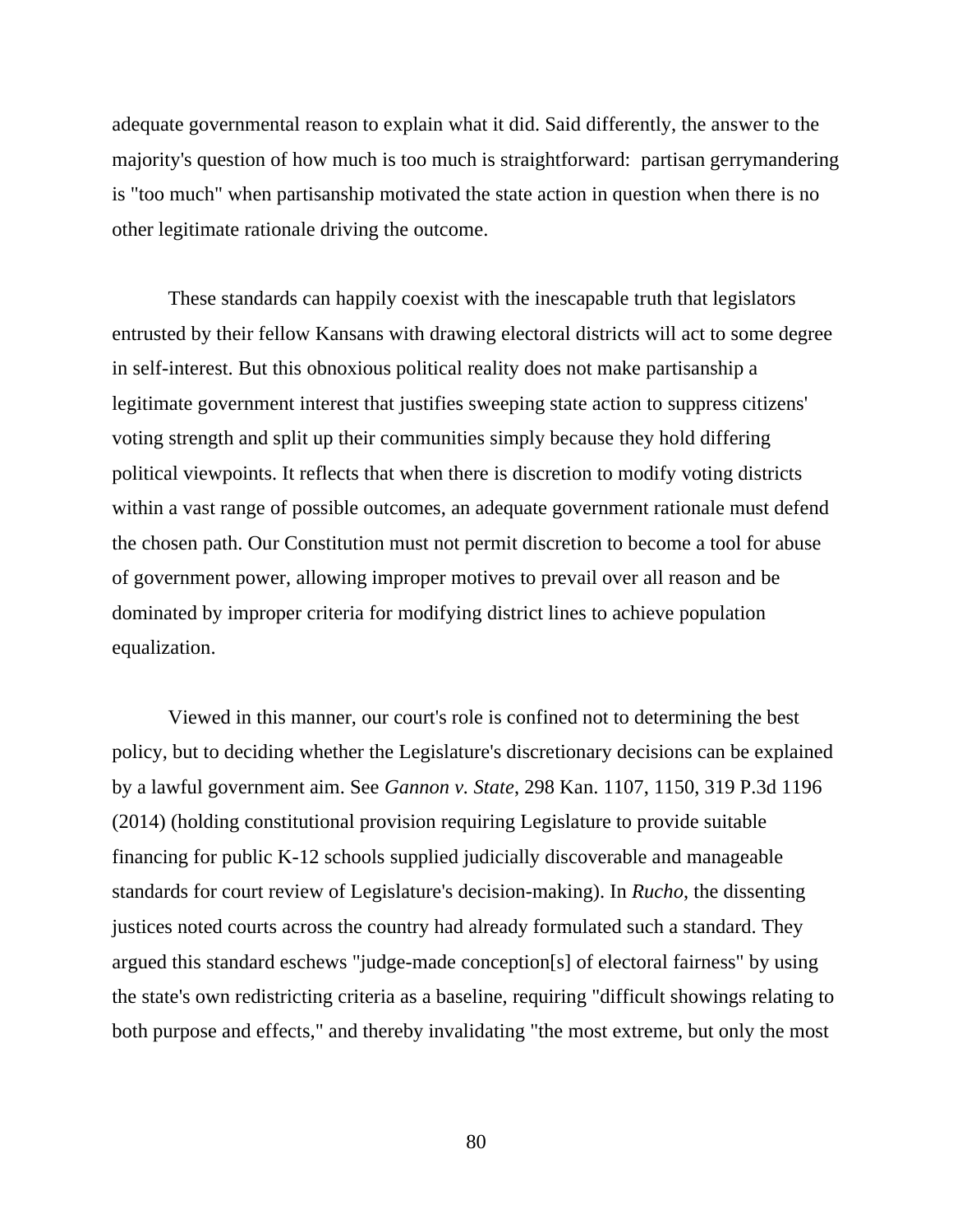extreme, partisan gerrymanders." *Rucho*, 139 S. Ct. at 2516 (2019) (Kagan, J., dissenting).

This rule against naked partisan discrimination is deeply embedded in our state's existing redistricting caselaw as previously discussed. I agree with the district court that adjudication of the partisan gerrymandering claims made here is not barred by the political question doctrine. And I agree with the district court's analysis of the remaining factors from *Baker v. Carr*, 369 U.S. 186, 217, 82 S. Ct. 691, 7 L. Ed. 2d 663 (1962).

## *Substantial competent evidence supports the factual findings*

Recall that the district court's ultimate conclusion about Ad Astra 2's unconstitutionality is not grounded in the fact that the legislation was shrouded in secrecy, had no bipartisan support, minimized substantive public input, failed to adhere to traditional guideposts for neutral redistricting, enacted with lightning speed, showed flashes of partisanship, was initially unsettling even to members of the majority party, or followed promises of a prominent majority-party state legislator to achieve four majorityparty congressional districts. Rather, these are just symptoms all pointing to a fatal diagnosis in keeping with our caselaw. See *In re House Bill No. 3083*, 251 Kan. 597, Syl. ¶ 6 ("Lack of contiguity or compactness raises immediate questions about political gerrymandering and possible invidious discrimination that should be satisfactorily explained by some rational state policy or justification.").

Defendants do little to dispute the evidentiary support for the district court's findings. But let's note the essential ones for the partisan gerrymandering claim:

> • The contrast between the minimal population shifts required versus the much larger shifts that occurred is poorly explained.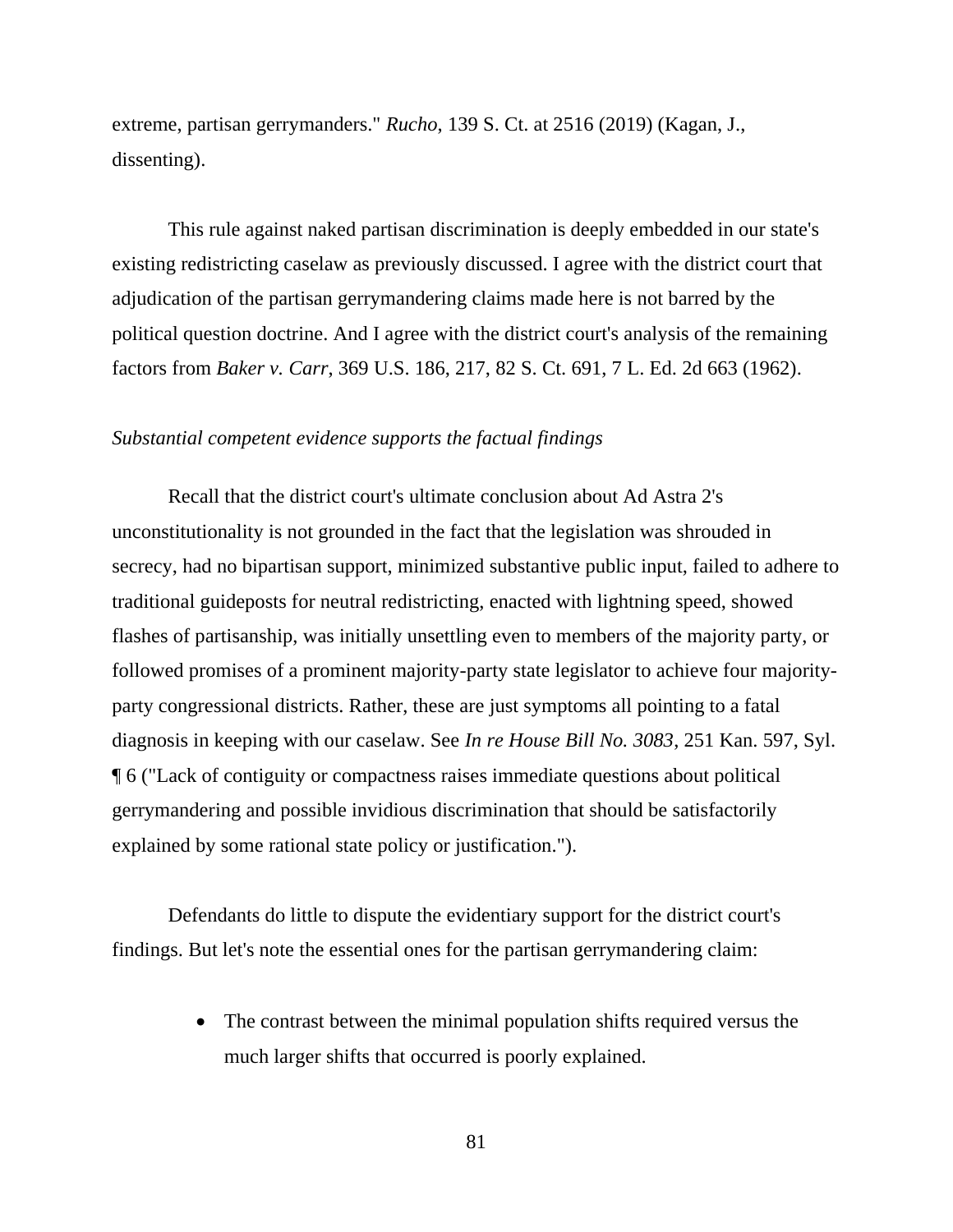- Ad Astra 2 creates noncompact and irregularly shaped districts despite neutral guidelines to the contrary.
- Ad Astra 2 contains numerous unnecessary political subdivisions splits, breaks up geographically compact communities of interest, and fails to preserve the cores of existing districts.
- Kansas' political geography does not explain Ad Astra 2's partisan bias. The map's partisan bias "goes beyond any 'natural' level of electoral bias caused by Kansas' political geography or the political composition of the State's voters."
- In addition to carving up communities with significant commonality, Ad Astra 2 pairs several far-flung communities that share little in common, like the City of Lawrence into CD 1. And in CD 3, Ad Astra 2 splits Wyandotte County and pairs its southern portion with Johnson, Miami, Franklin, and Anderson Counties. As a result, a large portion of the Kansas City metro area is now paired with rural areas in southern Johnson County, as well as Miami, Franklin, and Anderson Counties.
- Ad Astra 2 cannot be justified by the purported desire to keep Johnson County whole within a single congressional district to elevate a supposed community of interest constituting the entirety of Johnson County over preserving the Kansas City metro area. The argument that Ad Astra 2 is the product of a desire to keep Johnson County whole is a post hoc rationalization.
- The district lines in the areas around Kansas City and Lawrence show clear signs of purposeful redistribution of Democratic voters between districts to prevent them from effectively achieving majority status.
- Ad Astra 2 consistently places Kansans across the northeast part of the state in districts that are far more Republican than their neighborhoods.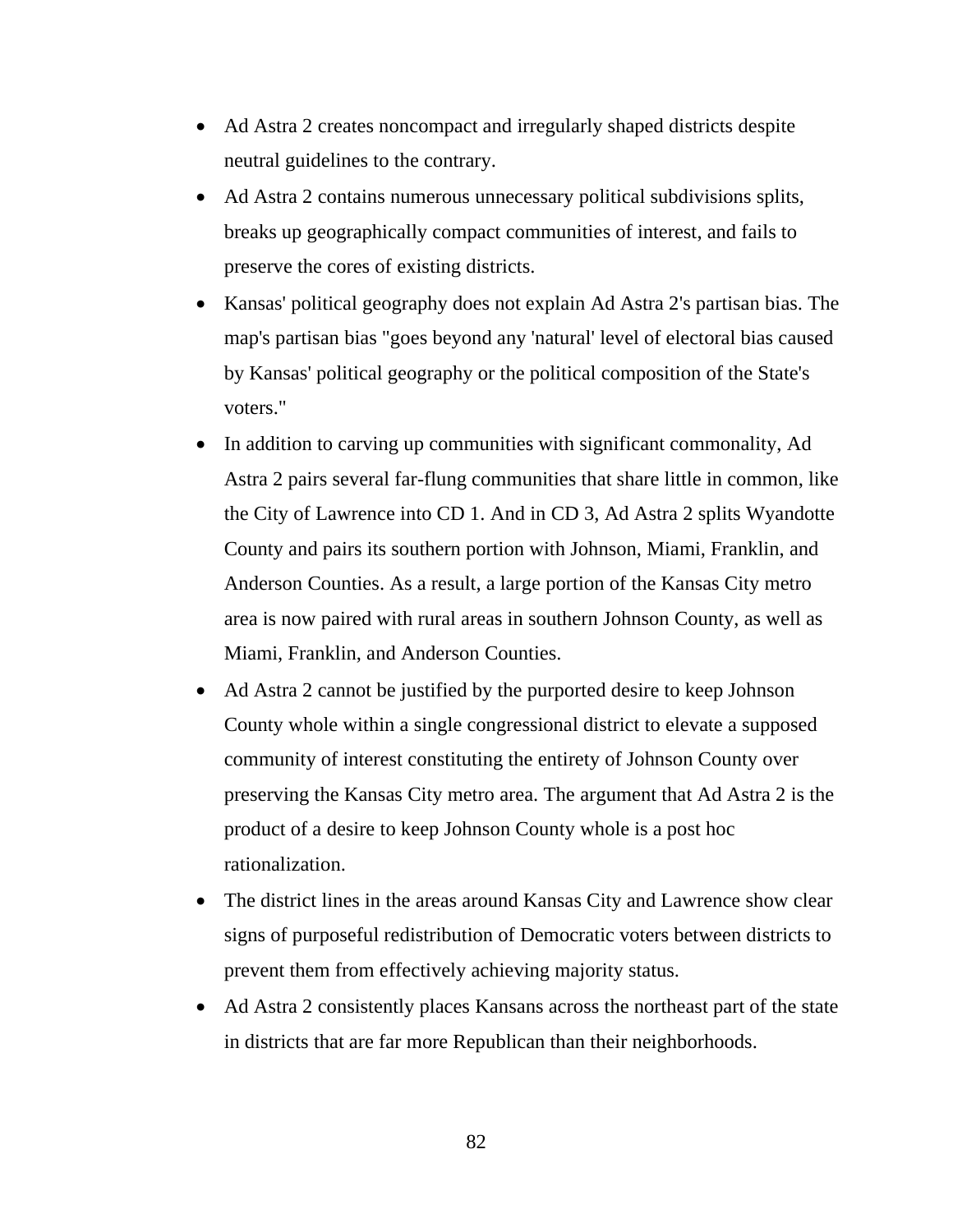- Ad Astra 2 was designed intentionally and effectively to maximize Republican advantage in the state's congressional delegation and amounts to an extreme, intentional pro-Republican outlier at the statewide level.
- Three of the four districts in Ad Astra 2 are extreme statistical partisan outliers. The partisan compositions of the enacted congressional districts containing Kansas City, Topeka, Shawnee, and Lawrence are extreme pro-Republican partisan outliers compared to the simulated districts produced using the Guidelines and traditional redistricting principles.
- Ad Astra 2's dilution of Democratic voting power will obstruct plaintiffs' ability to elect and support their candidates of choice.

Each of these findings is supported by the evidentiary record. They demonstrate Ad Astra 2 intentionally treats arguably indistinguishable classes of Kansas citizens differently. Namely, citizens and communities whose voting histories reflect support for non-Republican candidates have been redistributed across congressional districts to dilute those voters' effectiveness in future elections. See *Harper v. Hall*, 380 N.C. 317, 379, 868 S.E.2d 499 (2022) (discussing potential equal protection violation arising from "classifying voters on the basis of partisan affiliation so as to dilute their votes"). And this dilution is demonstrated by the court's finding, amply supported by plaintiffs' credible expert testimony, that Ad Astra 2 is not only an intentional and effective partisan gerrymander, but also an extreme partisan outlier compared to hundreds of simulated plans based on politically neutral redistricting criteria.

# *Conclusions of law regarding partisan gerrymandering*

Applying the law to these facts demonstrates Ad Astra 2 violates Kansans' right to equal protection of the laws. Our court's three-step equal protection analysis is well known: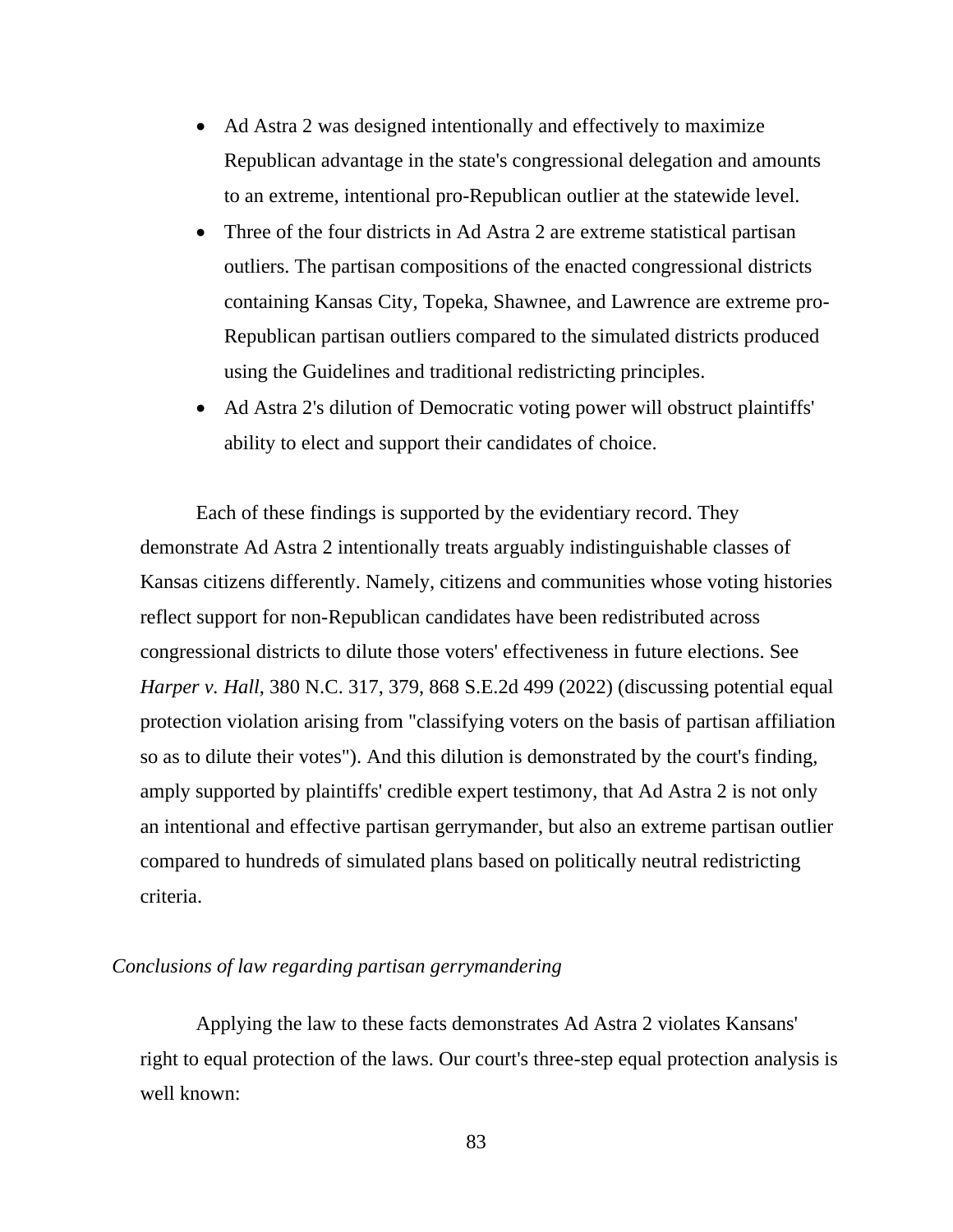"[1] When the constitutionality of a statute is challenged on the basis of an equal protection violation, the first step of analysis is to determine the nature of the legislative classifications and whether the classifications result in arguably indistinguishable classes of individuals being treated differently. . . . [2] After determining the nature of the legislative classifications, a court examines the rights which are affected by the classifications. The nature of the rights dictates the level of scrutiny to be applied—either strict scrutiny, intermediate scrutiny, or the deferential scrutiny of the rational basis test. [3] The final step of the analysis requires determining whether the relationship between the classifications and the object desired to be obtained withstands the applicable level of scrutiny.

"In regard to the first step . . . an individual complaining of an equal protection violation has the burden to demonstrate that he or she is 'similarly situated' to other individuals who are being treated differently [by the Legislature.] [Citations omitted.]" *In re A.B.*, 313 Kan. 135, 145, 484 P.3d 226 (2021).

Combined with the indisputable reality that Ad Astra 2 moves far more individuals than necessary and disregards traditional criteria for compactness and communities of interest, the plaintiffs' expert witness testimony that Ad Astra 2 would have produced the same partisan outlier patterns in statewide elections from 2016 to 2020 is telling. It shows Ad Astra 2 targets individuals and their communities who voted against Republican candidates in past races for political resettlement across the state's four congressional districts. Its impact is to harm the disfavored Kansans by denying them the acknowledged benefits from adherence to neutral redistricting guidelines like the preservation of communities of interest. And this was all done to prevent these individuals' potential, future votes against Republican candidates from harming the electoral chances of preferred future candidates. This violates state constitutional protections.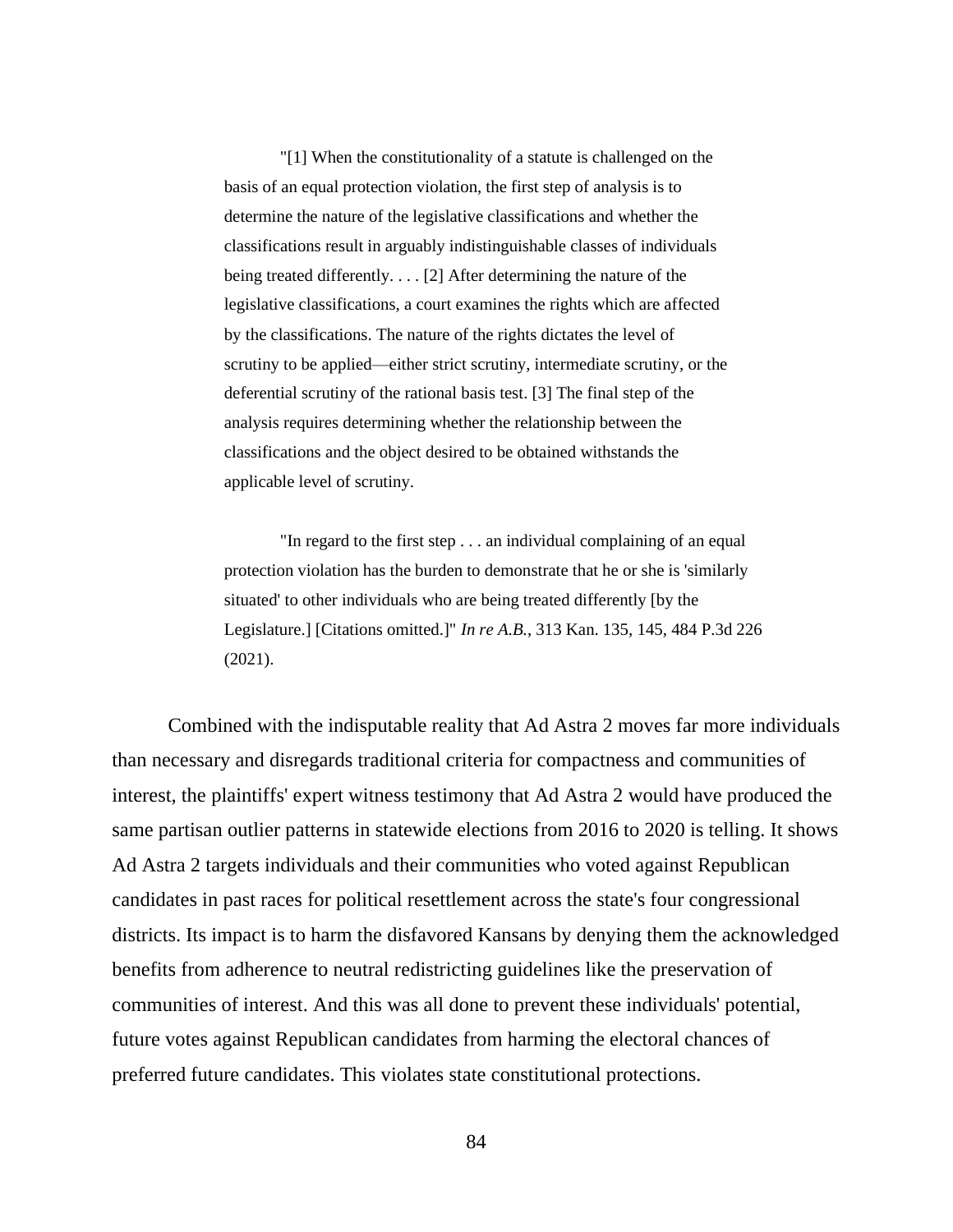Free speech principles under the First Amendment to the United States Constitution and section 11 of the Kansas Constitution Bill of Rights typically would dictate that governmental viewpoint discrimination triggers strict scrutiny, which requires the law be narrowly tailored to serve a compelling government interest if it is to be upheld. See, e.g., *Reed v. Town of Gilbert, Arizona*, 576 U.S. 155, 163-64, 135 S. Ct. 2218, 192 L. Ed. 2d 236 (2015) (strict scrutiny applies to both content-based regulation and facially content-neutral regulation that either "cannot be 'justified without reference to the content of the regulated speech'" or "were adopted by the government 'because of disagreement with the message [the speech] conveys'"); *Unified School Dist. No. 503 v. McKinney*, 236 Kan. 224, 235, 689 P.2d 860 (1984) (restriction on private speech subject to strict scrutiny). But we need not be as stringent as strict scrutiny here because, in keeping with the discussion of manageable judicial standards, Ad Astra 2 fails any test of scrutiny. To be sure, Ad Astra 2's intentional disparate treatment of Kansans based on past political speech is most certainly not even rationally related to a legitimate government interest.

This redesign goes far beyond attempting to safely retain the current partisan balance in the Kansas congressional delegation. See *In re 2002 Substitute for Senate Bill 256*, 273 Kan. at 722 (describing "safely retaining seats for the political parties" as a "legitimate political goal"). Indeed, the district court found Ad Astra 2 intentionally discriminates against voters on a partisan basis, noting the need to equalize district populations cannot explain the discrimination when Ad Astra 2 moves more than three voters to new districts for every one required by the math. And plaintiffs' expert testimony credibly showed the map's discriminatory effect cannot be explained by adherence to neutral criteria.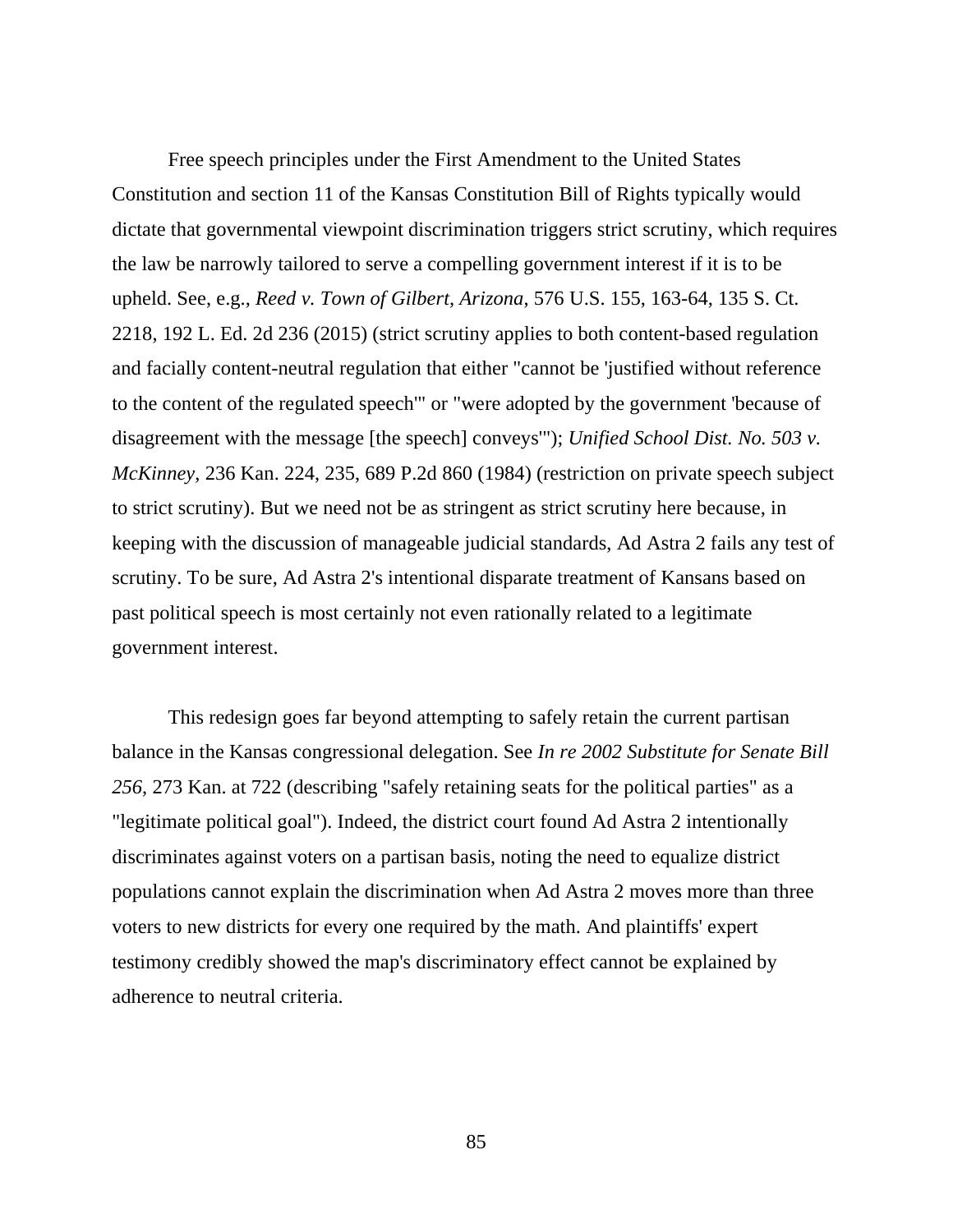Defendants attempt to offer non-partisan justifications for Ad Astra 2, but to no avail. Their excuses are not supported by the evidentiary record. They argue the map achieves population equality; "keeps all incumbents in their current districts"; "keeps all but [four] of Kansas' 105 counties whole"; and "honors communities of interest across Kansas." But these rationalizations run headlong into the facts found by the district court. Population equality was necessary, yet the Legislature took this as a license to move any number of people it wanted, and hundreds of equally drawn alternative districts showed achieving mathematical precision was easily attainable without this most drastic redesign. Defendants fail to adequately explain this. Also, a map splitting more than three counties was shown to be a statistical outlier and contributed to the district court's conclusion that Ad Astra 2 in fact does not honor communities of interest. And while the incumbents may all continue to reside in their same districts, the evidence recited by the district court showed a motivating intent was to destroy the incumbency of Kansas' lone Democratic representative. In the end, the district court considered all rationales offered and explicitly concluded, the "asserted pretextual justifications for Ad Astra 2 . . . cannot withstand scrutiny."

People have a protected right to associate themselves with others of like-mind, and to voice their political opinions at the ballot box. See section 11 of the Kansas Constitution Bill of Rights. And when they do, they should not be treated dismissively or negatively by their government. What we are left with are facts demonstrating an intent to treat some voters differently based on the historical exercise of these constitutional rights. The facts show Ad Astra 2 was the vehicle for this governmental action, and no other rational, legitimate explanation for this treatment was or can be mustered.

In updating district lines, the levers of government were not operated to achieve permissible ends, even with some tolerance for incidental, political benefits. And lacking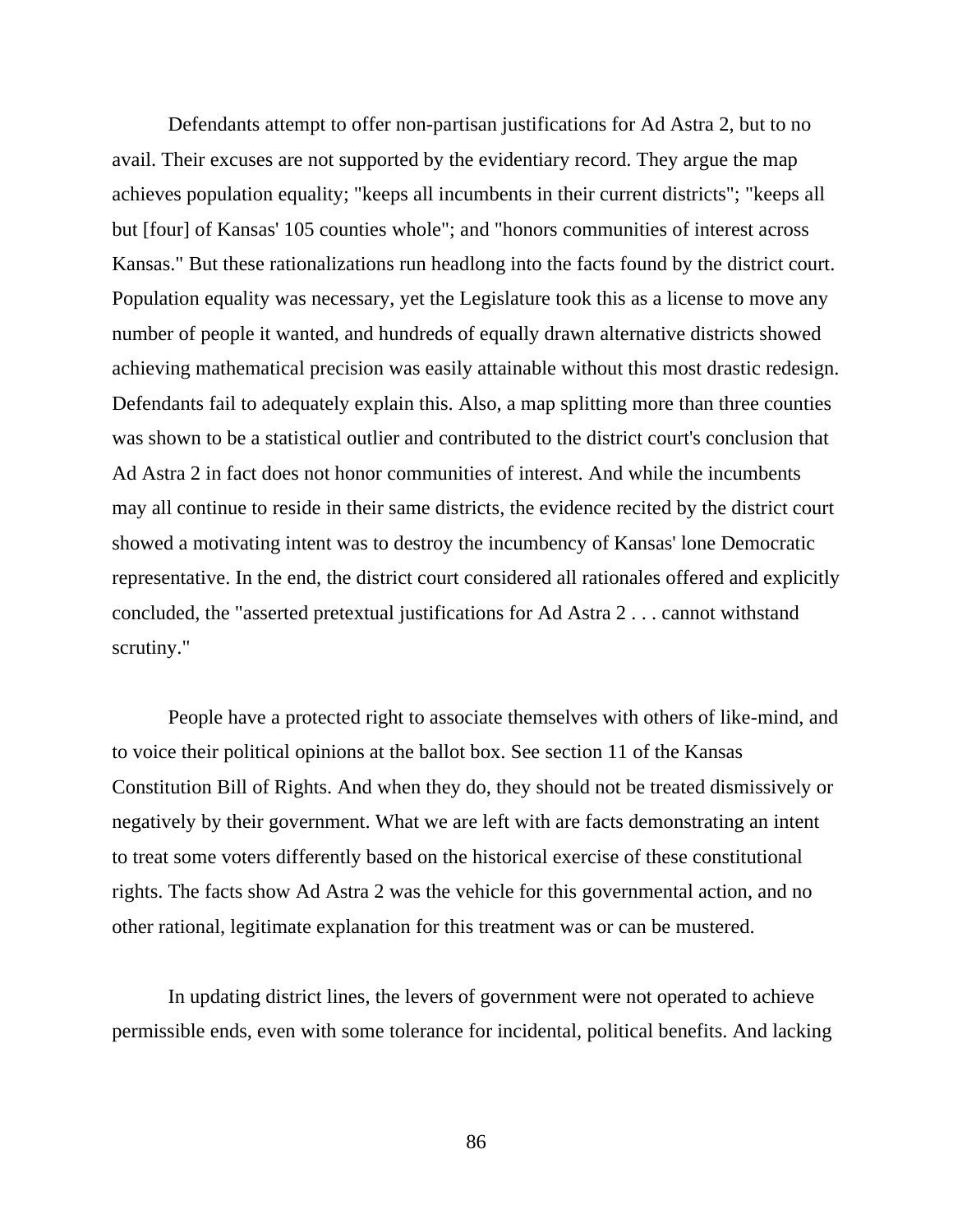an appropriate government interest to justify its effects, Ad Astra 2 deprives Kansans the equal protection of the laws of this state.

#### RACE-BASED DISCRIMINATION DILUTING MINORITY VOTING STRENGTH

The district court also invalidated Ad Astra 2 under the Kansas Constitution because it unconstitutionally, intentionally drew districts along racial lines and intentionally diluted the votes of racial minorities. The court held that under Ad Astra 2, "the district lines are carefully tailored to split the heart of metro Kansas City—and with it nearly a century of tradition—along its most densely minority neighborhoods." The map, the court continued, "surgically targets the most heavily minority areas" by moving more than 45,000 minority voters in metro Kansas City from CD 3 to CD 2, giving CD 3—previously home to Kansas' largest minority population—the smallest minority population of any congressional district in Kansas. The district court found defendants' neutral explanations for this stark racial divide between CD 2 and CD 3 were pretextual.

Today, the majority overturns that decision because it says plaintiffs failed to show either of two things. First, CD 3 is a majority-minority single member district, which is required under federal law to bring a minority vote-dilution claim. See *Thornburg v. Gingles*, 478 U.S. 30, 50-51, 106 S. Ct. 2752, 92 L. Ed. 2d 25 (1986) (To state a claim for voter dilution under the Voting Rights Act, "the minority group must be able to demonstrate that it is sufficiently large and geographically compact to constitute a majority in a single-member district."). And second, that the Legislature used race as a predominant factor in choosing where to draw new district lines.

Regarding the first, the *Gingles* preconditions do not apply here because plaintiffs bring this action *under the Kansas Constitution*, not the federal Voting Rights Act. And in my review, the district court properly applied the equal protection principles set forth in section 2 of the Kansas Constitution Bill of Rights.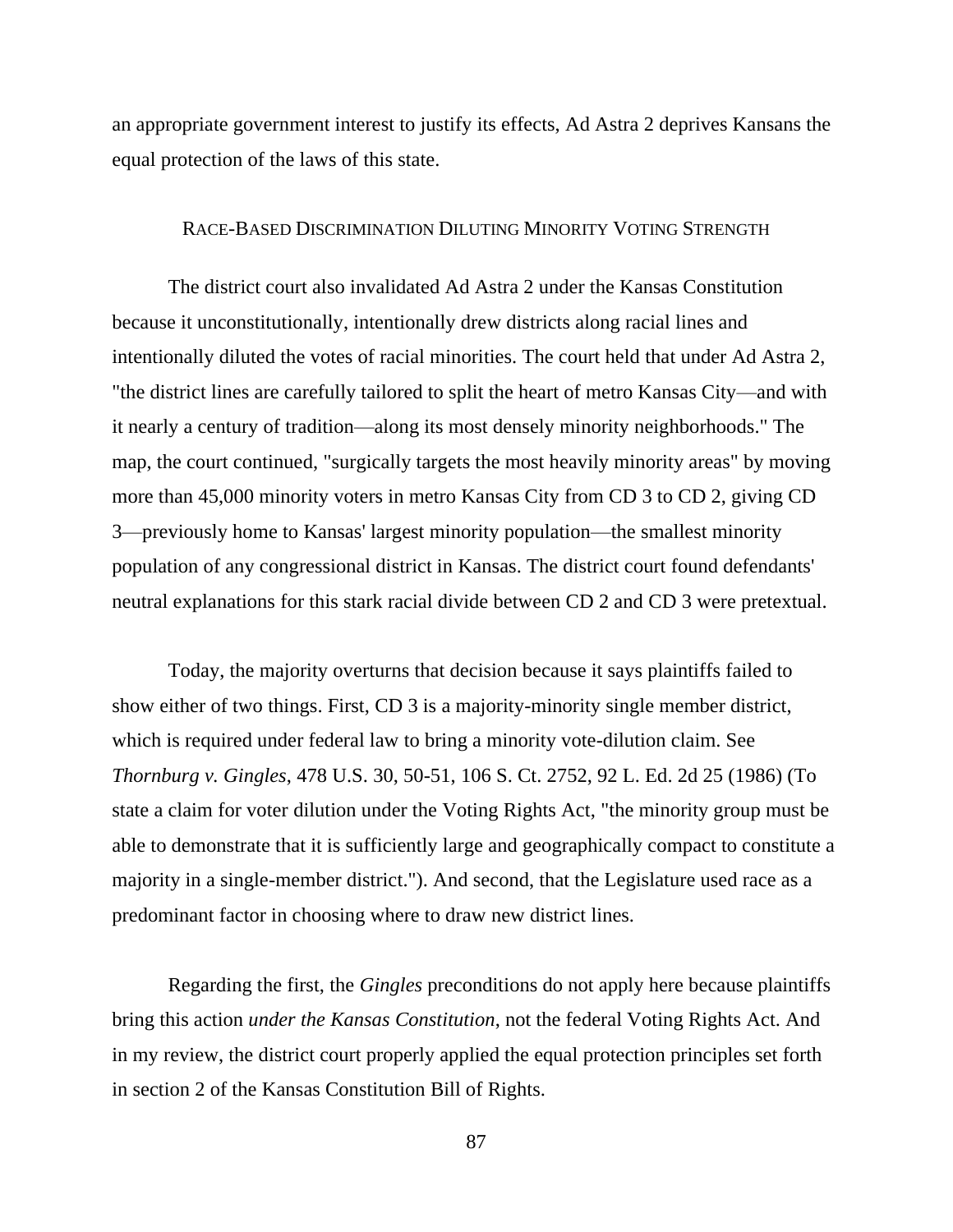Congress enacted the Voting Rights Act of 1965 to legislatively enforce the Fifteenth Amendment to the United States Constitution and end the denial of the right to vote based on race. Pub. L. No. 89-110, 79 Stat. 437 (1965), as amended, 52 U.S.C. § 10301 et seq. (2018). The language in section 2 of the VRA closely tracked the language of the Fifteenth Amendment: "[n]o voting qualification or prerequisite to voting, or standard, practice, or procedure shall be imposed or applied by any State or political subdivision to deny or abridge the right of any citizen of the United States to vote on account of race or color." 79 Stat. 437.

Although the VRA's section 2 provided a basis for vote-dilution claims when passed in 1965, the United States Supreme Court generally continued to analyze votedilution claims under constitutional equal protection principles instead of the VRA over the next decade. See *Whitcomb v. Chavis*, 403 U.S. 124, 91 S. Ct. 1858, 29 L. Ed. 2d 363 (1971); *Burns v. Richardson*, 384 U.S. 73, 86 S. Ct. 1286, 16 L. Ed. 2d 376 (1966); *Fortson v. Dorsey*, 379 U.S. 433, 85 S. Ct. 498, 13 L. Ed. 2d 401 (1965). Under these decisions, a voting district would be unconstitutional under the Fourteenth Amendment to the United States Constitution if the facts developed in a case established the district, as drawn, would "minimize or cancel out the voting strength of racial or political elements of the voting population." *Whitcomb*, 403 U.S. at 165 (citing *Fortson*, 379 U.S. at 439, and *Burns*, 384 U.S. at 88). And the language used in these cases suggests discriminatory *effects* could support a finding of unconstitutional vote dilution.

But in 1980, a plurality of the United States Supreme Court diverged from the *Whitcomb* line of cases and held racially discriminatory laws violated the Constitution only if the laws were enacted with *intent* to discriminate. *City of Mobile v. Bolden*, 446 U.S. 55, 65-70, 100 S. Ct. 1490, 64 L. Ed. 2d 47 (1980). The Court also held section 2 of the VRA mirrored this constitutional standard. 446 U.S. at 60-61. In response to the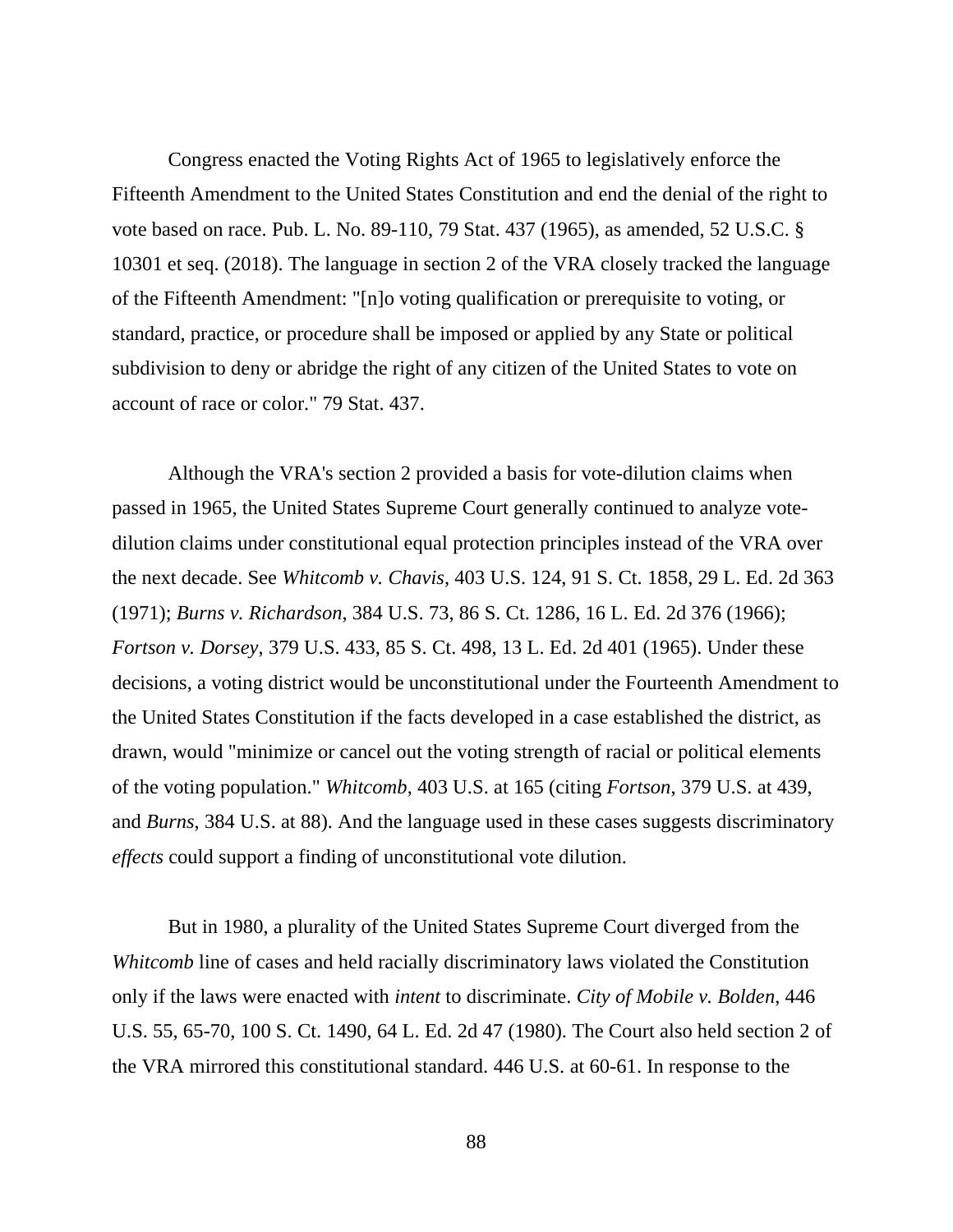*Bolden* plurality, Congress amended section 2 of the VRA in 1982 to expressly ban any voting practice having a discriminatory *effect*, even if the practice was enacted for a nondiscriminatory purpose. Pub. L. 97-205, § 3, 96 Stat. 131, 134 (1982). This amended section 2 invalidated the *Bolden* discriminatory intent standard of proof for statutory racial vote-dilution claims. And because the new statutory discriminatory "results test" created a lower threshold to prove racial vote-dilution claims, almost all such claims have since been brought under the VRA.

But as reflected in *Rogers v. Lodge*, 458 U.S. 613, 102 S. Ct. 3272, 73 L. Ed. 2d 1012 (1982), the 1982 VRA amendment left *Bolden*'s intent requirement untouched in the context of constitutional racial vote-dilution claims. The *Rogers* Court held constitutional minority dilution claims are "subject to the standard of proof generally applicable to Equal Protection Clause cases." 458 U.S. at 617. The Court also held precedent "made it clear that in order for the Equal Protection Clause to be violated, 'the invidious quality of a law claimed to be racially discriminatory must ultimately be traced to a racially discriminatory purpose.'" 458 U.S. at 617 (citing *Washington v. Davis*, 426 U.S. 229, 240, 96 S. Ct. 2040, 48 L. Ed. 2d 597 [1976], and *Village of Arlington Heights v. Metropolitan Housing Development Corp.*, 429 U.S. 252, 265, 97 S. Ct. 555, 50 L. Ed. 2d 450 [1977]). As for *Washington* and *Arlington Heights*, the Court noted:

"Neither case involved voting dilution, but in both cases the Court observed that the requirement that racially discriminatory purpose or intent be proved applies to voting cases by relying upon, among others, *Wright v. Rockefeller*, 376 U.S. 52, 84 S. Ct. 603, 11 L. Ed. 2d 512 (1964), a districting case, to illustrate that a showing of discriminatory intent has long been required in all types of equal protection cases charging racial discrimination." 458 U.S. at 617 (citing *Arlington Heights*, 429 U.S. at 265; *Washington*, 426 U.S. at 240).

The *Rogers* Court also made clear discriminatory intent can be proved by both direct evidence and circumstantial evidence: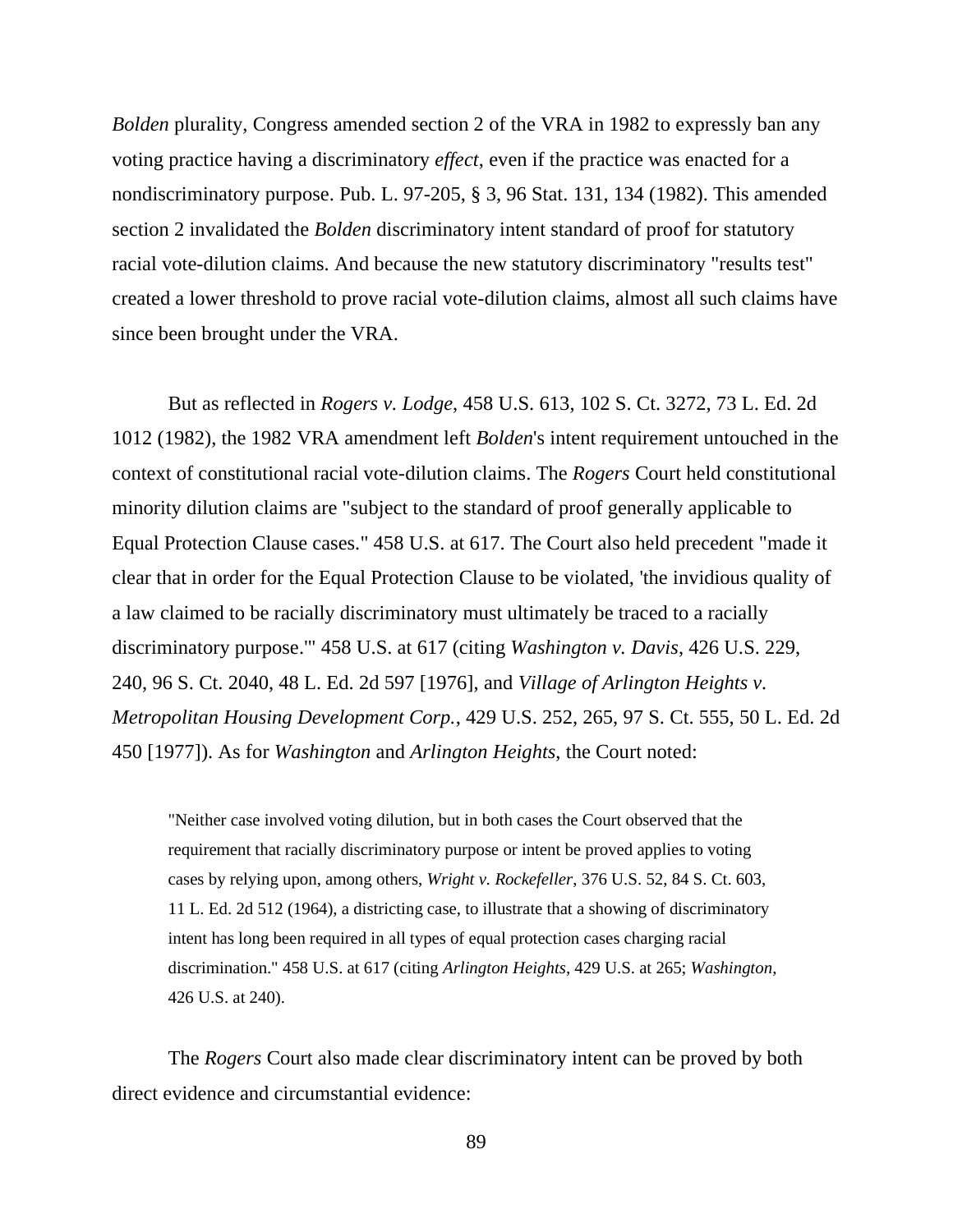"'Necessarily, an invidious discriminatory purpose may often be inferred from the totality of the relevant facts, including the fact, if it is true, that the law bears more heavily on one race than another.' Thus determining the existence of a discriminatory purpose 'demands a sensitive inquiry into such circumstantial and direct evidence of intent as may be available.'" 458 U.S. at 618 (citing *Arlington Heights*, 429 U.S. at 266).

The *Rogers* Court ultimately affirmed the lower courts' conclusion that a county's system of electing its Board of Commissioners at large was maintained with a discriminatory purpose. And the Court found the courts below properly considered the extensive circumstantial evidence of illegal purpose even absent direct evidence of intent to dilute minority votes. *Rogers* appears to be the last Supreme Court decision applying the standard for unconstitutional minority vote dilution, but it remains valid today and adheres to entrenched equal protection constitutional principles.

Here, plaintiffs allege—and the district court found—Ad Astra 2 intentionally dilutes minority votes in violation of the Kansas Constitution's equal protection and political power clauses. Kan. Const. Bill of Rights, §§ 1, 2. The district court began by observing that this court has construed the equal protection guarantees in section 2 to be broader than the equal protection guarantees found in the Fourteenth Amendment of the United States Constitution. The district court said this "likely means that a showing of intent is not required to establish a violation of Sections 1 and 2 of the Bill of Rights." But the court held it did not need to decide if section 2 had broader protections because "the parties agree that intentional racial discrimination is unlawful under the Kansas Constitution." And then, just like the United States Supreme Court in *Rogers*, the district court considered a host of relevant factors, made particularized factual findings, and ultimately found Ad Astra 2 intentionally dilutes minority votes and violates the Kansas Constitution.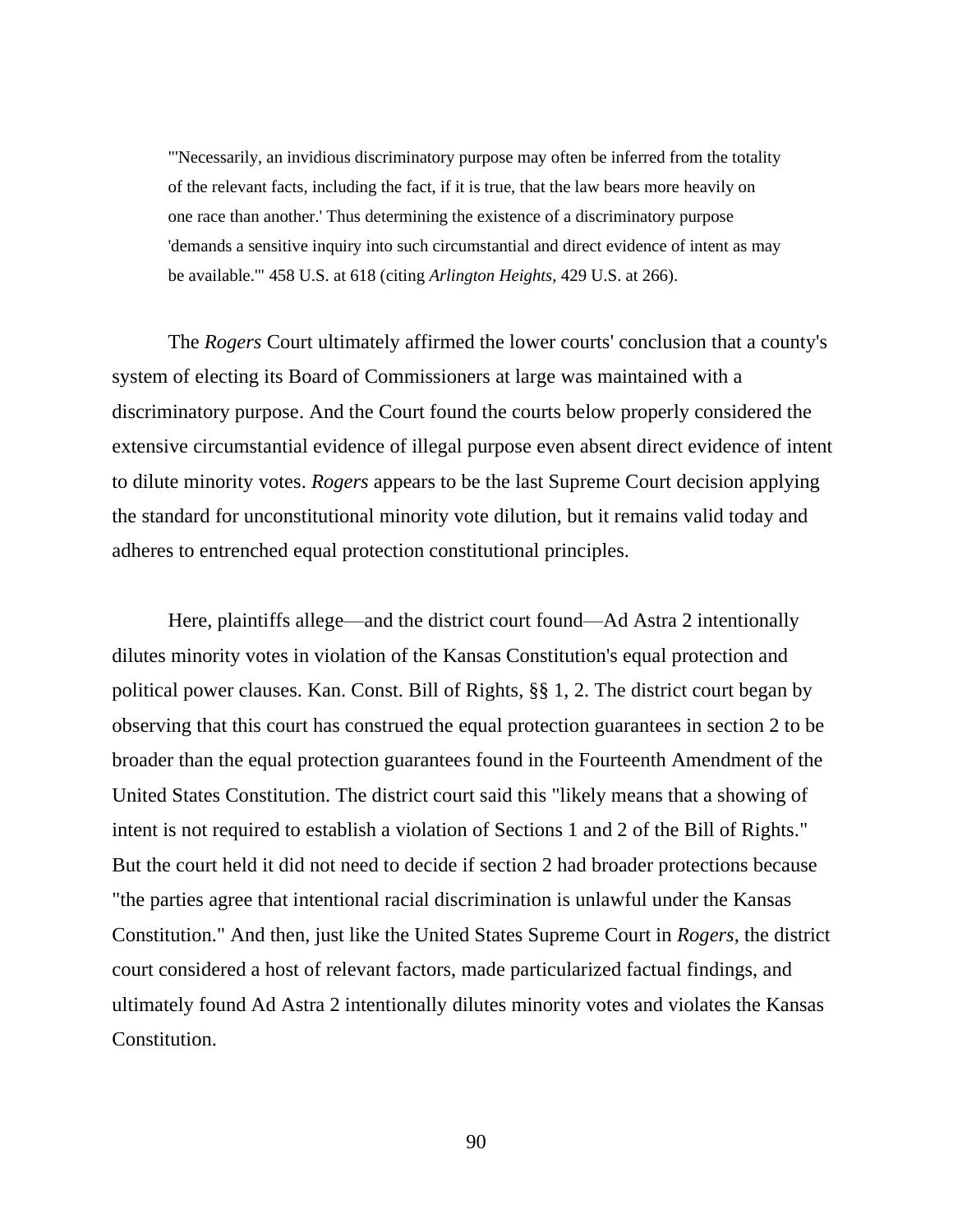The majority rejects the district court's analysis, holding the lower court applied the wrong legal standard. It insists the correct legal standard is described in *Gingles*, although it readily concedes the vote dilution claim in *Gingles* was based solely on the 1982 amendments to the federal VRA. And the majority summarily dismisses any distinction by declaring that both the constitutional and statutory claims "are undergirded by the same equal protection principles that preexist the VRA and simultaneously protect against unlawful minority vote dilution." Slip op. at 43. The majority relies on what amounts to a fleeting comment in a concurring opinion by Justice Clarence Thomas to hold the *Gingles* precondition test, which the Court developed pursuant to and based on the statutory language of the 1982 amendments to the VRA, is the correct legal standard to apply in this Kansas Constitution-based minority vote-dilution case. I disagree.

Both the analysis and the holding in *Gingles* are wholly grounded in the 1982 amendments to the VRA. 478 U.S. at 37-38 (noting the district court decided the statutory racial vote-dilution claim brought under the VRA did not reach appellees' *constitutional* claims). The Court emphasized the distinction between a constitutional claim and a statutory claim by pointing out the success of a VRA claim does not depend on an "intent to discriminate against minority voters." 478 U.S. at 44. And since the VRA requires only a showing of discriminatory *effect*, the *Gingles* Court used this three-part test to connect the effect of the multi-member scheme to the potential remedy: a singlemember district map.

The underlying concepts making up the *Gingles* test are not constitutionally based and do not resemble the traditional tiers of scrutiny generally applied to analyze constitutional claims. Instead, *Gingles* involved a section 2 VRA challenge to a North Carolina legislative redistricting plan which created certain multi-member districts with significant, although not predominant, African-American populations. Plaintiffs sought smaller single-member districts, some of which would have effective majorities of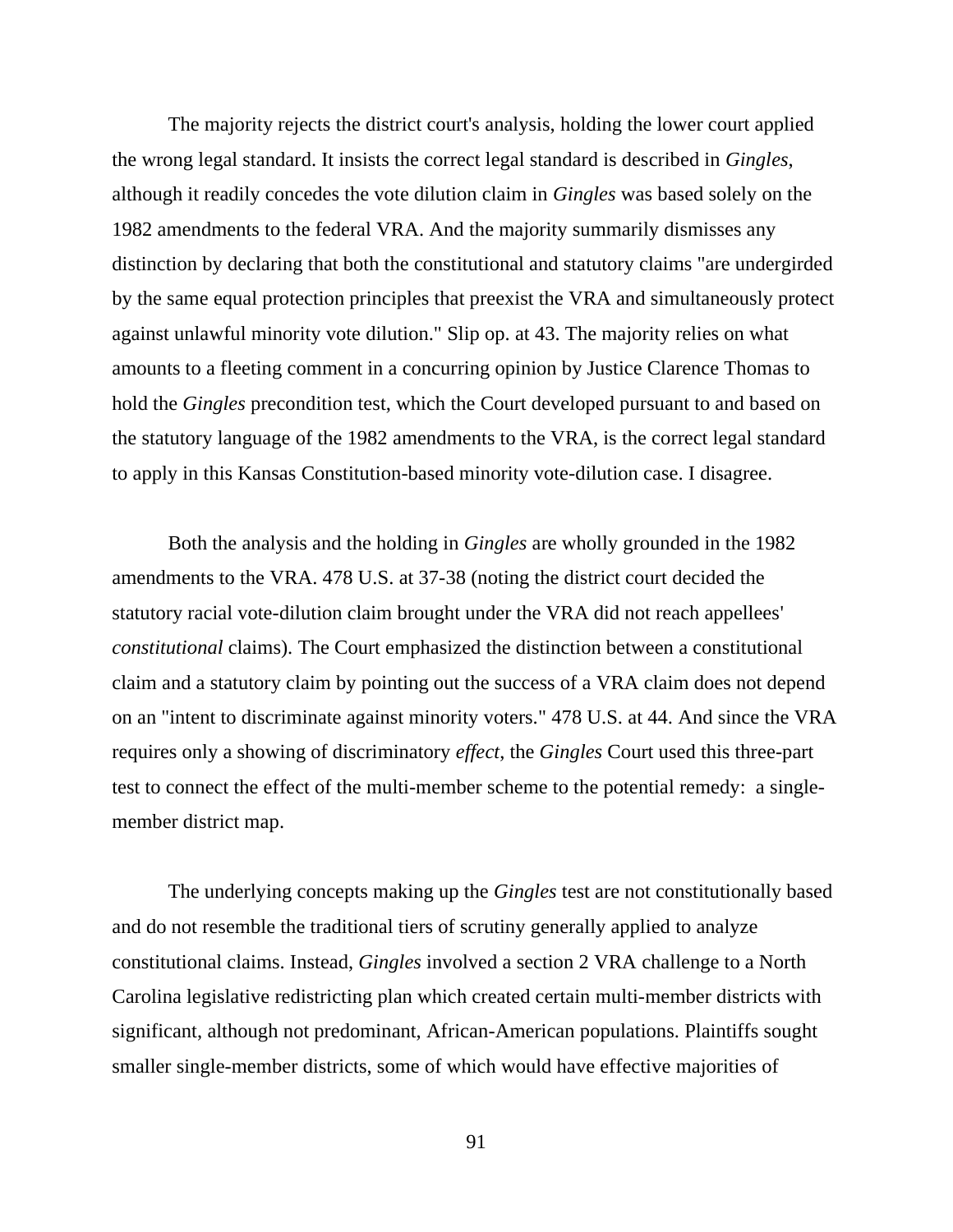African-American voters. Relying exclusively on the language of amended section 2 (eliminating the intent requirement to establish a statutory violation) and the legislative history preceding the 1982 amendments, the *Gingles* plurality consolidated the statutory vote-dilution inquiry into a three-part test followed by a factual examination of the totality of the circumstances. But as a precondition to examining the totality of the circumstances, the Court held plaintiffs had to show (1) the bloc of minority voters was "sufficiently large and geographically compact" enough to constitute a majority in a single-member district; (2) the minority voters must be "politically cohesive"; and (3) the white majority must vote sufficiently as a bloc to defeat minority-preferred candidates. 478 U.S. at 50-51.

Simply put, the *Gingles* test does not apply in cases, like the one here, when the vote-dilution claim is based on traditional equal protection principles. *Gingles* applies only when a vote-dilution claim is made under the 1982 amendments to the VRA, which by the very language of the statute requires only a showing of discriminatory *effect* resulting from the challenged practice when considering the totality of the circumstances. The majority disagrees, asserting the distinction between an equal protection votedilution claim without a precondition requirement and a VRA vote-dilution claim with a precondition requirement is at odds with the Court's guidance in *Growe v. Emison*, 507 U.S. 25, 39-40, 113 S. Ct. 1075, 122 L. Ed. 2d 388 (1993) (citing *Gingles*, 478 U.S. at 50-51). But *Growe* is a straightforward VRA section 2 case and does not consider the separate and distinct equal protection vote-dilution claim. In *Growe*, the Supreme Court held the *Gingles* preconditions for establishing a vote-dilution claim with respect to a multimember districting plan are also necessary to establish a vote-fragmentation claim with respect to a single-member district. In so ruling, the Court determined aggrieved voters had failed to establish their VRA claim. Again, the Court analyzed the claim under the VRA and did not consider a separate and distinct equal protection vote-dilution claim.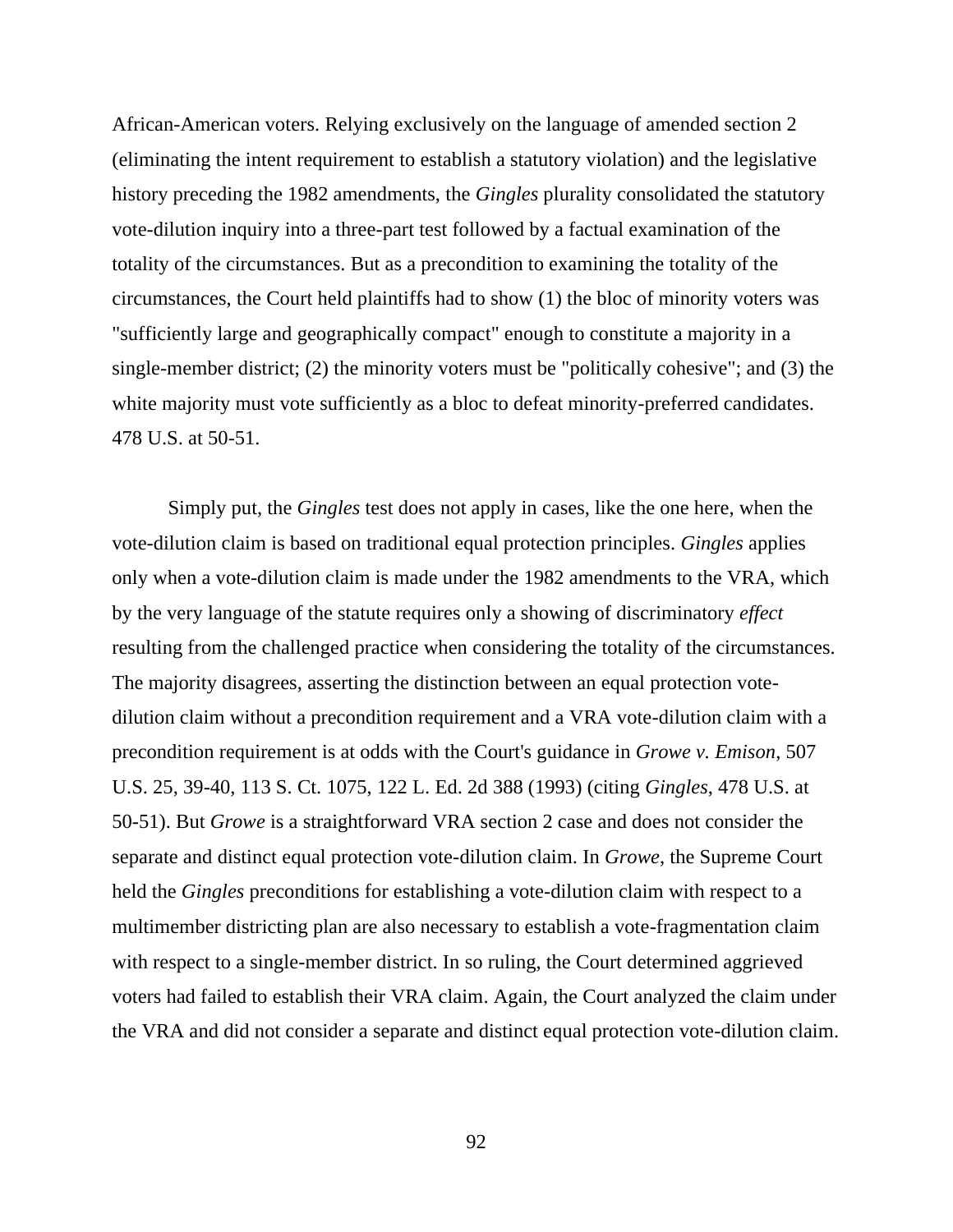The two other cases cited by the majority to support its assertion fare no better. The majority cites first to *Johnson v. DeSoto County Bd*. *of Comm'rs*, 204 F.3d 1335, 1344 (11th Cir. 2000), which stands for the legal proposition that both constitutional vote-dilution claims and VRA vote dilution claims require a showing that discriminatory intent *caused* injury. I agree. The majority also generally cites to *Lowery v. Governor of Georgia*, 506 F. Appx. 885 (11th Cir. 2013) (unpublished opinion), which is a VRA case and inapplicable to my analysis.

I would find the district court properly applied the constitutional vote-dilution analysis based on its finding of intentional race discrimination and its analysis under equal protection principles set forth in section 2 of the Kansas Constitution Bill of Rights.

At this point, we should pause to note the majority identifies two kinds of racial discrimination in redistricting prohibited by the equal protection guarantees found in section 2 of our Bill of Rights: (1) minority vote dilution; and (2) racially motivated gerrymandering. And as the plaintiffs clarified during oral arguments, their claim is intentional minority vote dilution. But the majority analyzes racially motivated gerrymandering anyway, and in doing so mistakenly concludes the Kansas Constitution is indistinguishable from the federal VRA. Again, I disagree.

Historically, minority vote dilution and racial gerrymandering cases were distinct because the constitutionally based dilution line of cases did not, under earlier interpretations by the United States Supreme Court, require a showing of intent, while a racial gerrymander did contemplate a showing of intent. See *Whitcomb*, 403 U.S. at 165 (citing *Fortson*, 379 U.S. at 439, and *Burns*, 384 U.S. at 88) (suggesting discriminatory effects were enough to support a finding of unconstitutional vote dilution). And as explained above, a racial vote-dilution claim brought under the Constitution (unlike the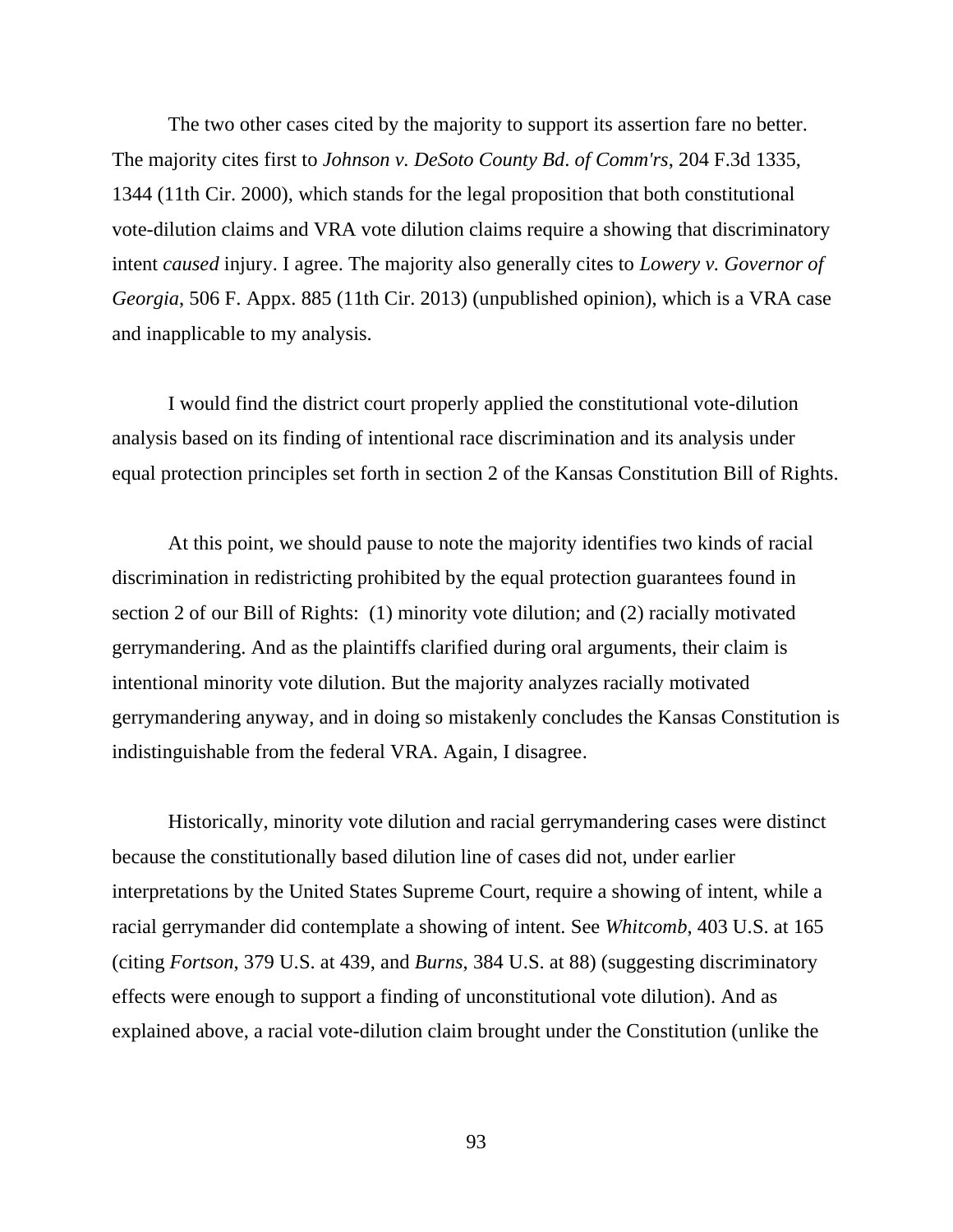VRA) must now include proof of discriminatory intent, much like the intent required in a racial gerrymandering claim. See *Rogers*, 458 U.S. at 616-19.

But despite all of this, an important difference remains—racial vote-dilution claims require only that discriminatory intent be a motivating factor. On the other hand, racial gerrymandering claims, which are not at issue here, in some cases require race to be the predominant factor. See *Miller v. Johnson*, 515 U.S. 900, 916, 115 S. Ct. 2475, 132 L. Ed. 2d 762 (1995); *Arlington Heights*, 429 U.S. at 265-66.

Here, the district court found Ad Astra 2 intentionally dilutes minority voting power in violation of sections 1 and 2 of the Kansas Constitution Bill of Rights. On appeal, defendants do not dispute a redistricting plan that intentionally discriminates based on race violates the Kansas Constitution. And defendants agree the intent element is satisfied if race was a factor motivating the redistricting. In other words, race need not be the only factor or even the predominant factor. As defendants say in their brief, intentional racial discrimination occurs if race "at least in part" motivated the plan. They also acknowledge discriminatory intent may be proved by either direct evidence or indirect circumstantial evidence, and evidence of racial animus is unnecessary.

But despite the parties' agreement on the proper standard of proof under the Kansas Constitution, the majority concludes defendants are wrong and that plaintiffs' racial gerrymander claim necessarily fails because of a lack of evidence showing "that race was the *predominant* factor motivating the Legislature's decision to place a significant number of voters inside or outside of a particular district." Slip op. at 47. In support of its conclusion, the majority relies on the racial gerrymander "predominant factor" test from the U.S. Supreme Court's *Miller* opinion.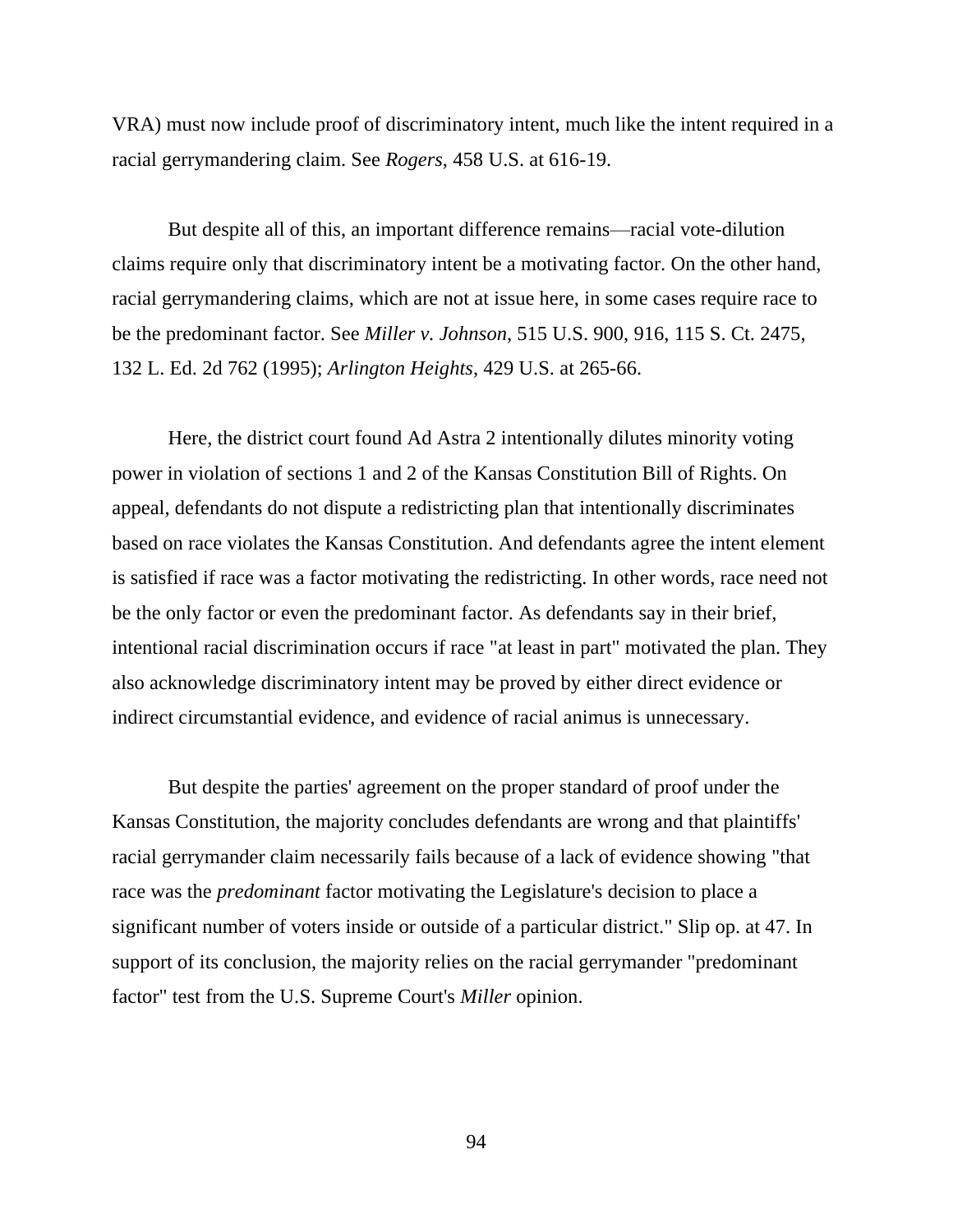To the extent racial *gerrymandering* is even an issue presented, I disagree with the majority's conclusion that *Miller* applies to this case. Based on United States Supreme Court precedent before the VRA, I would hold equal protection guarantees under the Kansas Constitution require strict scrutiny when purposeful discrimination based on race is a *motivating* factor for official state action. See *Arlington Heights*, 429 U.S. at 265-66. Under *Arlington Heights*, "[p]roof of racially discriminatory intent or purpose is required to show a violation of the Equal Protection Clause." 429 U.S. at 265. And consistent with the traditional constitutional legal standards relied on by both parties here, *Arlington Heights* made clear a plaintiff asserting an equal protection claim need not "prove that the challenged action rested solely on racially discriminatory purposes" or even that racial discrimination was "the 'dominant' or 'primary' [purpose]." 429 U.S. at 265. Rather, plaintiffs need only show "proof that a discriminatory purpose has been a motivating factor in the decision" to trigger strict scrutiny. 429 U.S. at 265-66.

The *Miller* Court repeatedly cited the legal principles from *Arlington Heights* but ultimately carved out a special exception to the motivating factor test to create a new predominant factor threshold for racial gerrymandering. The *Miller* Court substantially increased the standard of proof to trigger strict scrutiny in race discrimination voting cases without explanation or justification. And in trying to figure out why the *Miller* Court increased the *Arlington Heights* burden of proof for racial gerrymander claims, one commentator reasoned:

"*Arlington Heights* states a rule for laws intended to burden members of historically disadvantaged groups, and *Miller* states a rule for laws intended to benefit such groups. The district challenged in *Miller* was drawn for the purpose of electing a black representative, not a white one. In such a case, a racially allocative motive might provoke strict scrutiny only when that motive eclipses all others and becomes predominant. In a case where the intent to discriminate against African Americans was a motivating factor in the drawing of a district, strict scrutiny might apply under the principle of *Arlington*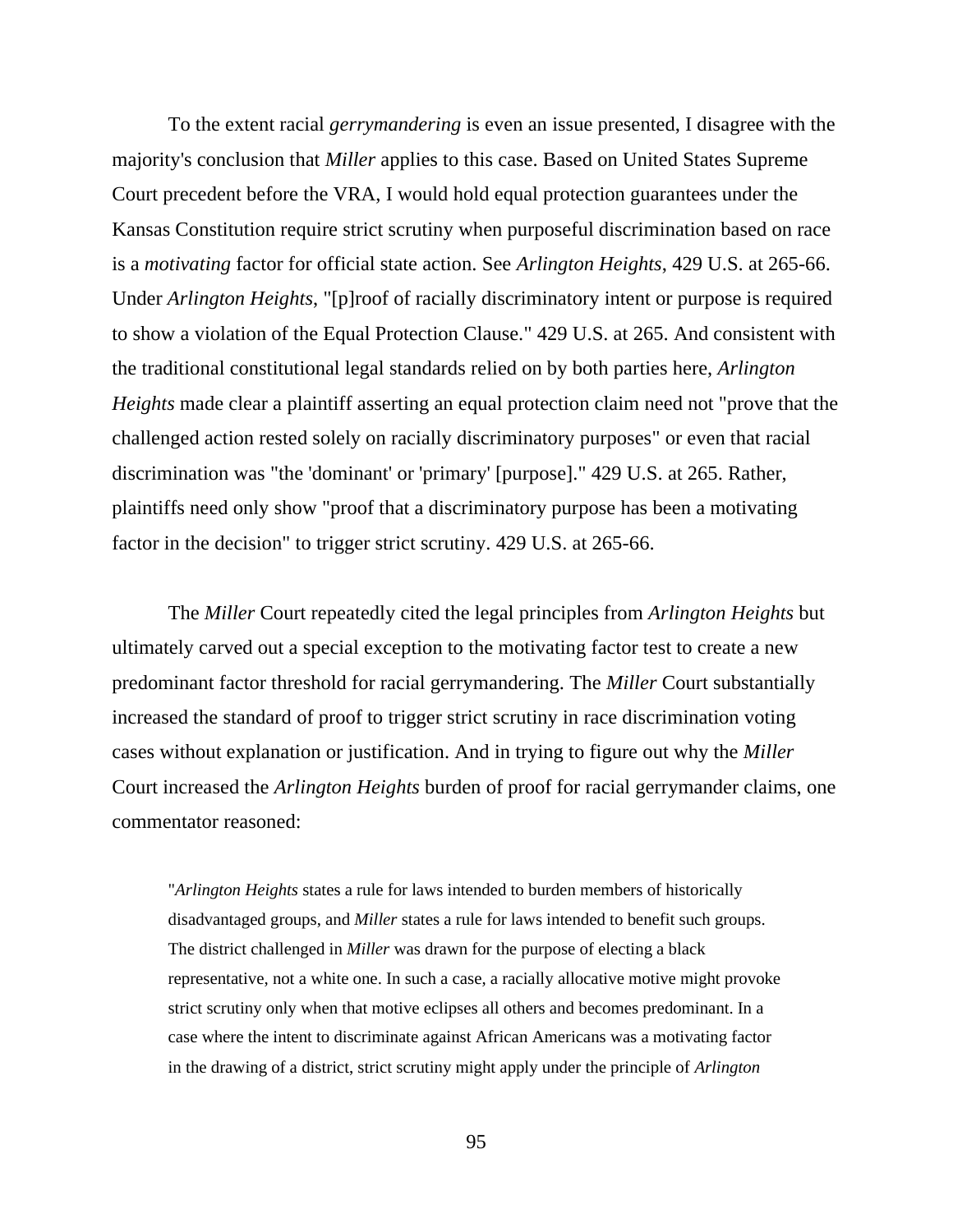*Heights*." Primus, *Equal Protection and Disparate Impact: Round Three*, 117 Harv. L. Rev. 493, 545-47 (2003).

Unlike *Miller*, the racial gerrymander claim addressed by the majority alleges Ad Astra 2 was passed to burden members of historically disadvantaged groups—not to benefit them. So there is no justification here to impose the higher "predominant factor" standard of proof. I do not dispute *Miller*'s "predominant factor" standard is the prevailing law in federal Fourteenth Amendment equal protection jurisprudence under the circumstances presented in that case. But as the analysis below shows, this predominant factor standard cannot prevail under the equal protection guarantees of the Kansas Constitution.

Let's begin with the text: Section 1 of the Kansas Constitution Bill of Rights provides that "[a]ll men are possessed of equal and inalienable natural rights, among which are life, liberty, and the pursuit of happiness." Section 2 provides that "[a]ll political power is inherent in the people, and all free governments are founded on their authority, and are instituted for their equal protection and benefit."

Over 130 years ago, the court held, "The bill of rights is something more than a mere collection of glittering generalities." *Atchison Street Rly. Co. v. Mo. Pac. Rly. Co.*, 31 Kan. 660, Syl. ¶ 1, 3 P. 284 (1884). These rights are "binding on legislatures and courts, and no act of the legislature can be upheld which conflicts with their provisions, or trenches upon the political truths which they affirm." 31 Kan. 660, Syl. ¶ 1. Simply put, increasing the burden of proof—from showing race as a motivating factor to a predominant factor—in race discrimination voting cases conflicts with the equal rights protections in the Kansas Constitution.

As a general rule, a plaintiff who challenges a facially neutral law as a violation of equal protection must prove discriminatory intent and effect. See *Arlington Heights*, 429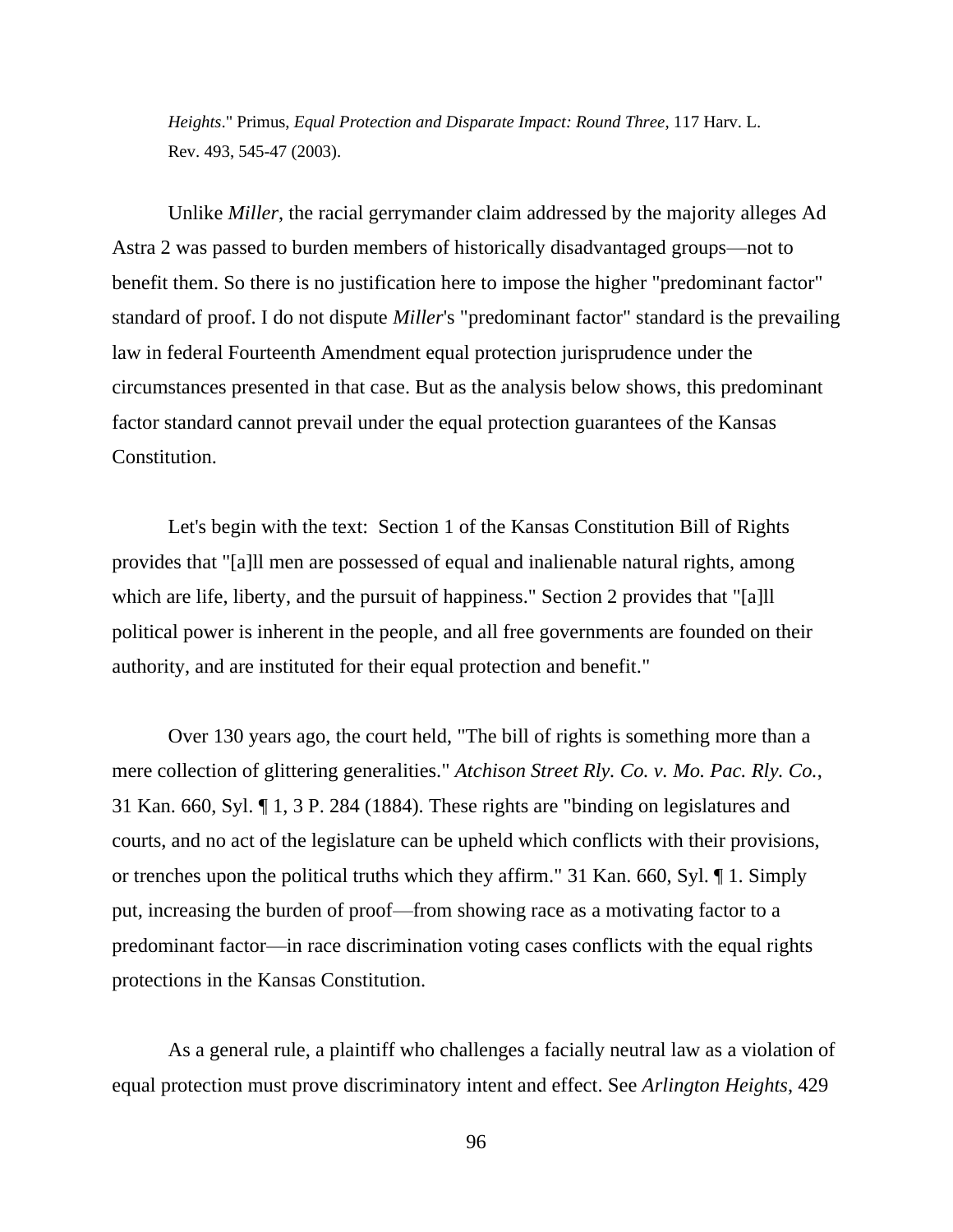U.S. at 264-65; *Washington*, 426 U.S. at 244-45. In the context of race discrimination, the definition of intent is self-evident: it occurs when a state engages in conduct with an intent (or motive) to discriminate against its citizens based on race. In my view, there is no justification in the Kansas Constitution for failing to strictly scrutinize laws on a showing that discriminatory intent based on race was a motivating factor for government action. To hold otherwise allows the government to enact laws motivated by race that deny its citizens equal protection of the laws without providing a compelling reason for doing so.

I would hold plaintiffs need only show "proof that a discriminatory purpose has been a motivating factor in the decision" because the federal predominant factor standard used by the majority infringes on the equal protection provisions of the Kansas Constitution. See *Arlington Heights*, 429 U.S. at 265-66. And again, defendants are on board with this standard of proof because their primary argument on appeal is that the district court improperly 'collaps[ed]' the intent and effect elements by considering the plan's racially discriminatory effects as evidence of racially discriminatory intent."

Consistent with the legal analysis in *Arlington Heights*, the district court considered various factors to determine whether plaintiffs satisfied their burden to prove intentional race discrimination—that race was a motivating factor when drawing the district lines for Ad Astra 2. The district court's intent analysis considered "the totality of the circumstances," with a focus on five "particularly relevant" factors:

<sup>&</sup>quot;(1) whether the redistricting plan has a more negative effect on minority voters than white voters,

<sup>&</sup>quot;(2) whether there were departures from the normal legislative process,

<sup>&</sup>quot;(3) the events leading up to the enactment, including whether aspects of the legislative process impacted minority voters' participation,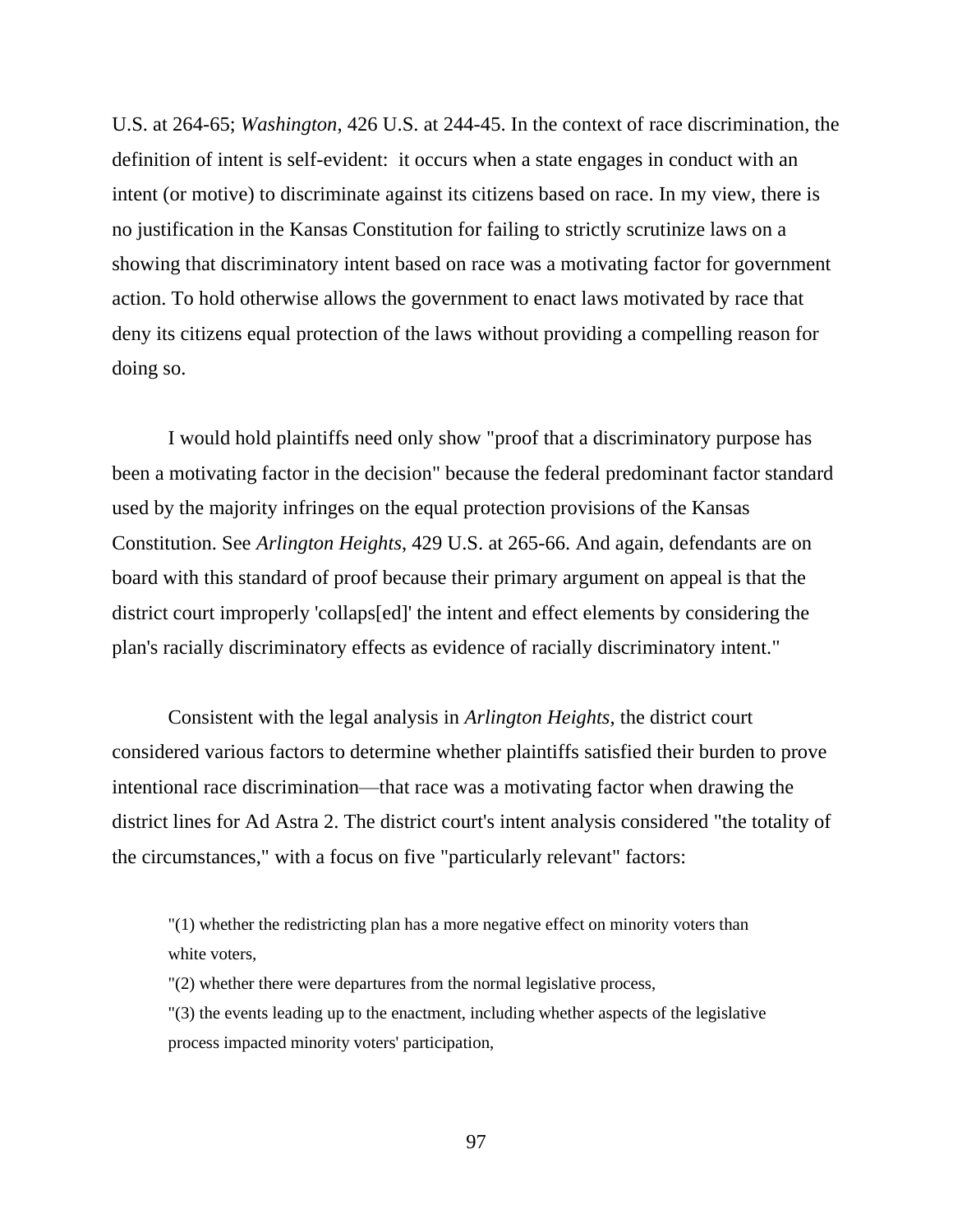"(4) whether the plan substantively departed from prior plans as it relates to minority voters, and

"(5) any historical evidence of discrimination that bears on the determination of intent."

The majority criticizes the district court's consideration of these factors, calling them "unmoored from precedent"; but the United States Supreme Court in *Arlington Heights* identified most of those factors as ones to consider when deciding when race is a motivating factor for government action. 429 U.S. at 266 ("Determining whether invidious discriminatory purpose was a motivating factor demands a sensitive inquiry into such circumstantial and direct evidence of intent as may be available."). This analysis involves inquiry into factors such as the

"impact of the official action," "historical background of the decision," "specific sequence of events leading up to the challenged decision," "[d]epartures from the normal procedural sequence," and "legislative or administrative history." 429 U.S. at 266-68.

The factors used by the district court track with United States Supreme Court precedent and are proper considerations for determining racial discriminatory intent under section 2 of the Kansas Constitution Bill of Rights.

### *Substantial competent evidence supports the factual findings*

Let's now turn to defendants' argument that the district court's factual findings of racially discriminatory intent and effect are not supported by substantial competent evidence.

The district court found, "Ad Astra 2 treats minority votes significantly less favorably than white voters" in CD 2 and CD 3, even when controlling for partisan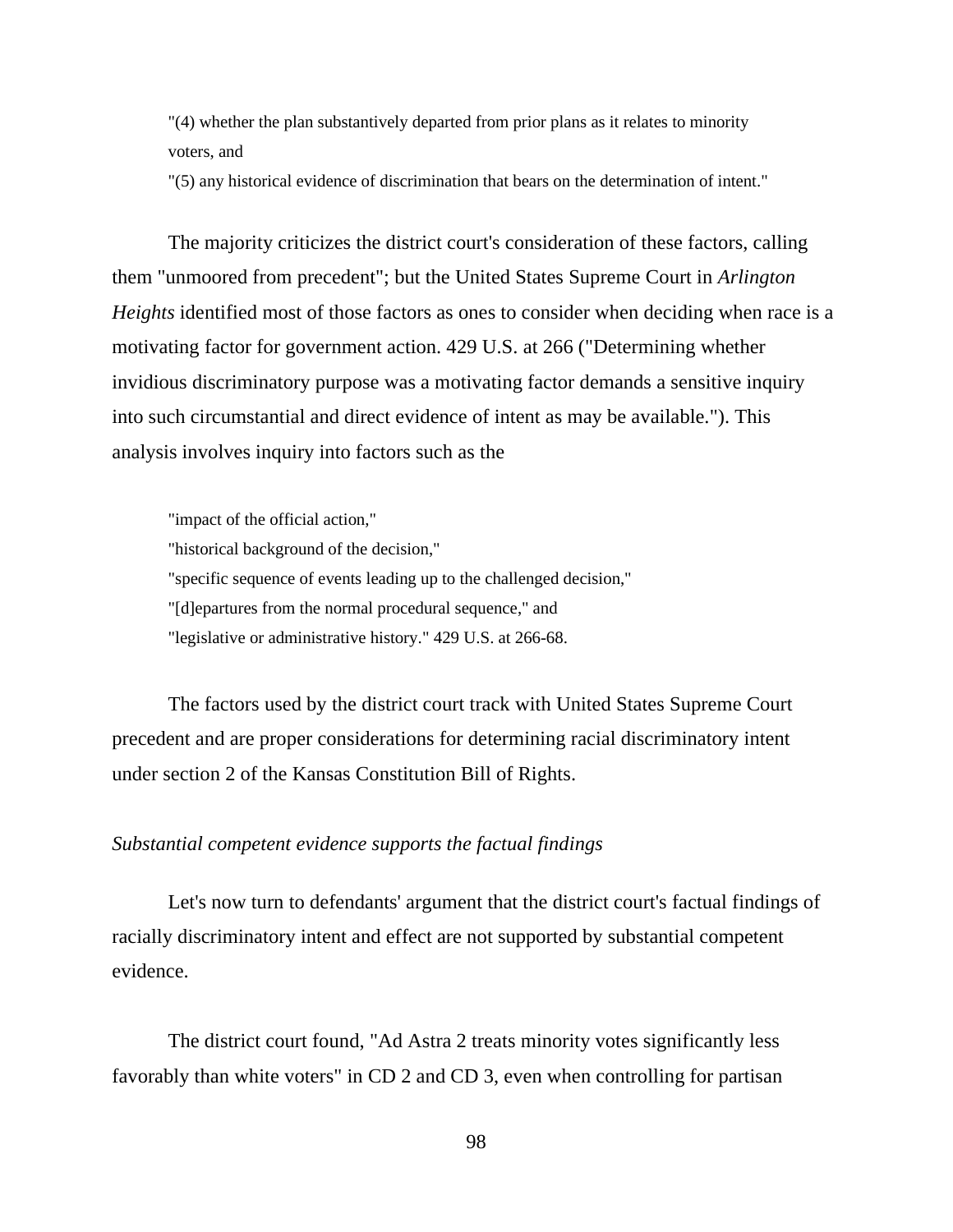affiliation. The plaintiffs' expert, Dr. Loren Collingwood, testified Ad Astra 2 treats minority Democrats even less favorably than it treats white Democrats by removing minority voters from CD 3 and into CD 2 at a rate of two to one.

Dr. Collingwood conducted a performance analysis that showed Ad Astra 2's dilutive effect. Under the prior 2012 federal court map, minority voters in CD 3 successfully elected their candidate of choice in 75% of the elections in which racially polarized voting (RPV) existed. But by moving 45,000 minority voters out of CD 3 into CD 2, Ad Astra 2 completely dilutes their vote, preventing them from electing their candidate of choice in any election in which RPV is present. And the 120,000 minority voters remaining in CD 3 can only elect their candidate of choice in 25% of the elections in which RPV is present. This means Ad Astra 2 dilutes minority votes in both CD 2 and CD 3.

Dr. Collingwood's report highlighted how Ad Astra 2 achieved this result—by intentionally separating a portion of Wyandotte County from CD 3 into CD 2 that is 66.21% minority, over three times the total minority voting age population in CD 3. To replace these voters, Ad Astra 2 adds counties that are 90.3% white. Dr. Collingwood testified Ad Astra 2 is among the starkest cuts along racial lines he has ever seen. And the district court found his testimony credible.

The district court also found Ad Astra 2 "substantively departed from prior plans as it relates to minority voters," recognizing that Wyandotte and Johnson Counties have been in the same district in their entirety for 90 of the last 100 years. And courts in previous redistricting cases explicitly recognized the need to keep Wyandotte County in a single district to avoid dilution of its minority voting strength. See *Essex v. Kobach*, 874 F. Supp. 2d 1069, 1086 (D. Kan. 2012); *O'Sullivan v. Brier*, 540 F. Supp. 1200, 1204 (D. Kan. 1982).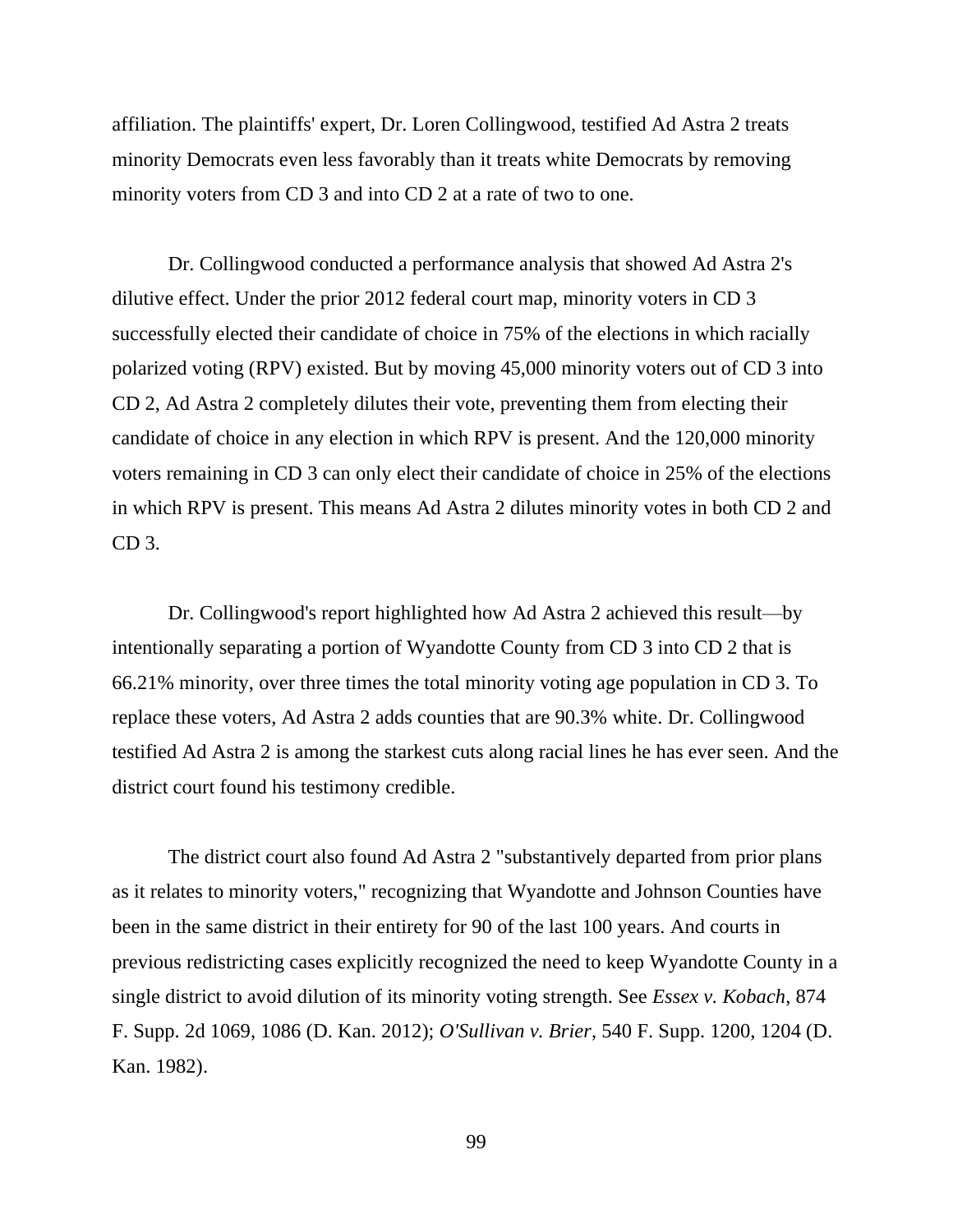Under Ad Astra 2, the district court found "the district lines are carefully tailored to split the heart of metro Kansas City—and with it nearly a century of tradition—along its most densely minority neighborhoods." And it went on to detail how the map "surgically targets the most heavily minority areas" by moving more than 45,000 minority voters in metro Kansas City from CD 3 to CD 2, giving CD 3—previously home to Kansas' largest minority population—the smallest minority population of any congressional district in the state.

The district court also found defendants' neutral explanations for the stark racial divide between CDs 2 and 3 pretextual. And it held Ad Astra 2 does not dilute minority votes by mistake. In other words, it was intentional.

The district court relied on the following additional evidence of racially discriminatory intent:

- Dr. Collingwood's analysis showing voting in Kansas is racially polarized with minority voters favoring Democratic candidates.
- Dr. Jowei Chen generated 1,000 race-blind plans that showed 94.9% of the neutral plans had a higher minority population than the most Democratic district in Ad Astra 2.
- Dr. Jonathan Rodden analyzed Ad Astra 2 and found minority voters moved between districts at a much higher rate than non-minority voters and placed minority voters in districts with much lower minority populations than would have occurred under neutral redistricting criteria.
- Remarks during legislative debate revealing the Legislature was "keenly aware" of how the map would affect minority voters.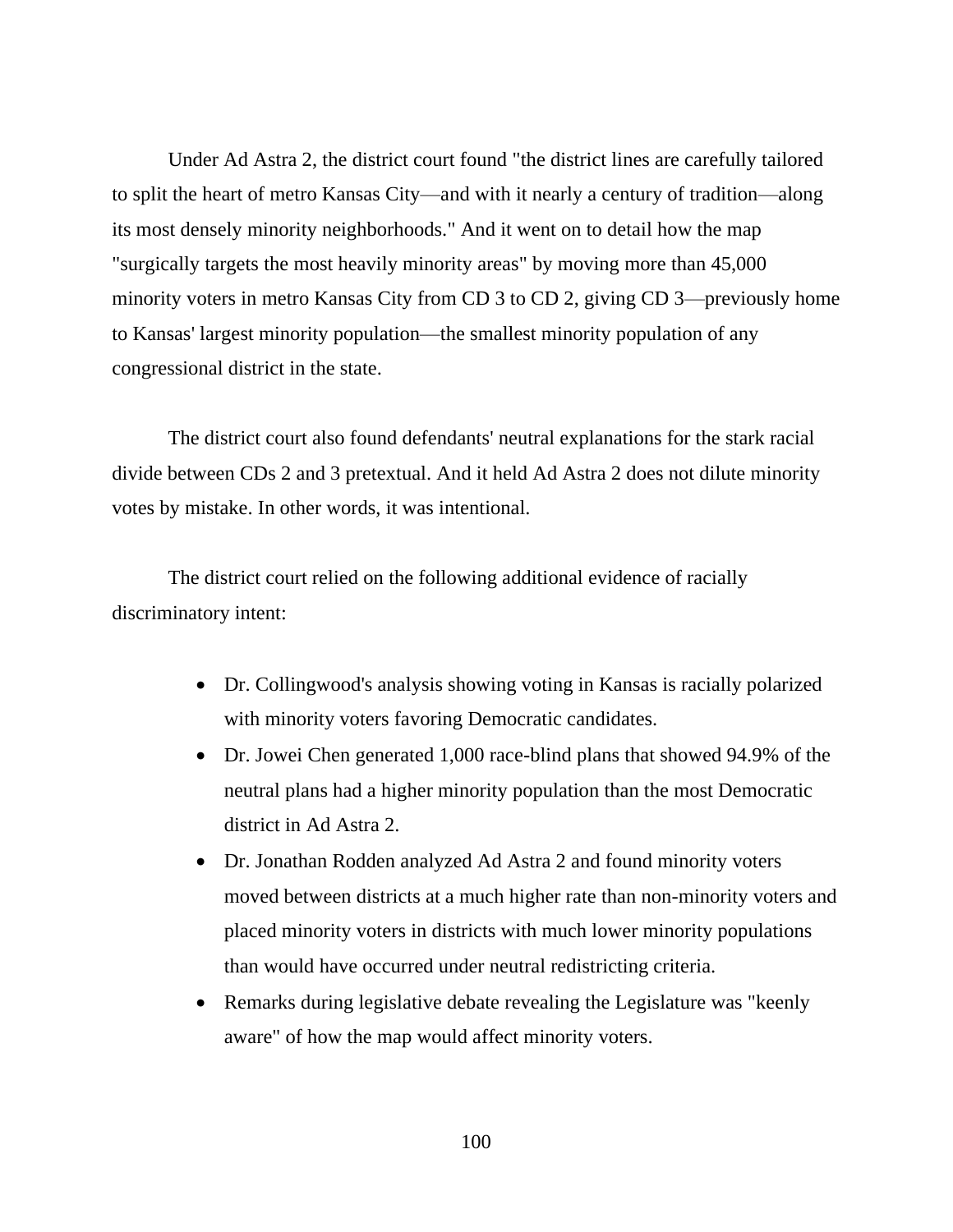And from this, the district court concluded,

"These factors together all point to the conclusion that the Legislature intended the result it achieved—districts drawn sharply along racial lines. All of this evidence—the serious and unique negative treatment of minority Democrats versus white Democrats and white Republicans, the stark racial divide evident in the map, the procedural and substantive deviations in the adoption of the plan, the Legislature's awareness of the map's effect on minority voters, and the statistical unlikelihood that Ad Astra 2's distribution of minority voters would have occurred absent intent—persuade the Court that the totality of the testimony and evidence, as well as the inferences fairly drawn therefrom, establish that Ad Astra 2 was motivated at least in part by an intent to dilute minority voting strength."

To summarize, substantial competent evidence supports the district court's factual finding that Ad Astra 2 was motivated by an intent to discriminate because of race to dilute minority voting strength. And from this juncture, the inquiry now turns to whether the record contains evidence to justify the discriminatory purpose of the law. This means the burden shifts to the State to demonstrate the legislation is narrowly tailored to achieve a compelling interest. See *Loving v. Virginia*, 388 U.S. 1, 11, 87 S. Ct. 1817, 18 L. Ed. 2d 1010 (1967) (racial classifications are suspect and subject to the "most rigid scrutiny"); *Brown v. Board of Education*, 347 U.S. 483, 74 S. Ct. 686, 98 L. Ed. 873 (1954) (same); *Farley v. Engelken*, 241 Kan. 663, 667, 740 P.2d 1058 (1987) (same).

Plaintiffs' race discrimination allegations were front and center at trial, but defendants offered no witness testimony or other evidence to demonstrate Ad Astra 2 was narrowly tailored to achieve a compelling interest. Defendants' attorneys did, however, appear to offer one race-neutral justification for splitting Wyandotte County in the manner that it did, although their argument is not evidence.

Counsel sought to justify the map's features based on a legislative intent to keep Johnson County in a single congressional district as a community of interest. But the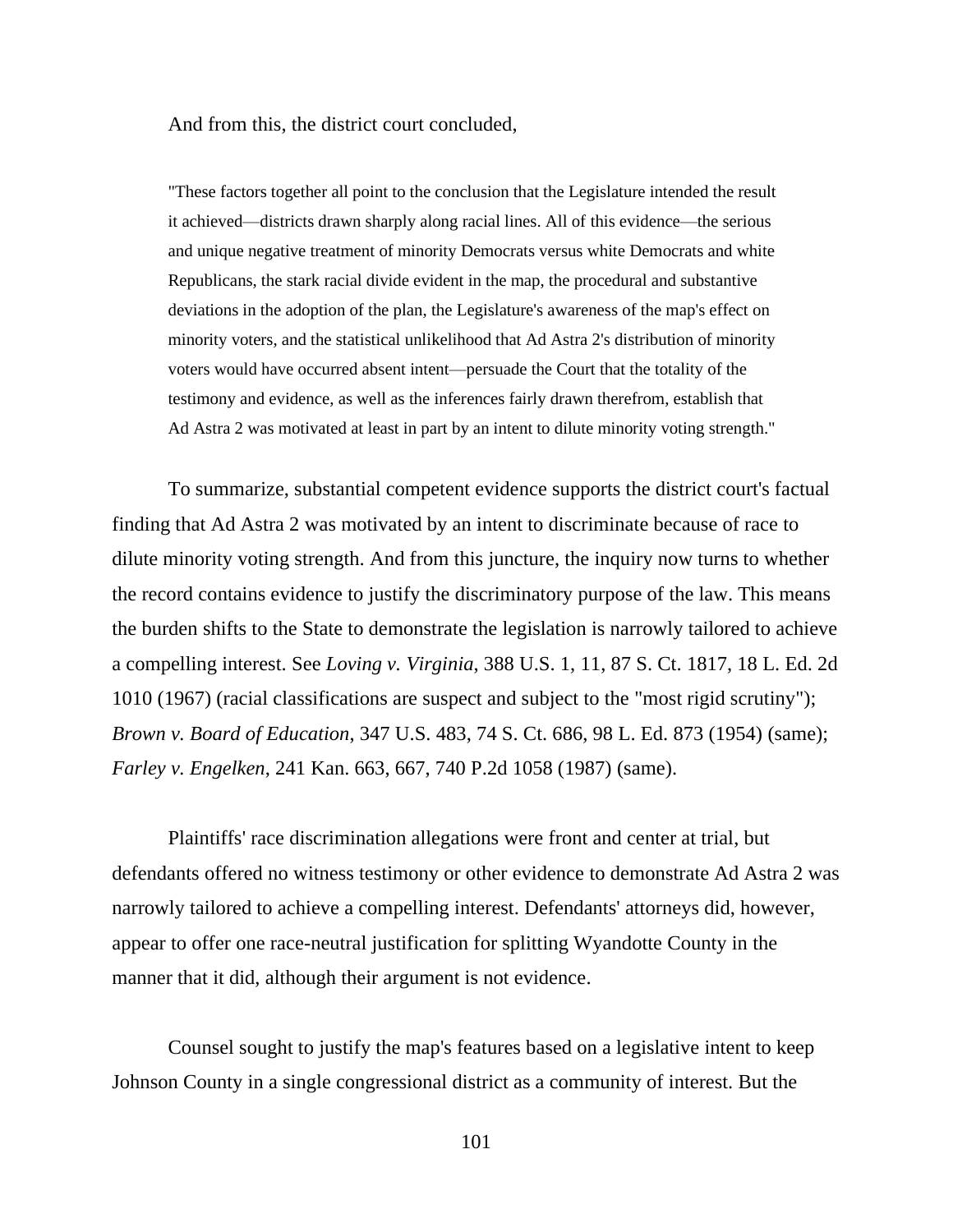district court concluded a desire to keep Johnson County whole did not justify shifting 46% of the Black population and 33% of the Hispanic population out of CD 3 and compensating for that population loss by adding counties southwest of Johnson County that are 90.3% white. And as noted previously, the district court rejected the Johnson County justification in the partisan gerrymandering context as well.

Based on the findings of fact, I agree with the district court's conclusion. I find no evidence in the record from which to conclude Ad Astra 2's intentional discrimination to dilute minority voting strength based on race was narrowly tailored to achieve a compelling state interest. And the only race-neutral justification for Ad Astra 2 shown by the evidence is an intent to engage in partisan vote dilution, which is an invidious form of discrimination that could not justify the law. And absent the necessary showing, I would affirm the district court's conclusion that Ad Astra 2 does not survive the appropriate level of scrutiny and must be redrawn.

Finally, it is important to comment on Justice Rosen's separate dissent in which he makes a solid case for taking a more expansive view of the protections offered to Kansans by section 2 of our Bill of Rights beyond those the majority embraces under federal Fourteenth Amendment jurisprudence. In my view, it is unnecessary here to incorporate his analysis to invalidate Ad Astra 2 for the reasons explained. In this litigation, all parties agreed intentional discrimination is prohibited by our Kansas Constitution Bill of Rights, and neither the text of our Constitution nor our state caselaw adopts a contrary view. But Justice Rosen's reasoning remains quite sound, if unnecessary under these facts. Regardless, his dissent simply bolsters my condemnation of Ad Astra 2.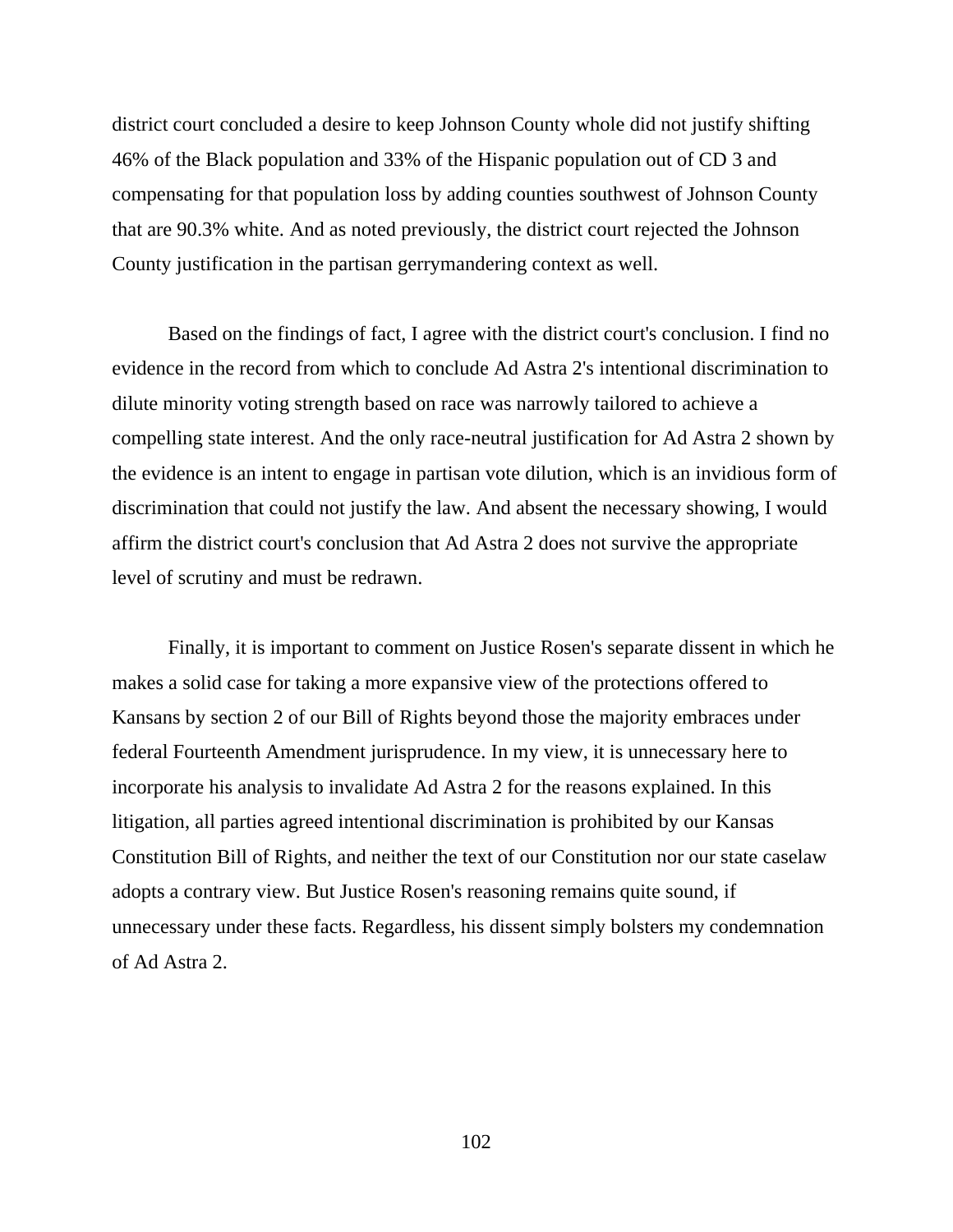#### **CONCLUSION**

Before wrapping up, I need to mention one other thing bothering me: the Solicitor General commented in his brief about Judge Klapper's political party affiliation as a Democrat. The Solicitor General noted Judge Klapper was elected as a district court judge in Wyandotte County in 2018 as a member of the Democratic Party and would be up for reelection this year. His suggestion seemed to be this was somehow relevant within the totality of the circumstances. He went on write that "forcing judges to play referee" with politicians inevitably leads to questions about their impartiality, and "all the more so where, as here, *the judge was elected by partisan election as a member of the party in whose favor the call went*." (Emphasis added.)

When asked about this at oral argument, the Solicitor General said, "We think it is a relevant fact that the case was decided by an elected partisan judge." Adding, "And it is the case that in this case the plaintiffs chose to file the case in a district where the . . . partisan elected judges are all members of the Democratic Party." He then made the point, "The district judge . . . basically wholesale adopted the findings and facts and conclusions of law that were submitted by the plaintiffs. . . . He essentially made virtually every ruling on contested issues of fact and law in favor of the plaintiffs."

Curiously, there was no mention a Republican governor initially appointed Judge Klapper to the district court bench to fill a mid-term vacancy in September 2013. He was then elected to full terms in both 2014 and 2018. And I would think if an argument like this had any proper purpose, this missing background might be meaningful. But to be clear, there is nothing in this court record or anything written by any member of this court raising any credible notion Judge Klapper ruled as he did based on political sympathies instead of his good-faith view of the evidence and the law.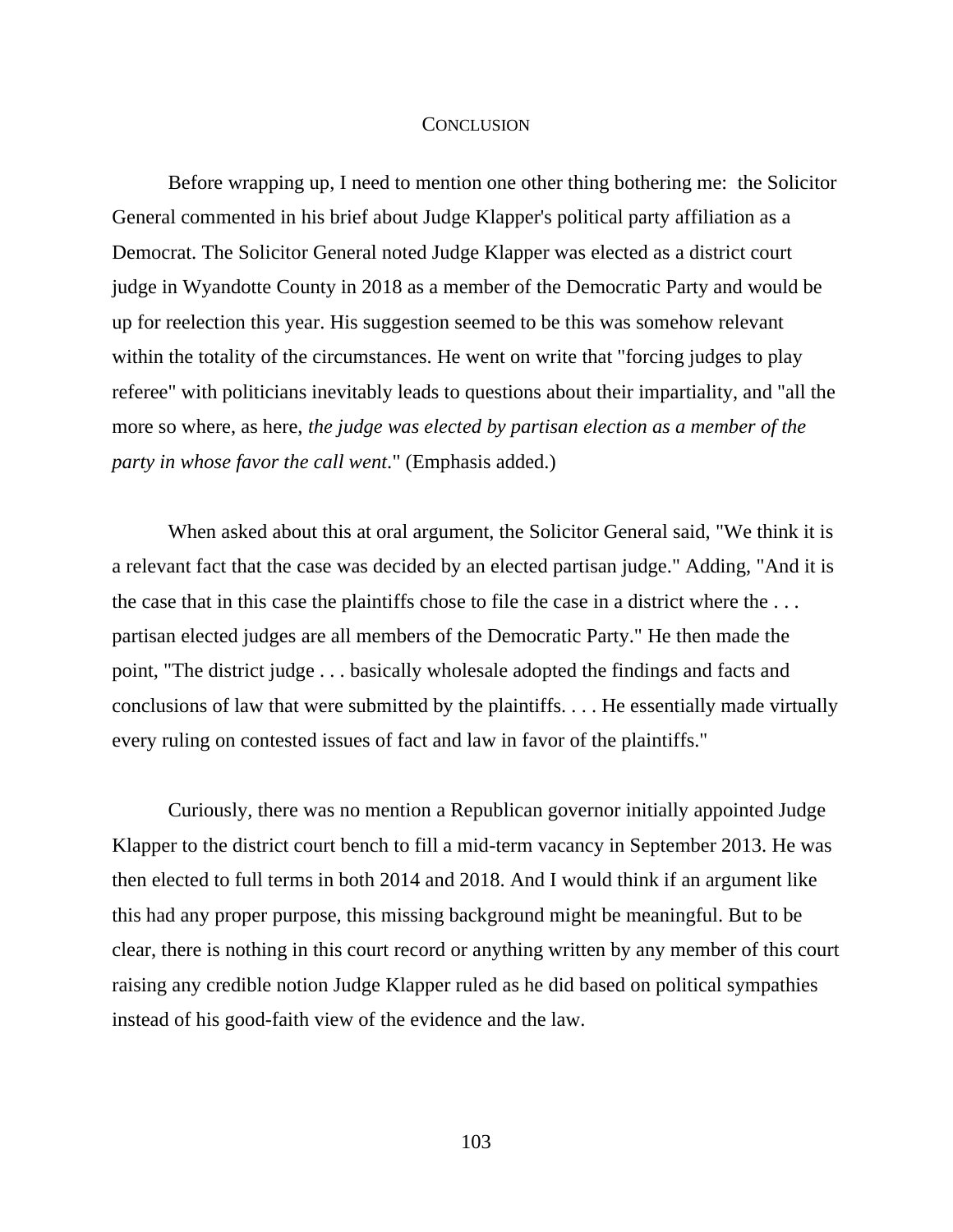The Solicitor Division represents the State in civil and criminal appeals. From my experience, it does so professionally. And I would be the first to concede inartful or foolish things are said in high-profile litigation. But make no mistake, this is playing with dangerous stuff. It has no place as advocacy in a Kansas courtroom without a very solid factual foundation that is wholly lacking here. See *MacDraw, Inc. v. CIT Grp. Equip. Fin., Inc.*, 157 F.3d 956, 963 (2d Cir. 1998) ("It is intolerable for a litigant, without any factual basis, to suggest that a judge cannot be impartial because of his or her race and political background."); see also *State v. Logan*, 236 Kan. 79, 88, 689 P.2d 778 (1984) (holding it would be "too far-reaching" to conclude judge had a "prosecution bias" because judge's son worked in a district attorney's office); *Higganbotham v. Oklahoma ex rel. Oklahoma Transp. Com'n*, 328 F.3d 638, 644 (10th Cir. 2003) (finding judge's recusal not warranted even though judge's son was married to governor's daughter, judge and governor were of the same political party, and governor was instigating political force behind the dispute); *Bryce v. Episcopal Church in the Diocese of Colorado*, 289 F.3d 648 (10th Cir. 2002) (affirming trial judge's decision *not* to recuse even though judge was an Episcopal Church member and defendant was an Episcopal church.); *Karim-Panahi v. U.S. Congress*, 105 Fed. Appx. 270, 274-75 (D.C. Cir. 2004) (unpublished opinion) (affirming denial of recusal based on allegations judge was "biased because of her 'political-religious connections' and her alleged loyalty to those who selected, confirmed and appointed her"); *United States ex rel. Hochman v. Nackman*, 145 F.3d 1069, 1076-77 (9th Cir. 1998) (fact judge contributed to law school alumni association at university affiliated with medical clinic did not require recusal in action by clinic employees alleging false claims by clinic administrators); *Sierra Club v. Simkins Indus., Inc.*, 847 F.2d 1109, 1117 (4th Cir. 1988) (judge's past Sierra Club membership before appointment did not require recusal from case in which Sierra Club was a party); *United States v. State of Ala.*, 828 F.2d 1532, 1543 (11th Cir. 1987) (preappointment views expressed by judge as a political figure and state senator did not indicate he prejudged the legal question).